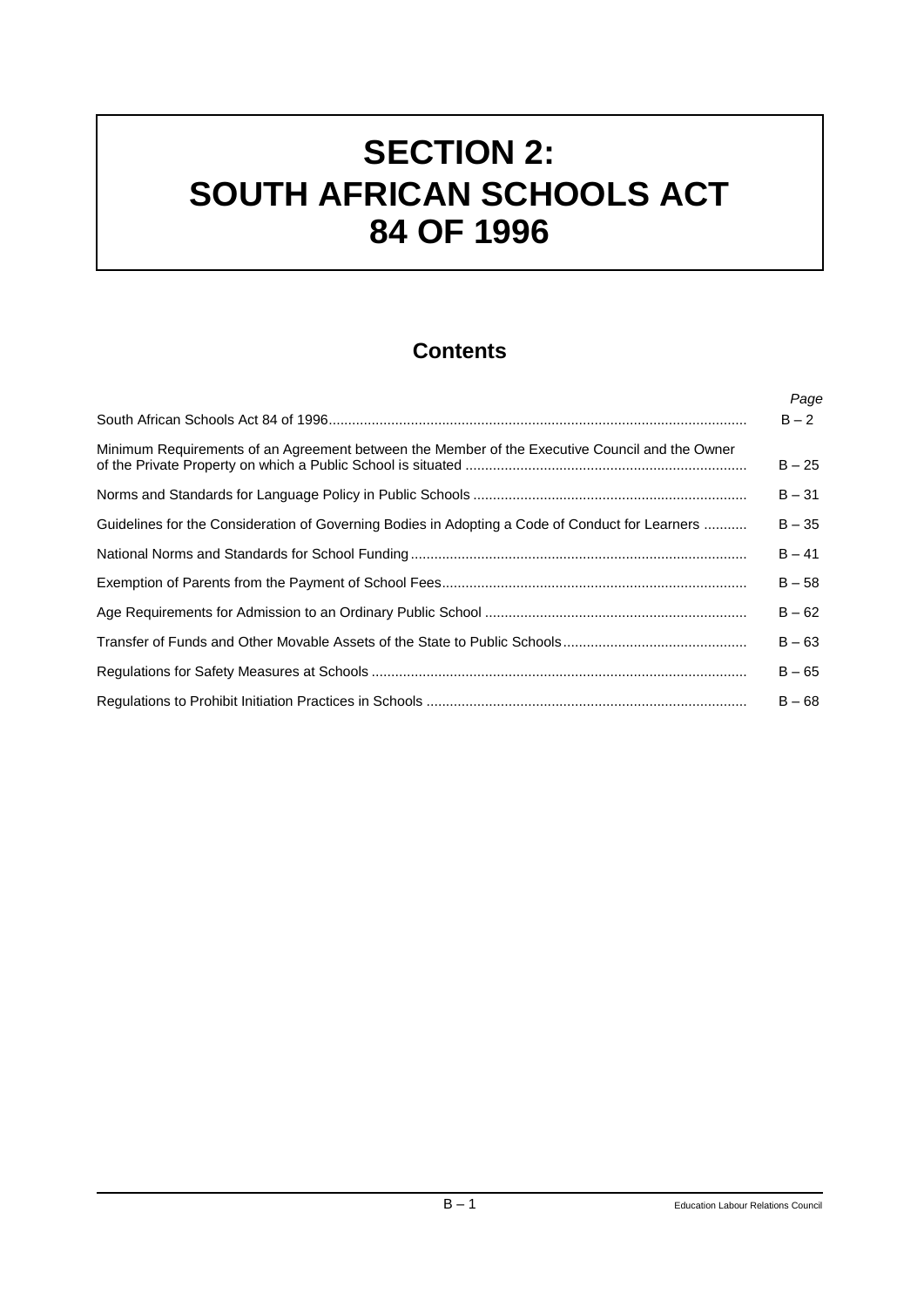# **SOUTH AFRICAN SCHOOLS ACT 84 of 1996**

[ASSENTED TO 6 NOVEMBER, 1996] [ENGLISH TEXT SIGNED BY THE PRESIDENT]

[DATE OF COMMENCEMENT: 1 JANUARY, 1997]

# **as amended by**

Education Laws Amendment Act, No. 100 of 1997 Education Laws Amendment Act, No. 48 of 1999 Education Laws Amendment Act, No. 53 of 2000 Education Laws Amendment Act, No. 57 of 2001 Education Laws Amendment Act, No. 50 of 2002

**ACT**

# ARRANGEMENT OF SECTIONS

## **Chapter 1 DEFINITIONS AND APPLICATION OF ACT**

1. Definitions<br>2 Application Application of Act

#### **Chapter 2 LEARNERS**

- 3. Compulsory attendance
- 4. Exemption from compulsory attendance<br>5. Admission to public schools
- Admission to public schools
- 6. Language policy of public schools
- 6A. Curriculum and assessment
- 7. Freedom of conscience and religion at public schools
- 8. Code of conduct
- 9. Suspension and expulsion from public school
- 10. Prohibition of corporal punishment
- 10A. Prohibition of initiation practices
- 11. Representative council of learners

## **Chapter 3 PUBLIC SCHOOLS**

- 12. Provision of public schools
- 12A. Merger of public schools<br>13. Public schools on State por
- Public schools on State property
- 14. Public schools on private property
- 15. Status of public schools
- 16. Governance and professional management of public schools
- 17. Governing body serving two or more schools
- 18. Constitution of governing body
- 18A. Code of conduct of governing body
- 19. Enhancement of capacity of governing bodies<br>20. Functions of all governing bodies
- Functions of all governing bodies
- 21. Allocated functions of governing bodies
- 22. Withdrawal of functions from governing bodies<br>23. Membership of governing body of ordinary pub
- Membership of governing body of ordinary public school
- 24. Membership of governing body of public school for learners with special education needs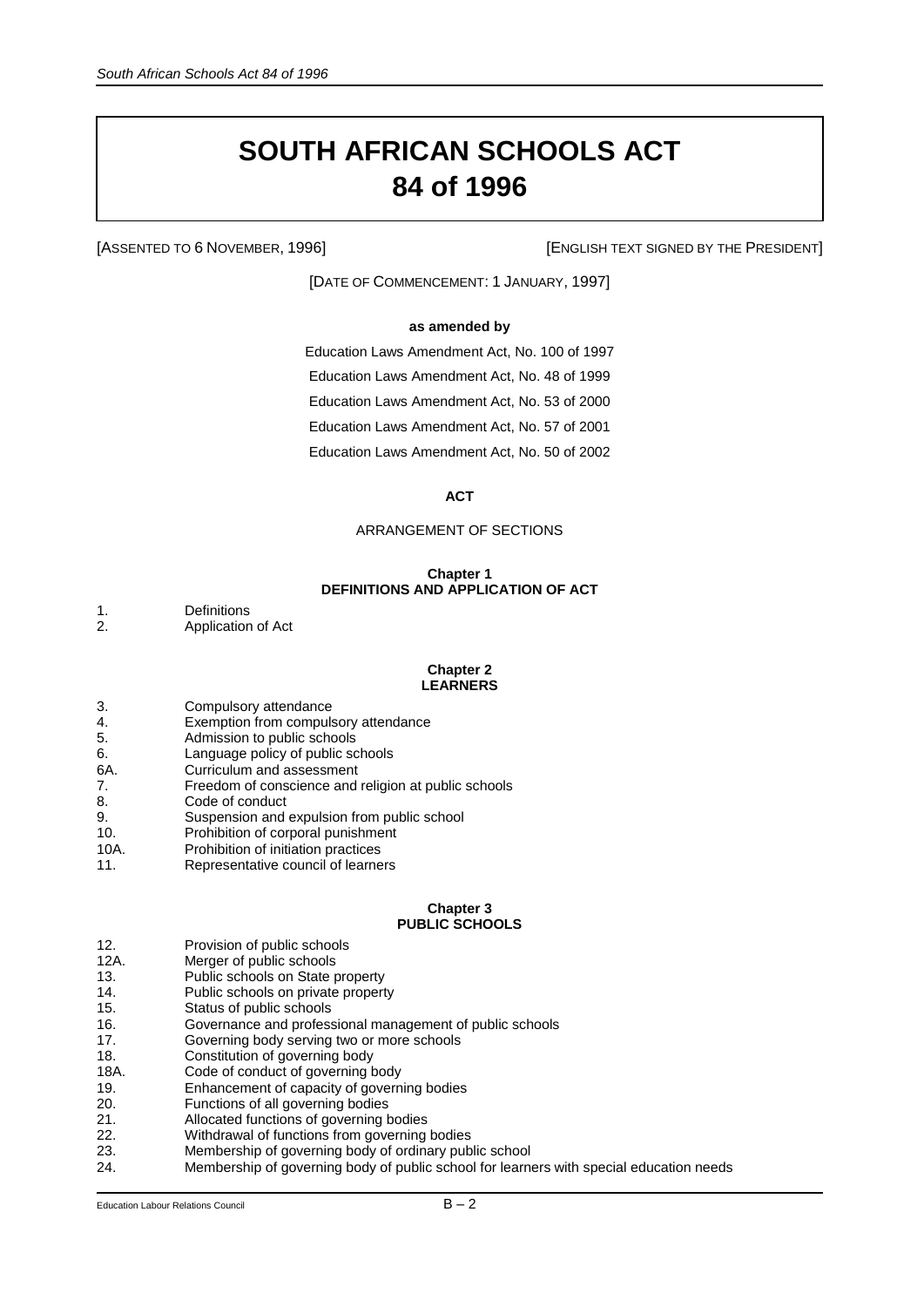- 25. Failure by governing body to perform functions<br>26. Recusal by members of governing body
- Recusal by members of governing body
- 27. Reimbursement of members of governing body
- 28. Election of members of governing body<br>29. Certica-bearers of governing bodies
- 29. **Office-bearers of governing bodies**<br>30. Committees of governing body
- 30. Committees of governing body<br>31 Term of office of members and
- Term of office of members and office-bearers of governing bodies
- 32. Status of minors on governing bodies of public schools
- 33. Closure of public schools

# **Chapter 4 FUNDING OF PUBLIC SCHOOLS**

- 34. Responsibility of State<br>35. Norms and standards 1
- Norms and standards for funding of public schools
- 36. Responsibility of governing body<br>37 School funds and assets of public
- School funds and assets of public schools
- 38. Annual budget of public school<br>39 School fees at public schools
- 39. School fees at public schools<br>40 Parent's liability for payment
- Parent's liability for payment of school fees
- 41. Enforcement of payment of school fees<br>42. Financial records and statements of pub
- Financial records and statements of public schools
- 43. Audit or examination of financial records and statements
- 44. Financial year of public school

# **Chapter 5 INDEPENDENT SCHOOLS**

- 45. Establishment of independent school<br>45A. Admission age to independent school
- Admission age to independent school
- 46. Registration of independent school<br>47. Withdrawal of registration of indepe
- Withdrawal of registration of independent school
- 48. Subsidies to registered independent schools
- 49. Declaration of independent school as public school<br>50. Duties of Member of Executive Council relating to in
- Duties of Member of Executive Council relating to independent schools
- 51. Registration of learner for education at home

#### **Chapter 6 TRANSITIONAL PROVISIONS**

- 52. Transitional provisions relating to schools other than private schools<br>53. Transitional provisions relating to private schools
- Transitional provisions relating to private schools
- 54. Transitional provisions relating to governing bodies
- 55. Transitional provisions relating to immovable property of certain schools<br>56. Transitional provisions relating to public schools on private property
- Transitional provisions relating to public schools on private property
- 57. Transitional provisions relating to private property owned by religious organisation

# **Chapter 7 GENERAL PROVISIONS**

- 58. Expropriation
- 59. Duty of schools to provide information
- 60. Liability of State
- 61. Regulations
- 62. Delegation of powers<br>63 Repeal and amendme
- Repeal and amendment of laws
- 64. Short title and commencement
- Schedule 1<br>Schedule 2
- Amendment of Educators' Employment Act, 1994, by section 63

# **To provide for a uniform system for the organisation, governance and funding of schools; to amend and repeal certain laws relating to schools; and to provide for matters connected therewith.**

# **Preamble**

WHEREAS the achievement of democracy in South Africa has consigned to history the past system of education which was based on racial inequality and segregation; and

WHEREAS this country requires a new national system for schools which will redress past injustices in educational provision, provide an education of progressively high quality for all learners and in so doing lay a strong foundation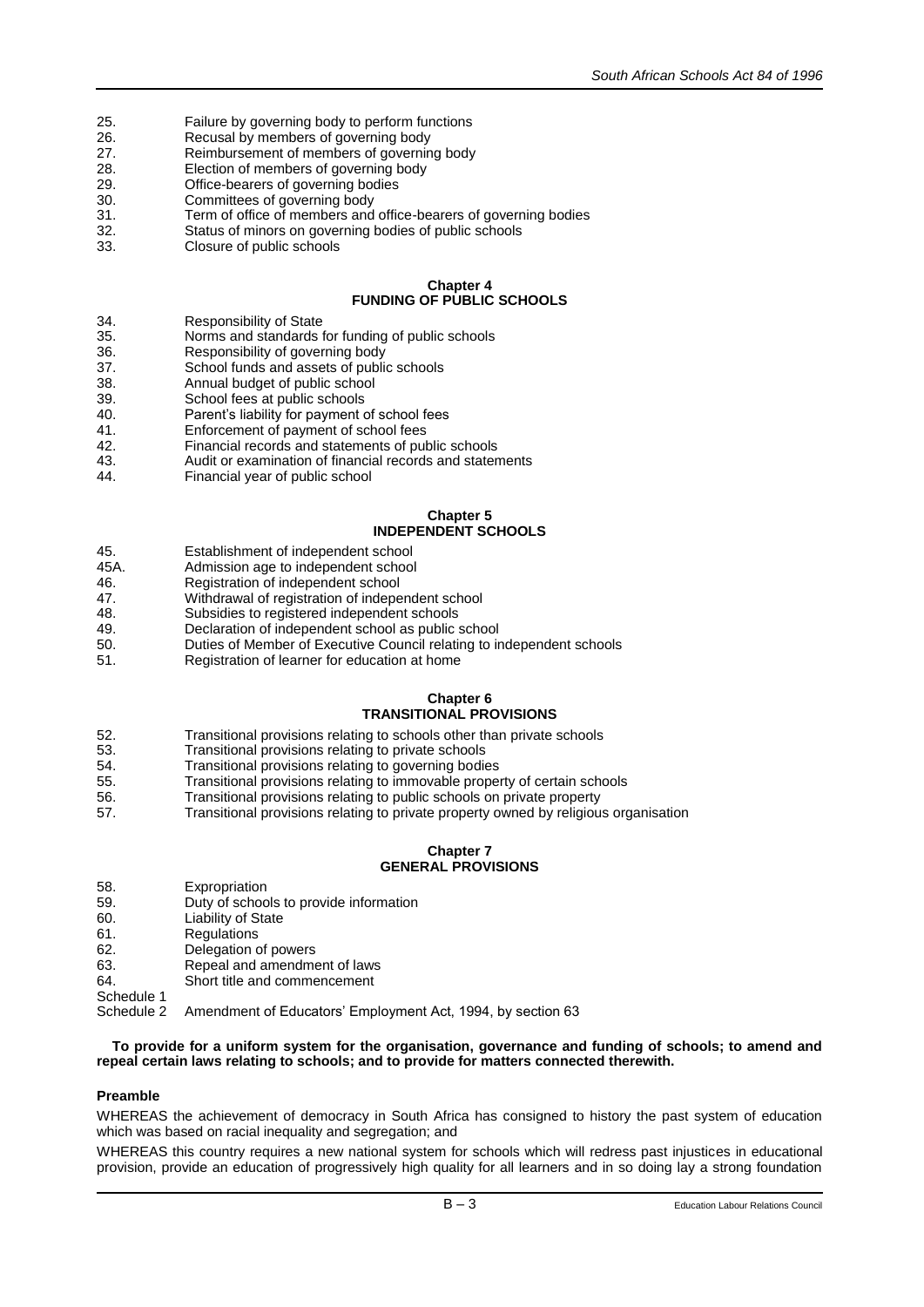for the development of all our people's talents and capabilities, advance the democratic transformation of society, combat racism and sexism and all other forms of unfair discrimination and intolerance, contribute to the eradication of poverty and the economic well-being of society, protect and advance our diverse cultures and languages, uphold the rights of all learners, parents and educators, and promote their acceptance of responsibility for the organisation, governance and funding of schools in partnership with the State; and

WHEREAS it is necessary to set uniform norms and standards for the education of learners at schools and the organisation, governance and funding of schools throughout the Republic of South Africa;

BE IT THEREFORE ENACTED by the Parliament of the Republic of South Africa, as follows:

## **Chapter 1 DEFINITIONS AND APPLICATION OF ACT**

## **Definitions**

**1.** (1) In this Act, unless the context indicates otherwise –

**"Constitution"** means the Constitution of the Republic of South Africa, 1996 (Act No. 108 of 1996); [Definition of "Constitution" substituted by s. 1(b) of Act No. 100 of 1997.]

**"Council of Education Ministers"** means the Council of Education Ministers established by the National Education Policy Act, 1996 (Act No. 27 of 1996);

**"education department"** means the department established by section 7(2) of the Public Service Act, 1994 (Proclamation No. 103 of 1994), which is responsible for education in a province;

**"educator"** means any person, excluding a person who is appointed to exclusively perform extracurricular duties, who teaches, educates or trains other persons or who provides professional educational services, including professional therapy and education psychological services, at a school;

[Definition of "educator" substituted by s. 6(a) of Act No. 48 of 1999.]

**"governing body"** means a governing body contemplated in section 16(1);

**"grade"** means that part of an educational programme which a learner may complete in one school year, or any other education programme which the Member of the Executive Council may deem to be equivalent thereto;

**"Head of Department"** means the head of an education department;

**"independent school"** means a school registered or deemed to be registered in terms of section 46;

**"learner"** means any person receiving education or obliged to receive education in terms of this Act;

**"member of staff"** means a person employed at a school;

**"Member of the Executive Council"** means the Member of the Executive Council of a province who is responsible for education in that province;

**"Minister"** means the Minister of Education;

**"officer"** means an employee of an education department appointed in terms of the Educators Employment Act, 1994 (Proclamation No. 138 of 1994), or the Public Service Act, 1994 (Proclamation No. 103 of 1994);

**"parent"** means –

(a) the parent or guardian of a learner;

- (b) the person legally entitled to custody of a learner; or
- (c) the person who undertakes to fulfil the obligations of a person referred to in paragraphs (a) and (b) towards the learner's education at school;

**"principal"** means an educator appointed or acting as the head of a school;

**"province"** means a province established by section 124 of the Constitution;

**"provincial legislature"** means a provincial legislature contemplated in section 125 of the Constitution;

**"public school"** means a school contemplated in Chapter 3;

**"Registrar of deeds"** means the registrar of deeds referred to in section 2 of the Deeds Registries Act, 1937 (Act No. 47 of 1937);

[Definition of "Registrar of deeds" inserted by s. 1(a) of Act No. 100 of 1997.]

**"school"** means a public school or an independent school which enrols learners in one or more grades from grade R (Reception) to grade twelve;

[Definition of "school" substituted by s. 1(c) of Act No. 100 of 1997 and by s. 6(b) of Act No. 48 of 1999.]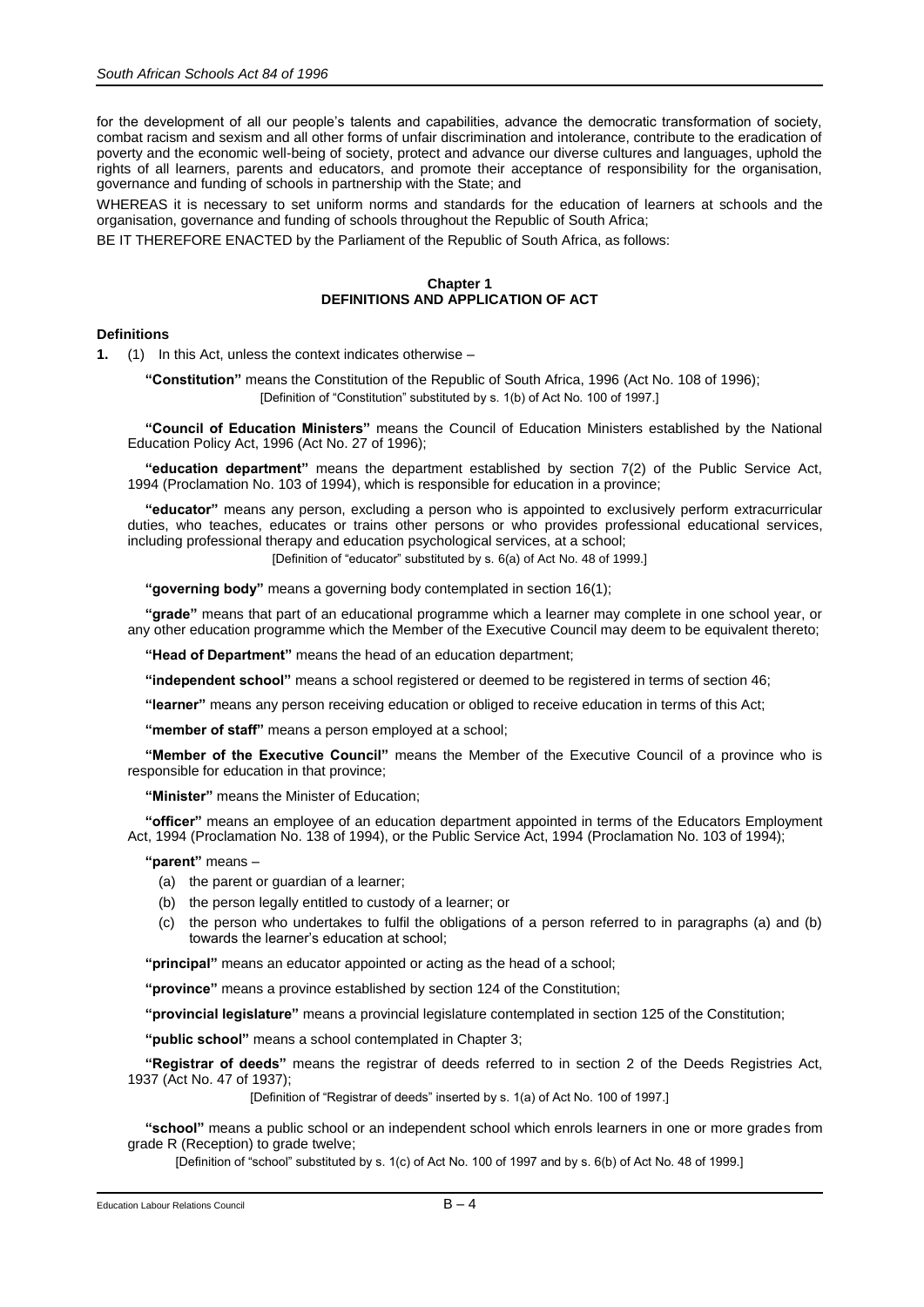**"this Act"** means this Act and all regulations promulgated under this Act.

[Sub-s. (1), previously s. 1, amended by s. 1 of Act No. 50 of 2002.]

(2) Footnotes appearing in this Act must not be used in the interpretation of any provision of this Act. [Sub-s. (2) added by s.1 of Act No. 50 of 2002.]

# **Application of Act**

- **2.** (1) This Act applies to school education in the Republic of South Africa.
	- (2) A Member of the Executive Council and a Head of Department must exercise any power conferred upon them by or under this Act, after taking full account of the applicable policy determined in terms of the National Education Policy Act, 1996 (Act No. 27 of 1996).
	- (3) Nothing in this Act prevents a provincial legislature from enacting legislation for school education in a province in accordance with the Constitution and this Act.

[Sub-s. (3) amended by s. 2 of Act No. 100 of 1997.]

# **Chapter 2 LEARNERS**

# **Compulsory attendance**

- **3.** (1) Subject to this Act and any applicable provincial law, every parent must cause every learner for whom he or she is responsible to attend a school from the first school day of the year in which such learner reaches the age of seven years until the last school day of the year in which such learner reaches the age of fifteen years or the ninth grade, whichever occurs first.
	- (2) The Minister must, by notice in the *Government Gazette*, determine the ages of compulsory attendance at school for learners with special education needs.
	- (3) Every Member of the Executive Council must ensure that there are enough school places so that every child who lives in his or her province can attend school as required by subsections (1) and (2).
	- (4) If a Member of the Executive Council cannot comply with subsection (3) because of a lack of capacity existing at the date of commencement of this Act, he or she must take steps to remedy any such lack of capacity as soon as possible and must make an annual report to the Minister on the progress achieved in doing so.
	- (5) If a learner who is subject to compulsory attendance in terms of subsection (1) is not enrolled at or fails to attend a school, the Head of Department may –
		- (a) investigate the circumstances of the learner's absence from school;
		- (b) take appropriate measures to remedy the situation; and
		- (c) failing such a remedy, issue a written notice to the parent of the learner requiring compliance with subsection (1).
	- (6) Subject to this Act and any other applicable law
		- (a) any parent who, without just cause and after a written notice from the Head of Department, fails to comply with subsection (1), is guilty of an offence and liable on conviction to a fine or to imprisonment for a period not exceeding six months; or
		- (b) any other person who, without just cause, prevents a learner who is subject to compulsory attendance from attending a school, is guilty of an offence and liable on conviction to a fine or to imprisonment for a period not exceeding six months.

# **Exemption from compulsory attendance**

- **4.** (1) A Head of Department may exempt a learner entirely, partially or conditionally from compulsory school attendance if it is in the best interests of the learner.
	- (2) Every Head of Department must maintain a register of all learners exempted from compulsory school attendance.

## **Admission to public schools**

- **5.** (1) A public school must admit learners and serve their educational requirements without unfairly discriminating in any way.
	- (2) The governing body of a public school may not administer any test related to the admission of a learner to a public school, or direct or authorise the principal of the school or any other person to administer such test.
	- (3) No learner may be refused admission to a public school on the grounds that his or her parent
		- (a) is unable to pay or has not paid the school fees determined by the governing body under section 39;
		- (b) does not subscribe to the mission statement of the school; or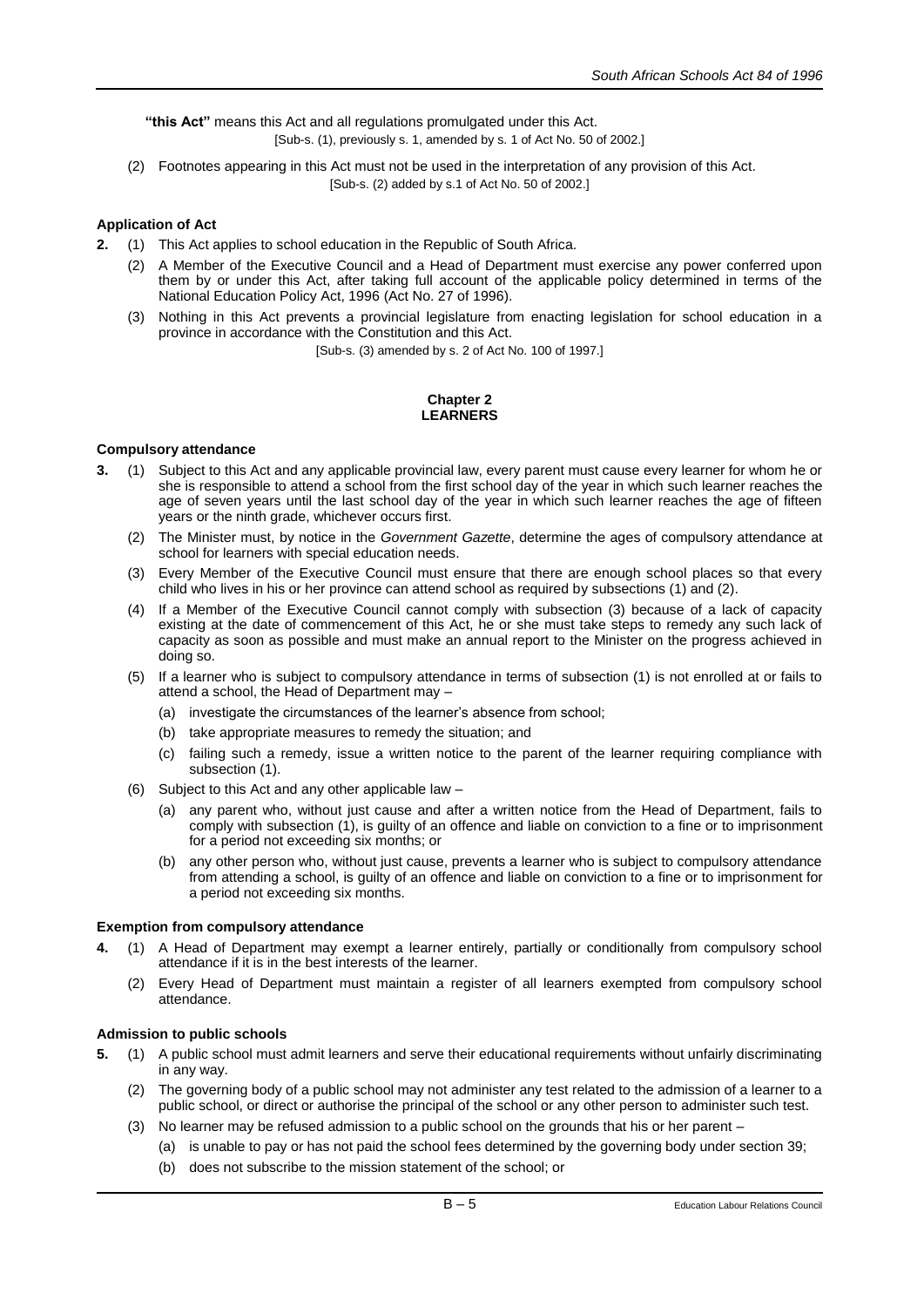- (c) has refused to enter into a contract in terms of which the parent waives any claim for damages arising out of the education of the learner.
- (4) (a) The admission age of a learner to a public school to  $-$ 
	- (i) grade R is age four turning five by 30 June in the year of admission;
	- (ii) grade 1 is age five turning six by 30 June in the year of admission.
	- (b) Subject to the availability of suitable school places and other educational resources, the Head of Department may admit a learner who –
		- (i) is under the age contemplated in paragraph (a) if good cause is shown; and
		- (ii) complies with the criteria contemplated in paragraph (c).
	- (c) The Minister may, by regulation, prescribe
		- (i) criteria for the admission to a public school, at an age lower than the admission age, of an underage learner who complies with the criteria;<sup>1</sup>
			- (ii) age requirements for different grades at a public school.
	- (d) For the purpose of paragraph  $(b)(i)$ , good cause shown means that  $-$ 
		- (i) it can be shown that exceptional circumstances exist which necessitate the admission of an underage learner because admission would be in his or her best interest; and
		- (ii) the refusal to admit that learner would be severely detrimental to his or her development.
		- [Sub-s. (4) amended by s. 5 of Act 50 of 2002. Sub-s. (4) will come into operation on 1 January 2004.]
- (5) Subject to this Act and any applicable provincial law, the admission policy of a public school is determined by the governing body of such school.
- (6) In determining the placement of a learner with special education needs, the Head of Department and principal must take into account the rights and wishes of the parents of such learner.
- (7) An application for the admission of a learner to a public school must be made to the education department in a manner determined by the Head of Department.
- (8) If an application in terms of subsection (7) is refused, the Head of Department must inform the parent in writing of such refusal and the reason therefor.
- (9) Any learner or parent of a learner who has been refused admission to a public school may appeal against the decision to the Member of the Executive Council.

# **Language policy of public schools**

- **6.** (1) Subject to the Constitution and this Act, the Minister may, by notice in the *Government Gazette*, after consultation with the Council of Education Ministers, determine norms and standards for language policy in public schools.
	- (2) The governing body of a public school may determine the language policy of the school subject to the Constitution, this Act and any applicable provincial law.
	- (3) No form of racial discrimination may be practised in implementing policy determined under this section.
	- (4) A recognised Sign Language has the status of an official language for purposes of learning at a public school.

# **Curriculum and assessment**

**6A** (1) The Minister must, by notice in the *Government Gazette*, determine –

- (a) a national curriculum statement indicating the minimum outcomes or standards; and
- (b) a national process and procedures for the assessment of learner achievement.
- (2) The curriculum and the process for the assessment of learner achievement contemplated in subsection (1) must be applicable to public and independent schools.

[S. 6A inserted by s. 3 of Act No.50 of 2002.]

\_\_\_\_\_\_\_\_\_\_\_\_\_\_\_\_\_\_\_\_\_\_\_\_

<sup>1</sup> It is acknowledged that criteria for admission of an underage learner are complex and take some considerable time to develop. The criteria must be reliable and effective and their proper implementation will require the training of evaluators. The criteria must be based on an educationally sound basis in order to ensure that -

<sup>(</sup>a) learners are admitted on an equitable basis;<br>(b) there is no unfair discrimination to learners;

there is no unfair discrimination to learners;

 $\langle c \rangle$  the admission is fair to the individual learner as well as other learners in the classroom;<br>(d) recognition is given to the diversity of language, culture and economic background;

recognition is given to the diversity of language, culture and economic background;

<sup>(</sup>e) notice is taken of the differences between urban and rural environments; and (f) the physical, psychological and mental development of the child is taken into account.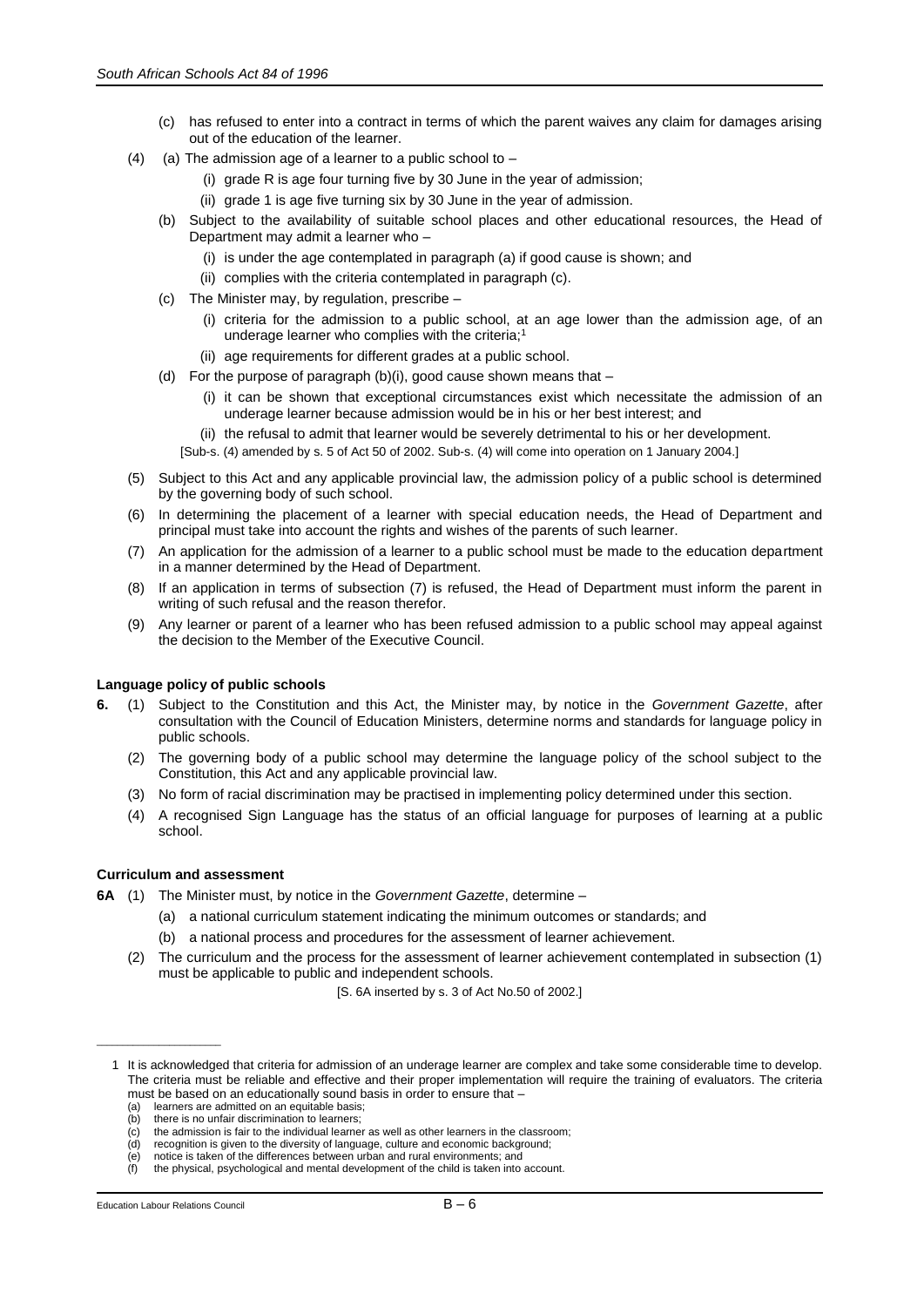# **Freedom of conscience and religion at public schools**

**7** Subject to the Constitution and any applicable provincial law, religious observances may be conducted at a public school under rules issued by the governing body if such observances are conducted on an equitable basis and attendance at them by learners and members of staff is free and voluntary.

# **Code of conduct**

- **8** (1) Subject to any applicable provincial law, a governing body of a public school must adopt a code of conduct for the learners after consultation with the learners, parents and educators of the school.
	- (2) A code of conduct referred to in subsection (1) must be aimed at establishing a disciplined and purposeful school environment, dedicated to the improvement and maintenance of the quality of the learning process.
	- (3) The Minister may, after consultation with the Council of Education Ministers, determine guidelines for the consideration of governing bodies in adopting a code of conduct for learners.
	- (4) Nothing contained in this Act exempts a learner from the obligation to comply with the code of conduct of the school attended by such learner.
	- (5) A code of conduct must contain provisions of due process safe-guarding the interests of the learner and any other party involved in disciplinary proceedings.
	- (6) A learner must be accompanied by his or her parent or a person designated by the parent at disciplinary proceedings, unless good cause is shown by the governing body for the continuation of the proceedings in the absence of the parent or the person designated by the parent.

[Sub-s. (6) added by s. 4 of Act No. 50 of 2002.]

(7) Whenever disciplinary proceedings are pending before any governing body, and it appears to such governing body that it would expose a witness under the age of 18 years to undue mental stress or suffering if he or she testifies at such proceedings, the governing body may, if practicable, appoint a competent person as an intermediary in order to enable such witness to give his or her evidence through that intermediary.

## [Sub-s. (7) added by s. 4 of Act No. 50 of 2002.]

- (8) (a) An examination, cross-examination or re-examination of a witness in respect of whom a governing body has appointed an intermediary under subsection (7), except examination by the governing body, must not take place in any manner other than through that intermediary.
	- (b) Such intermediary may, unless the governing body directs otherwise, convey the general purport of any question to the relevant witness.

[Sub-s. (8) added by s. 4 of Act No. 50 of 2002.]

- (9) If a governing body appoints an intermediary under subsection (7), the governing body may direct that the relevant witness must give his or her evidence at any place which –
	- (a) is informally arranged to put that witness at ease;
	- (b) is arranged in a manner in which any person whose presence may upset that witness, is outside the sight and hearing of that witness; and
	- (c) enables the governing body and any person whose presence is necessary at the relevant proceedings to hear, through the medium of any electronic or other devices, that intermediary as well as that witness during his or her testimony.

[Sub-s. (9) added by s. 4 of Act No. 50 of 2002.]

# **Suspension and expulsion from public school**

- **9** (1) Subject to this Act and any applicable provincial law, the governing body of a public school may, after a fair hearing, suspend a learner from attending the school –
	- (a) as a correctional measure for a period not longer than one week; or
	- (b) in consultation with the Head of Department, pending a decision as to whether the learner is to be expelled from the school by the Head of Department.

## [Para. (b) substituted by s. 7 of Act No. 48 of 1999.]

- (2) Subject to any applicable provincial law, a learner at a public school may be expelled only
	- (a) by the Head of Department; and
	- (b) if found guilty of serious misconduct after a fair hearing.
- (3) The Member of the Executive Council must determine by notice in the *Provincial Gazette*
	- (a) the behaviour by a learner at a public school which may constitute serious misconduct;
		- (b) disciplinary proceedings to be followed in such cases;
		- (c) provisions of due process safe-guarding the interests of the learner and any other party involved in disciplinary proceedings.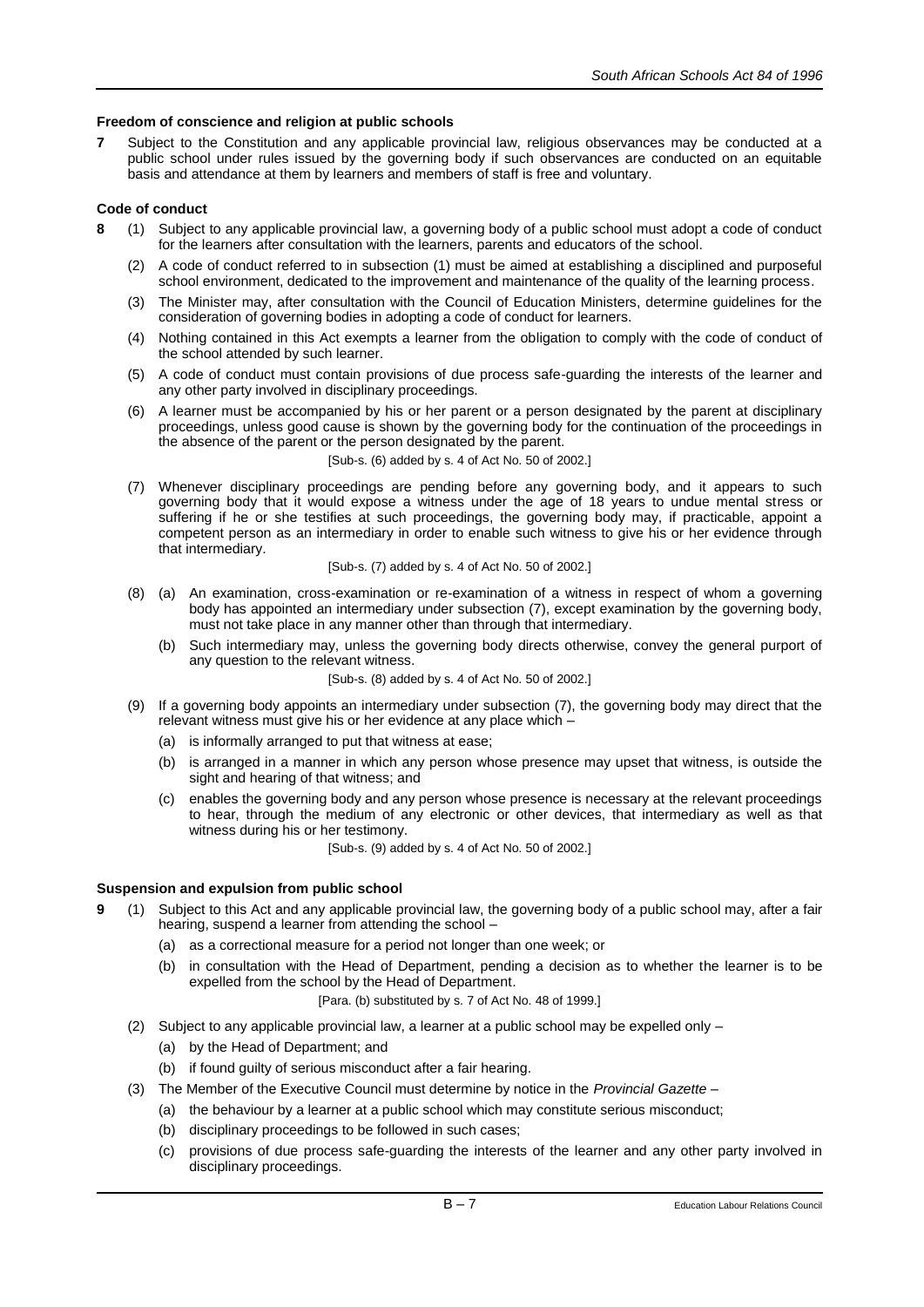- (4) A learner or the parent of a learner who has been expelled from a public school may appeal against the decision of the Head of Department to the Member of the Executive Council.
- (5) If a learner who is subject to compulsory attendance in terms of section 3(1) is expelled from a public school, the Head of Department must make an alternative arrangement for his or her placement at a public school.

# **Prohibition of corporal punishment**

- **10** (1) No person may administer corporal punishment at a school to a learner.
	- (2) Any person who contravenes subsection (1) is guilty of an offence and liable on conviction to a sentence which could be imposed for assault.

# **Prohibition of initiation practices**

- **10A** (1) A person may not conduct or participate in any initiation practices against a learner at a school or in a hostel accommodating learners of a school.
	- (2) (a) Any person who contravenes subsection (1) is guilty of misconduct and disciplinary action must be instituted against such a person in accordance with the applicable code of conduct, prescribed in sections 8 and 18A of this Act and Schedule 2 to the Employment of Educators Act, 1998 (Act No. 76 of 1998).
		- (b) In addition to paragraph (a), a learner may institute civil action against a person or a group who manipulated and forced that learner to conduct or participate in any initiation practices.
	- (3) For the purposes of this Act, "initiation practices" means any act which in the process of initiation, admission into, or affiliation with, or as condition for continued membership of, a school, a group, intramural or extramural activities, interschools sports team, or organisation –
		- (a) endangers the mental or physical health or safety of a person;
		- (b) undermines the intrinsic worth of human beings by treating some as inferior to others;
		- (c) subjects individuals to humiliating or violent acts which undermine the constitutional guarantee to dignity in the Bill of Rights;
		- (d) undermines the fundamental rights and values that underpin the Constitution;
		- (e) impedes the development of a true democratic culture that entitles an individual to be treated as worthy of respect and concern; or
		- (f) destroys public or private property.
	- (4) In considering whether the conduct or participation of a person in any initiation practices falls within the definition of subsection (3), the relevant disciplinary authority referred to in subsection (2)(a) must take into account the right of the learner not to be subjected to such practices.
		- [S. 10A inserted by s. 5 of Act No. 50 of 2002.]

## **Representative council of learners**

**11** (1) A representative council of learners at the school must be established at every public school enrolling learners in the eighth grade or higher, and such council is the only recognised and legitimate representative learner body at the school.

[Sub-s. (1) substituted by s. 3 of Act No. 100 of 1997 and by s. 1(a) of Act No. 57 of 2001.]

- (2) Subject to policy made in terms of section 3(4)(g) of the National Education Policy Act, 1996 (Act No. 27 of 1996), the Member of the Executive Council must, by notice in the *Provincial Gazette*, determine the functions and the procedures for the establishment and election of representative councils of learners. [Sub-s. (2) substituted by s. 1(b) of Act No. 57 of 2001.]
- (3) The Member of the Executive Council may, by notice in the *Provincial Gazette*, exempt a public school for learners with special education needs from complying with subsection (1) if it is not practically possible for a representative council of learners to be established at the school.

#### **Chapter 3 PUBLIC SCHOOLS**

# **Provision of public schools**

- **12** (1) The Member of the Executive Council must provide public schools for the education of learners out of funds appropriated for this purpose by the provincial legislature.
	- (2) The provision of public schools referred to in subsection (1) may include the provision of hostels for the residential accommodation of learners.
	- (3) A public school may be an ordinary public school or a public school for learners with special education needs.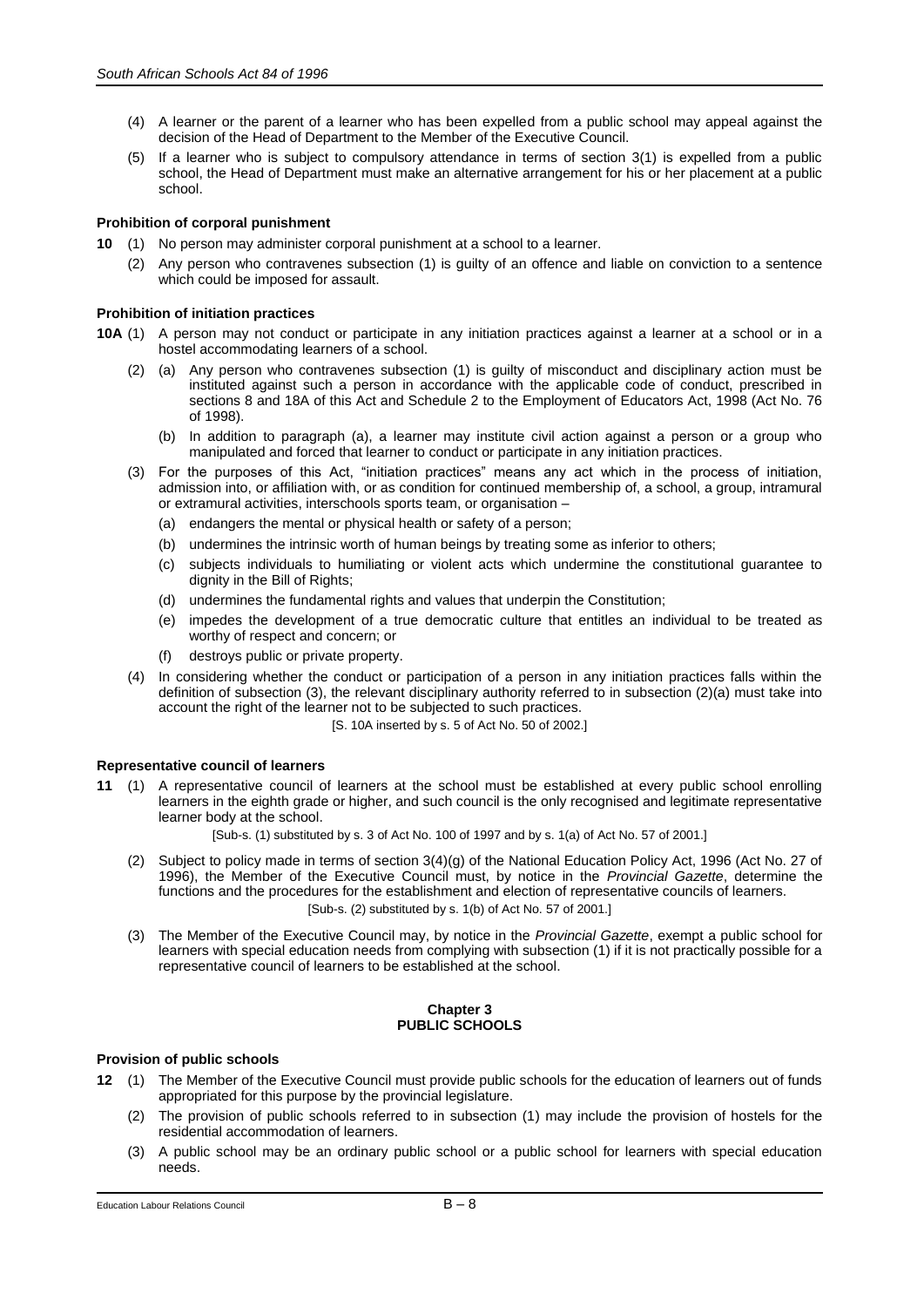- (4) The Member of the Executive Council must, where reasonably practicable, provide education for learners with special education needs at ordinary public schools and provide relevant educational support services for such learners.
- (5) The Member of the Executive Council must take all reasonable measures to ensure that the physical facilities at public schools are accessible to disabled persons.
- (6) Nothing in this Act prohibits the provision of gender-specific public schools.

# **Merger of public schools**

- **12A** (1) Subject to subsection (2), the Member of the Executive Council may, by notice in the Provincial Gazette, merge two or more public schools into a single school.
	- (2) Before merging two or more public schools the Member of the Executive Council must
		- (a) give written notice to the schools in question of the intention to merge them;
		- (b) publish a notice giving the reasons for the proposed merger in one or more newspapers circulating in the area where the schools in question are situated;
		- (c) give the governing bodies of the schools in question and any other interested persons an opportunity to make representations within a period of not less than 90 days from the date of the notice referred to in paragraph (b);
		- (d) consider such representations; and
		- (e) be satisfied that the employers of staff at the public schools have complied with their obligations in terms of the applicable labour law.
	- (3) If one or more of the schools that are to be merged in terms of subsection (1) are public schools on private property, the Member of the Executive Council must also –
		- (a) notify the owner of the private property of his or her intention to merge the schools in question;
		- (b) consider his or her contractual obligations in terms of the agreement contemplated in section 14;
		- (c) renegotiate his or her obligations in terms of the existing agreement if necessary; and
		- (d) negotiate a new agreement in terms of section 14 if the single school contemplated in subsection (1) is to be situated on private property.
	- (4) The single school contemplated in subsection (1) must be regarded as a public school.
	- (5) All assets, liabilities, rights and obligations of the schools that are merged, must, subject to the conditions of any donation, bequest or trust contemplated in section 37(4), vest in the single school.
	- (6) (a) The governing bodies of the schools that are merged must have a meeting before the merger to constitute a single interim governing body comprising of all the members of the governing bodies concerned.
		- (b) The interim governing body must decide on the budget and differences in codes of conduct and school fees, as well as any issue that is relevant to the merger or which is prescribed, until a new governing body is constituted in terms of sections 23 and 28.
	- (7) The governing body of a public school to be merged, may appeal to the Minister against the decision as contemplated in subsection (1).
		- [S. 12A inserted by s. 8 of Act No. 48 of 1999.]

## **Public schools on State property**

- **13** (1) In this section, immovable property owned by the State includes immovable property held in trust on behalf of a tribe by a trust created by statute.
	- (2) Subject to section 20(1)(k), a public school which occupies immovable property owned by the State has the right, for the duration of the school's existence, to occupy and use the immovable property for the benefit of the school for educational purposes at or in connection with the school.
	- (3) The right referred to in subsection (2) may only be restricted
		- (a) by the Member of the Executive Council; and
		- (b) if the immovable property is not utilised by the school in the interests of education.
	- (4) The Member of the Executive Council may not act under subsection (3) unless he or she has
		- (a) informed the governing body of the school of his or her intention so to act and the reasons therefor;
		- (b) granted the governing body of the school a reasonable opportunity to make representations to him or her in relation to such action;
		- (c) duly considered any such representations received.
	- (5) The right contemplated in subsection (2) is enforceable against any successor in title to the owner of the immovable property in question.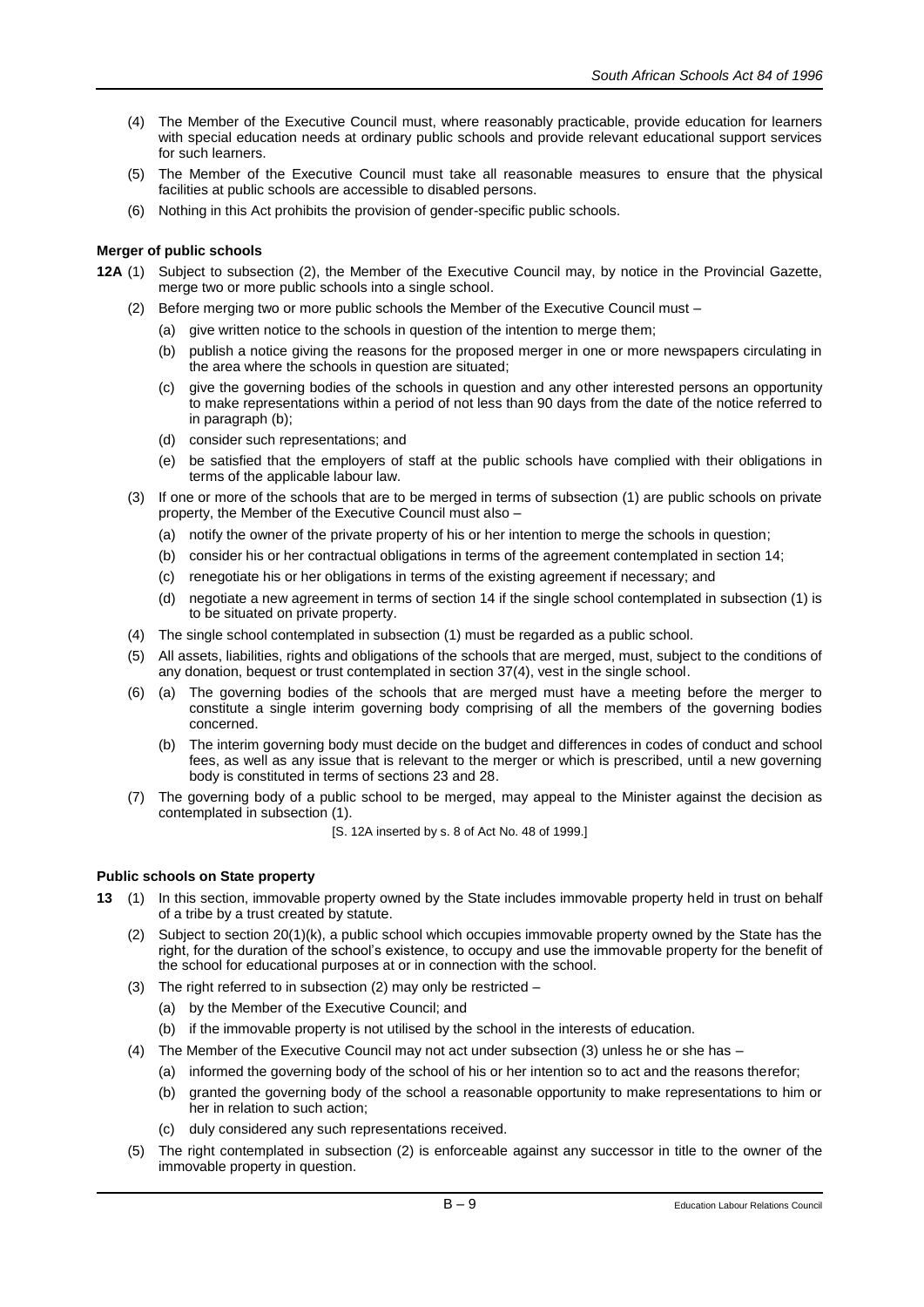- (6) No immovable property owned by the State and occupied by a public school may be alienated unless an agreement contemplated in section 14 has been concluded between the Member of the Executive Council and the prospective owner of the immovable property.
- (7) The Registrar of deeds may not execute, attest to or register a transfer deed in respect of the immovable property in question unless the owner has provided the Registrar of deeds with proof of the agreement contemplated in subsection (6).

[Sub-s. (7) substituted by s. 4(a) of Act No. 100 of 1997.]

- (8) The provisions of the Deeds Registries Act, 1937 (Act No. 47 of 1937), do not apply to the right contemplated in subsection (2).
- (9) On application by the owner and on production of the owner's copy of the title deed, the Registrar of deeds must endorse on the title deed and in his or her records the fact that a public school has been established on the land in terms of this Act.

[Sub-s. (9) added by s. 4(c) of Act No. 100 of 1997.]

## **Public schools on private property**

**14** (1) Subject to the Constitution and an expropriation in terms of section 58 of land or a real right to use the property on which the public school is situated, a public school may be provided on private property only in terms of an agreement between the Member of the Executive Council and the owner of the private property.

[Sub-s. (1) substituted by s. 2 of Act No. 53 of 2000.]

- (2) An agreement contemplated in subsection (1) must be consistent with this Act and in particular must provide for –
	- (a) the provision of education and the performance of the normal functions of a public school;
	- (b) governance of the school, including the relationship between the governing body of the school and the owner;
	- (c) access by all interested parties to the property on which the school stands;
	- (d) security of occupation and use of the property by the school;
	- (e) maintenance and improvement of the school buildings and the property on which the school stands and the supply of necessary services;
	- protection of the owner's rights in respect of the property occupied, affected or used by the school.
- (3) The provisions of the Deeds Registries Act, 1937 (Act No. 47 of 1937), do not apply to a real right, excluding ownership, acquired by the State, a public school or another party in terms of an agreement contemplated in this section.
- (4) The right contemplated in subsection (3) is enforceable against any successor in title to the owner of the immovable property in question.
- (5) Despite subsection (3), a Registrar of deeds must endorse on the title deed of the affected property that the property is subject to an agreement contemplated in this section, if the Registrar of deeds receives –
	- an application for such endorsement by the owner of the property, or the Member of the Executive Council or any other holder of a right contemplated in subsection (3), together with the title deed of the property; and
	- (b) affidavits by the owner of the property and the Member of the Executive Council stating that an agreement contemplated in this section has been concluded.

[Sub-s. (5) amended by s. 5(a) of Act No. 100 of 1997.]

- (6) The Minister must, after consultation with the Council of Education Ministers, make regulations regarding the minimum requirements of an agreement contemplated in this section.
- (7) The Registrar of deeds may cancel any endorsement made in accordance with subsection (5) if the owner of the property submits an affidavit from the Member of the Executive Council of the province in which the public school is situated to the effect that such public school has been closed in terms of section 33. [Sub-s. (7) inserted by s. 5(b) of Act No. 100 of 1997.]
- (8) Any transfer duty, stamp duty, fees or costs payable in respect of the registration of a right in terms of subsection (3) may be paid in full or in part from funds appropriated by the provincial legislature for that purpose, but the public school contemplated in subsection (1) is not responsible for such duties, fees or costs.

[Sub-s. (8) renumbered by s. 5(b) of Act No. 100 of 1997.]

# **Status of public schools**

**15** Every public school is a juristic person, with legal capacity to perform its functions in terms of this Act.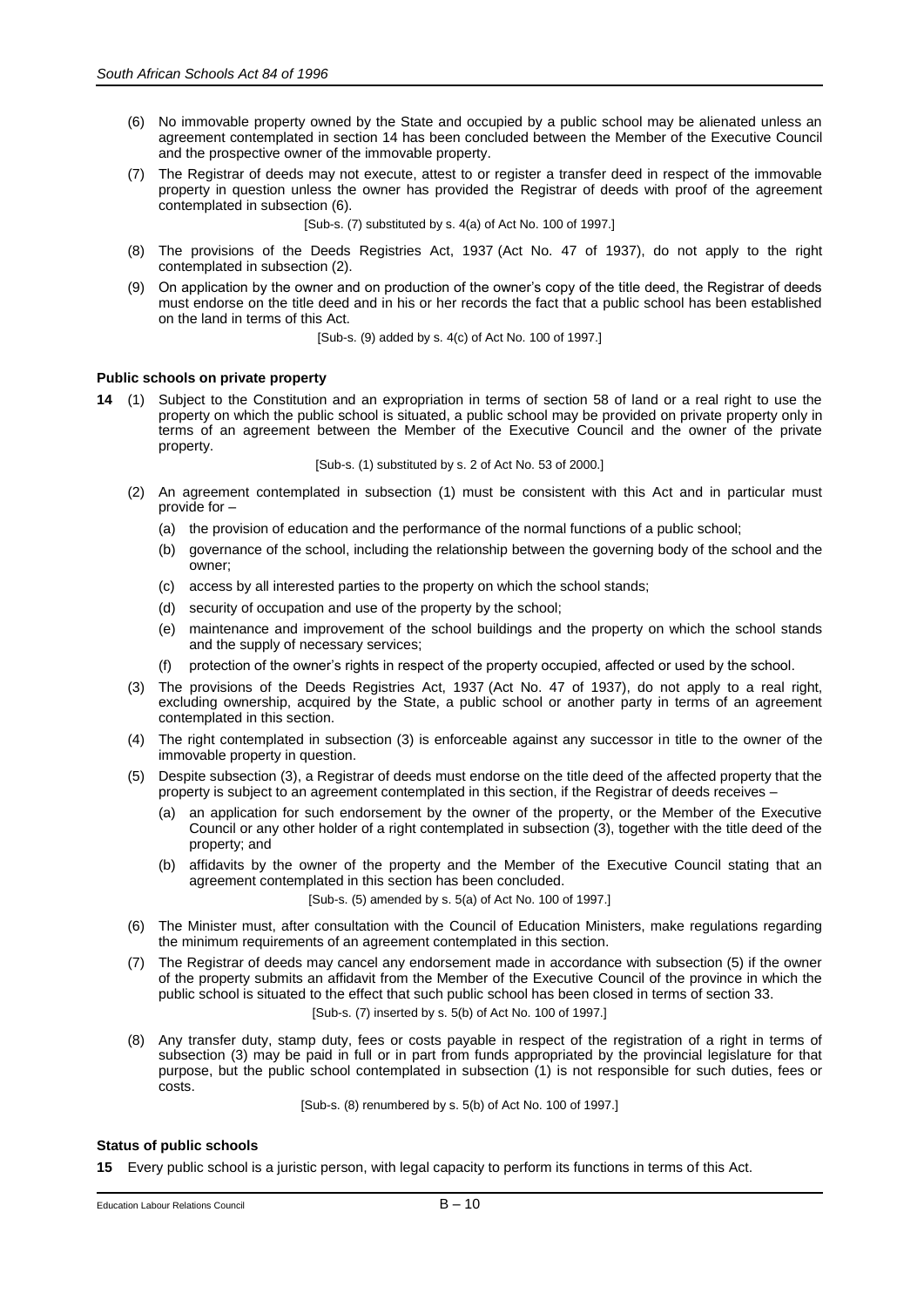# **Governance and professional management of public schools**

- **16** (1) Subject to this Act, the governance of every public school is vested in its governing body and it may perform only such functions and obligations and exercise only such rights as prescribed by the Act. [Sub-s. (1) substituted by s. 2 of Act No. 57 of 2001.]
	- (2) A governing body stands in a position of trust towards the school.
	- (3) Subject to this Act and any applicable provincial law, the professional management of a public school must be undertaken by the principal under the authority of the Head of Department.
	- (4) The Head of Department may close a public school temporarily in the case of an emergency if he or she believes on reasonable grounds that the lives of learners and staff are endangered or that there is a real danger of bodily injury to them or of damage to property.

[Sub-s. (4) added by s. 9 of Act No. 48 of 1999.]

- (5) When the Head of Department decides that the school should be re-opened, he or she must inform the governing body and the principal of the date on which the school must re-open. [Sub-s. (5) added by s. 9 of Act No. 48 of 1999.]
- (6) The principal or a person designated by the Head of Department must inform the educators and parents of the date contemplated in subsection (5).

[Sub-s. (6) added by s. 9 of Act No. 48 of 1999.]

(7) If a new public school is provided in terms of section 12, the governance of that school vests in the Head of Department until a governing body has been constituted in terms of this Act. [Sub-s. (7) added by s. 3 of Act No. 53 of 2000.]

# **Governing body serving two or more schools**

- **17** (1) The Member of the Executive Council may determine that the governance of two or more public schools must vest in a single governing body if it is in the best interests of education at the schools in question.
	- (2) The Member of the Executive Council may not act under subsection (1) unless he or she has
		- (a) given notice in the *Provincial Gazette* of his or her intention so to act;
		- (b) given interested parties an opportunity to make written submissions within a period of not less than 30 days; and
		- (c) considered all such submissions.

# **Constitution of governing body**

- **18** (1) Subject to this Act and any applicable provincial law, the governing body of a public school must function in terms of a Constitution which complies with minimum requirements determined by the Member of the Executive Council by notice in the *Provincial Gazette*.
	- (2) A Constitution contemplated in subsection (1) must provide for
		- (a) a meeting of the governing body at least once every school term;
		- (b) meetings of the governing body with parents, learners, educators and other staff at the school, respectively, at least once a year;
		- (c) recording and keeping of minutes of governing body meetings;
		- (d) making available such minutes for inspection by the Head of Department; and
		- (e) rendering a report on its activities to parents, learners, educators and other staff of the school at least once a year.
	- (3) The governing body must submit a copy of its Constitution to the Head of Department within 90 days of its election.

# **Code of conduct of governing body**

- **18A** (1) The Member of the Executive Council must, by notice in the *Provincial Gazette*, determine a code of conduct for the members of the governing body of a public school after consultation with associations of governing bodies in that province, if applicable.
	- (2) The code of conduct referred to in subsection (1) must be aimed at establishing a disciplined and purposeful school environment dedicated to the improvement and maintenance of a quality governance structure at a public school.
	- (3) All members of a governing body must adhere to the code of conduct.
	- (4) The code of conduct must contain provisions of due process, safeguarding the interests of the members of the governing body in disciplinary proceedings.
	- (5) The Head of Department may suspend or terminate the membership of a governing body member for a breach of the code of conduct after due process.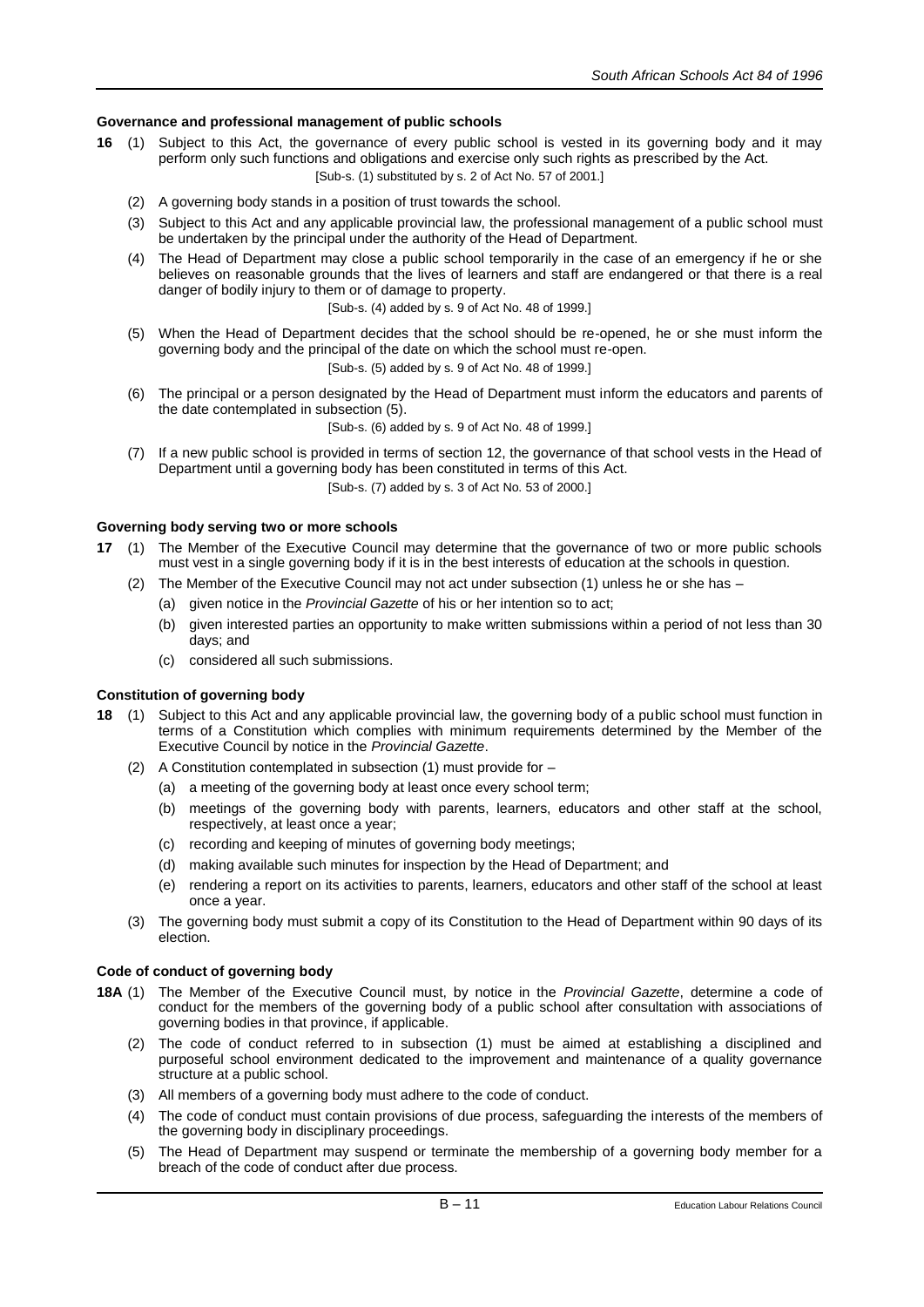(6) A member of the governing body may appeal to the Member of the Executive Council against a decision of a Head of Department regarding the suspension or termination of his or her membership as a governing body member.

[S. 18A inserted by s. 6 of Act No. 50 of 2002.]

## **Enhancement of capacity of governing bodies**

- **19** (1) Out of funds appropriated for this purpose by the provincial legislature, the Head of Department must establish a programme to –
	- (a) provide introductory training for newly elected governing bodies to enable them to perform their functions; and
	- (b) provide continuing training to governing bodies to promote the effective performance of their functions or to enable them to assume additional functions.
	- (2) The Head of Department must ensure that principals and other officers of the education department render all necessary assistance to governing bodies in the performance of their functions in terms of this Act.

# **Functions of all governing bodies**

- **20** (1) Subject to this Act, the governing body of a public school must
	- promote the best interests of the school and strive to ensure its development through the provision of quality education for all learners at the school;
	- (b) adopt a Constitution;
	- (c) develop the mission statement of the school;
	- (d) adopt a code of conduct for learners at the school;
	- (e) support the principal, educators and other staff of the school in the performance of their professional functions;
	- (f) determine times of the school day consistent with any applicable conditions of employment of staff at the school;
	- (g) administer and control the school's property, and buildings and grounds occupied by the school, including school hostels, if applicable;
	- (h) encourage parents, learners, educators and other staff at the school to render voluntary services to the school;
	- (i) recommend to the Head of Department the appointment of educators at the school, subject to the Employment of Educators Act, 1998 (Act No. 76 of 1998), and the Labour Relations Act, 1995 (Act No. 66 of 1995);

[Para. (i) substituted by s. 3 of Act No. 57 of 2001.]

- (j) recommend to the Head of Department the appointment of non-educator staff at the school, subject to the Public Service Act, 1994 (Proclamation No. 103 of 1994), and the Labour Relations Act, 1995 (Act No. 66 of 1995);
- (k) at the request of the Head of Department, allow the reasonable use under fair conditions determined by the Head of Department of the facilities of the school for educational programmes not conducted by the school;

#### [Para. (k) substituted by s. 4 of Act No. 53 of 2000.]

- (l) discharge all other functions imposed upon the governing body by or under this Act; and
- (m) discharge other functions consistent with this Act as determined by the Minister by notice in the *Government Gazette*, or by the Member of the Executive Council by notice in the *Provincial Gazette*.
- (2) The governing body may allow the reasonable use of the facilities of the school for community, social and school fund-raising purposes, subject to such reasonable and equitable conditions as the governing body may determine, which may include the charging of a fee or tariff which accrues to the school.
- (3) The governing body may join a voluntary association representing governing bodies of public schools.
- (4) Subject to this Act, the Labour Relations Act, 1995 (Act No. 66 of 1995), and any other applicable law, a public school may establish posts for educators and employ educators additional to the establishment determined by the Member of the Executive Council in terms of section 3(1) of the Educators' Employment Act, 1994.

#### [Sub-s. (4) added by s. 6 of Act No. 100 of 1997.]

(5) Subject to this Act, the Labour Relations Act, 1995 (Act No. 66 of 1995), and any other applicable law, a public school may establish posts for non-educators and employ non-educator staff additional to the establishment determined in terms of the Public Service Act, 1994 (Proclamation No. 103 of 1994).

[Sub-s. (5) added by s. 6 of Act No. 100 of 1997.]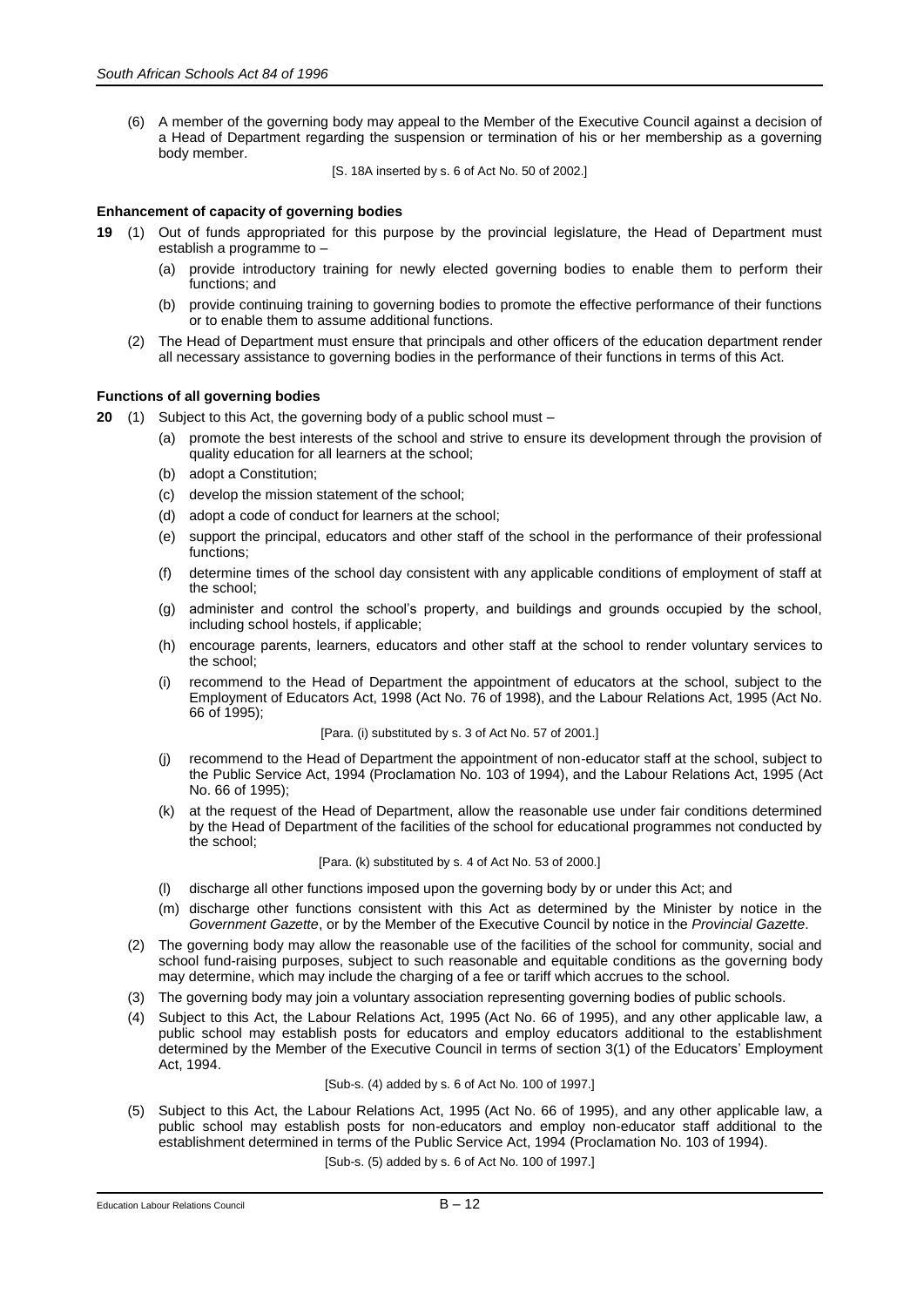- (6) An educator and a non-educator employed in a post established in terms of subsection (4) or (5) must comply with the requirements set for employment in public schools in terms of this Act, the Labour Relations Act, 1995 (Act No. 66 of 1995), and any other applicable law. [Sub-s. (6) added by s. 6 of Act No. 100 of 1997.]
- (7) A public school may only employ an educator in a post established in terms of subsection (4) if such educator is registered as an educator with the South African Council of Educators.

[Sub-s. (7) added by s. 6 of Act No. 100 of 1997.]

- (8) The staff contemplated in subsections (4) and (5) must be employed in compliance with the basic values and principles referred to in section 195 of the Constitution, and the factors to be taken into account when making appointments include, but are not limited to –
	- (a) the ability of the candidate;
	- (b) the principle of equity;
	- (c) the need to redress past injustices; and
	- (d) the need for representivity.

#### [Sub-s. (8) added by s. 6 of Act No. 100 of 1997.]

(9) When presenting the annual budget contemplated in section 38, the governing body of a public school must provide sufficient details of any posts envisaged in terms of subsections (4) and (5), including the estimated costs relating to the employment of staff in such posts and the manner in which it is proposed that such costs will be met.

[Sub-s. (9) added by s. 6 of Act No. 100 of 1997.]

- (10) Despite section 60, the State is not liable for any act or omission by the public school relating to its contractual responsibility as the employer in respect of staff employed in terms of subsections (4) and (5). [Sub-s. (10) added by s. 6 of Act No. 100 of 1997.]
- (11) After consultation as contemplated in section 5 of the National Education Policy Act, 1996 (Act No. 27 of 1996), the Minister may determine norms and standards by notice in the *Gazette* regarding the funds used for the employment of staff referred to in subsections (4) and (5), but such norms and standards may not be interpreted so as to make the State a joint employer of such staff.

[Sub-s. (11) added by s. 6 of Act No. 100 of 1997.]

## **Allocated functions of governing bodies**

- **21** (1) Subject to this Act, a governing body may apply to the Head of Department in writing to be allocated any of the following functions:
	- (a) To maintain and improve the school's property, and buildings and grounds occupied by the school, including school hostels, if applicable;
	- (b) to determine the extra-mural curriculum of the school and the choice of subject options in terms of provincial curriculum policy;
	- (c) to purchase textbooks, educational materials or equipment for the school;
	- (d) to pay for services to the school;
	- (*d*A) to provide an adult basic education and training class or centre subject to any applicable law; or [Para. (*d*A) inserted by s. 10(b) of Act No. 48 of 1999.]
	- (e) other functions consistent with this Act and any applicable provincial law.
	- (2) The Head of Department may refuse an application contemplated in subsection (1) only if the governing body concerned does not have the capacity to perform such function effectively.
	- (3) The Head of Department may approve such application unconditionally or subject to conditions.
	- (4) The decision of the Head of Department on such application must be conveyed in writing to the governing body concerned, giving reasons.
	- (5) Any person aggrieved by a decision of the Head of Department in terms of this section may appeal to the Member of the Executive Council.
	- (6) The Member of the Executive Council may, by notice in the *Provincial Gazette*, determine that some governing bodies may exercise one or more functions without making an application contemplated in subsection (1), if –
		- (a) he or she is satisfied that the governing bodies concerned have the capacity to perform such function effectively; and
		- (b) there is a reasonable and equitable basis for doing so.

## **Withdrawal of functions from governing bodies**

**22** (1) The Head of Department may, on reasonable grounds, withdraw a function of a governing body.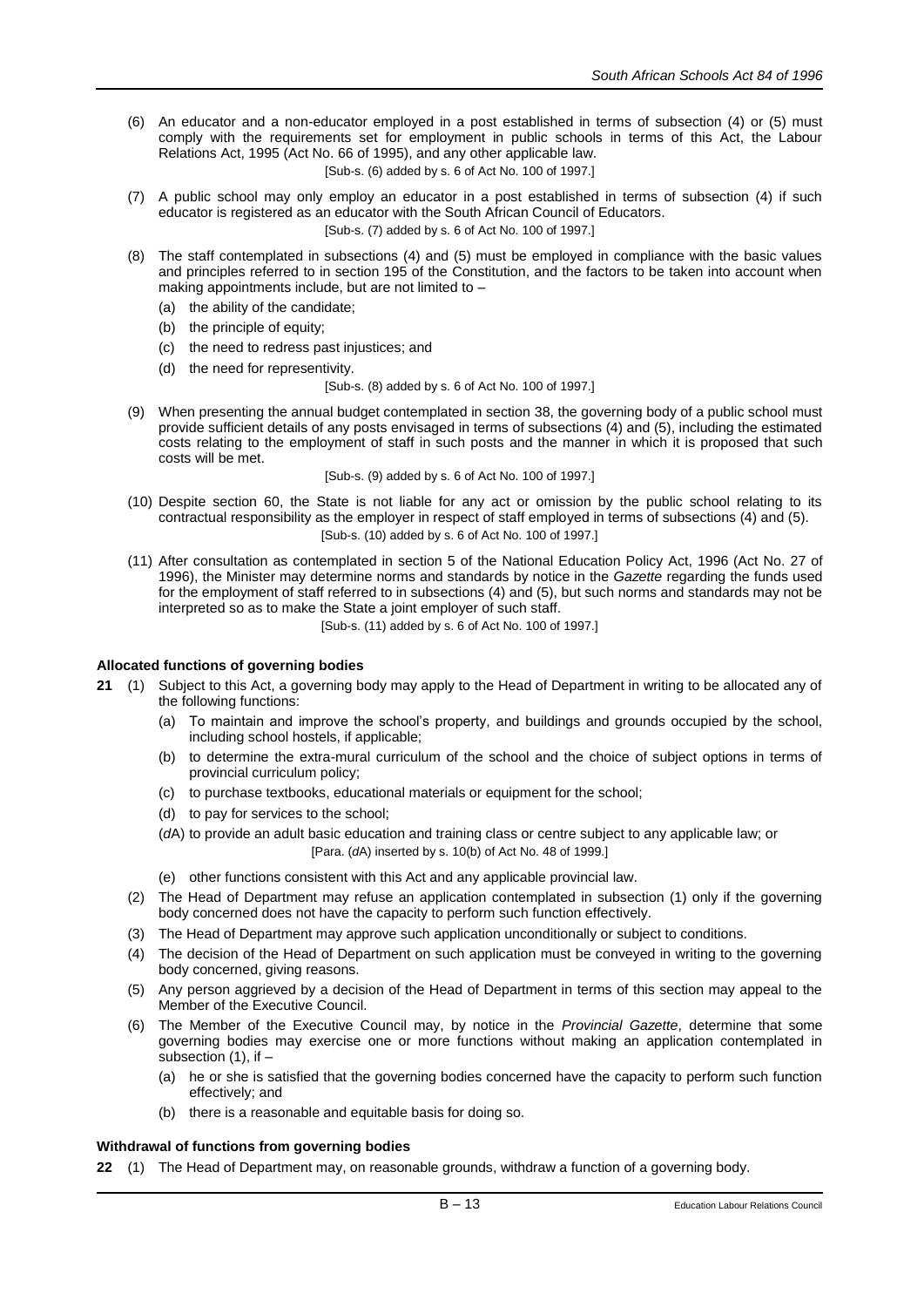- (2) The Head of Department may not take action under subsection (1) unless he or she has
	- (a) informed the governing body of his or her intention so to act and the reasons therefor;
	- (b) granted the governing body a reasonable opportunity to make representations to him or her relating to such intention; and
	- (c) given due consideration to any such representations received.
- (3) In cases of urgency, the Head of Department may act in terms of subsection (1) without prior communication to such governing body, if the Head of Department thereafter –
	- (a) furnishes the governing body with reasons for his or her actions;
	- (b) gives the governing body a reasonable opportunity to make representations relating to such actions; and
	- (c) duly considers any such representations received.
- (4) The Head of Department may for sufficient reasons reverse or suspend his or her action in terms of subsection (3).
- (5) Any person aggrieved by a decision of the Head of Department in terms of this section may appeal against the decision to the Member of the Executive Council.

# **Membership of governing body of ordinary public school**

- **23** (1) Subject to this Act, the membership of the governing body of an ordinary public school comprises
	- (a) elected members;
	- (b) the principal, in his or her official capacity;
	- (c) co-opted members.
	- (2) Elected members of the governing body shall comprise a member or members of each of the following categories:
		- (a) Parents of learners at the school;
		- (b) educators at the school;
		- (c) members of staff at the school who are not educators; and
		- (d) learners in the eighth grade or higher at the school.
	- (3) A parent who is employed at the school may not represent parents on the governing body in terms of subsection (2)(a).
	- (4) The representative council of learners referred to in section 11(1) must elect the learner or learners referred to in subsection (2)(d).
	- (5) The governing body of an ordinary public school which provides education to learners with special needs must, where practically possible, co-opt a person or persons with expertise regarding the special education needs of such learners.
	- (6) A governing body may co-opt a member or members of the community to assist it in discharging its functions.
	- (7) The governing body of a public school contemplated in section 14 may co-opt the owner of the property occupied by the school or the nominated representative of such owner.
	- (8) Subject to subsection (10), co-opted members do not have voting rights on the governing body. [Sub-s. (8) substituted by s. 11(a) of Act No. 48 of 1999.]
	- (9) The number of parent members must comprise one more than the combined total of other members of a governing body who have voting rights.
	- (10) If the number of parents at any stage is not more than the combined total of other members with voting rights, the governing body must temporarily co-opt parents with voting rights. [Sub-s. (10) added by s. 11(b) of Act No. 48 of 1999.]
	- (11) If a parent is co-opted with voting rights as contemplated in subsection (10), the co-option ceases when the vacancy has been filled through a by-election which must be held according to a procedure determined in terms of section 28(d) within 90 days after the vacancy has occurred.

## [Sub-s. (11) added by s. 11(b) of Act No. 48 of 1999.]

(12) If a person elected as a member of a governing body as contemplated in subsection (2) ceases to fall within the category referred to in that subsection in respect of which he or she was elected as a member, he or she ceases to be a member of the governing body.

[Sub-s. (12) added by s. 11(b) of Act No. 48 of 1999.]

## **Membership of governing body of public school for learners with special education needs**

**24** (1) The following categories of persons must be represented on a governing body of a public school for learners with special education needs, in each case by a member or members of the respective category: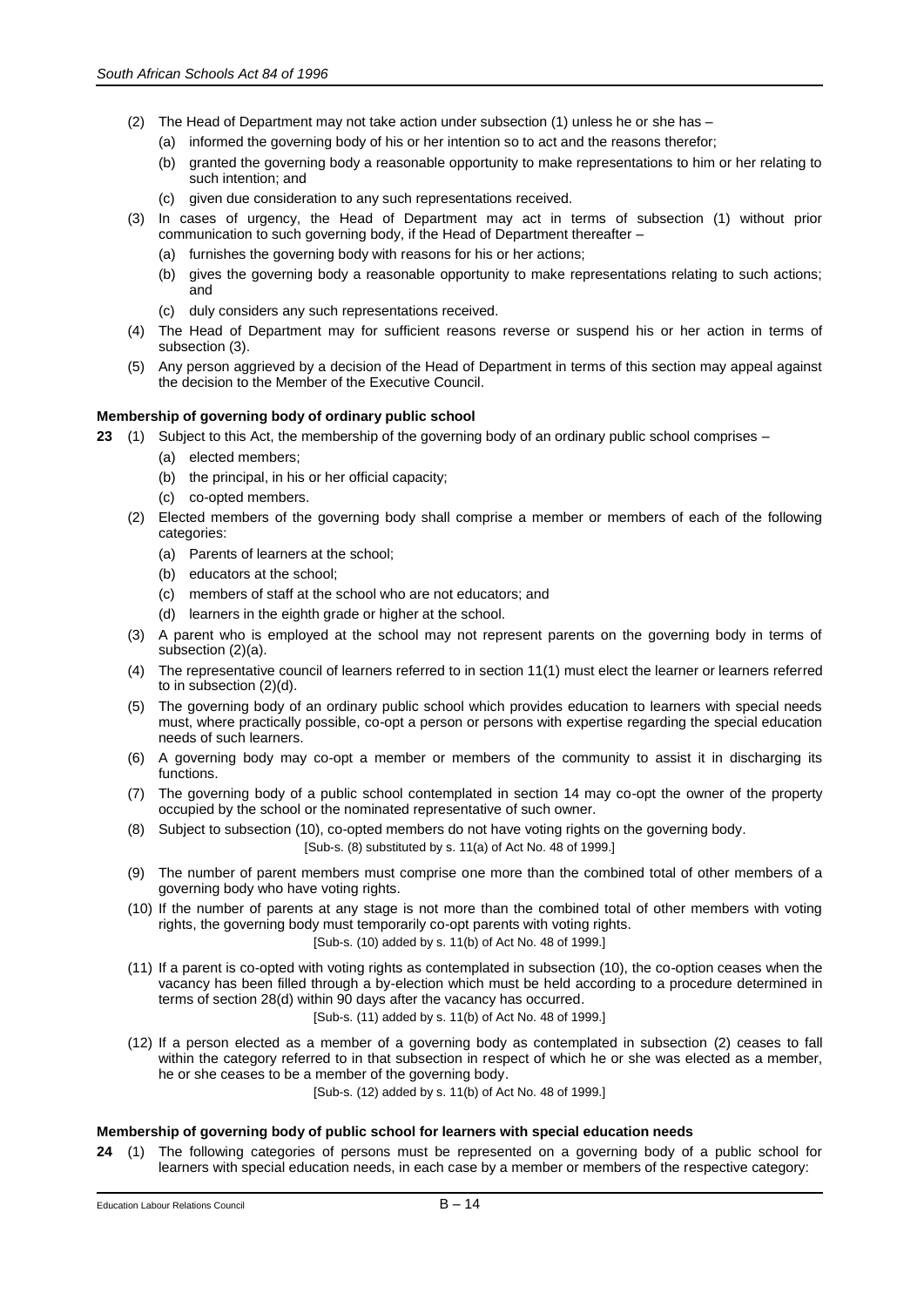- (a) Parents of learners at the school, if reasonably practicable;
- (b) educators at the school;
- (c) *members of staff at the school who are not educators*;
- (d) learners attending the eighth grade or higher, if reasonably practicable;
- (e) representatives of sponsoring bodies, if applicable;
- (f) representatives of organisations of parents of learners with special education needs, if applicable;
- (g) representatives of organisations of disabled persons, if applicable;
- (h) disabled persons, if applicable; and
- (i) experts in appropriate fields of special needs education.
- (j) the principal in his or her official capacity.
	- [Para. ( *j*) added by s. 7 of Act No. 100 of 1997.]
- (2) Subject to this Act, the Member of the Executive Council must, by notice in the Provincial Gazette, determine the number of members in each category referred to in subsection (1) and the manner of election or appointment of such members at every public school for learners with special education needs within his or her province.
- (3) A notice contemplated in subsection (2) must give interested parties an opportunity to make written submissions within a period of not less than 30 days.
- (4) The Member of the Executive Council must consider all such submissions, and thereafter may alter the notice contemplated in subsection (2).

## **Failure by governing body to perform functions**

- **25** (1) If the Head of Department determines on reasonable grounds that a governing body has ceased to perform functions allocated to it in terms of this Act or has failed to perform one or more of such functions, he or she must appoint sufficient persons to perform all such functions or one or more of such functions, as the case may be, for a period not exceeding three months.
	- [Sub-s. (1) substituted by s. 4(a) of Act No. 57 of 2001.]
	- (2) The Head of Department may extend the period referred to in subsection (1), by further periods not exceeding three months each, but the total period may not exceed one year.
	- (3) If a governing body has ceased to perform its functions, the Head of Department must ensure that a governing body is elected in terms of this Act within a year after the appointment of persons contemplated in subsection (1).

[Sub-s. (3) substituted by s. 4(b) of Act No. 57 of 2001.]

(4) If a governing body fails to perform any of its functions, the persons contemplated in subsection (1) must build the necessary capacity within the period of their appointment to ensure that the governing body performs its functions.

[Sub-s. (4) added by s. 4(c) of Act No. 57 of 2001.]

## **Recusal by members of governing body**

**26** A member of a governing body must withdraw from a meeting of the governing body for the duration of the discussion and decision-making on any issue in which the member has a personal interest.

## **Reimbursement of members of governing body**

- **27** (1) Necessary expenses incurred by a member of a governing body in the performance of his or her duties may be reimbursed by the governing body.
	- (2) No member of a governing body may be remunerated in any way for the performance of his or her duties.

## **Election of members of governing body**

- **28** Subject to this Act and any applicable provincial law, the Member of the Executive Council must, by notice in the *Provincial Gazette*, determine –
	- (a) the term of office of members and office-bearers of a governing body;
	- (b) the designation of an officer to conduct the process for the nomination and election of members of the governing body;
	- (c) the procedure for the disqualification or removal of a member of the governing body or the dissolution of a governing body, for sufficient reason in each case;
	- (d) the procedure for the filling of a vacancy on the governing body;
	- (e) guidelines for the achievement of the highest practicable level of representativity of members of the governing body;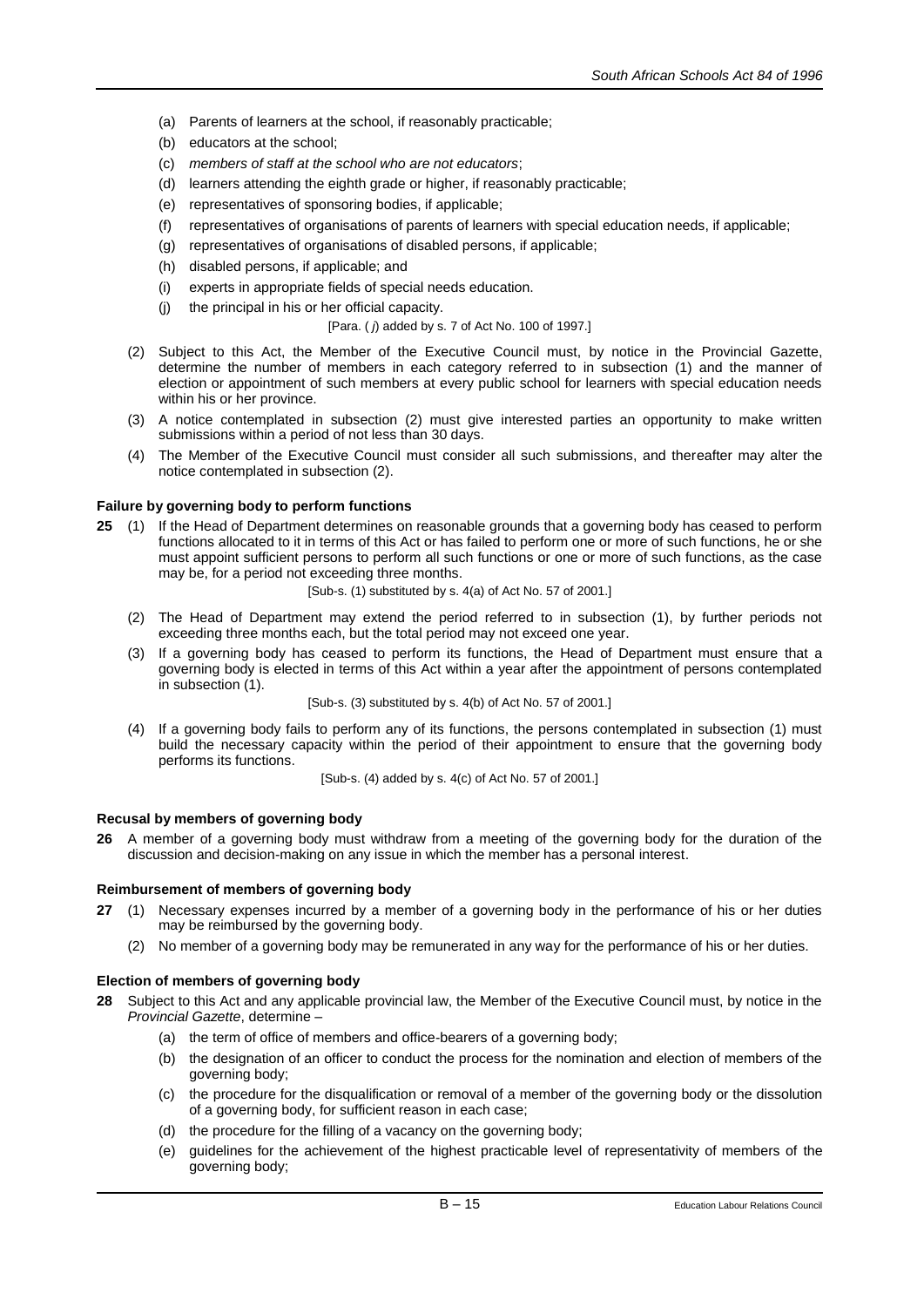- (f) a formula or formulae for the calculation of the number of members of the governing body to be elected in each of the categories referred to in section 23(2), but such formula or formulae must provide reasonable representation for each category and must be capable of application to the different sizes and circumstances of public schools; and
- (g) any other matters necessary for the election, appointment or assumption of office of members of the governing body.

# **Office-bearers of governing bodies**

- **29** (1) A governing body must, from amongst its members, elect office-bearers, who must include at least a chairperson, a treasurer and a secretary.
	- (2) Only a parent member of a governing body who is not employed at the public school may serve as the chairperson of the governing body.
	- (3) In the case of a public school for learners with special education needs any member of the governing body elected from the categories of persons referred to in section 24(1)(a), (e), (f), (g), (h) and (i) may serve as the chairperson of that governing body.

[Sub-s. (3) added by s. 12 of Act No. 48 of 1999.]

# **Committees of governing body**

**30** (1) A governing body may –

- (a) establish committees, including an executive committee; and
- (b) appoint persons who are not members of the governing body to such committees on grounds of expertise, but a member of the governing body must chair each committee.
- (2) A governing body of an ordinary public school which provides education to learners with special education needs must establish a committee on special education needs.

# **Term of office of members and office-bearers of governing bodies**

- **31** (1) The term of office of a member of a governing body other than a learner may not exceed three years.
	- (2) The term of office of a member of a governing body who is a learner may not exceed one year.
	- (3) The term of office of an office-bearer of a governing body may not exceed one year.
	- (4) A member or office-bearer of a governing body may be re-elected or co-opted, as the case may be, after the expiry of his or her term of office.

## **Status of minors on governing bodies of public schools**

- **32** (1) A member of a governing body who is a minor may not contract on behalf of a public school.
	- (2) A member of a governing body who is a minor may not vote on resolutions of a governing body which impose liabilities on third parties or on the school.
	- (3) A member of a governing body who is a minor incurs no personal liability for any consequence of his or her membership of the governing body.

## **Closure of public schools**

- **33** (1) The Member of the Executive Council may, by notice in the *Provincial Gazette*, close a public school.
	- (2) The Member of the Executive Council may not act under subsection (1) unless he or she has
		- (a) informed the governing body of the school of his or her intention so to act and his or her reasons therefor;
		- (b) granted the governing body of the school a reasonable opportunity to make representations to him or her in relation to such action;
		- (c) conducted a public hearing on reasonable notice, to enable the community to make representations to him or her in relation to such actions; and
		- (d) given due consideration to any such representations received.
	- (3) If a public school is closed in terms of subsection (1) all assets and liabilities of such school must, subject to the conditions of any donation, bequest or trust contemplated in section 37(4), devolve on the State unless otherwise agreed between the Member of the Executive Council and the governing body of the school.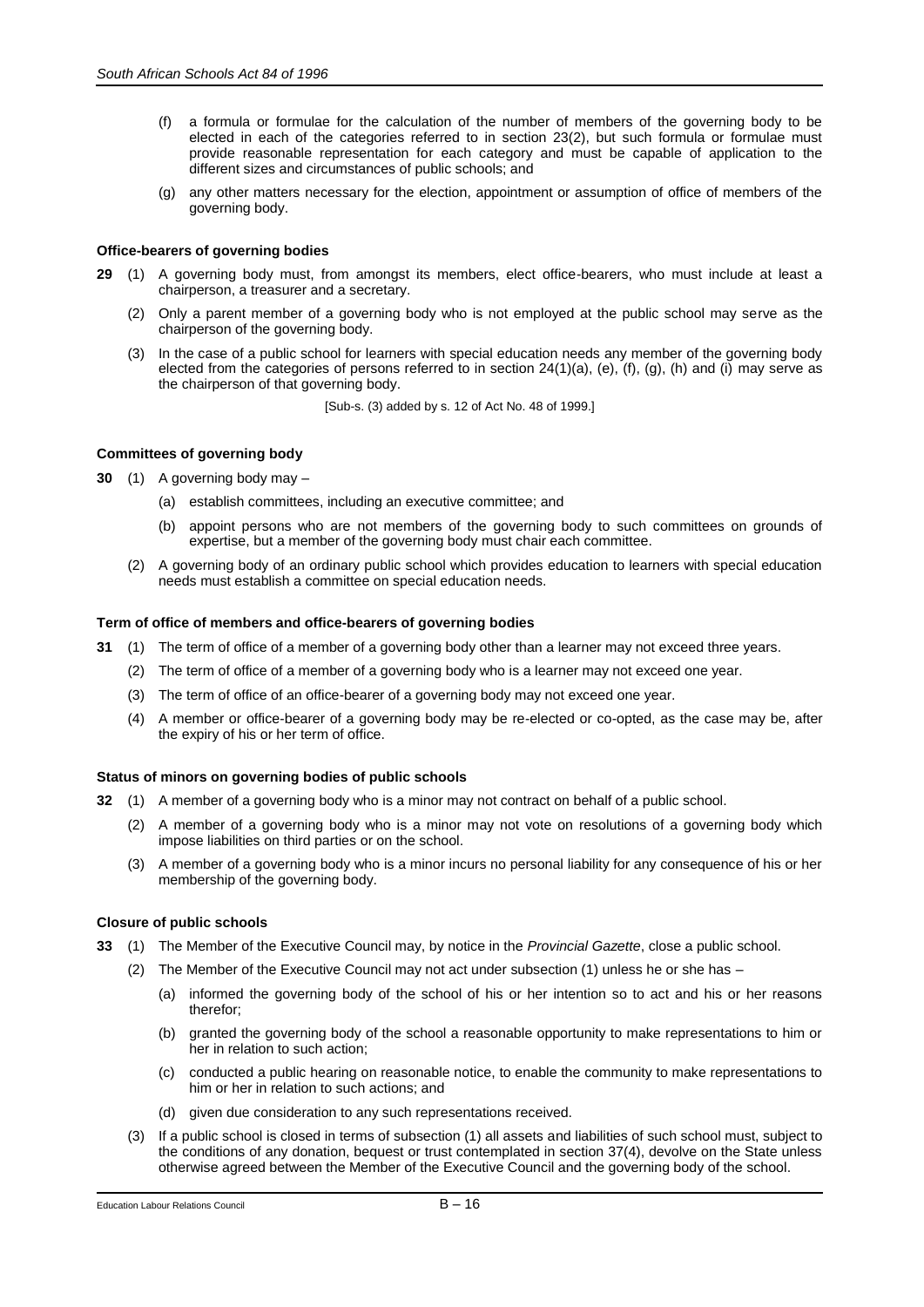# **Chapter 4 FUNDING OF PUBLIC SCHOOLS**

# **Responsibility of State**

- **34** (1) The State must fund public schools from public revenue on an equitable basis in order to ensure the proper exercise of the rights of learners to education and the redress of past inequalities in education provision.
	- (2) The State must, on an annual basis, provide sufficient information to public schools regarding the funding referred to in subsection (1) to enable public schools to prepare their budgets for the next financial year.

## **Norms and standards for funding of public schools**

**35** Subject to the Constitution and this Act, the Minister must determine norms and minimum standards for the funding of public schools after consultation with the Council of Education Ministers, the Financial and Fiscal Commission and the Minister of Finance.

# **Responsibility of governing body**

- **36** (1) A governing body of a public school must take all reasonable measures within its means to supplement the resources supplied by the State in order to improve the quality of education provided by the school to all learners at the school.
	- (2) Despite subsection (1), a governing body may not enter into any loan or overdraft agreement so as to supplement the school fund, without the written approval of the Member of the Executive Council.

[Sub-s. (2) added by s. 5 of Act No. 57 of 2001.]

(3) If a person lends money or grants an overdraft to a public school without the written approval of the Member of the Executive Council, the State and the public school will not be bound by the contract of lending money or an overdraft agreement.

[Sub-s. (3) added by s. 5 of Act No. 57 of 2001.]

## **School funds and assets of public schools**

- **37** (1) The governing body of a public school must establish a school fund and administer it in accordance with directions issued by the Head of Department.
	- (2) Subject to subsection (3), all money received by a public school including school fees and voluntary contributions must be paid into the school fund.
	- (3) The governing body of a public school must open and maintain one banking account, but a governing body of a public school may, with the approval of the Member of the Executive Council, invest surplus money in another account.

[Sub-s. (3) substituted by s. 6(a) of Act No. 57 of 2001.]

- (4) Money or other goods donated or bequeathed to or received in trust by a public school must be applied in accordance with the conditions of such donation, bequest or trust.
- (5) All assets acquired by a public school on or after the commencement of this Act are the property of the school.
- (6) The school fund, all proceeds thereof and any other assets of the public school must be used only for
	- (a) educational purposes, at or in connection with such school;
	- (b) educational purposes, at or in connection with another public school, by agreement with such other public school and with the consent of the Head of Department;
	- (c) the performance of the functions of the governing body; or
	- (d) another educational purpose agreed between the governing body and the Head of Department.
- (7) (a) Money from the school fund of a public school may not be paid into a trust or be used to establish a trust.
	- (b) If a trust was established from a school fund of a public school or if such money was paid into a trust prior to 1 January 2002, such trust or payment is invalid and the money must be paid back into the school fund.
	- (c) A governing body of a public school may not collect any money or contributions from parents to circumvent or manipulate the payment of compulsory school fees and to use such money or contributions to establish or fund a trust, and if such money or contributions of parents were paid into a trust prior to 1 January 2002, the trust must pay such money or contributions into the school fund.

[Sub-s. (7) inserted by s. 6(b) of Act No. 57 of 2001.]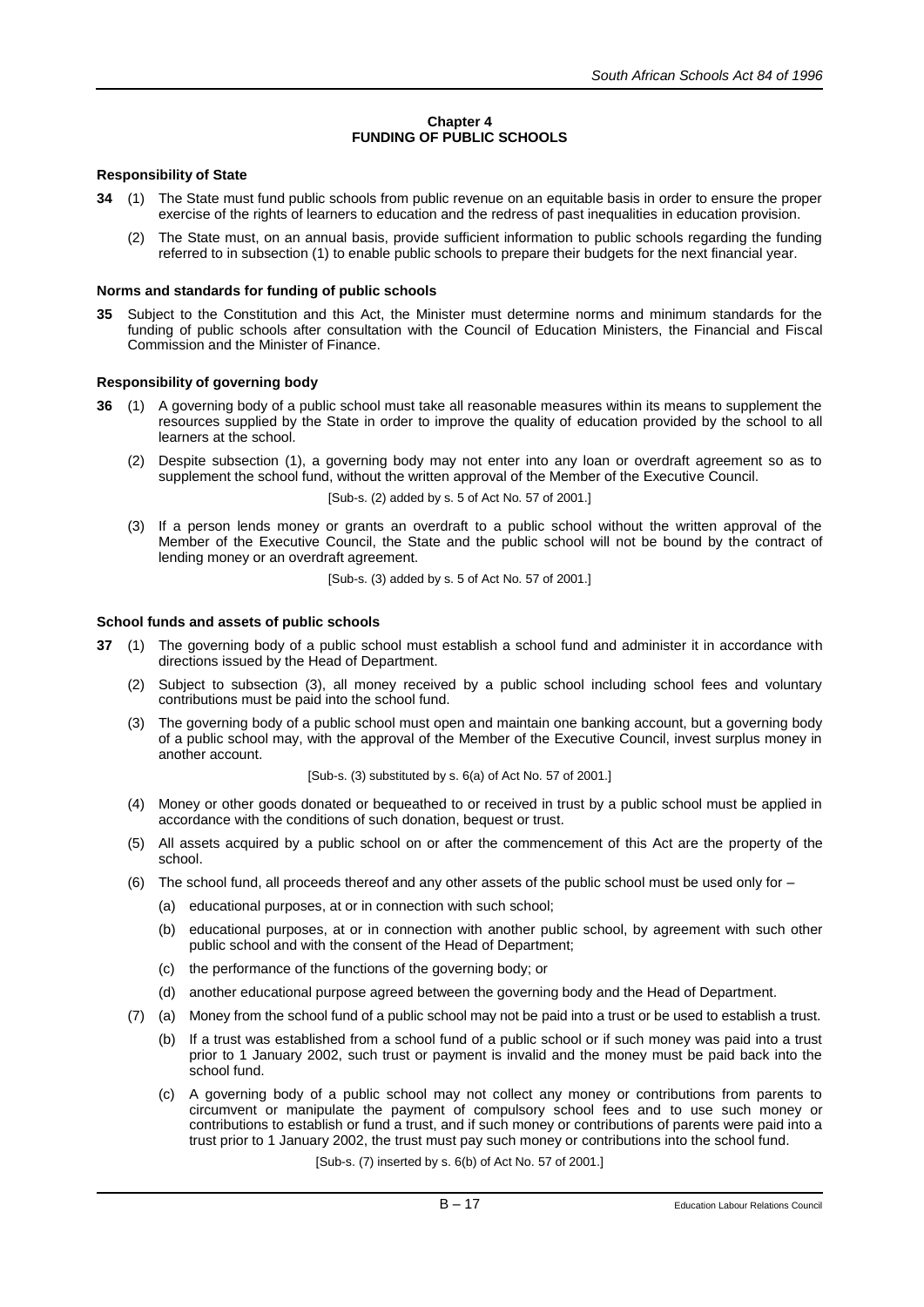# **Annual budget of public school**

**38** (1) A governing body of a public school must prepare a budget each year according to prescriptions determined by the Member of the Executive Council in a *Provincial Gazette*, which shows the estimated income and expenditure of the school for the following financial year.

[Sub-s. (1) substituted by s. 7 of Act No. 57 of 2001.]

- (2) Before a budget referred to in subsection (1) is approved by the governing body, it must be presented to a general meeting of parents convened on at least 30 days' notice, for consideration and approval by a majority of parents present and voting.
- (3) The notice contemplated in subsection (2) must also inform the parents that the budget will be available for inspection at the school at least 14 days prior to the meeting.

[Sub-s. (3) added by s. 7 of Act No. 50 of 2002.]

## **School fees at public schools**

- **39** (1) Subject to this Act, school fees may be determined and charged at a public school only if a resolution to do so has been adopted by a majority of parents attending the meeting referred to in section 38(2).
	- (2) A resolution contemplated in subsection (1) must provide for
		- (a) the amount of fees to be charged; and
		- (b) equitable criteria and procedures for the total, partial or conditional exemption of parents who are unable to pay school fees.
	- (3) The governing body must implement a resolution adopted at the meeting contemplated in subsection (1).
	- (4) The Minister must, after consultation with the Council of Education Ministers and the Minister of Finance, make regulations regarding the equitable criteria and procedures referred to in subsection (2)(b).

# **Parent's liability for payment of school fees**

- **40** (1) A parent is liable to pay the school fees determined in terms of section 39 unless or to the extent that he or she has been exempted from payment in terms of this Act.
	- (2) A parent may appeal to the Head of Department against a decision of a governing body regarding the exemption of such parent from payment of school fees.
	- (3) In deciding an appeal referred to in subsection (2), the Head of Department must follow due process which safeguards the interests of the parent and the governing body.

## **Enforcement of payment of school fees**

**41** The governing body of a public school may by process of law enforce the payment of school fees by parents who are liable to pay in terms of section 40.

## **Financial records and statements of public schools**

- **42** The governing body of a public school must
	- (a) keep records of funds received and spent by the public school and of its assets, liabilities and financial transactions; and
	- (b) as soon as practicable, but not later than three months after the end of each financial year, draw up annual financial statements in accordance with the guidelines determined by the Member of the Executive Council.

## **Audit or examination of financial records and statements**

- **43** (1) The governing body of a public school must appoint a person registered as an accountant and auditor in terms of the Public Accountants and Auditors Act, 1991 (Act No. 80 of 1991), to audit the records and financial statements referred to in section 42.
	- (2) If the audit referred to in subsection (1) is not reasonably practicable, the governing body of a public school must appoint a person to examine and report on the records and financial statements referred to in section 42, who –
		- (a) is qualified to perform the duties of an accounting officer in terms of section 60 of the Close Corporations Act, 1984 (Act No. 69 of 1984); or
		- (b) is approved by the Member of the Executive Council for this purpose.
	- (3) No person who has a financial interest in the affairs of the public school may be appointed under this section.
	- (4) If the Member of the Executive Council deems it necessary, he or she may request the Auditor-General to undertake an audit of the records and financial statements of a public school.
	- (5) A governing body must submit to the Head of Department, within six months after the end of each financial year, a copy of the annual financial statements, audited or examined in terms of this section.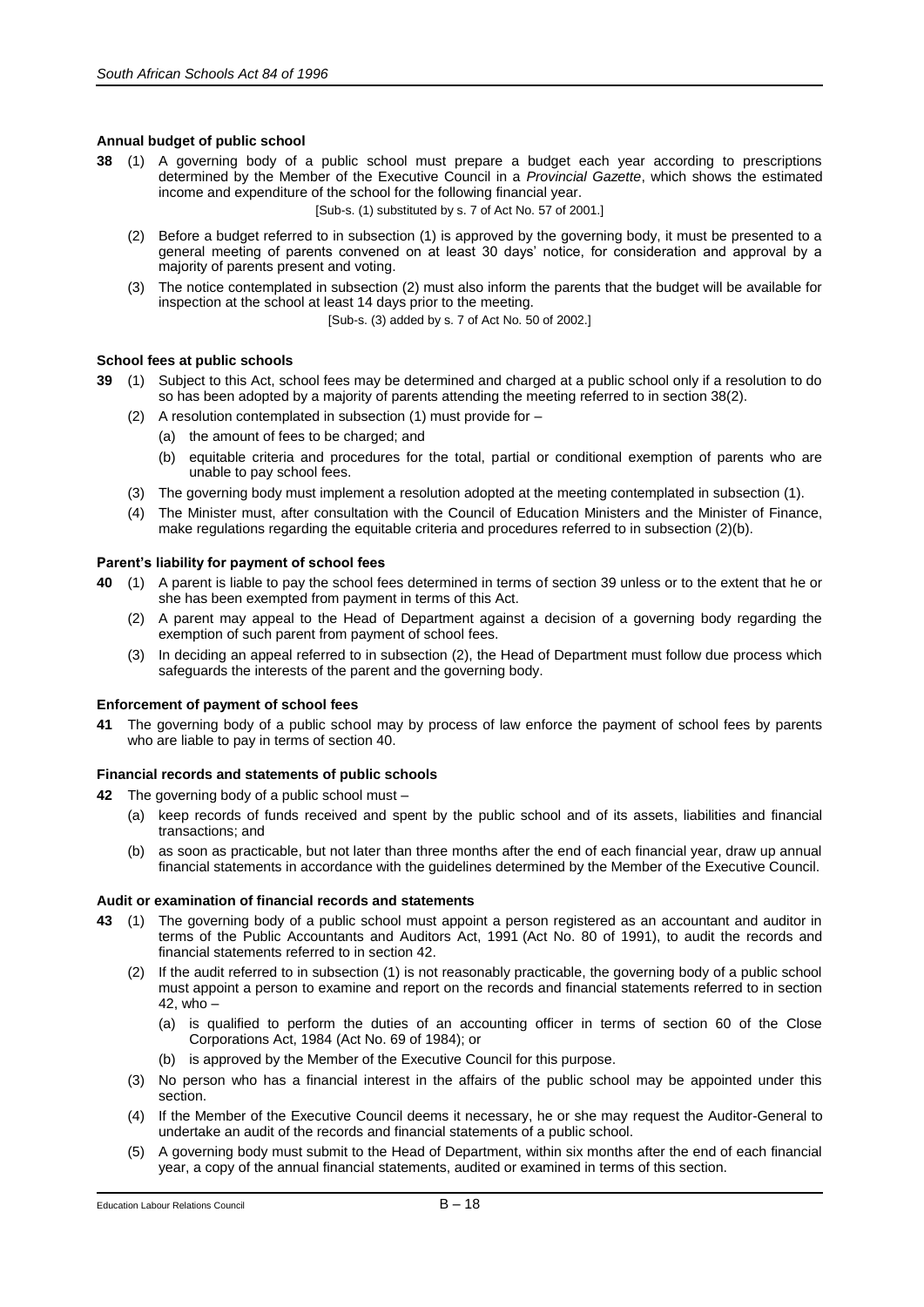(6) At the request of an interested person, the governing body must make the records referred to in section 42, and the audited or examined financial statements referred to in this section, available for inspection.

## **Financial year of public school**

**44** The financial year of a public school commences on the first day of January and ends on the last day of December of each year.

### **Chapter 5 INDEPENDENT SCHOOLS**

### **Establishment of independent school**

**45** Subject to this Act and any applicable provincial law, any person may, at his or her own cost, establish and maintain an independent school.

## **Admission age to independent school**

- **45A** (a) The admission age of a learner to an independent school to
	- (i) grade R is age four turning five by 30 June in the year of admission;
	- (ii) grade 1 is age five turning six by 30 June in the year of admission.
	- (b) An independent school may admit a learner who
		- (i) is under the age contemplated in paragraph (a) if good cause is shown; and
		- (ii) complies with the criteria contemplated in paragraph (c).
	- (c) The Minister may, by regulation, prescribe
		- (i) criteria<sup>2</sup> for the admission to an independent school at an age lower than the admission age of an underage learner who complies with the criteria;
		- (ii) age requirements for different grades at an independent school.
	- (d) For the purpose of paragraph  $(b)(i)$ , good cause shown means that  $-$ 
		- (i) it can be shown that exceptional circumstances exist which necessitate the admission of an underage learner because admission would be in her or her best interest; and
		- (ii) the refusal to admit that learner would be severely detrimental to his or her development. [S. 45A inserted by s. 8 of Act 50 of 2002. S. 45A will come into operation on 1 January 2004.]

## **Registration of independent school**

- **46** (1) No person may establish or maintain an independent school unless it is registered by the Head of Department.
	- (2) The Member of the Executive Council must, by notice in the *Provincial Gazette*, determine the grounds on which the registration of an independent school may be granted or withdrawn by the Head of Department.
	- (3) A Head of Department must register an independent school if he or she is satisfied that
		- (a) the standards to be maintained by such school will not be inferior to the standards in comparable public schools;
		- (b) the admission policy of the school does not discriminate on the grounds of race; and
		- (c) the school complies with the grounds for registration contemplated in subsection (2).
	- (4) Any person who contravenes subsection (1) is guilty of an offence and upon conviction liable to a fine or imprisonment for a period of three months.

## **Withdrawal of registration of independent school**

- **47** (1) No withdrawal of the registration of an independent school is valid unless
	- the owner of such independent school has been furnished by the Head of Department with a notice of intention to withdraw the registration, stating the reasons why such withdrawal is contemplated;

\_\_\_\_\_\_\_\_\_\_\_\_\_\_\_\_\_\_\_\_\_\_\_\_

(e) notice is taken of the differences between urban and rural environments; and

<sup>2</sup> It is acknowledged that criteria for admission of an underage learner are complex and take some considerable time to develop. The criteria must be reliable and effective and their proper implementation will require the training of evaluators. The criteria must be based on an educationally sound basis in order to ensure that -

<sup>(</sup>a) learners are admitted on an equitable basis;<br>(b) there is no unfair discrimination to learners;

there is no unfair discrimination to learners;

 $\langle c \rangle$  the admission is fair to the individual learner as well as other learners in the classroom;<br>(d) recognition is given to the diversity of language, culture and economic background;

recognition is given to the diversity of language, culture and economic background;

<sup>(</sup>f) the physical, psychological and mental development of the child is taken into account.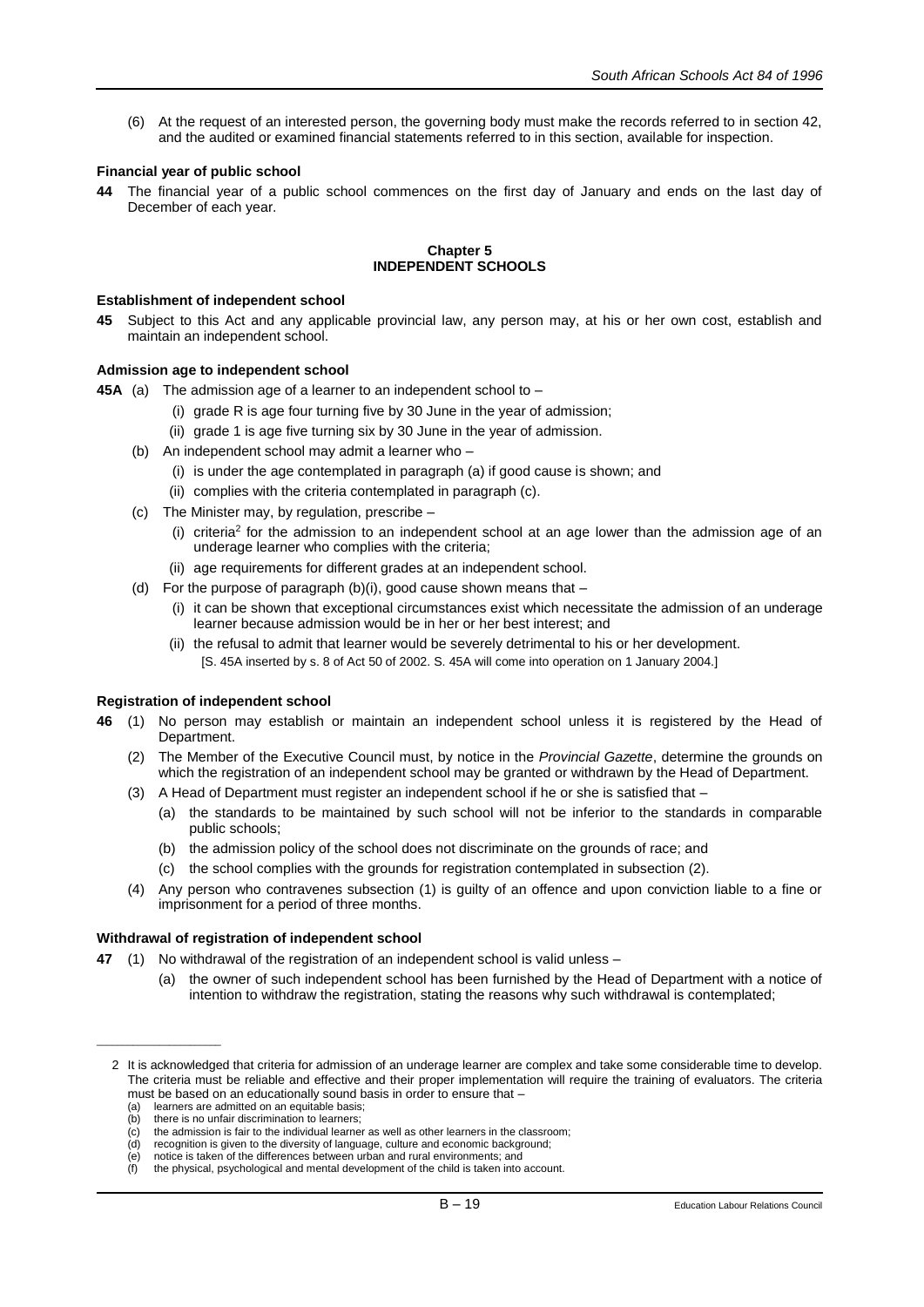- (b) the owner of such independent school has been granted an opportunity to make written representations to the Head of Department as to why the registration of the independent school should not be withdrawn; and
- (c) any such representations received have been duly considered.
- (2) The owner of an independent school may appeal to the Member of the Executive Council against the withdrawal of the registration of such independent school.

# **Subsidies to registered independent schools**

- **48** (1) The Minister may, by notice in the *Government Gazette*, determine norms and minimum standards for the granting of subsidies to independent schools after consultation with the Council of Education Ministers and the Financial and Fiscal Commission and with the concurrence of the Minister of Finance.
	- (2) The Member of the Executive Council may, out of funds appropriated by the provincial legislature for that purpose, grant a subsidy to an independent school.
	- (3) If a condition subject to which a subsidy was granted has not been complied with, the Head of Department may terminate or reduce the subsidy from a date determined by him or her.
	- (4) The Head of Department may not terminate or reduce a subsidy under subsection (3) unless
		- (a) the owner of such independent school has been furnished with a notice of intention to terminate or reduce the subsidy and the reasons therefor;
		- (b) such owner has been granted an opportunity to make written representations as to why the subsidy should not be terminated or reduced; and
		- (c) any such representations received have been duly considered.
	- (5) The owner of an independent school may appeal to the Member of the Executive Council against the termination or reduction of a subsidy to such independent school.

# **Declaration of independent school as public school**

- **49** (1) The Member of the Executive Council may, with the concurrence of the Member of the Executive Council responsible for finance, enter into an agreement with the owner of an independent school in terms whereof such independent school is declared to be a public school.
	- (2) Notice of the change of status contemplated in subsection (1) must be published in the *Provincial Gazette*.

# **Duties of Member of Executive Council relating to independent schools**

- **50** (1) The Member of the Executive Council must, by notice in the *Provincial Gazette*, determine requirements for
	- (a) the admission of learners of an independent school to examinations conducted by or under the supervision of the education department;
	- (b) the keeping of registers and other documents by an independent school;
	- (c) criteria of eligibility, conditions and manner of payment of any subsidy to an independent school; and
	- (d) any other matter relating to an independent school which must or may be prescribed in terms of this Act.
	- (2) Different requirements may be made under subsection (1) in respect of different independent schools.
	- (3) The Member of the Executive Council must allow the affected parties a reasonable period to comment on any requirement he or she intends to determine under subsection (1).

## **Registration of learner for education at home**

- **51** (1) A parent may apply to the Head of Department for the registration of a learner to receive education at the learner's home.
	- (2) The Head of Department must register a learner as contemplated in subsection (1) if he or she is satisfied that –
		- (a) the registration is in the interests of the learner;
		- (b) the education likely to be received by the learner at home
			- (i) will meet the minimum requirements of the curriculum at public schools; and
			- (ii) will be of a standard not inferior to the standard of education provided at public schools; and
		- (c) the parent will comply with any other reasonable conditions set by the Head of Department.
	- (3) The Head of Department may, subject to subsection (4), withdraw the registration referred to in subsection  $(1).$
	- (4) The Head of Department may not withdraw the registration until he or she
		- (a) has informed the parent of his or her intention so to act and the reasons therefor;

–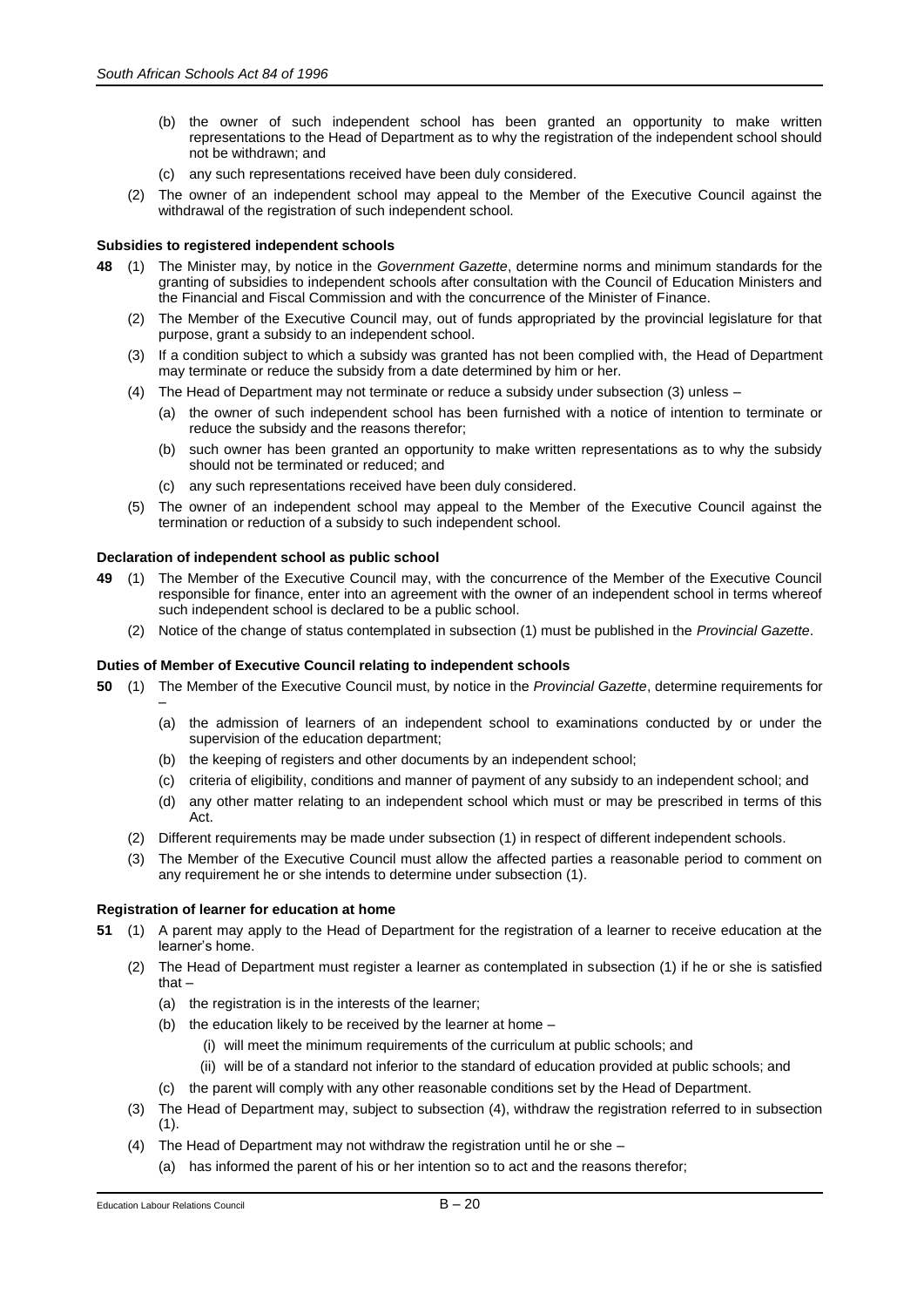- (b) has granted the parent an opportunity to make representations to him or her in relation to such action; and
- (c) has duly considered any such representations received.
- (5) A parent may appeal to the Member of the Executive Council against the withdrawal of a registration or a refusal to register a learner in terms of this Act.

## **Chapter 6 TRANSITIONAL PROVISIONS**

#### **Transitional provisions relating to schools other than private schools**

- **52** (1) Any school which was established or was deemed to have been established in terms of any law governing school education in the Republic of South Africa and which existed immediately prior to the commencement of this Act, other than a private school referred to in section 53 is deemed to be a public school.
	- (2) The assets and liabilities which vested in a school contemplated in subsection (1) immediately prior to the commencement of this Act, vest in the public school in question.
	- (3) Funds and other moveable assets used by, or held for or on behalf of, a public school contemplated in subsection (1) and which in law are the property of the State, remain at the disposal of the school, and devolve on the school on a date and subject to conditions determined by the Minister by notice in the *Government Gazette*, after consultation with the Council of Education Ministers.
	- (4) Any transaction entered into prior to the commencement of this Act by a school contemplated in subsection (1), which had the effect of transferring funds or other assets of such school to another person or body without value, is invalid.

## **Transitional provisions relating to private schools**

**53** A private school which was registered or deemed to have been registered under the provisions of a law regulating school education in the Republic of South Africa and which existed immediately prior to the commencement of this Act, is deemed to be an independent school.

#### **Transitional provisions relating to governing bodies**

- **54** (1) The Minister must, after consultation with the Member of the Executive Council and by notice in the *Government Gazette*, determine dates –
	- (a) by which the election of members of governing bodies at all public schools in a province must be finalised in terms of this Act; and
	- (b) from which the governing bodies referred to in subsection (1)(a) must function in terms of this Act.
	- (2) Different dates may be determined in terms of subsection (1)(b) in respect of governing bodies in the different provinces.
	- (3) Any governing body, management council or similar authority of a public school, which existed immediately prior to the commencement of this Act, continues to function until the day before the date on which the relevant governing body is elected and must perform all the functions it performed prior to the commencement of this Act which a governing body can lawfully perform in terms of this Act.
	- (4) Until a governing body begins to function in terms of subsection (1)(b), such governing body of a school deemed to be a public school in terms of section 52(1) must perform the functions lawfully performed by its predecessor which are capable of being performed by a governing body in terms of this Act.

#### **Transitional provisions relating to immovable property of certain schools**

- **55** (1) The immovable property of a school which was declared to be a state-aided school under section 29(2A) of the Education Affairs Act, 1988 (House of Assembly) (Act No. 70 of 1988), devolves upon the State on a date determined by the Minister by notice in the *Government Gazette*.
	- (2) The Minister may determine different dates in respect of different schools under subsection (1).
	- (3) Any notice determining a date or dates referred to in subsection (1) or (2) must grant all interested parties a period of not less than 30 days in which to make written submissions.
	- (4) The Minister must consider all such submissions received, and thereafter may alter any notice referred to in subsection (1).
	- (5) Any transfer duty, stamp duty, other fees or costs payable as a result of the transfer of the immovable property contemplated in subsection (1) must be paid in full or in part from funds appropriated by Parliament for that purpose.
	- (6) The Minister may, with the concurrence of the Minister of Finance, direct that no transfer duty, stamp duty, other fees or costs contemplated in subsection (5) be paid in respect of a particular transfer under this section.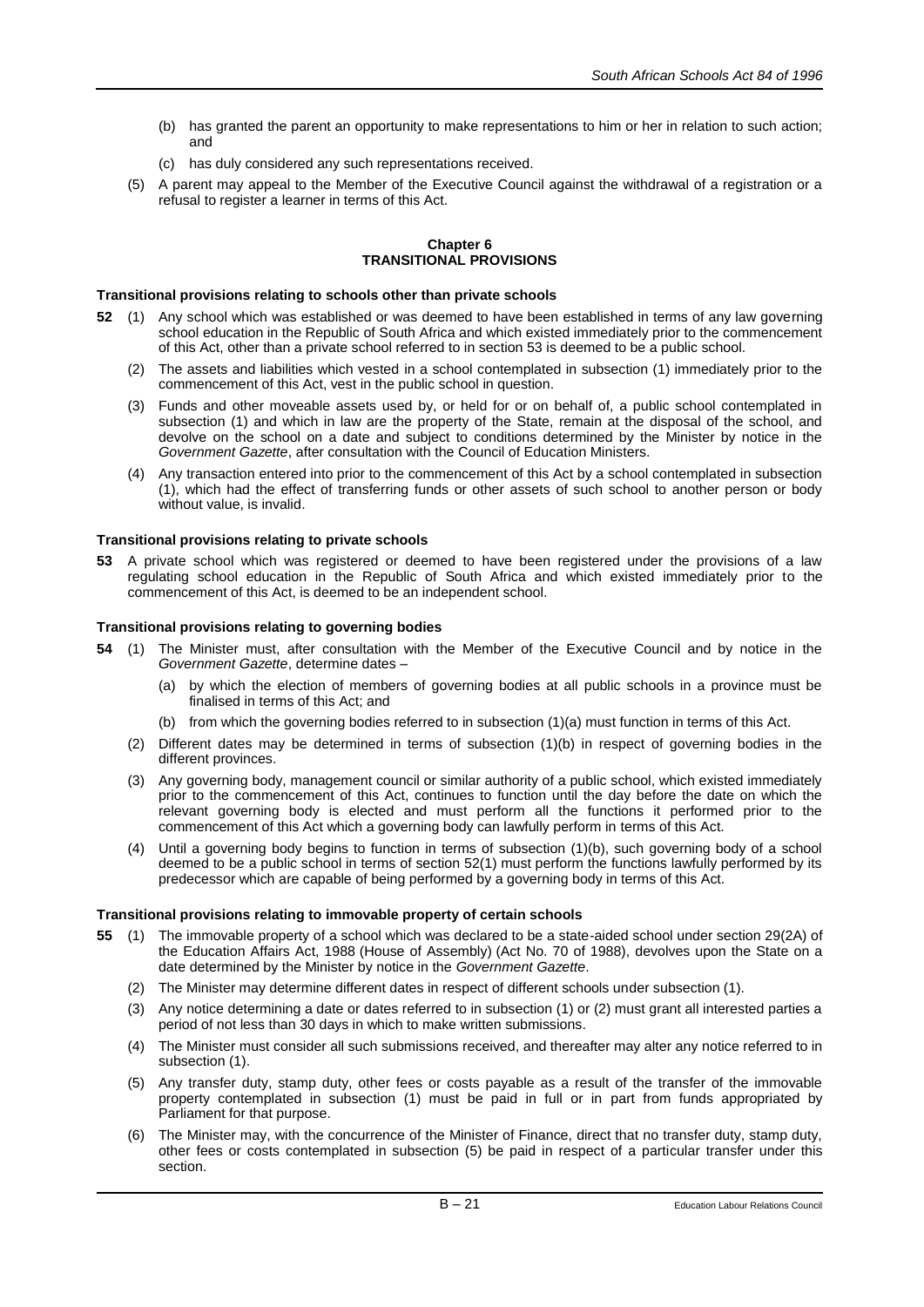- (7) The rights of third parties with claims against the school in respect of the immovable property affected by the transfer contemplated in this section are not extinguished by the transfer and –
	- (a) a third party acquires no right of execution against the immovable property as a result of such transfer alone;
	- (b) a third party is obliged to excuse the school in question if the school fails to meet its commitments to the third party; and
	- (c) the State indemnifies such a third party in its claims against the school which were secured by the immovable property, but the third party does not acquire a greater right against the State than that which it had against the school prior to the transfer.
- (8) The fact that compensation for any land and real rights in or over land expropriated in terms of subsection (1) has not been finalised or paid, does not impede the transfer of such land and real rights in or over land to the State.
- (9) Until the date contemplated in subsection (1), a public school referred to in that subsection may not let, sell or otherwise alienate its immovable property, or grant to any person any real right thereon or servitude thereon without the written consent of the Member of the Executive Council.
- (10) Any claim for compensation arising from subsection (1) must be determined as contemplated in the Constitution.
- (11) The officer in charge of the deeds office or other office where the immovable property of a school is registered, must, on submission of the title deed in question, make such endorsement on the title deed and such entry in the register as may be required to register the transfer of the immovable property. [Sub-s. (11) added by s. 9 of Act No. 100 of 1997 and substituted by s. 13 of Act No. 48 of 1999.]
- (12) Any immovable property belonging to the State which was used by a school and not transferred or endorsed into the name of the school contemplated in subsection (1) remains the property of the State. [Sub-s. (12) added by s. 9 of Act No. 100 of 1997.]
- (13) Any immovable property which was transferred into the name of a school contemplated in subsection (1) must, if such school is subsequently closed in terms of this Act or any other applicable law, devolve upon the State.

[Sub-s. (13) added by s. 9 of Act No. 100 of 1997.]

# **Transitional provisions relating to public schools on private property**

**56** If an agreement contemplated in section 14 does not exist at the commencement of this Act in respect of a school, standing on private property and which is deemed to be a public school in terms of section 52(1), the Member of the Executive Council must take reasonable measures to conclude such an agreement within six months of the commencement of this Act.

## **Transitional provisions relating to private property owned by religious organisation**

**57** If the owner of the private property referred to in section 56 is a religious organisation, such owner may require that the agreement contemplated in section 14 must recognise, in an appropriate manner consistent with this Act, the distinctive religious character of the school.

## **Chapter 7 GENERAL PROVISIONS**

# **Expropriation**

- **58** (1) The Member of the Executive Council may, if it is in the public interest to do so, expropriate land or a real right in or over land for any purpose relating to school education in a province.
	- (2) The Member of the Executive Council must give notice in the Provincial Gazette of his or her intention to expropriate in terms of subsection (1).
	- (3) A notice contemplated in subsection (2) must
		- (a) identify the land or any real right in or over the land;
		- (b) give interested parties an opportunity to make written submissions regarding the expropriation within a period of not less than 30 days; and
		- (c) invite any person claiming compensation as a result of the expropriation to enter into negotiations with the Member of the Executive Council in that regard, and draw attention to the provisions of subsection (5).
	- (4) The Member of the Executive Council may, after considering all such written submissions, expropriate the land or any real right in or over the land referred to in subsection (3) by notice in the *Provincial Gazette*.
	- (5) Any expropriation contemplated in subsection (4) takes effect immediately even though compensation payable in respect of such land or real right in or over such land has not been finally determined or paid.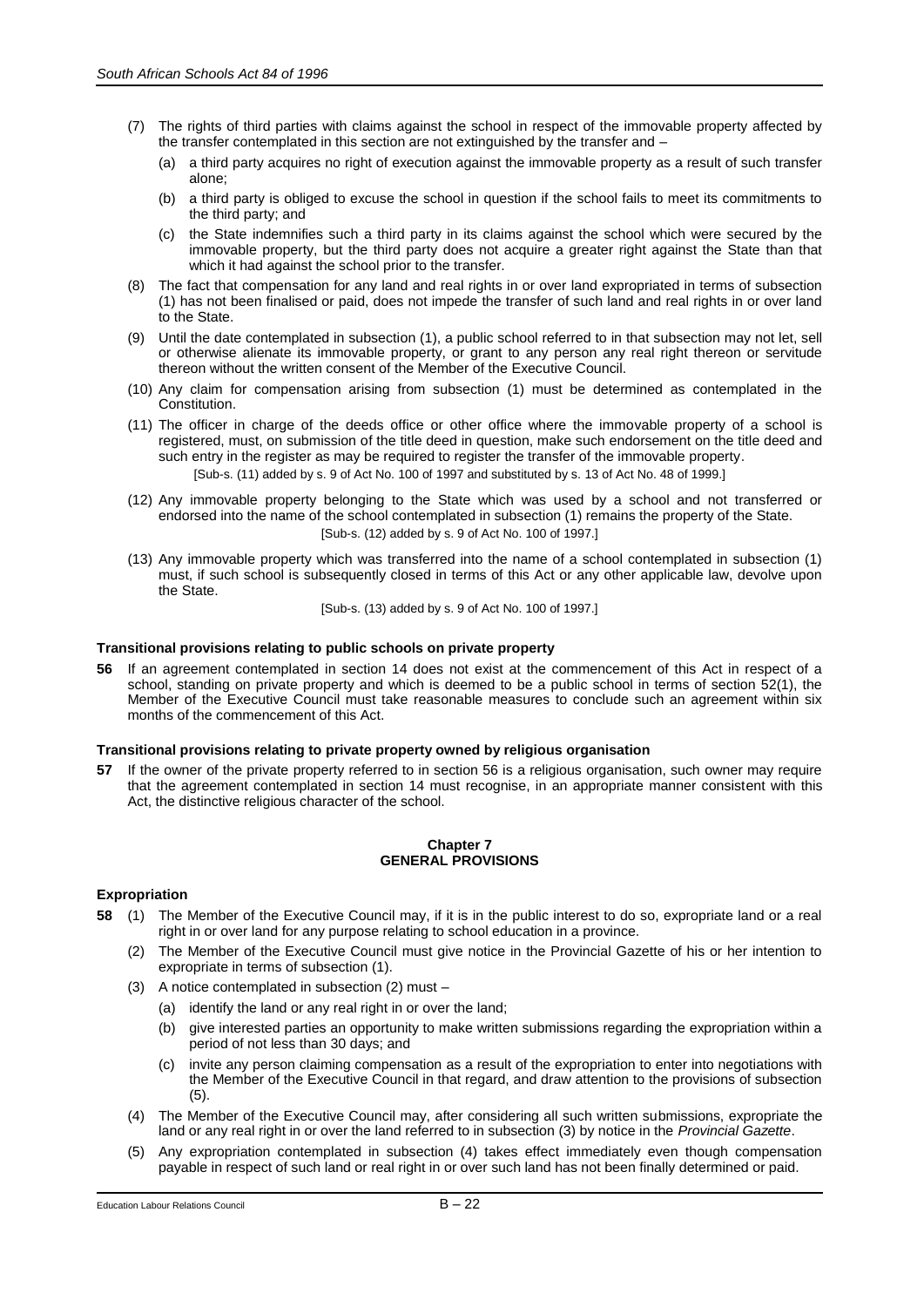- (6) If the Member of the Executive Council and an owner of the land or real right fail to reach agreement regarding the payment of compensation, either party may refer the matter to a court for determination, or they may agree to refer the dispute to an arbitrator for arbitration.
- (7) The arbitrator determines the time, venue and procedures which apply in the arbitration.
- (8) The arbitrator determines the dispute and makes a written award giving reasons for such award as soon as possible after the arbitration, and his or her determination is binding.
- (9) The arbitrator may not make an award of costs.
- (10) The arbitrator is paid, out of moneys appropriated for this purpose by the provincial legislature, such fees and allowances as the Member of the Executive Council may determine, with the concurrence of the Member of the Executive Council responsible for finance.
- (11) Any transfer duty, stamp duty, other fees or costs payable as a result of any transfer of land or a real right contemplated in subsection (1) may be paid in full or in part from funds appropriated by the provincial legislature for that purpose.
- (12) Any claim to compensation arising from the expropriation contemplated in subsection (4) must be determined as contemplated in the Constitution and this section.

# **Duty of schools to provide information**

- **59** (1) A school must make information available for inspection by any person, insofar as such information is required for the exercise and protection of such person's rights.
	- (2) Every school must provide such information about the school as is reasonably required by the Head of Department or the Director-General of the national Department of Education in consultation with the Head of Department.

[Sub-s. (2) substituted by s. 10 of Act No. 100 of 1997.]

# **Liability of State**

- **60** (1) The State is liable for any damage or loss caused as a result of any act or omission in connection with any educational activity conducted by a public school and for which such public school would have been liable but for the provisions of this section.
	- (2) The provisions of the State Liability Act, 1957 (Act No. 20 of 1957), apply to any claim under subsection (1).
	- (3) Any claim for damage or loss contemplated in subsection (1) must be instituted against the Member of the Executive Council concerned.

[Sub-s. (3) added by s. 14 of Act No. 48 of 1999.]

- (4) Despite the provisions of subsection (1), the State is not liable for any damage or loss caused as a result of any act or omission in connection with any enterprise or business operated under the authority of a public school for purposes of supplementing the resources of the school as contemplated in section 36, including the offering of practical educational activities relating to that enterprise or business. [Sub-s. (4) added by s. 14 of Act No. 48 of 1999.]
- (5) Any legal proceedings against a public school for any damage or loss contemplated in subsection (4), or in respect of any act or omission relating to its contractual responsibility as employer as contemplated in section 20(10), may only be instituted after written notice of the intention to institute proceedings against the school has been given to the Head of Department for his or her information. [Sub-s. (5) added by s. 14 of Act No. 48 of 1999.]

# **Regulations**

- **61** The Minister may make regulations
	- (a) to provide for safety measures at public and independent schools;
	- (b) on any matter which must or may be prescribed by regulation under this Act;
	- (c) to prescribe a national curriculum statement applicable to public and independent schools;
	- (d) to prescribe a national process and procedures for the assessment of learner achievement in public and independent schools;
	- (e) to prescribe a national process for the assessment, monitoring and evaluation of education in public and independent schools;
	- (f) on initiation practices at public and independent schools;
	- (g) to prescribe the age norm per grade in public and independent schools;
	- (h) to provide for norms and minimum standards for school funding; and
	- (i) on any matter which may be necessary or expedient to prescribe in order to achieve the objects of this Act. [S. 61 substituted by s. 5 of Act No. 53 of 2000 and by s. 9 of Act No. 50 of 2002.]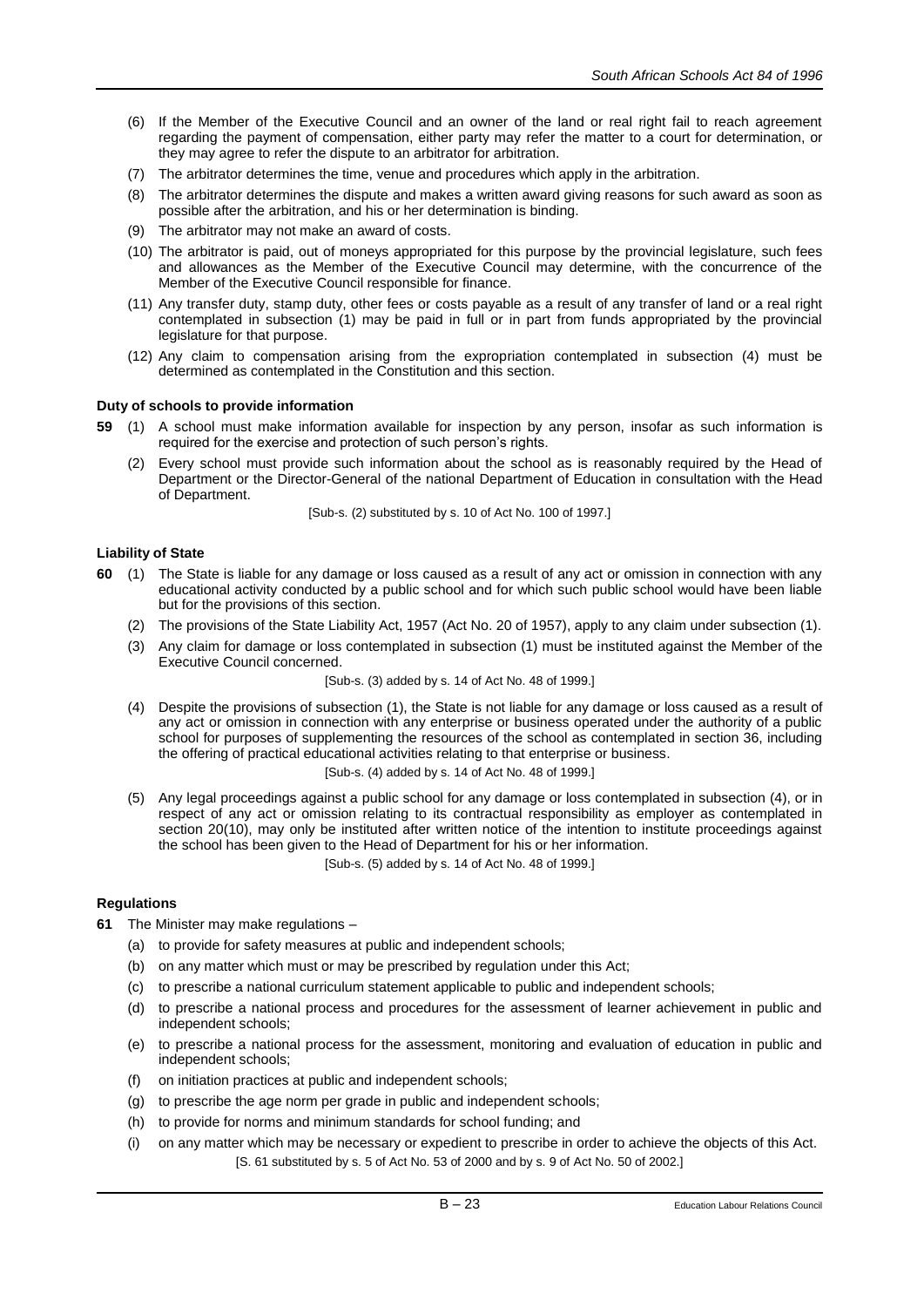# **Delegation of powers**

- **62** (1) The Member of the Executive Council may, subject to such conditions as he or she may determine, delegate any power conferred upon him or her by or under this Act to the Head of Department or an officer, except the power to publish a notice and the power to decide an appeal lodged with him or her in terms of this Act.
	- (2) The Head of Department may, subject to such conditions as he or she may determine, delegate to an officer any of his or her powers in terms of this Act or delegated to him or her in terms of subsection (1).
	- (3) A delegation under subsection (1) or (2) does not prevent the Member of the Executive Council or Head of Department, as the case may be, from exercising such power or performing such duty.

# **Repeal and amendment of laws**

- **63** (1) The laws listed in the first column of Schedule 1 are hereby repealed to the extent set out in the third column of that Schedule.
	- (2) The Educators' Employment Act, 1994 (Proclamation No. 138 of 1994), is hereby amended to the extent set out in Schedule 2.

# **Short title and commencement**

**64** This Act is the South African Schools Act, 1996, and comes into operation on a date fixed by the President by proclamation in the *Government Gazette*.

| Number and year of Act | Short title                                        | Extent of repeal                                     |
|------------------------|----------------------------------------------------|------------------------------------------------------|
| Act No. 47 of 1963     | Coloured Persons Education Act.<br>1963            | Sections 1A, 8 to 20, 26 and 28 to 31                |
| Act No. 61 of 1965     | Indians Education Act, 1965                        | Sections 1B, 8 to 20, 26, 28, 29, 31 and 33(1)(g)    |
| Act No. 90 of 1979     | Education and Training Act, 1979                   | Sections 1A, 3, 4, 11 to 29, 31, 32, 43 and 44(1)(h) |
| Act No. 104 of 1986    | Private Schools Act (House of<br>Assembly), 1986   | Section 1A                                           |
| Act No. 70 of 1988     | Education Affairs Act (House of<br>Assembly), 1988 | Sections 3 and 65 and Chapter 7                      |

# **Schedule 1**

## **Schedule 2**

Amendment of Educators Employment Act, 1994, by Section 63

The Educators' Employment Act 1994 was repealed and replaced by the Employment of Educators Act 76 of 1998 and hence the amendments are no longer applicable.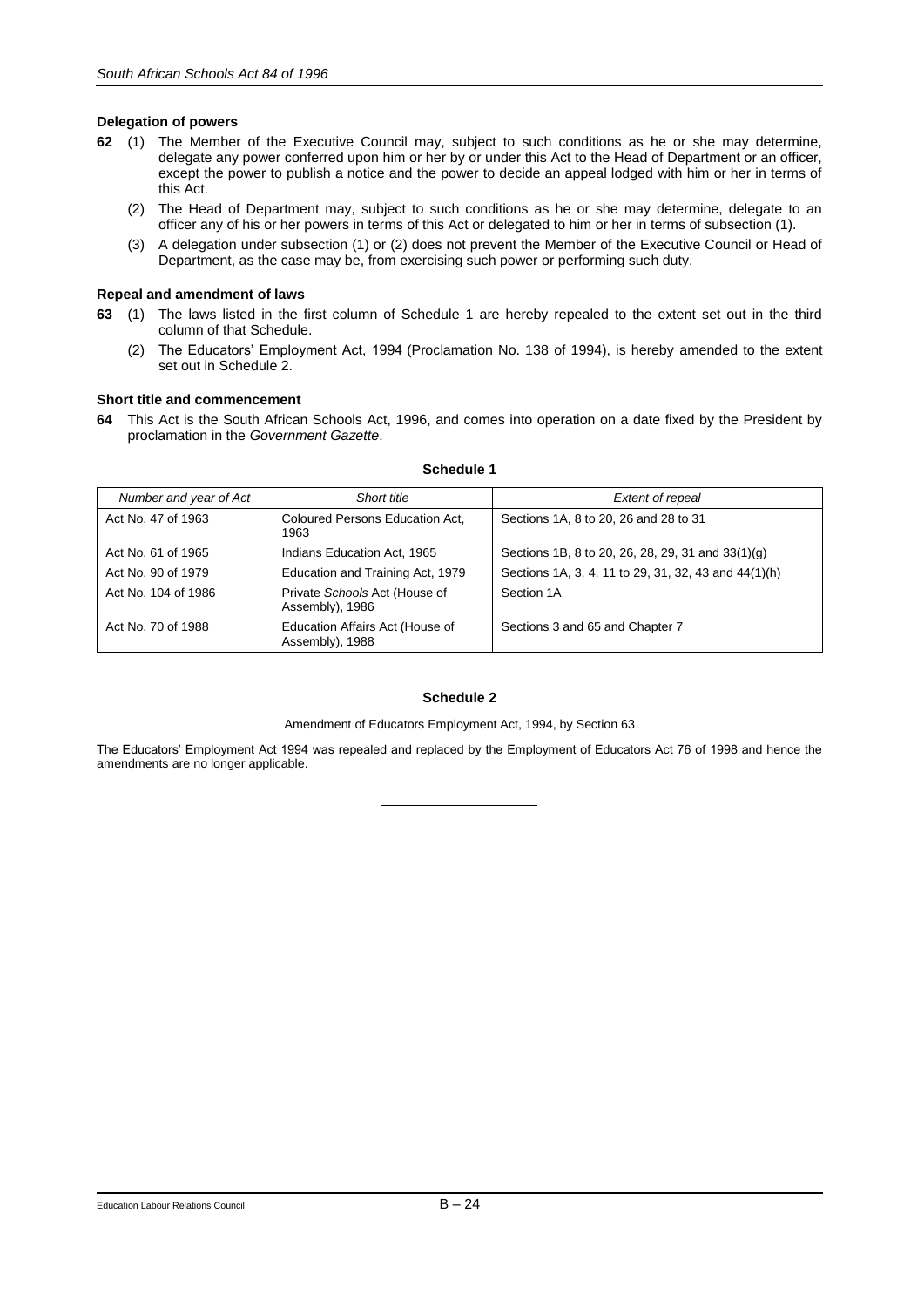# **MINIMUM REQUIREMENTS OF AN AGREEMENT BETWEEN THE MEMBER OF THE EXECUTIVE COUNCIL AND THE OWNER OF A PRIVATE PROPERTY ON WHICH A PUBLIC SCHOOL IS SITUATED**

G.N. 1738 of 1997 published in *Government Gazette* No. 18566 dated 19 December 1997

#### **REGULATIONS RELATING TO THE MINIMUM REQUIREMENTS OF AN AGREEMENT BETWEEN THE MEMBER OF THE EXECUTIVE COUNCIL AND THE OWNER OF THE PRIVATE PROPERTY ON WHICH A PUBLIC SCHOOL IS SITUATED**

I, Sibusiso Mandlenkosi Emmanuel Bengu, Minister of Education, after consultation with the Council of Education Ministers, and with organisations representing the owners of private properties on which public schools are provided, hereby make the regulations in the Schedule in terms of sections 14(6), read with section 61 of the South African Schools Act, 1996, relating to the minimum requirements of an agreement contemplated in section 14.

# **SME BENGU**

**Minister of Education**  November 1997

#### **REGULATIONS RELATING TO THE MINIMUM REQUIREMENTS OF AN AGREEMENT BETWEEN THE MEMBER OF THE EXECUTIVE COUNCIL AND THE OWNER OF THE PRIVATE PROPERTY ON WHICH A PUBLIC SCHOOL IS SITUATED**

# **1. Definitions**

In these regulations any word or expression to which a meaning has been assigned by the Act, shall have the same meaning assigned to it in the Act, and unless the context indicates otherwise –

**"agreement"** means the agreement between the Member of the Executive Council and the owner as contemplated in section 14 of the Act and all amendments thereto;

**"owner"** means the owner of a private property on which a public school is or will be situated;

**"property"** means that portion of the private property on which a public school is or will be situated which is referred to in regulation 5(1);

**"the Act"** means the South African Schools Act, 1996 (Act No. 84 of 1996), and/or regulations promulgated in terms of the Act.

## **2. The nature and status of the agreement**

- (1) In terms of section 14(1) of the Act a public school may be provided on private property only in terms of an agreement.
- (2) An agreement between the State and the owner which existed prior to the commencement of the Act remains in force to the extent that it is consistent with the Act, and may be amended by agreement between the Member of the Executive Council and the owner.
- (3) The Member of the Executive Council must invite the governing body to make a written submission on the terms of the proposed agreement, and the Member of the Executive Council and the owner must take the views of the governing body into account before concluding the agreement.
- (4) An agreement must be reached before a new public school is established on private property in which case the provision of subclause (3) will not apply.
- (5) An agreement and all amendments thereto must be in writing and signed by both the Member of the Executive Council and the owner.
- (6) An agreement remains valid as long as the public school exists. A school can only be closed in terms of section 33 of the Act after prior consultation between the owner and the Member of the Executive Council.
- (7) The governing body must make a copy of the agreement available on request, and must inform its members and learners, educators, parents and workers at the school, of the content of the agreement and any amendments thereto.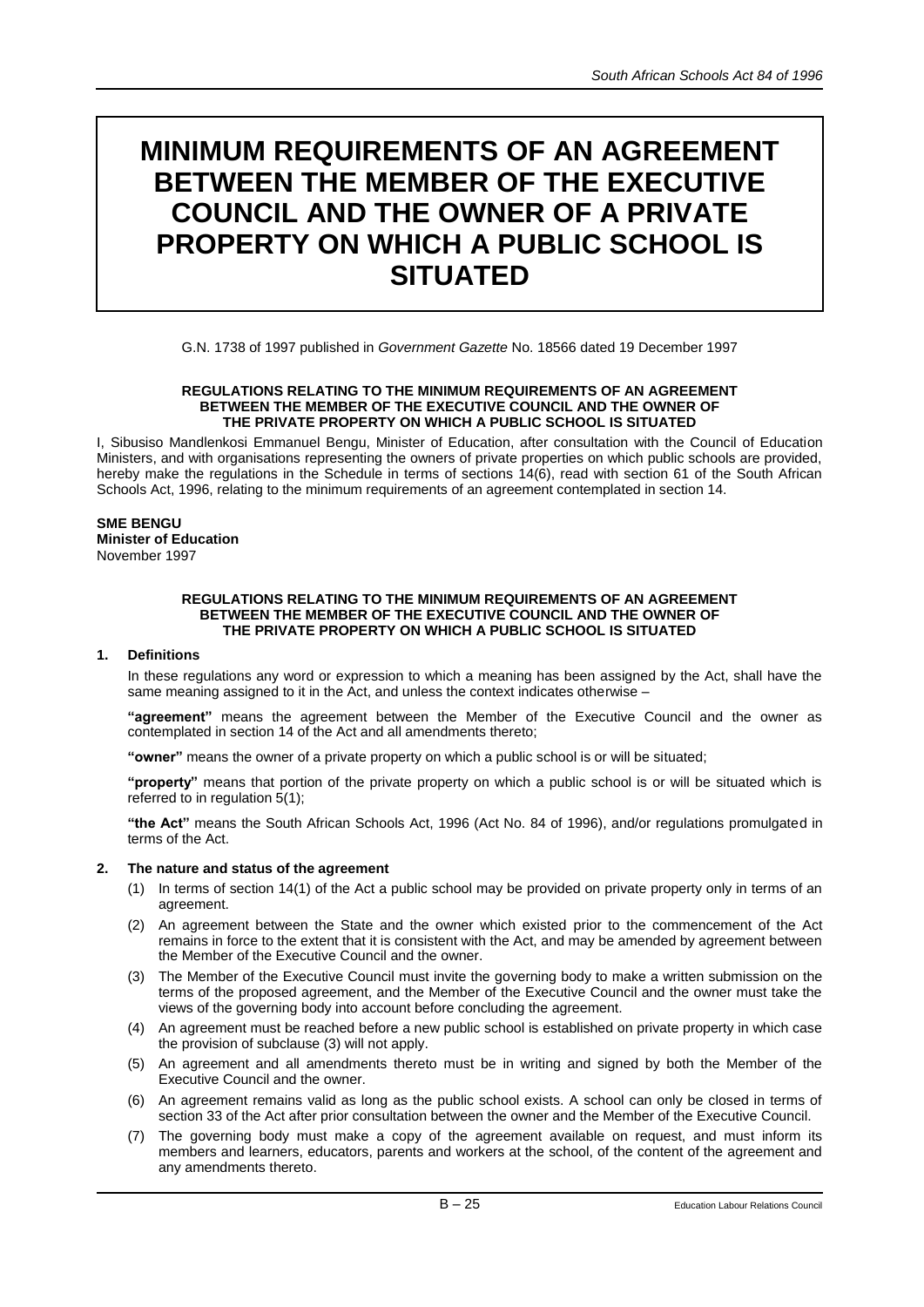- (8) A learner, educator, parent and worker at the school, member of the governing body, an official and a member of the public who has an interest in the educational activities of the school must honour the agreement.
- (9) A *pro forma* agreement, ANNEXURE 1, is given as a guideline to assist the parties to the agreement.

# **3. Provision of education and performance of the normal functions of a public school**

- (1) Education must be provided in accordance with the prescribed curriculum for public schools and the applicable administrative directives and as otherwise provided for in the agreement.
- (2) The owner may not interfere with the normal educational activities of the public school.

# **4. Governance of the public school**

- (1) A public school situated on the property must be governed in accordance with the Act and any agreement contemplated in subsection 14(1) of the Act or these regulations.
- (2) The governing body must enter into an agreement with the owner if, in exercising any of its functions in terms of the Act, a right of the owner regarding the immovable or movable property of the owner or the religious character of the school is affected.
- (3) If a religious organisation exercises its rights as contemplated in section 57 of the Act, the agreement between the Member of the Executive Council and the religious organisation must record the recognised distinctive religious character of the school and the manner in which such distinctive character will be maintained. The recognised distinctive religious character of the school and the manner in which it will be maintained, must be consistent with the provisions of the Act.
- (4) Subject to the agreement contemplated in subregulation (3) the governing body must enter into an agreement with the religious organisation to ensure the preservation of the distinctive religious character of such a public school.
- . (5) A written record must be kept of all meetings between the governing body and the owner, and must be signed by the owner and the authorised signatory of the governing body.

# **5. Access by all interested parties to the school**

- (1) An accurate description of the property and all access roads to the school must be provided for in the agreement.
- (2) Clear road signs giving directions to the public school must be erected on access roads to the school where access to the school is by way of private roads.
- (3) The owner may not limit access to the school by a learner, educator, parent, worker at the school, member of the governing body, officer or member of the public who has a reasonable interest in the activities of the school.
- (4) The owner has the right of access to the property.

## **6. Security of occupation and use of the property by the school**

- (1) The public school may not be deprived of the occupation or use of the property for purposes related to the Act.
- (2) The property and access roads to the school must be adequately fenced.

# **7. Maintenance and improvement of the school buildings and property and supply of the necessary services**

- (1) Potable water and toilets must be provided and secured.
- (2) The supply of electricity to the school must comply with national safety standards.
- (3) The erection of new buildings and improvements to existing buildings may only be undertaken in terms of an agreement between the owner and the education department, or the governing body, if the governing body has been allocated such function in terms of section 21(1)(a) of the Act.
- (4) The agreement must provide for the maintenance of the property.
- (5) Provision must be made in the agreement for compensation for improvements to the immovable property, if any, when the school is closed.

# **8. Protection of owner's rights**

- (1) If payment is due to the owner by the education department or the governing body for the use of the property or services supplied to the school, the agreement must provide for the terms and conditions of such payment.
- (2) The governing body may enter into an agreement with the owner to perform its functions with respect to the Act after consultation with the owner.

## **9. Breach of agreement and dispute resolution**

(1) The agreement must provide for the procedure to be followed in the case of a breach of the agreement.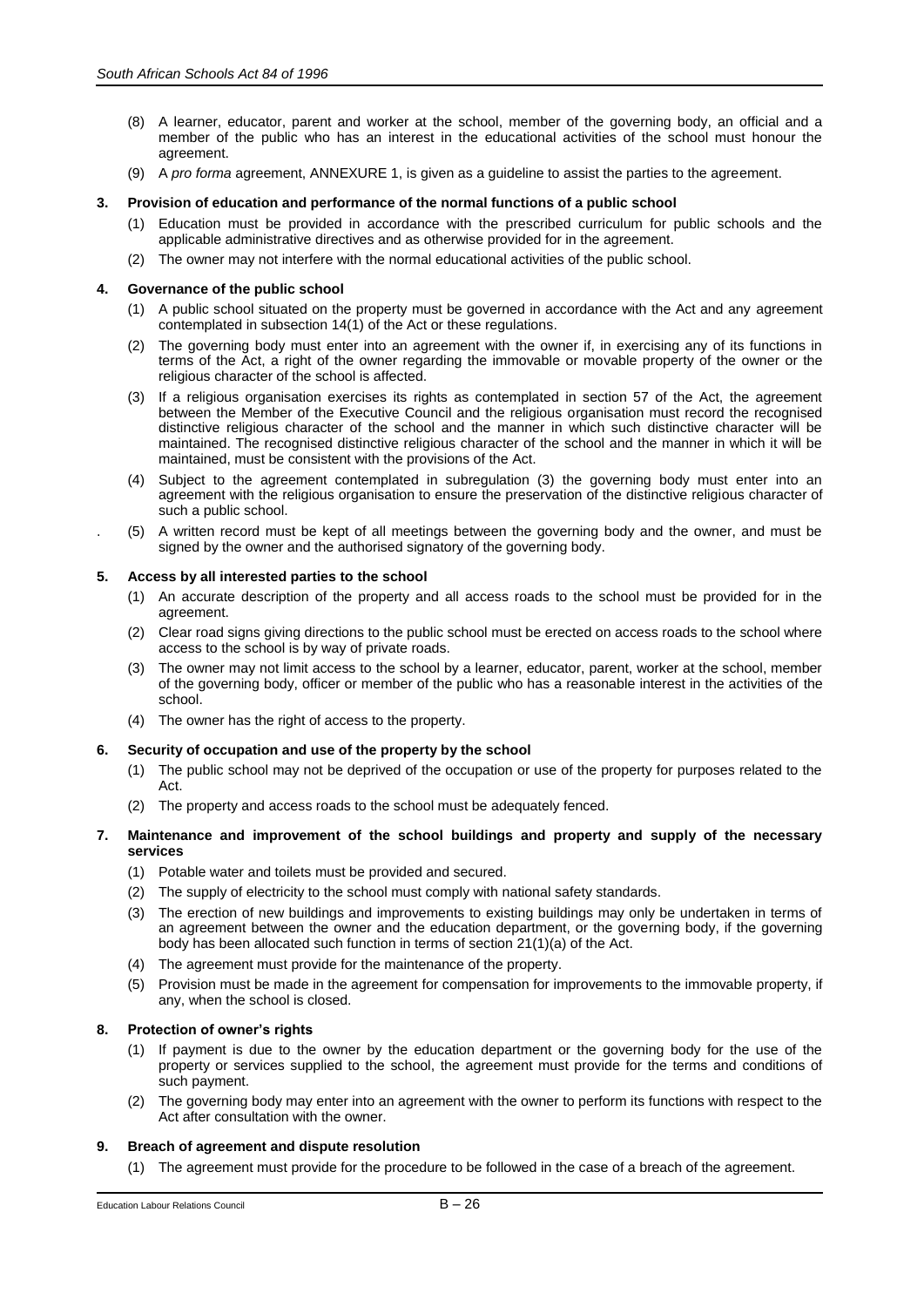(2) The agreement must provide for a mechanism to resolve a dispute arising from a breach of the agreement or from any act or omission by any person who incurs a responsibility or obligation in terms of the agreement.

## **10. Determination of responsibilities**

The agreement must specify which person, body or authority is responsible for any function or obligation as contemplated in these regulations.

# **ANNEXURE 1**

## *PRO FORMA* AGREEMENT

# AGREEMENT MADE AND ENTERED INTO BY AND BETWEEN:

| (name and rank), duly authorised by the MEC |
|---------------------------------------------|

AND

..................................................................................................... (name of owner, hereafter referred to "the owner")

#### Postal address:

#### Physical Address:

# **PREAMBLE**

# WHEREAS

.......................................................................................................... is the Owner of the immovable property on which ...................................................................................(name of school, hereafter referred to as "the school") is situated

#### Postal address:

| <b>Physical Address:</b> |  |
|--------------------------|--|
|                          |  |
|                          |  |
|                          |  |

WHEREAS the school is a public school offering education from Grade ..................... to Grade ..........………; and

WHEREAS the MEC and the Owner have agreed to enter into this agreement pursuant to sections 14(1) and 57 of the South African Schools Act (Act No. 84 of 1996) (hereafter referred to as "the Act"), whereby the school is established/deemed to be established as a public school on private property.

# **IT IS HEREBY AGREED THAT:**

## **Definitions**

1. In this agreement any word or expression to which a meaning has been assigned by the Act or Regulations Relating to the Minimum Requirements for an Agreement between the Member of the Executive Council and the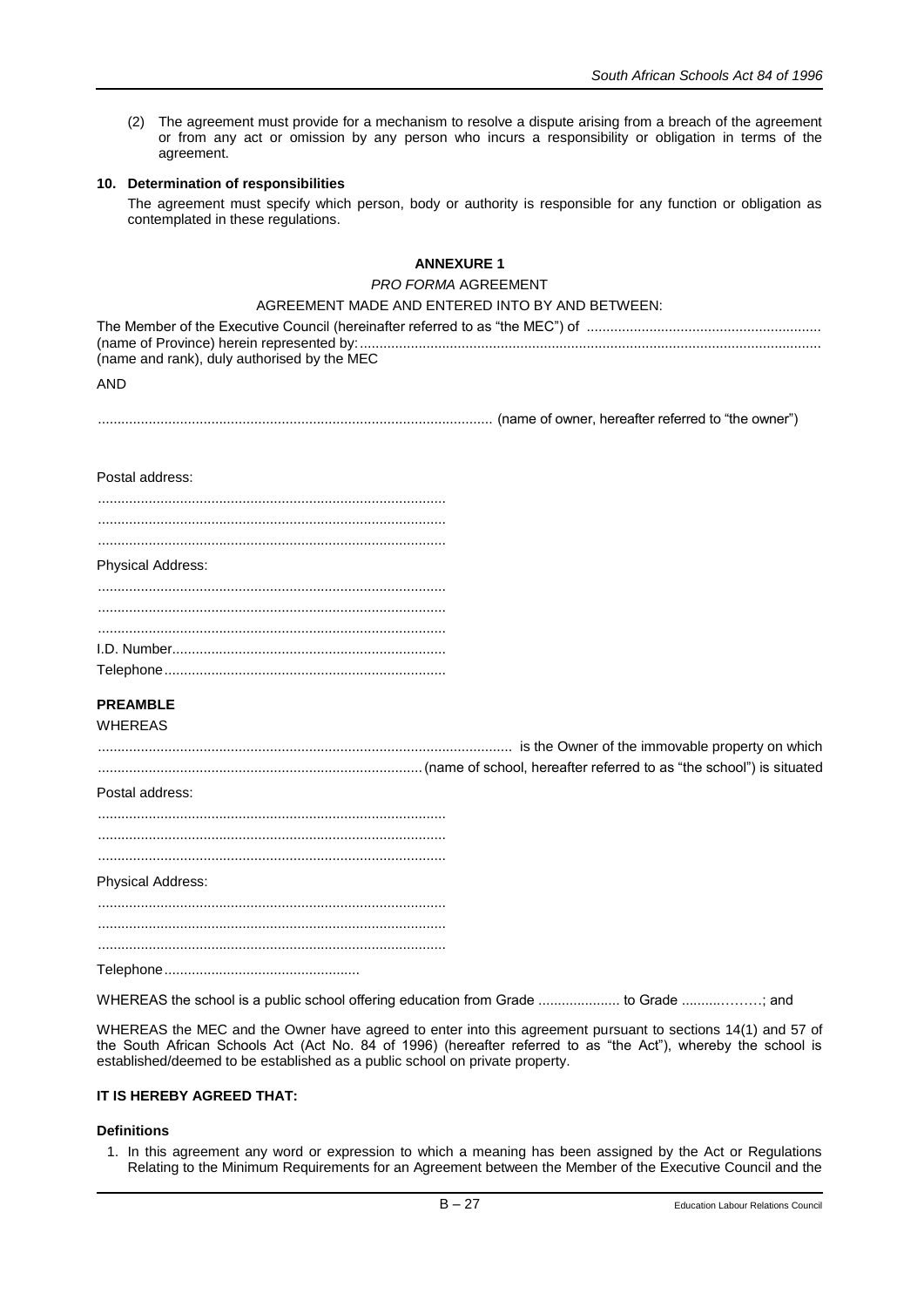Owner of the Private Property on which a Public School is situated (hereafter referred to as "the Regulations"), has the same meaning assigned to it in the Act or Regulations, unless the context indicates otherwise.

## **The status and description of the school**

- 2. The school is a public school on private property in terms of section 52(1) of the Act or established in terms of section ....................... of ......................... (Provincial Education Law).
- 3. A description of the site and buildings and access roads to the school is as set out in Schedule 1.

#### **Proprietary rights held by the school**

- 4. The Owner declares himself or herself willing to give the right of use of the property referred to in paragraph 2 for the sole purpose of education in a public school on the property.
- 5. The Owner gives the right of use to the school free of charge.

#### **OR**

The Owner lets the property referred to in paragraph 2 to the MEC for the amount of R.................. per month/ year which payment must be paid into the Owner's bank account No. ......................., ....................... (Bank) ..................................... (Town) not later than the first day of each month/first day of January each year.

- 6. An agreement between the State and the Owner which existed prior to the commencement of the Act remains in force to the extent that it is consistent with the Act, and is only amended to the extent that it is in conflict with this agreement, in which case this agreement prevails.
- 7. The agreement is valid as long as the school exists. The school can only be closed in terms of section 33 of the Act and after a reasonable period of notice has been given to the Owner by the MEC. A lease agreement, if it is in existence, terminates on the date on which the school is closed. All the improvements to the immovable property will become the property of the Owner free of charge

#### **OR**

after payment by the Owner to the State of an agreed sum of money calculated on the day of the closure of the school.

8. All reasonable maintenance, including insurance and security to the buildings and fixed assets and improvements, is done by ............................................................... [if such maintenance is the responsibility of the school an agreement must be entered into between the school and the Owner on the date such allocated function in terms of section 21(1) of the Act is allocated to such school*.*] The extent of such maintenance is set out in Schedule 2.

### **General**

- 9. The MEC undertakes to provide a copy of this agreement to the school and ensure that the school makes it available to the parents, learners and any third person if requested by them as contemplated in Regulation 2(7).
- 10. .............................................. must erect clear road signs giving directions to the public school on access roads to the school where access to the school is by way of private roads.
- 11. The curriculum offered at such public school is in accordance with the prescribed curriculum for public schools and the applicable administrative directives.
- 12. ............................................... must ensure that a fresh drinking water supply is available at all times at such school.
- 13. ................................................ may erect new buildings or effect improvements to the existing buildings. Such new buildings or improvements may only be effected after a separate agreement is concluded between the parties and stipulating the cost to be incurred and who carries the responsibility for effecting such changes.
- 14. ............................................... must ensure that the supply of electricity to the school complies with the national safety standards.
- 15. .................................................must ensure that the property on which the school is situated and all access roads are safe for school purposes and all dangerous areas on the property referred to in paragraph 2 are safeguarded.
- 16. The Owner guarantees access to the school by the public, school community and officials referred to in Regulation 5(3) in relation to educational purposes.
- 17. The State indemnifies the Owner for any damage or loss claimed against such Owner as a result of the property being owned by the Owner and provided that such claim is related to any educational activity conducted by the school for which the Owner would have been liable.

# **Recognition of the religious character**

18. This clause is applicable only in respect of an owner of private property who has exercised his or her rights as contemplated in Section 57 of the Act.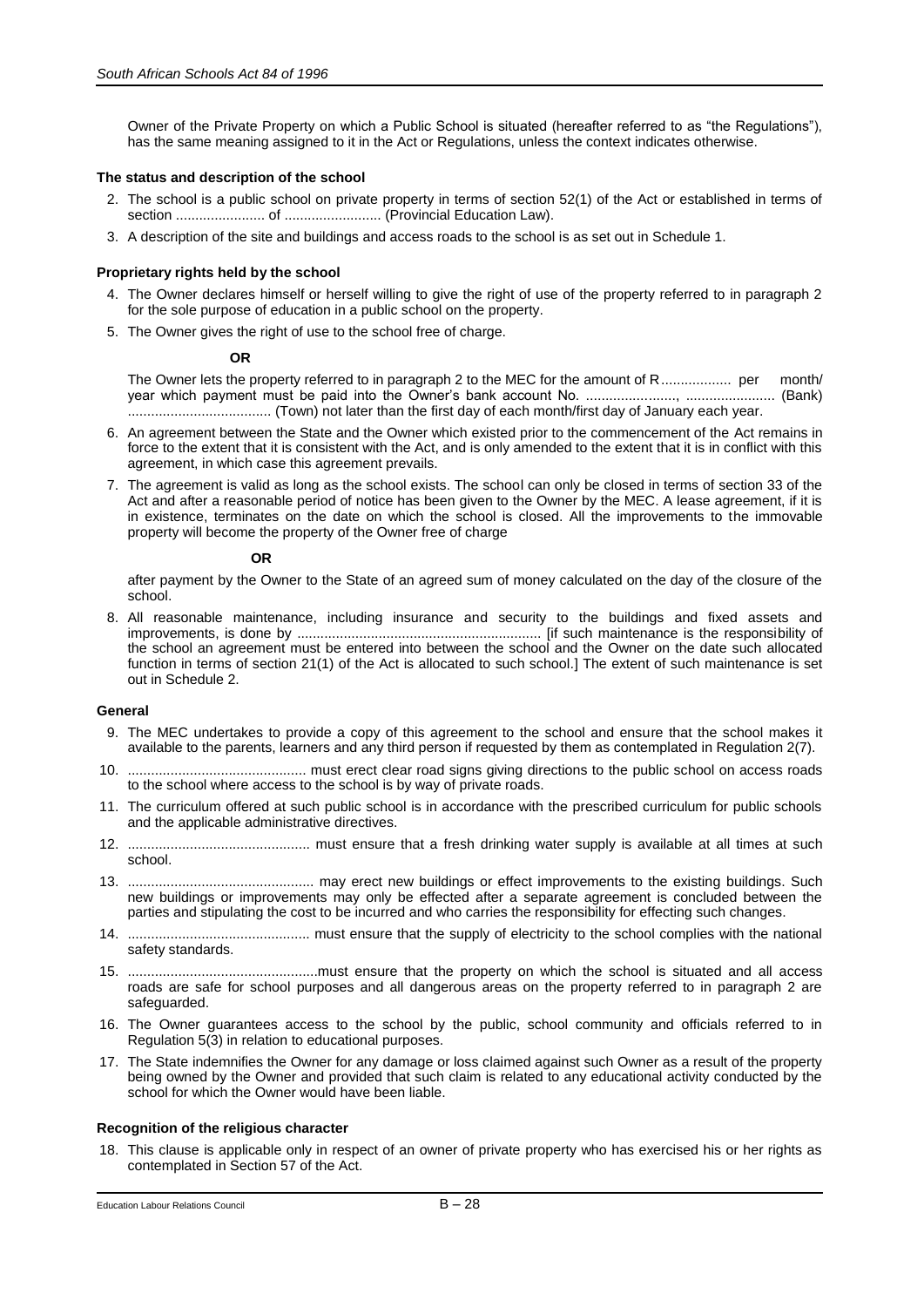- 18.1 The Member of the Executive Council recognises the distinctive religious character of the school as
- ........................................................................................................................................................................ 18.2 The recognised distinctive religious character of the school referred to in subclause 18.1 will be maintained in the following manner:

## **Dispute**

- 19. Any dispute arising under this agreement must, as a first step, be resolved amicably through conciliation between the MEC and the Owner, or by any other manner mutually agreed upon by them.
- 20. If any dispute arises (including a breach of contract) the aggrieved party must notify in writing the other party and any other party affected by the dispute, within 14 school days, stating the nature and extent of his or her complaint.
- 21. A conciliation meeting between the parties to the dispute must take place within 7 school days of the notice referred to in paragraph 20.
- 22. If a dispute is referred to a Magistrate's court then the applicable cost structures must be agreed to.

## **Selling of the immovable property**

23. If the Owner sells the property on which the school is situated, he or she must notify –

- (a) the buyer of the existence of such school in writing before entering into an agreement with such buyer; and
- (b) the school and the MEC of such sale and attach the letter referred to in subparagraph (a) within 7 days of such sale.

#### **Amendments**

- 24. This agreement comprises the agreement and all amendments and annexures thereto.
- 25. This agreement may only be amended, varied or changed if both parties agree to such amendment, variation or change in writing and it is signed by both parties.

# *Domicilium*

26. The Owner chooses the following address as his or her *domicilium citandi et executandi* and for the purpose of serving any notice or any other correspondence according to this agreement:

................................................................................................................................................................................... ...................................................................................................................................................................................

Thus done and signed at ............................. on this .................... day of ............................ 19 ……..

|                      | <b>OWNER</b>        |  |  |
|----------------------|---------------------|--|--|
| <b>AS WITNESSES:</b> |                     |  |  |
|                      |                     |  |  |
|                      |                     |  |  |
|                      |                     |  |  |
|                      |                     |  |  |
|                      |                     |  |  |
|                      | DELEGATE OF THE MEC |  |  |
| AS WITNESSES:        |                     |  |  |
|                      |                     |  |  |
|                      |                     |  |  |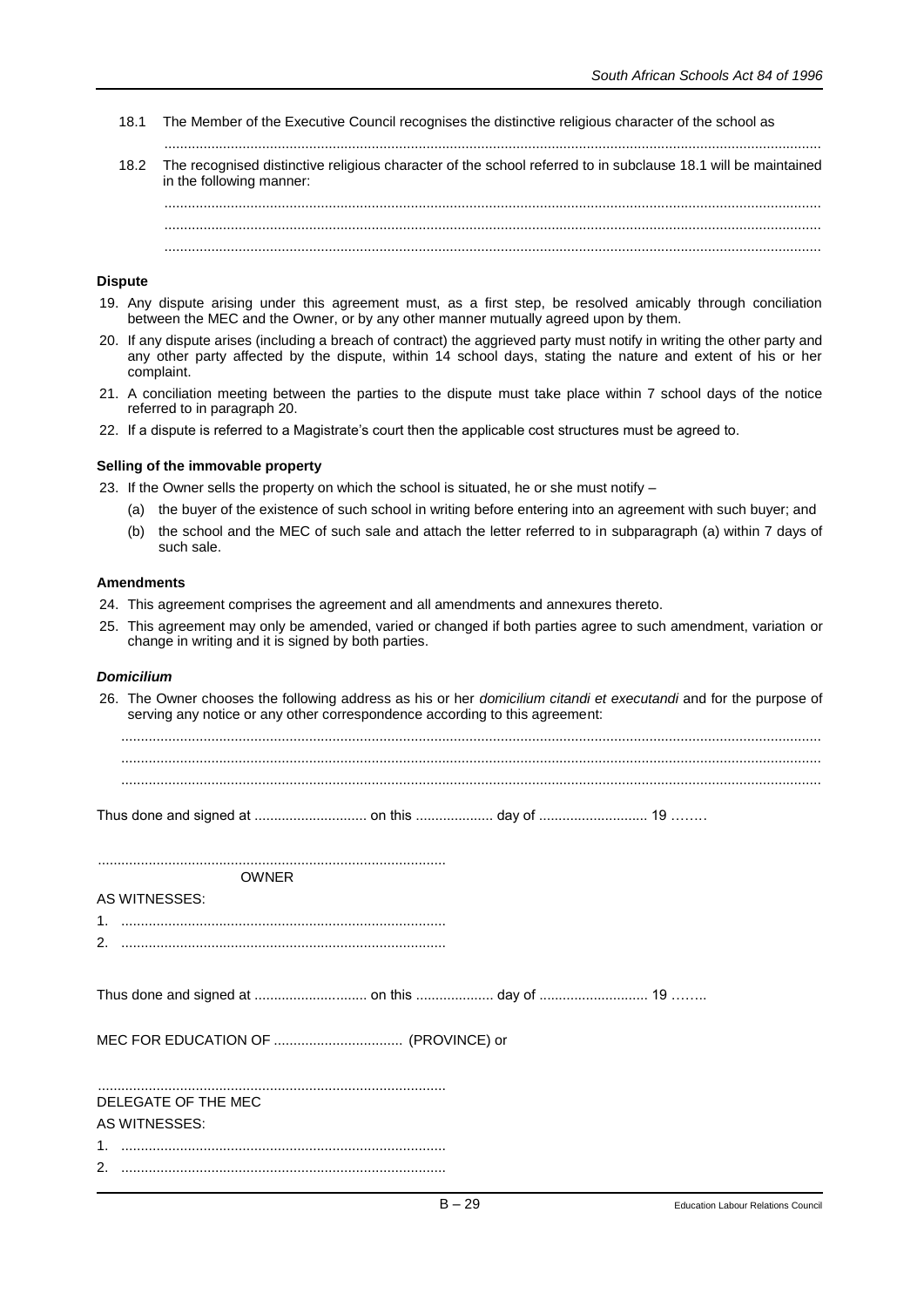# **SCHEDULE 1**

DESCRIPTION OF THE SITE, BUILDINGS AND ACCESS ROADS TO THE SCHOOLS

To be provided by the Owner in terms of paragraph 3 of the Agreement.

# **SCHEDULE 2**

# DESCRIPTION OF MAINTENANCE

In terms of paragraph 8 of the Agreement.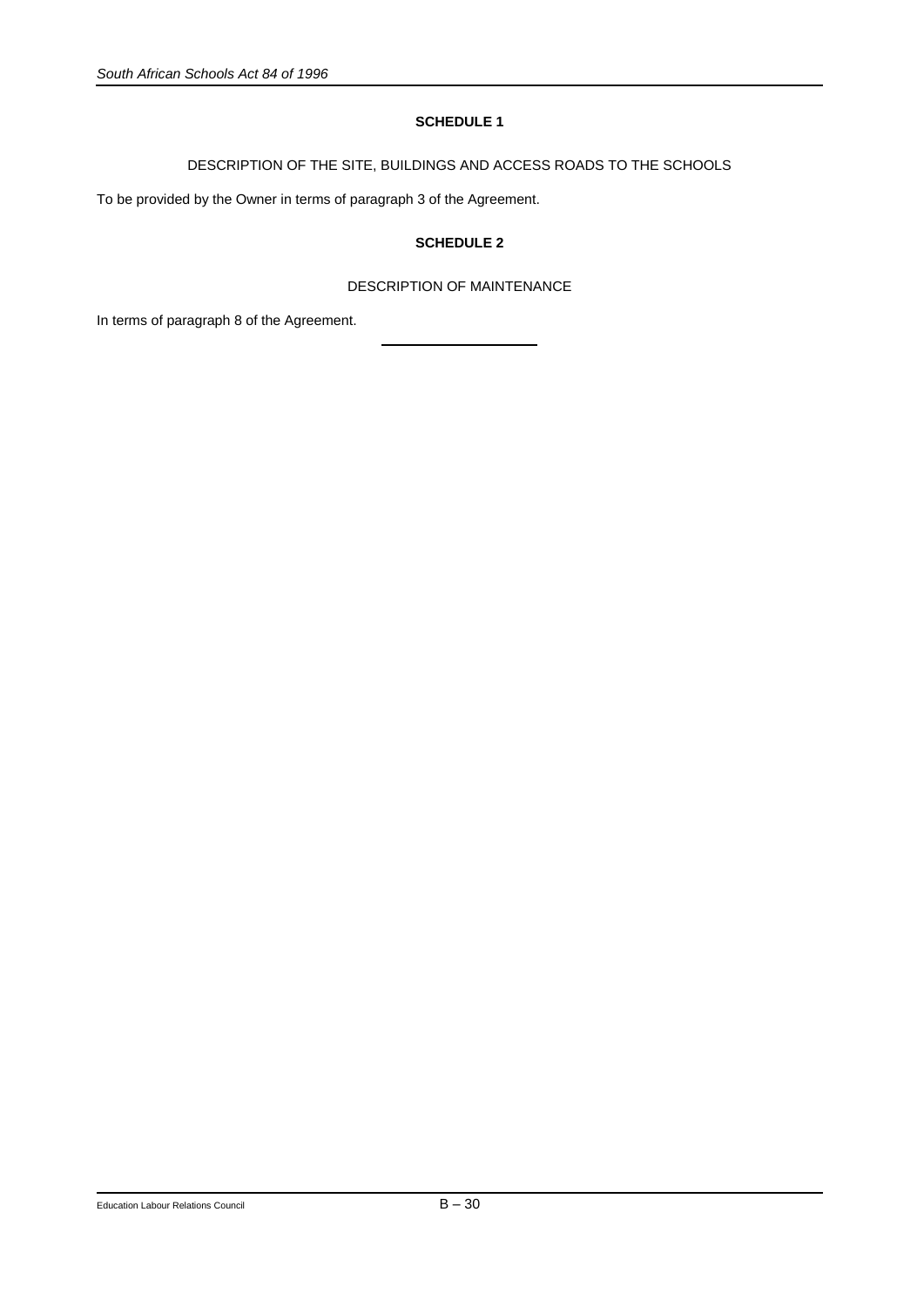# **NORMS AND STANDARDS FOR LANGUAGE POLICY IN PUBLIC SCHOOLS**

G.N. R1701 of 1997 published in *Government Gazette* No. 18546 dated 19 December 1997

# **NORMS AND STANDARDS FOR LANGUAGE POLICY IN PUBLIC SCHOOLS**

I, Sibusiso Mandlenkosi Emmanuel Bengu, Minister of Education, after consultation with the Council of Education Ministers, hereby determine norms and standards for language policy in public schools, in terms of section 6(1) of the South African Schools Act, 1996 (Act No. 84 of 1996). The norms and standards for language policy in public schools is as published in the following Schedule.

# **SME BENGU**

# **Minister of Education**

# November 1997

- **I.** The language in education policy documents which follow have been the subject of discussions and debate with a wide range of education stakeholders and role-players. They have also been the subject of formal public comment following their publication on 9 May 1997 (Government Notice No. 383, *Government Gazette* 17997).
- **II.** Two policies are announced herewith, namely, the LANGUAGE IN EDUCATION POLICY IN TERMS OF SECTION 3(4)(m) OF THE NATIONAL EDUCATION POLICY ACT, 1996 (ACT 27 OF 1996), and the NORMS AND STANDARDS REGARDING LANGUAGE POLICY PUBLISHED IN TERMS OF SECTION 6(1) OF THE SOUTH AFRICAN SCHOOLS ACT, 1996. While these two policies have different objectives, they complement each other and should at all times be read together rather than separately.
- **III.** Section 4.4 of the Language in Education Policy relates to the current situation. The new curriculum, which will be implemented from 1998, onwards, will necessitate new measures which will be announced in due course.
- **IV. LANGUAGE IN EDUCATION POLICY IN TERMS OF SECTION 3(4)(m) OF THE NATIONAL EDUCATION POLICY ACT, 1996 (ACT 27 OF 1996)**

# **A. Preamble**

This Language-in-Education Policy Document should be seen as part of a continuous process by which policy for language in education is being developed as part of a national language plan encompassing all sectors of society, including the deaf community. As such, it operates within the following paradigm:

- 1. In terms of the new Constitution of the Republic of South Africa, the government, and thus the Department of Education, recognises that our cultural diversity is a valuable national asset and hence is tasked, amongst other things, to promote multilingualism, the development of the official languages, and respect for all languages used in the country, including South African Sign Language and the languages referred to in the South African Constitution.
- 2. The inherited language-in-education policy in South Africa has been fraught with tensions, contradictions and sensitivities, and underpinned by racial and linguistic discrimination. A number of these discriminatory policies have affected either the access of the learners to the education system or their success within it.
- 3. The new language in education policy is conceived of as an integral and necessary aspect of the new government's strategy of building a non-racial nation in South Africa. It is meant to facilitate communication across the barriers of colour, language and region, while at the same time creating an environment in which respect for languages other than one's own would be encouraged.
- 4. This approach is in line with the fact that both societal and individual multilingualism are the global norm today, especially on the African continent. As such, it assumes that the learning of more than one language should be general practice and principle in our society. That is to say, being multilingual should be a defining characteristic of being South African. It is constructed also to counter any particularistic ethnic chauvinism or separatism through mutual understanding.
- 5. A wide spectrum of opinions exists as to the locally viable approaches towards multilingual education, ranging from arguments in favour of the cognitive benefits and cost-effectiveness of teaching through one medium (home language) and learning additional language(s) as subjects, to those drawing on comparative international experience demonstrating that, under appropriate conditions, most learners benefit cognitively and emotionally from the type of structured bilingual education found in dual-medium (also known as two-way immersion) programmes. Whichever route is followed, the underlying principle is to maintain home language(s) while providing access to and the effective acquisition of additional language(s). Hence, the Department's position that an additive approach to bilingualism is to be seen as the normal orientation of our language-in-education policy. With regard to the delivery system, policy will progressively be guided by the results of comparative research, both locally and internationally.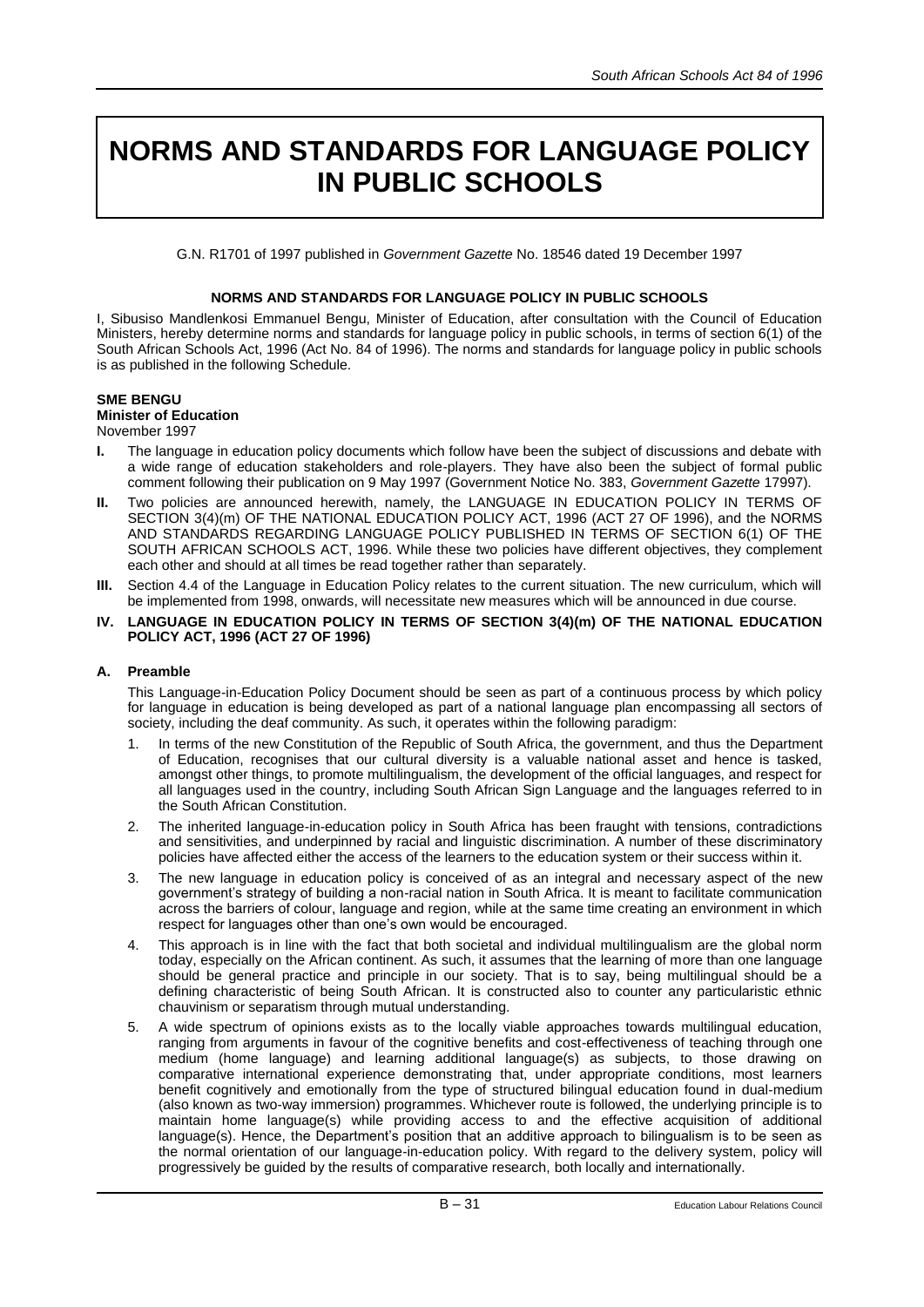- 6. The right to choose the language of learning and teaching is vested in the individual. This right has, however, to be exercised within the overall framework of the obligation on the education system to promote multilingualism.
- **B.** This paradigm also presupposes a more fluid relationship between languages and culture than is generally understood in the Eurocentric model which we have inherited in South Africa. It accepts *a priori* that there is no contradiction in a multicultural society between a core of common cultural traits, beliefs, practices, etc., and particular sectional or communal cultures. Indeed, the relationship between the two can and should be mutually reinforcing and, if properly managed, should give rise to and sustain genuine respect for the variability of the communities that constitute our emerging nation.

# **C. Aims**

The main aims of the Ministry of Education's policy for language in education are:

- 1. to promote full participation in society and the economy through equitable and meaningful access to education;
- 2. to pursue the language policy most supportive of general conceptual growth amongst learners, and hence to establish additive multilingualism as an approach to language in education;
- 3. to promote and develop all the official languages;
- 4. to support the teaching and learning of all other languages required by learners or used by communities in South Africa, including languages used for religious purposes, languages which are important for international trade and communication, and South African Sign Language, as well as Alternative and Augmentative Communication;<sup>1</sup>
- 5. to counter disadvantages resulting from different kinds of mismatches between home languages and languages of learning and teaching;
- 6. to develop programmes for the redress of previously disadvantaged languages.

# **D. Policy: Languages as subjects**

- 1. All learners shall offer at least one approved language as a subject in grade 1 and grade 2.
- 2. From grade 3 (Std 1) onwards, all learners shall offer their language of learning and teaching and at least one additional approved<sup>2</sup> language as subjects.
- 3. All language subjects shall receive equitable time and resource allocation.
- 4. The following promotion requirements apply to language subjects:
	- (a) In grade 1 to grade 4 (Std 2) promotion is based on performance in one language and Mathematics.
	- (b) From grade 5 (Std 3) onwards, one language must be passed.
	- (c) From grade 10 to grade 12 two languages must be passed, one on first language level, and the other on at least second language level. At least one of these languages must be an official language.
	- (d) Subject to national norms and standards as determined by the Minister of Education, the level of achievement required for promotion shall be determined by the provincial education departments.

# **E. Policy: Language of learning and teaching**

The language(s) of learning and teaching in a public school must be (an) official language(s).

## **V. NORMS AND STANDARDS REGARDING LANGUAGE POLICY PUBLISHED IN TERMS OF SECTION 6(1) OF THE SOUTH AFRICAN SCHOOLS ACT, 1996**

# **A. Introduction**

# 1. **Aim of these norms and standards**

- Recognising that diversity is a valuable asset, which the state is required to respect, the aim of these norms and standards is the promotion, fulfilment and development of the state's overarching language goals in school education in compliance with the Constitution, namely:
	- 1. the protection, promotion, fulfilment and extension of the individual's language rights and means of communication in education; and
	- 2. the facilitation of national and international communication through promotion of bi- or multilingualism through cost-efficient and effective mechanisms;
	- 3. to redress the neglect of the historically disadvantaged languages in school education.

\_\_\_\_\_\_\_\_\_\_\_\_\_\_\_\_\_\_\_\_\_\_\_\_

<sup>1</sup> Alternative and Augmentative Communication facilitate communication for learners with limited or no speaking skills.

<sup>2</sup> The term "approved languages" indicates that valid syllabuses at first or second language level have been submitted, and have been approved by the Minister as national policy. All official languages are "approved" languages, while German First Language is also an "approved" language for non-immigrant candidates. A syllabus at first or second language level for any language, may be submitted for approval by the Minister.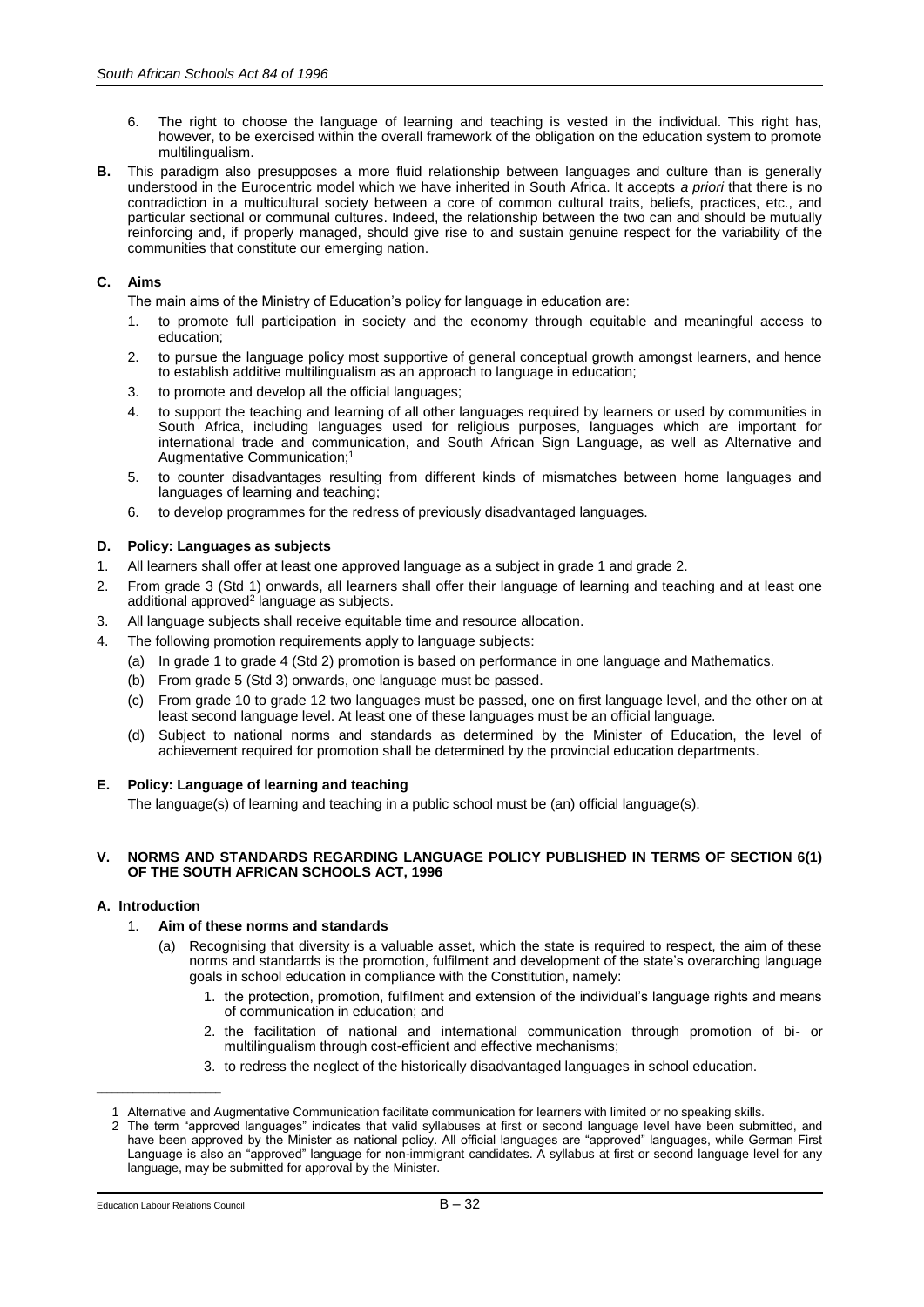# 2. **Definitions**

In these norms and standards, unless the context otherwise indicates, words and expressions contained in the definitions in the Act shall have corresponding meanings; and the following words and phrases shall have the following meanings:

- (a) **"the Act"** means the South African Schools Act, Act 84 of 1996
- (b) **"the Constitution"** means the Constitution of the Republic of South Africa, Act 108 of 1996
- (c) "**school district"** means a geographical unit as determined by the relevant provincial legislation, or prevailing provincial practice
- (d) "**language"** means all official languages recognised in the Constitution, and also South African Sign Language, as well as Alternative and Augmentative Communication.

# **B. The protection of individual rights**

- 1. The parent exercises the minor learner's language rights on behalf of the minor learner. Learners who come of age, are hereafter referred to as the learner, which concept will include also the parent in the case of minor learners.
- 2. The learner must choose the language of teaching upon application for admission to a particular school.
- 3. Where a school uses the language of learning and teaching chosen by the learner, and where there is a place available in the relevant grade, the school must admit the learner.
- 4. Where no school in a school district offers the desired language as a medium of learning and teaching, the learner may request the provincial education department to make provision for instruction in the chosen language, and section 5.3.2 must apply. The provincial education department must make copies of the request available to all schools in the relevant school district.

# **C. The rights and duties of the school**

- 1. Subject to any law dealing with language in education and the Constitutional rights of learners, in determining the language policy of the school, the governing body must stipulate how the school will promote multilingualism through using more than one language of learning and teaching, and/or by offering additional languages as fully-fledged subjects, and/or applying special immersion or language maintenance programmes, or through other means approved by the head of the provincial education department. (This does not apply to learners who are seriously challenged with regard to language development, intellectual development, as determined by the provincial department of education.)
- 2. Where there are less than  $40<sup>3</sup>$  requests in grades 1 to 6, or less than 35 requests in grades 7 to 12 for instruction in a language in a given grade not already offered by a school in a particular school district, the head of the provincial department of education will determine how the needs of those learners will be met, taking into account:
	- (a) the duty of the state and the right of the learners in terms of the Constitution, including
	- (b) the need to achieve equity,
	- (c) the need to redress the results of past racially discriminatory laws and practices,
	- (d) practicability, and

\_\_\_\_\_\_\_\_\_\_\_\_\_\_\_\_\_\_\_\_\_\_\_\_

(e) the advice of the governing bodies and principals of the public schools concerned.

# **D. The rights and duties of the Provincial Education Departments**

- 1. The provincial education department must keep a register of requests by learners for teaching in a language medium which cannot be accommodated by schools.
- 2. In the case of a new school, the governing body of the school in consultation with the relevant provincial authority determines the language policy of the new school in accordance with the regulations promulgated in terms of section 6(1) of the South African Schools Act, 1996.
- 3. It is reasonably practicable to provide education in a particular language of learning and teaching if at least 40 in grades 1 to 6 or 35 in grades 7 to 12 learners in a particular grade request it in a particular school.
- 4. The provincial department must explore ways and means of sharing scarce human resources. It must also explore ways and means of providing alternative language maintenance programmes in schools and or school districts which cannot be provided with and or offer additional languages of teaching in the home language(s) of learners.

3 The numbers 40 and 35 are informed by *inter alia* the following: The learner teacher ratio; the cost effective use of education funds.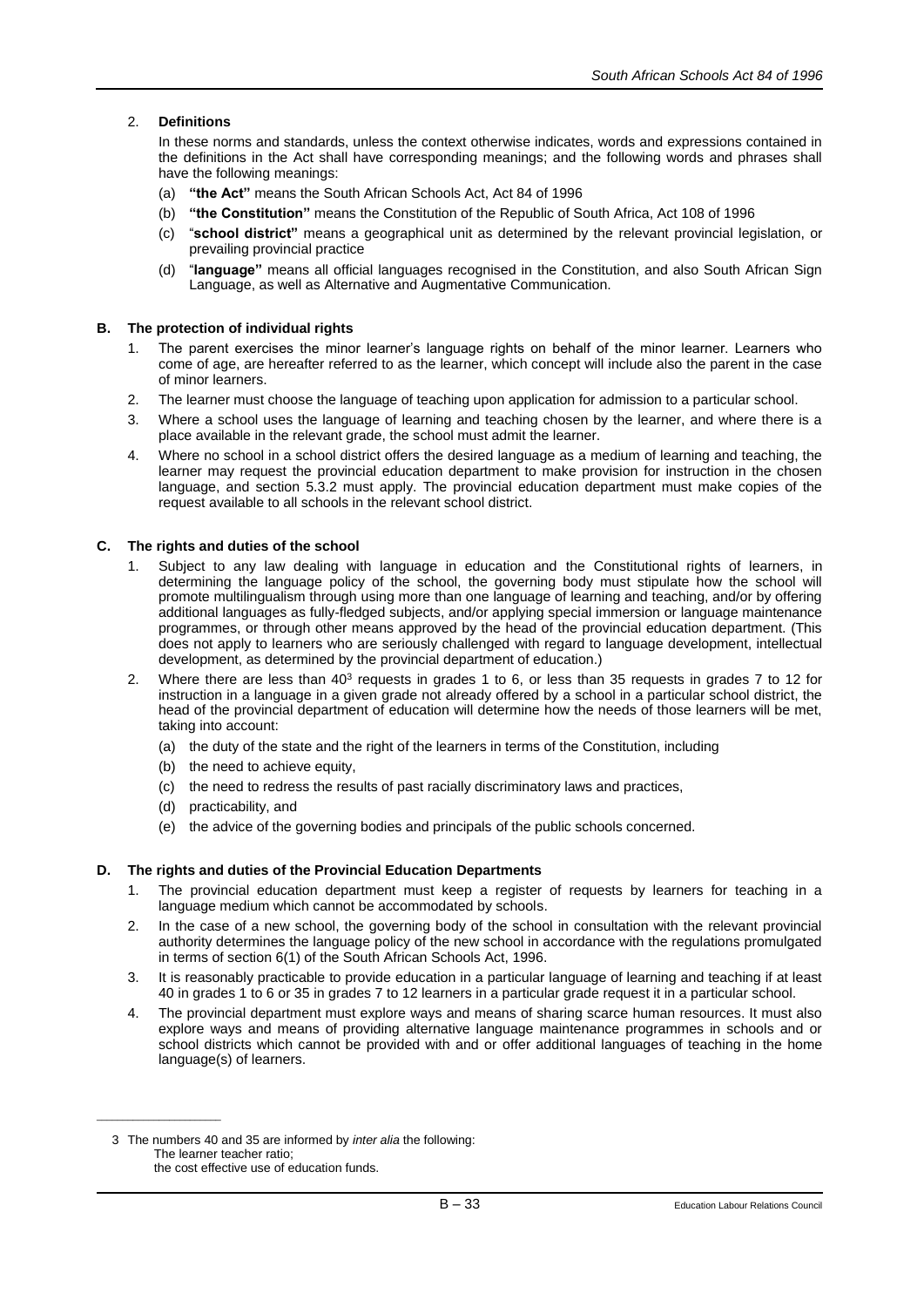# **E. Further steps**

- 1. Any interested learner, or governing body that is dissatisfied with any decision by the head of the provincial department of education, may appeal to the MEC within a period of 60 days.
- 2. Any interested learner, or governing body that is dissatisfied with any decision by the MEC, may approach the Pan South African Language Board to give advice on the constitutionality and/or legality of the decision taken, or may dispute the MEC's decision by referring the matter to the Arbitration Foundation of South Africa.
- 3. A dispute to the Arbitration Foundation of South Africa must be finally resolved in accordance with the Rules of the Arbitration Foundation of Southern Africa by an arbitrator or arbitrators appointed by the Foundation.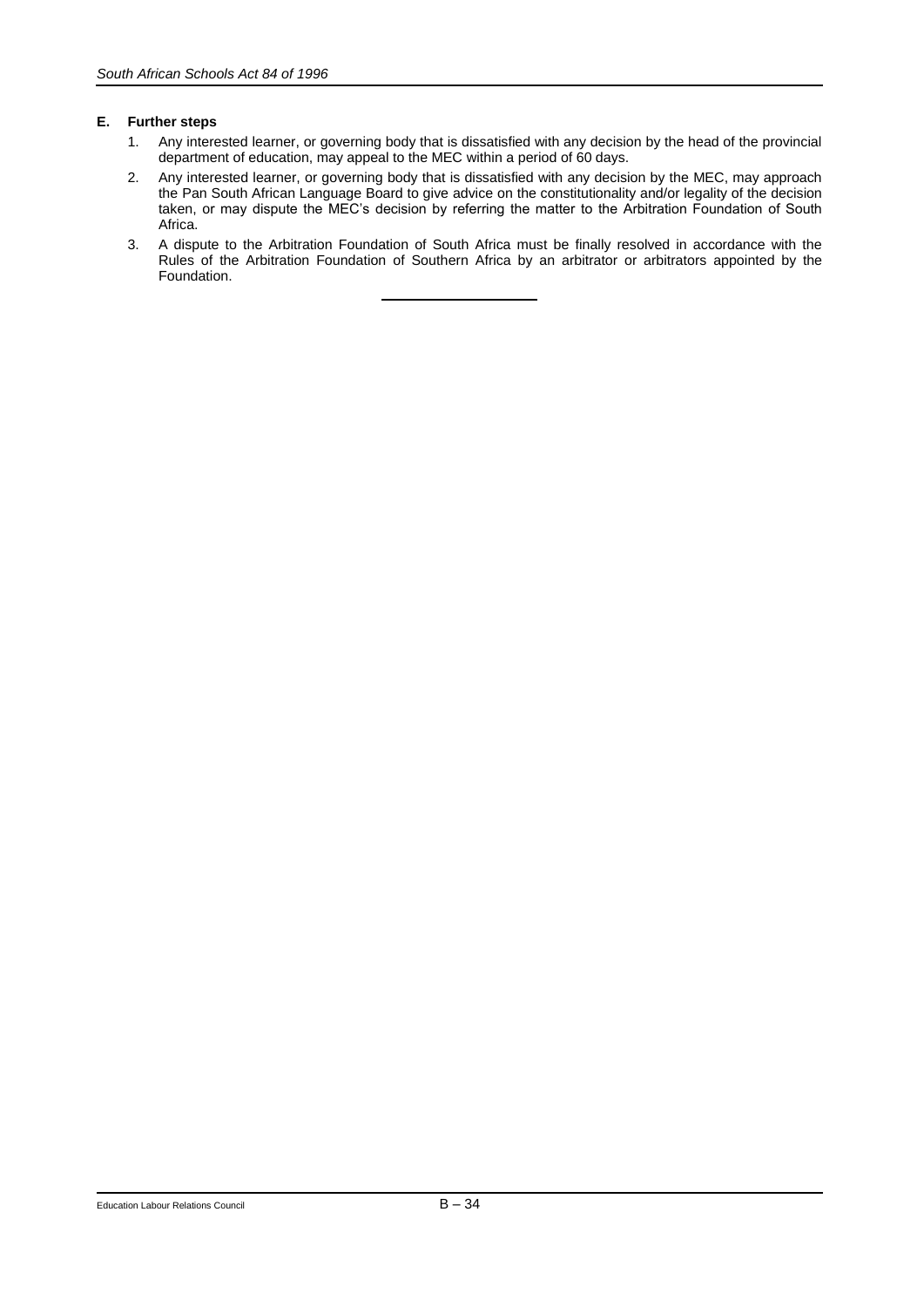# **GUIDELINES FOR THE CONSIDERATION OF GOVERNING BODIES IN ADOPTING A CODE OF CONDUCT FOR LEARNERS**

G.N. 776 of 1998 published in *Government Gazette* No. 18900 dated 15 May 1998

# **GUIDELINES FOR THE CONSIDERATION OF GOVERNING BODIES IN ADOPTING A CODE OF CONDUCT FOR LEARNERS**

I, Sibusiso Mandlenkosi Emmanuel Bengu, Minister of Education, after consultation with each member of the Council of Education Ministers, hereby give notice in terms of section 8(3) of the South African Schools Act, 1996 of guidelines in the Schedule which governing bodies may consider in adopting a Code of Conduct for Learners.

# **SME BENGU**

Minister of Education April 1998

# **SCHEDULE GUIDELINES FOR A CODE OF CONDUCT FOR LEARNERS**

# **1. Introduction**

- 1.1 Section 8 of the South African Schools Act provides that a governing body of a public school must adopt a Code of Conduct. The Code of Conduct must aim at establishing a disciplined and purposeful environment to facilitate effective education and learning in schools.
- 1.2 This document sets out guidelines for consideration by governing bodies of public schools in adopting a Code of Conduct for learners to ensure that there is order and discipline in schools.
- 1.3 The Code of Conduct must be subject to the Constitution of the Republic of South Africa, 1996, the South African Schools Act, 1996 and provincial legislation. It must reflect the constitutional democracy, human rights and transparent communication which underpin South African society.
- 1.4 The Code of Conduct must inform the learners of the way in which they should conduct themselves at school in preparation for their conduct and safety in civil society. It must set a standard of moral behaviour for learners and equip them with the expertise, knowledge and skills they would be expected to evince as worthy and responsible citizens. It must promote the civic responsibilities of the school and it must develop leadership. The main focus of the Code of Conduct must be positive discipline; it must not be punitive and punishment oriented but facilitate constructive learning.
- 1.5 Each school must develop its own Code of Conduct. In formulating a Code of Conduct as a consensus document and before adopting it, the governing body must involve the parents, learners, educators, and non-educators at that school. After the adoption of the Code of Conduct, each stakeholder must receive a copy thereof. The above stakeholders must also be consulted when the Code of Conduct is reviewed annually or when any amendments are made.
- 1.6 The purpose of a code of conduct is to promote positive discipline, self-discipline and exemplary conduct, as learners learn by observation and experience.
- 1.7 All key stakeholders should be committed to the Code of Conduct despite its being directed specifically at learners.
- 1.8 The Code of Conduct must suit the development of the learners and be appropriate to the different school levels. The language used must be easily understandable to make the content accessible. The format should be user-friendly.
- 1.9 The Code of Conduct must contain a set of moral values, norms and principles which the school community should uphold. However, the Code of Conduct is only enforceable against learners – no other person.
- 1.10 The Code of Conduct should clarify and promote the roles and responsibilities of various stakeholders in the creation of a proper learning environment in schools.
- 1.11 The Code of Conduct should contain the components discussed below (paragraphs 2 14) which aim at providing appropriate mechanisms and avenues for stakeholders to air their grievances, and also provide for legitimate disciplinary measures.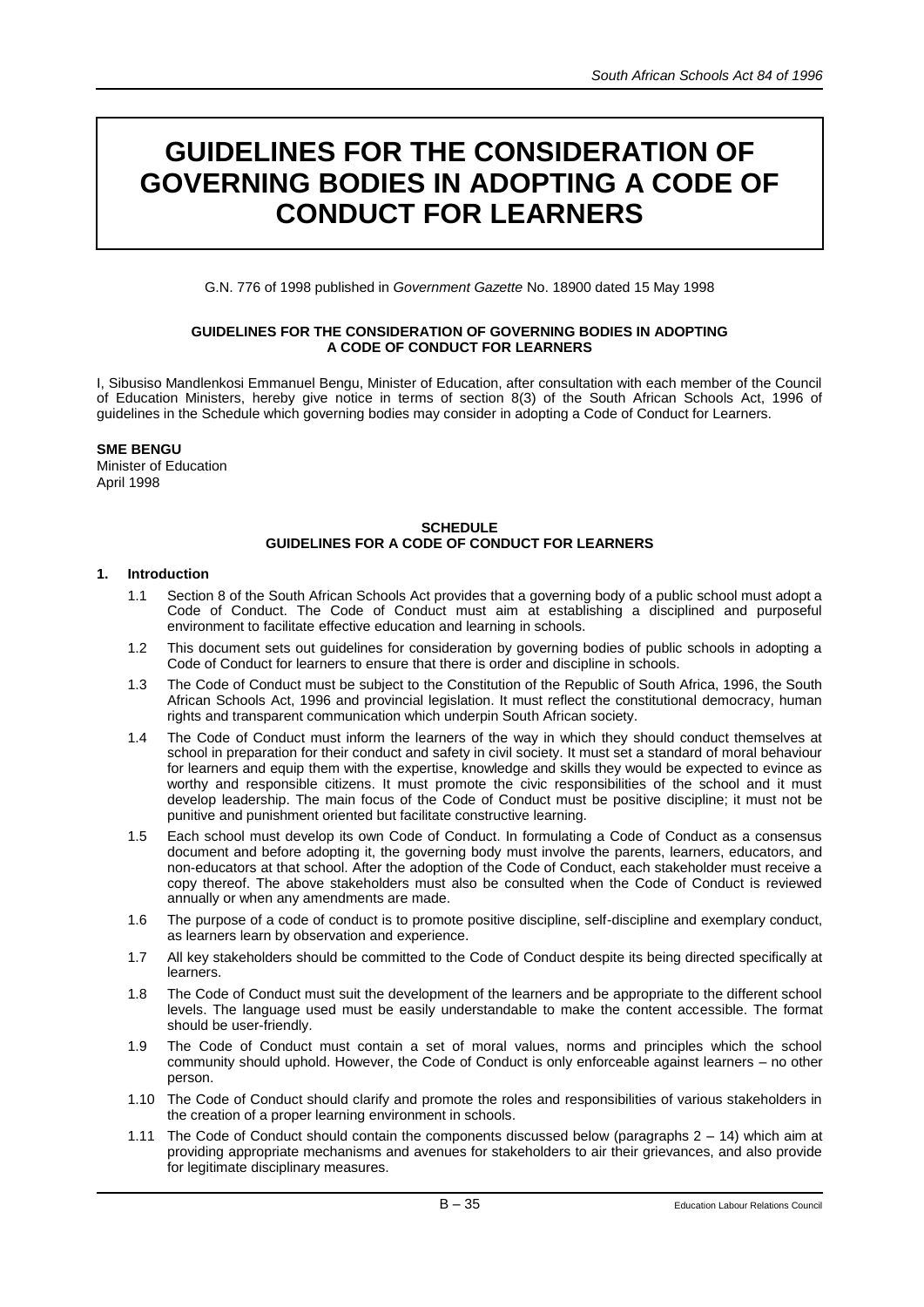# **2. The preamble to a Code of Conduct**

- 2.1 The preamble to a Code of Conduct should contain the principles, philosophy and ethos contained in the preamble to the South African Schools Act.
- 2.2 Reference should be made to the fact that, while the State has the obligation to make education available and accessible, this must be complemented by the commitment and acceptance of responsibility by the other partners in education, inter alia, learners, educators and parents.
- 2.3 The preamble should direct the Code of Conduct towards a culture of reconciliation, teaching, learning and mutual respect and the establishment of a culture of tolerance and peace in all schools.

# **3. The legal authority for the control and discipline of learners**

- 3.1 In terms of section 3(n), of the National Education Policy Act, Act No. 27 of 1996, the Minister of Education must determine national education policy for the control and discipline of learners at education institutions.
- 3.2 This policy shall be directed at the advancement and protection of the fundamental rights of every person guaranteed in the Bill of Rights in the Constitution of the Republic of South Africa 1996, Act No. 108 of 1996.
- 3.3 The South African Schools Act, Act No. 84 of 1996, section 8(1) empowers a governing body of a school to maintain discipline in a school. The Code of Conduct must prescribe behaviour that respects the rights of learners and educators.
- 3.4 The Code of Conduct of a public school must be displayed at the school and as far as possible be given to each learner in the official language of teaching of the learner when he/she enrols at a school. As learners are compelled to comply with the Code of Conduct of the school they attend they must be informed about its contents, which must list, in positive terms, the things learners may not do, or should do, as well as communication channels, grievance procedures and due process in conducting a fair hearing.
- 3.5 Learners must understand that action may be taken against them if they contravene the Code of Conduct. When action is taken against learners they should be informed why their conduct is considered as misbehaviour or misconduct and why they are to be disciplined or punished. The punishment must suit the offence.
- 3.6 Nothing shall exempt a learner from complying with the Code of Conduct of the school.
- 3.7 An educator at the school shall have the same rights as a parent to control and discipline the learner according to the Code of Conduct during the time the learner is in attendance at the school, any classroom, school function or school excursion or school related activities.
- 3.8 The principal or an educator, upon reasonable suspicion (sufficient information), has the legal authority to conduct a search of any learner or property in possession of the learner for a dangerous weapon, firearm, drugs, or harmful dangerous substance, stolen property, or pornographic material brought on to the school property. (A search may be performed in terms of the following Acts of general application: Control of Access to Public Premises and Vehicles Act, Act No. 53 of 1985; Drugs and Drug Trafficking Act 140 of 1992; Arms and Ammunition Act, Act No. 75 of 1969). During a search human dignity shall be observed and learners shall be searched in private by persons of their own gender, preferably in the presence of at least one other person. A record must be kept of the search proceedings and the outcome.
- 3.9 A learner who falls pregnant may not be prevented from attending school. A pregnant girl may be referred to a hospital school for pregnant girls.

## **4. Principles and values: the rights of learners**

## 4.1 *Democracy*

The Bill of Rights in the Constitution of the Republic of South Africa, Act No. 108 of 1996, enshrines the rights of all people and affirms the democratic values of human dignity, equality and freedom. The school must protect, promote and fulfil the rights identified in the Bill of Rights. All learners and partners at a school have the democratic right to due process and to participate in decision-making about matters affecting them at the school. They also have the right to have their views heard about these matters.

## 4.2 *Non-discrimination and equality*

No person may unfairly discriminate against a learner. All learners shall enjoy equal treatment before the law and shall receive equal protection and benefits of the law.

## 4.3 *Privacy, respect and dignity*

Every learner has inherent dignity and has the right to have his/her human dignity respected. That implies mutual respect including respect for one another's convictions and cultural traditions. Every learner also has the right to privacy, which includes the right not to have his/her person or property searched or his/her possession seized. However, the principal or an educator may search learners based on his/her reasonable suspicion followed by the use of search methods that are reasonable in scope.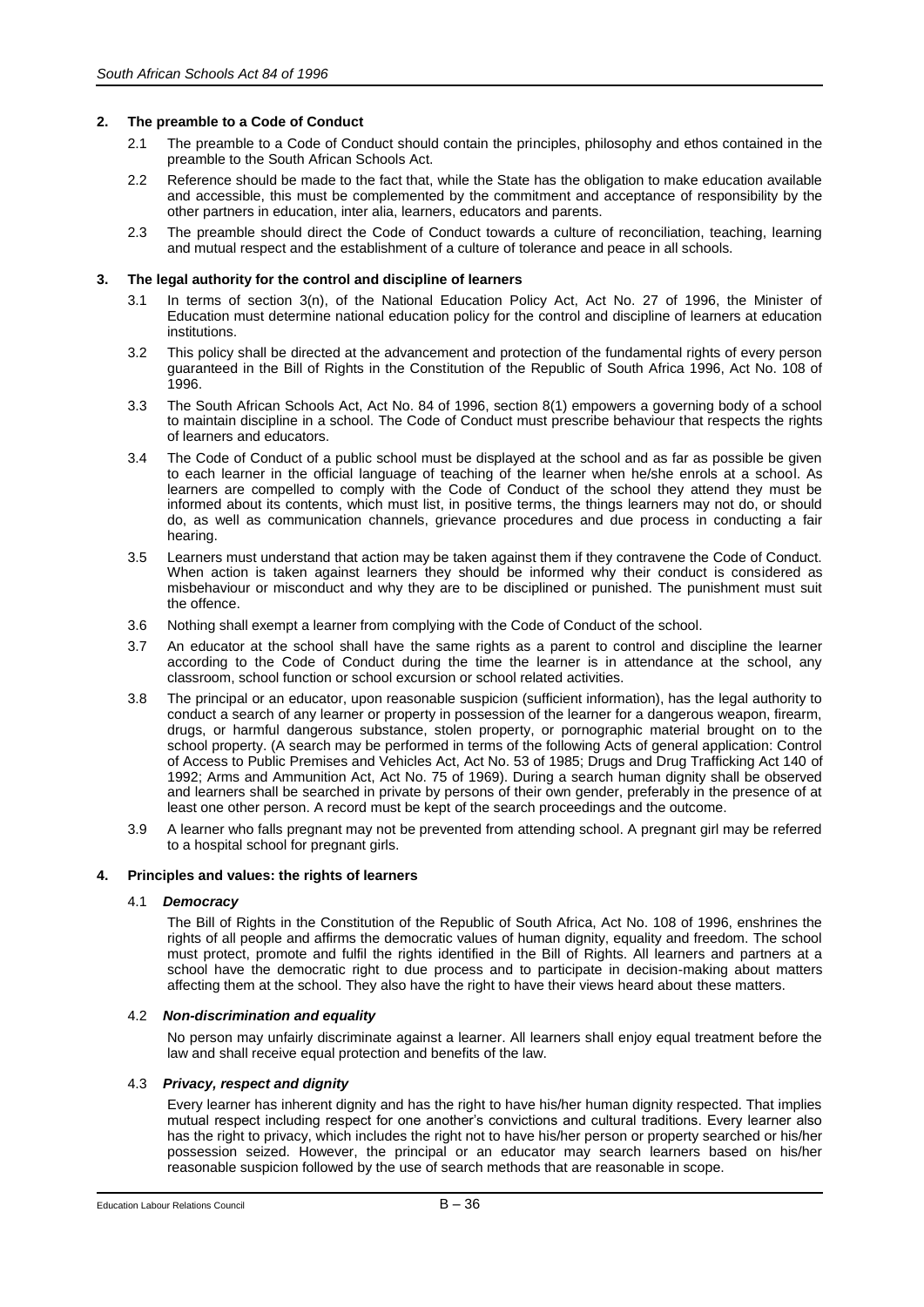# 4.4 *Non-violence and the freedom and security of a person*

- 4.4.1 Every learner has the right not to be treated or punished in a cruel, inhuman or degrading manner. Corporal punishment has been abolished. Educators and learners have to learn the importance of mediation and co-operation, to seek and negotiate non-violent solutions to conflict and differences and to make use of due process of law.
- 4.4.2 Learners have the right not to be locked up in solitary confinement or detention.
- 4.4.3 The philosophy of the disciplinary system is based on human dignity and on respect and consideration for others and not on fear or assault.

## 4.5 *Freedom of expression and right to demonstrate and present petitions*

- 4.5.1 Freedom of expression is more than freedom of speech. The freedom of expression includes the right to seek, hear, read and wear. The freedom of expression is extended to forms of outward expression as seen in clothing selection and hairstyles. However, learners' rights to enjoy freedom of expression are not absolute. Vulgar words, insubordination and insults are not protected speech. When the expression leads to a material and substantial disruption in school operations, activities or the rights of others, this right can be limited as the disruption of schools is unacceptable.
- 4.5.2 Learners have the right to agreed procedures with the governing body for expressing and resolving school-related grievances, including due process, a method of appeal and a right to assemble peacefully on the school property at a time and place designated by the principal. Problems or issues should, as far as possible, be resolved at the school. However, the disruption of schools is unacceptable.

## 4.6 *School environment*

Learners have the right to a clean and safe environment that is conducive to education. Security of property, well-cared for school facilities, school furniture and equipment, clean toilet facilities, water and a green environment, absence of harassment in attending classes and writing tests and examinations, all create an atmosphere that is conducive for education and training.

# 4.7 *Education*

- 4.7.1 The Constitution enshrines the right of every one to education and to further education which the State must make progressively available and accessible;
- 4.7.2 The South African Schools Act provides that education is compulsory for learners from the year in which such learners reach the age of 7 years until the last school day of the year in which such learners turn 15 years or the ninth grade, whichever comes first. It also makes provision for due process before a learner may be removed or expelled from a school. The right of a learner to education cannot be taken away when the learner is expelled from school. Therefore, in the case of expulsion, the Head of Department must find a school place for an expelled learner who is of school-going age,
- 4.7.3 In cases of suspension and expulsion, placement in an alternative school setting, e.g. reassignment to another class, correctional education under supervision after school hours, a special school for learners with behavioural disorders, etc., are options which could be considered in conjunction with a school psychologist or a social worker. Suspension with the intent to expel a learner is part of a process to be decided by the Head of Department. The governing body may suspend a learner as a punitive measure if due process has been followed.
- 4.7.4 Education and learning can be successful if the learners are committed to self-development, education and learning, and the educators are dedicated to education and teaching.
- 4.7.5 The right to education includes the right to attend all classes, to learn and be taught in all approved subjects, to be informed regularly about school progress, to make use of all school facilities, and to have the potential of all learners fully developed.

# **5. Rights and responsibilities of learners**

## 5.1 *School and classroom rules*

- (a) School rules are designed to regulate the general organisation of the school, and relationships between the principal, educators and learners. Classroom rules are designed to give effect specifically to the relationship between educators and learners in the classroom, and may include classroom interactions and management;
- (b) learners must be involved in the formulation of school and classroom rules and must conform to such rules;
- (c) all rules are to be consistent with the overall Code of Conduct, be clear and understandable and make provision for fair warning;
- (d) each learner should be provided with a copy of the school rules at the beginning of each school year; younger learners at primary schools should be informed verbally of school rules;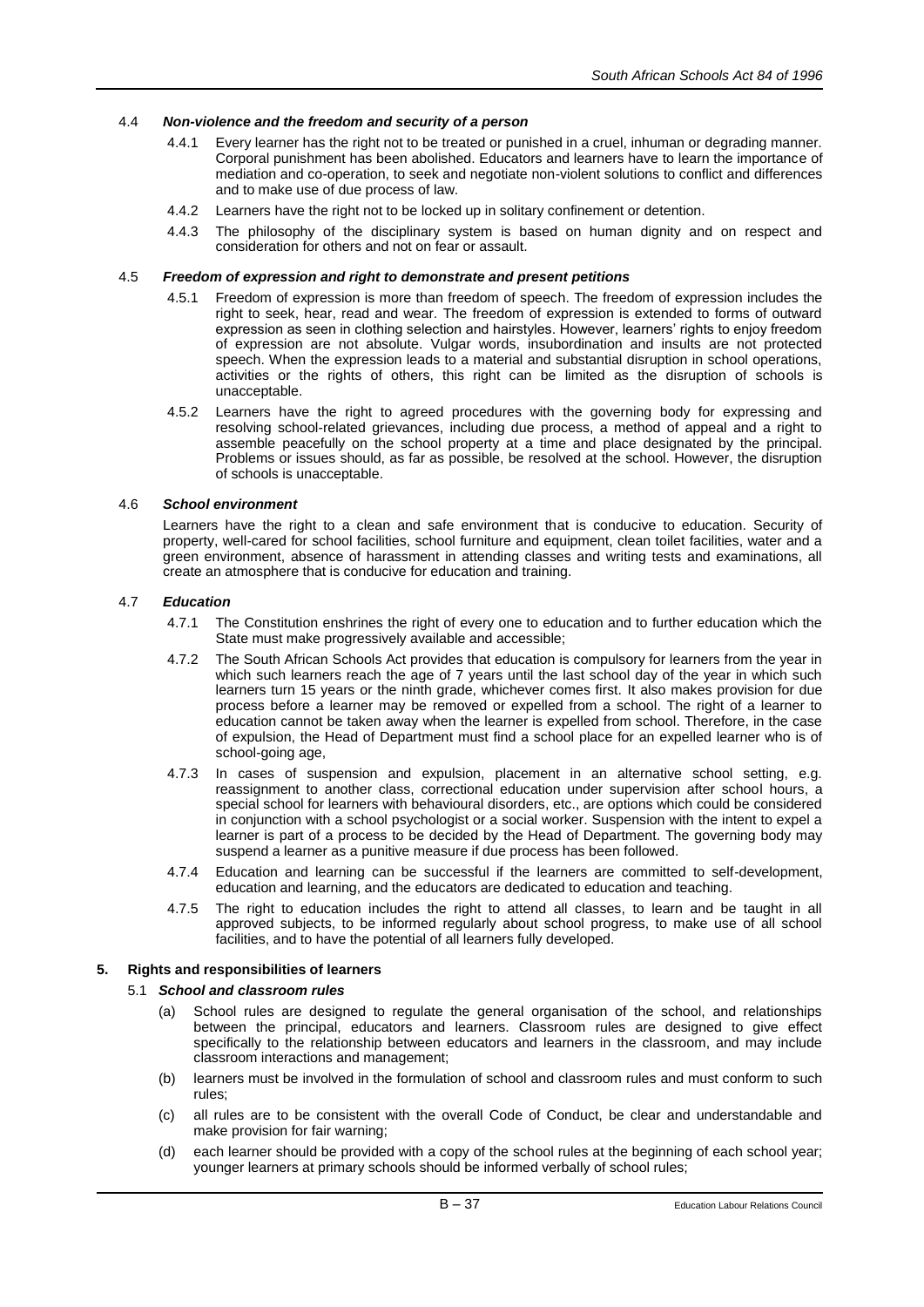- (e) classroom rules should be posted in the classroom. The consequence for breaking the rules should also be included. The punishment must fit the offence and be graded to make provision for repeated offences. These rules should make provision for fundamental fairness and fair warning; and
- (f) learners must be expected to know and to adhere to school and classroom rules. Ignorance of these rules is not an acceptable excuse.

## 5.2 *Learning and school work*

Learners must commit themselves to do their school work during classes, complete assigned homework and catch up on work missed because of absence. Disruption of schools is unacceptable.

#### 5.3 S*ecurity and care of school property*

As the school has been developed for the use of all the learners attending the school, it is the privilege and obligation of every learner to protect and carefully use all the facilities and equipment so that others that come after them can also enjoy the privilege. The parent or legal guardian of anyone who intentionally misuses, damages or defaces any school property should replace it or pay for the property so damaged. Destruction of property is a punishable offence.

#### 5.4 *School attendance*

The right of learners to basic education places the obligation on them to attend school regularly during school hours. Should a learner be absent his/her parent or legal guardian must notify the school to explain the absence.

- 5.5 Learners have the responsibility to learn and develop their full potential, i.e. academic, occupational, social, sport, spiritual, art and cultural potential. They should actively participate in the learning process and decision making and have the opportunity to talk about their problems.
- 5.6 Learners can expect educators to maintain a high standard of professional ethics and to be present to teach their classes, assist them with their learning difficulties, report on their progress and to look after their well-being. There should be a relationship of mutual trust and respect between learners and educators. Victimisation of the one by the other is unacceptable.
- 5.7 The Learner Representative Council should represent the interests and views of the learners within the school. They should also promote proper conduct of learners but do not have the authority or right to punish other learners.
- 5.8 A school may establish a liaison mechanism between learners and educators.

## **6. Responsibilities of parents with respect to the Code of Conduct**

- 6.1 The ultimate responsibility for learners' behaviour rests with their parents or guardians. It is expected that parents will –
	- (a) support the school, and require learners to observe all school rules and regulations and accept responsibility for any misbehaviour on their part; and
	- (b) take an active interest in their children's schoolwork and make it possible for the children to complete assigned homework.
- 6.2 Parents should attend meetings that the governing body convenes for them.
- 6.3 Parents have the right to take legal action against any educator, learner or person who unlawfully violates the constitutional rights of their children by, e.g. corporal punishment, injury to a child, etc.

## **7. Discipline**

- 7.1 Discipline must be maintained in the school and the classroom to ensure that the education of learners proceeds without disruptive behaviour and offences. Its goal is to teach and lead learners to self discipline.
- 7.2 The disciplinary process must be expeditious, fair, just, corrective, consistent and educative. Where possible the parent should be informed and involved in the correction of the learner's behaviour. Learners should be protected from abuse by adults or other learners.
- 7.3 Restraint is the act of controlling the actions of learners when such actions may inflict harm to others or to the learner, or violate the rights of other learners or educators. Educators may use reasonable measures where necessary to prevent a learner from harming him/herself or others.
- 7.4 The South African Schools Act, 1996, empowers school authorities to discipline learners, but it is beyond the law to delegate this authority to fellow learners. Learners are partners with other members of the school and are not in charge of the school.
- 7.5 Every educator is responsible for discipline at all times at the school and at school related activities. Educators have full authority and responsibility to correct the behaviour of learners whenever such correction is necessary at the school. Serious misconduct must be referred to the principal of the school. However, a mechanism must be created at schools to handle disciplinary problems to reduce the load of the principal.
- 7.6 Any corrective measures or disciplinary action must be commensurate with the offence/infraction. Corrective measures may become more severe with subsequent repeated infractions. Suspension or expulsion may follow. Learners should not think that they cannot be suspended or expelled simply because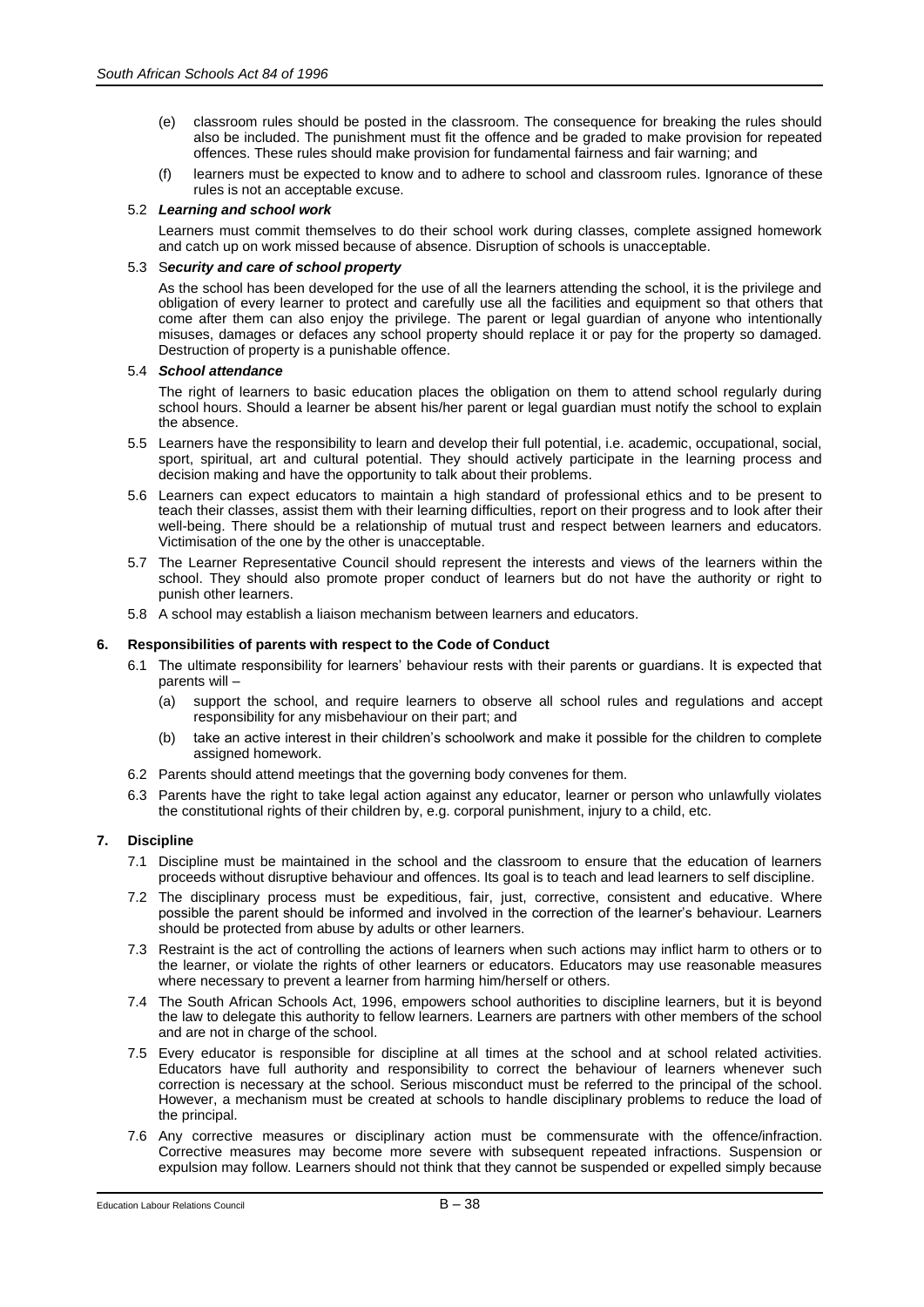it is their first offence or infraction of a rule or policy, but such decision should be taken by the right authority.

7.7 In cases where a learner cannot adjust to the school and where his/her behaviour is objectionable in that it violates the rights of others, he/she will be referred to the principal. Through consultation with his/her educators, and the site of learning based team in consultation with the parents or guardians every effort should be made to assist him/her to adjust. This will include referral to the education support services for treatment. If all these efforts fail, the principal will refer the matter to the governing body, which may make a decision in the best interest of the learner and the other learners at the school.

## **8. Punishment**

- 8.1 Punishment is a corrective measure or a penalty inflicted on an offender who has to suffer the consequences of misconduct in order to maintain the orderly society of the school.
- 8.2 Corporal punishment shall not be administered.

# **9. Dispute resolution**

Educators as disciplinarians must resolve disciplinary problems which are not serious enough to be referred to the principal. A liaison mechanism, or objective and impartial adjudicator between learners and educators, should be set up to resolve disputes. In cases where learners are involved in gangs, the principal should not confront them but the governing body should set up a negotiation mechanism.

## **10. Prevention, proactive advice, counselling, penalties and corrective measures**

- 10.1 In case of minor offences corrective measures may be applied. These measures could include one or more of the following:
	- (a) verbal warning or written reprimand by an educator or a principal;
	- (b) supervised school work that will contribute to the learner's progress at school, the improvement of the school environment, provided that the parents are timeously informed and the security of the child is assured;
	- (c) performing tasks that would assist the offended person;
	- (d) agreed affordable compensation;
	- (e) replacement of damaged property; and
	- (f) suspension from some school activities, e.g. sport, cultural activities.
- 10.2 Suspension should only be considered after every effort has been made to correct the behaviour of the learner.

# **11. Offences that may lead to suspension**

Provincial regulations must be consulted in the compilation of a list of offences which may lead to suspension of a learner. Offences that may lead to such suspension include, but are not limited to the following:

- (a) conduct which endangers the safety and violates the rights of others;
- (b) possession, threat or use of a dangerous weapon;
- (c) possession, use, transmission or visible evidence of narcotic or unauthorised drugs, alcohol or intoxicants of any kind;
- (d) fighting, assault or battery;
- (e) immoral behaviour or profanity;
- (f) falsely identifying oneself;
- (g) harmful graffiti, hate speech, sexism, racism;
- (h) theft or possession of stolen property including test or examination papers prior to the writing of tests or examinations;
- (i) unlawful action, vandalism, or destroying or defacing school property,
- (j) disrespect, objectionable behaviour and verbal abuse directed at educators or other school employees or learners;
- (k) repeated violations of school rules or the Code of Conduct;
- (l) criminal and oppressive behaviour such as rape and gender based harassment;
- (m) victimisation, bullying and intimidation of other learners;
- (n) infringement of examination rules; and
- (o) knowingly and wilfully supplying false information or falsifying documentation to gain an unfair advantage at school.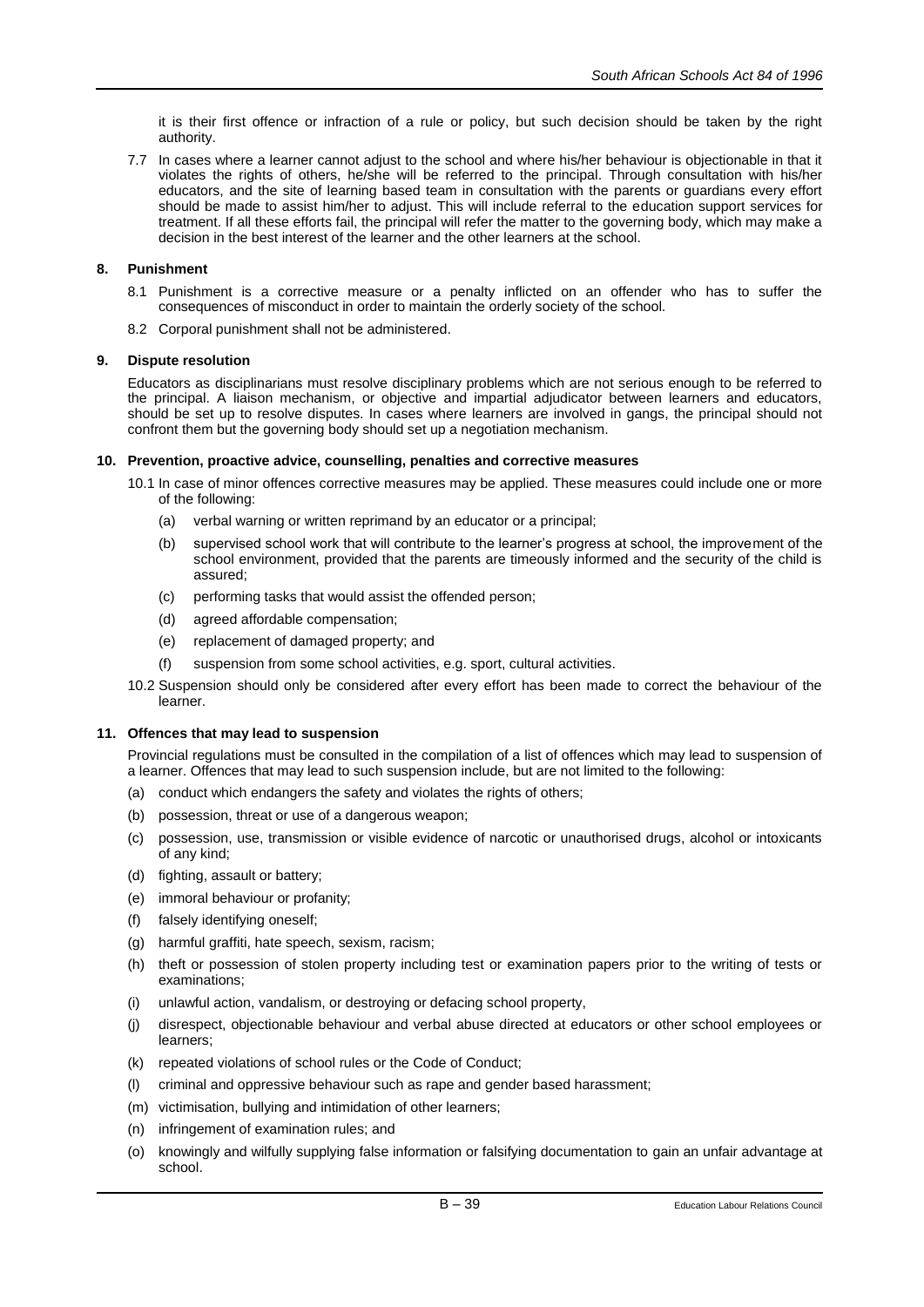# **12. Suspension and expulsion**

- 12.1 A governing body may, after a fair hearing, suspend any learner who has been found guilty of contravening stipulations of the Code of Conduct:
	- (a) for a period of one week; or
	- (b) for a reasonable period not exceeding one week, pending a decision by the Head of Department on the recommendation of the governing body as to whether or not the learner is to be expelled from the school.
- 12.2 A learner who has been expelled, or his/her parent, may appeal against the decision of the Head of Department to the Member of the Executive Council, within seven days of the decision so to expel him/her.
- 12.3 In cases of disciplinary transfer, the Head of Department must find a school place for a learner until the learner is beyond compulsory school-going age, as the right of a learner to basic education cannot be violated.
- 12.4 All decisions leading to suspension or expulsion must take cognisance of applicable laws, e.g. a learner whose parent is unable to pay the school fees determined by the governing body may not be suspended from classes or expelled from the school.

## **13. Due process**

- 13.1 The South African Schools Act makes provision for due process including a fair hearing before a learner may be suspended from the school by the governing body. Due process guarantees a learner a fair hearing before a learner may be suspended for a period of one week or be expelled from the school by the Head of the Department.
- 13.2 Any learner alleged to have violated any rule that may require suspension or expulsion, must be brought to the principal. The principal shall hear the evidence and then decide on the action to be taken. Such action must include that the principal must inform the parents in writing of the proposed action and arrange for a fair hearing by a small disciplinary committee (tribunal) consisting of members designated by the governing body. This tribunal must not be intimidating to the learner. In the case of very young learners special arrangements must be made for the hearing and the parents or guardians could represent the learners.
- 13.3 The disciplinary committee so appointed must conduct the hearing in accordance with the provincial regulations laid down by the Member of the Executive Council.
- 13.4 For the hearing the learner must
	- (a) be informed of and understand the charges of which written notice should be given at least five days before the time also indicating the date, time and place of the hearing;
	- (b) receive such particulars on the charges as he/she may be entitled to according to law, if he/she so requests:
	- (c) get the opportunity to be heard and tell his/her side of the story and to present the relevant facts;
	- (d) not be prohibited from being represented by legal counsel, in which case written explanation of the charges must be given, or, in less serious cases the learner may be represented by a member of the LRC, parent, guardian or educator;
	- (e) be heard by an impartial person(s);
	- (f) be treated with dignity during the process;
	- (g) be informed in writing of the decision of the governing body on whether or not he/she is guilty of misconduct, and the penalty to be imposed in the case of suspension or expulsion; and
	- (h) have the right to appeal to the MEC if he/she is aggrieved by the decision of the governing body.
- 13.5 The governing body must keep a record of the proceedings of the hearing, and
	- (a) may inform, in writing, the Head of Department of its decision to suspend a learner; or
	- (b) must inform the Head of Department within twenty-four hours of its recommendation for expulsion of the learner.
- 13.6 Subject to any provincial law a learner may only be expelled by the Head of Department.

## **14. Serious misconduct and the law**

Serious misconduct which may include offences according to the law, must be investigated by the police and referred to the Court if necessary. Serious misconduct must be handled in terms of the government notice and regulations promulgated by the Member of Executive Council in the *Provincial Gazette* of the province concerned.

Should a governing body have difficulty to interpret these guidelines they must please contact the Head of Department of the province in which their school is situated.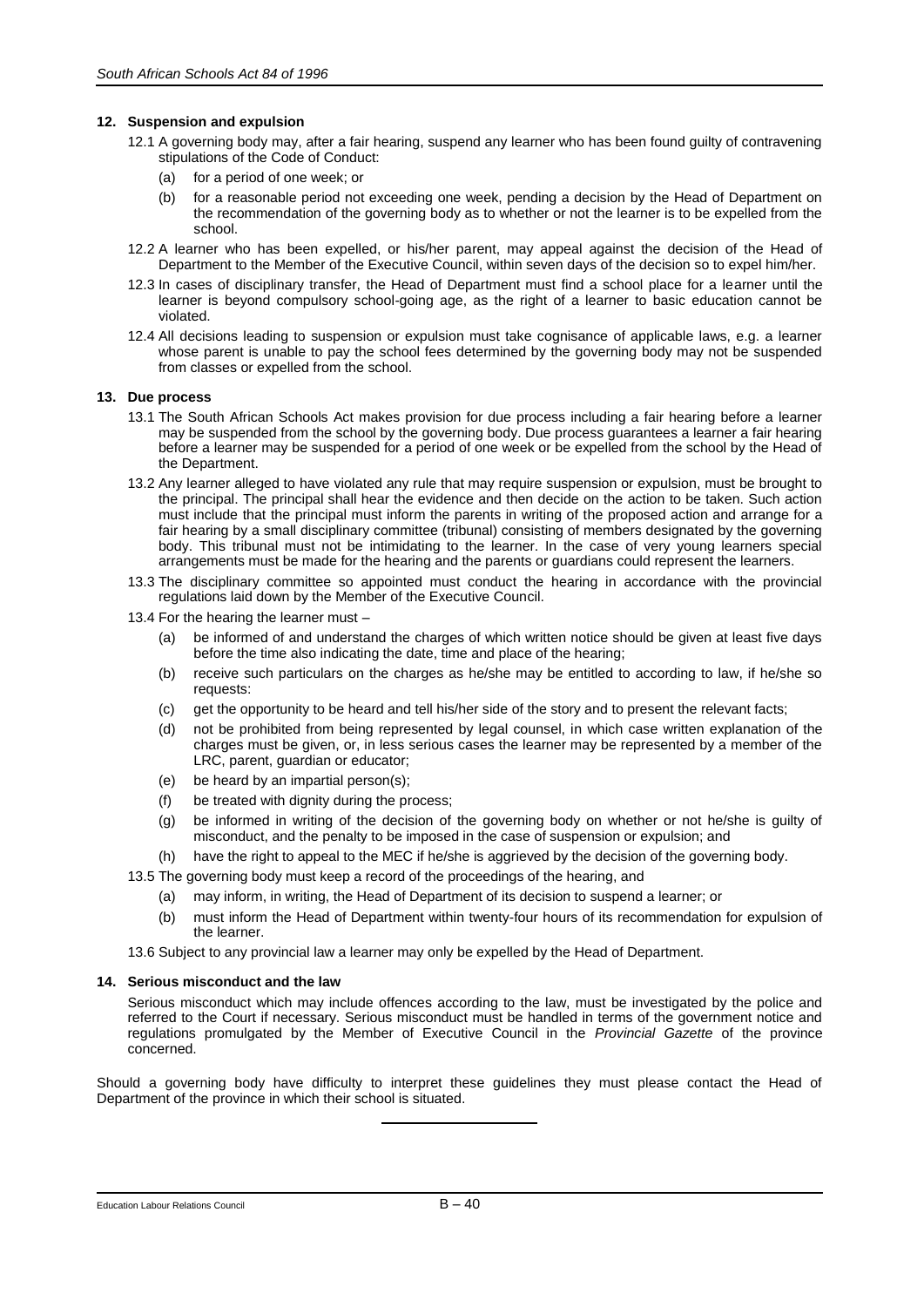# **NATIONAL NORMS AND STANDARDS FOR SCHOOL FUNDING**

G.N. 2362 of 1998 published in *Government Gazette* No. 19347 dated 12 October 1998

# **NATIONAL NORMS AND STANDARDS FOR SCHOOL FUNDING**

The Minister of Education, after consultation with the Council of Education Ministers, the Financial and Fiscal Commission and the Minister of Finance, hereby give notice in terms of section 35 of the South African Schools Act, 1996 (No. 84 of 1996), and section 3(4)(g) of the National Education Policy Act, 1996 (No. 27 of 1996) of the national norms and standards for school funding, as set out in the Schedule.

**SME BENGU Minister of Education**  October 1998

# **SCHEDULE**

# **NATIONAL NORMS AND STANDARDS FOR SCHOOL FUNDING**

# **CONTENTS Abbreviations**

# **PART 1**

- 1 INTRODUCTION This document Interpretation Application of the norms When the norms come into effect Monitoring of implementation
- 2 POLICY FRAMEWORK The right to education and the responsibility of the state Personnel costs in provincial education departments Targeting expenditure for redress, equity and quality Fee charging and exemption policy in public schools State subsidies to independent schools
- 3 IMPLEMENTATION Developing capacity for intensive data use Implementing the norms

# **PART 2**

- 4 THE PUBLIC FUNDING OF PUBLIC SCHOOLS Cost allocation categories How the norms should be applied Capital cost allocations
	- (1) New classroom and other construction costs Recurrent cost allocations
	- (2) Immovable capital improvement and repair costs
	- (3) Easily separable recurrent costs
	- (4) Other recurrent and small capital equipment costs (5) Hostel costs
- 5 FEE EXEMPTIONS IN PUBLIC SCHOOLS Introduction Exemption criteria Exemption procedures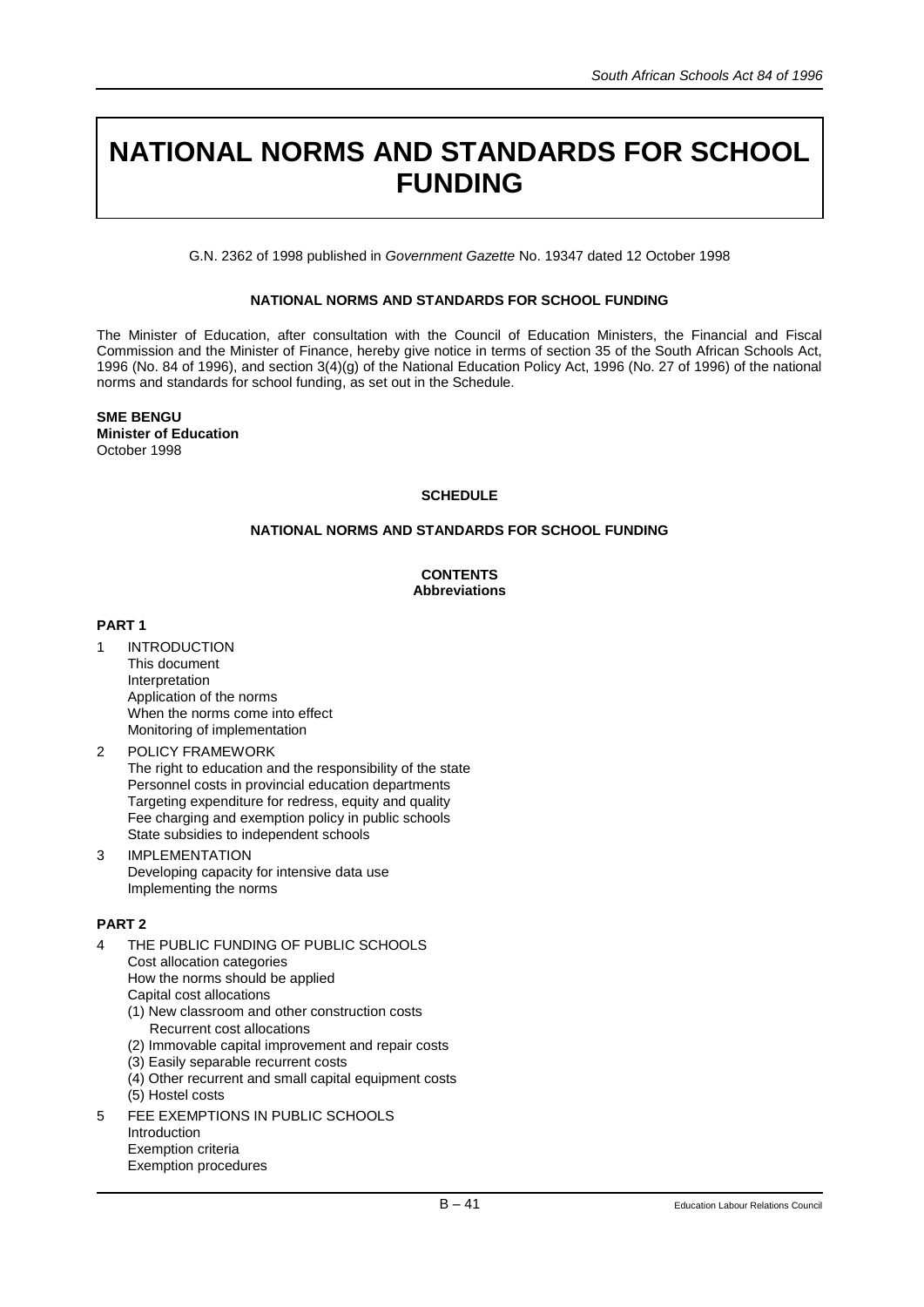#### 6 SUBSIDIES TO INDEPENDENT SCHOOLS Introduction Funding criteria Date of subsidy payments Monitoring and revision

# FIGURES<br>1 S

- 1 Sequencing the application of the norms during the school and state financial years<br>2 Resource targeting table based on conditions of schools and poverty of communities
- 2 Resource targeting table based on conditions of schools and poverty of communities
- 3 Allocation table for independent school subsidies

## **Abbreviations**

| <b>CEM</b>                | <b>Council of Education Ministers</b>             |
|---------------------------|---------------------------------------------------|
| DoE                       | National Department of Education                  |
| <b>EMIS</b>               | <b>Education Management Information System</b>    |
| <b>FFC</b>                | <b>Financial and Fiscal Commission</b>            |
| <b>HEDCOM</b>             | <b>Heads of Education Departments Committee</b>   |
| HOD or                    |                                                   |
| <b>Head of Department</b> | Head of a Provincial Education Department         |
| <b>MEC</b>                | Member of the Executive Council for Education     |
| <b>MTEF</b>               | Medium Term Expenditure Framework                 |
| <b>PED</b>                | <b>Provincial Education Department</b>            |
| <b>SASA</b>               | South African Schools Act, 1996                   |
| Section 21                | Section 21 of the South African Schools Act, 1996 |
| SGB                       | school governing body                             |

# **1 Introduction**

## **This document**

- 1. This document sets out the national norms and minimum standards for school funding in terms of the South African Schools Act, 1996 (No. 84 of 1996). It also deals with the procedures to be adopted by provincial education departments (PEDs) in determining resource allocation to their schools.
- 2. These norms and minimum standards deal with
	- (a) the public funding of public schools, in terms of section 35 of the Act.
	- (b) the exemption of parents who are unable to pay school fees, in terms of section  $39(4)$  of the Act.<sup>1</sup>
	- (c) Public subsidies to independent schools in terms of section 48(1) of the Act.
- 3. The norms deal only with school-level expenditure, and do not cover a provincial education department's school-related administrative and developmental expenditure. However, such provincial funding allocations are expected to be consistent with the equity and efficiency principles underlying the public school funding norms and standards. In particular, allocations for management capacity development should be made by provincial authorities, and should target schools and governing bodies with weaker management.
- 4. The funding policy relating to learners with special educational needs will be prepared after the joint report of the National Commission on Special Needs in Education and Training and the National Committee on Education Support Services has been fully considered by the Ministry.<sup>2</sup> The funding policy for learners with special education needs who are enrolled in ordinary public schools is unlikely to contradict the principles underlying the present document, even if adjustments are eventually required.
- 5. The national Department of Education (DoE) prepared this document after consultation with the Standing Committee on Finance of the Heads of Education Departments Committee (HEDCOM). The standing committee includes representatives of the DoE and PEDs, the Departments of Finance and State Expenditure, the FFC, and the national educator organisations.
- 6. The DoE carefully analysed about 450 written public comments on the published draft of these norms. Consultations have been held with key stakeholder bodies representing the organised educators, public school governing bodies, and representatives of the independent schools. The document was then revised in collaboration with the HEDCOM Standing Committee on Finance. Further meetings were conducted with the organisations representing independent schools and public school governing bodies.
- 7. A formal consultation on the revised draft was held with officials of the Departments of Finance and State Expenditure, and the FFC Secretariat.
- 8. A subsequent draft was workshopped with the HEDCOM and discussed with the Council of Education Ministers (CEM). As required by the Act, the Minister has formally consulted with the CEM, the FFC and the Minister of Finance. Cabinet has endorsed the document.

\_\_\_\_\_\_\_\_\_\_\_\_\_\_\_\_\_\_\_\_\_\_\_\_

<sup>1</sup> The Regulations relating to the Exemption of Parents from the Payment of School Fees published as G.N. 1293 of 1998 are included in this publication.

<sup>2</sup> *Quality Education for All: Overcoming Barriers to Learning and Development* (Pretoria: Department of Education 1997).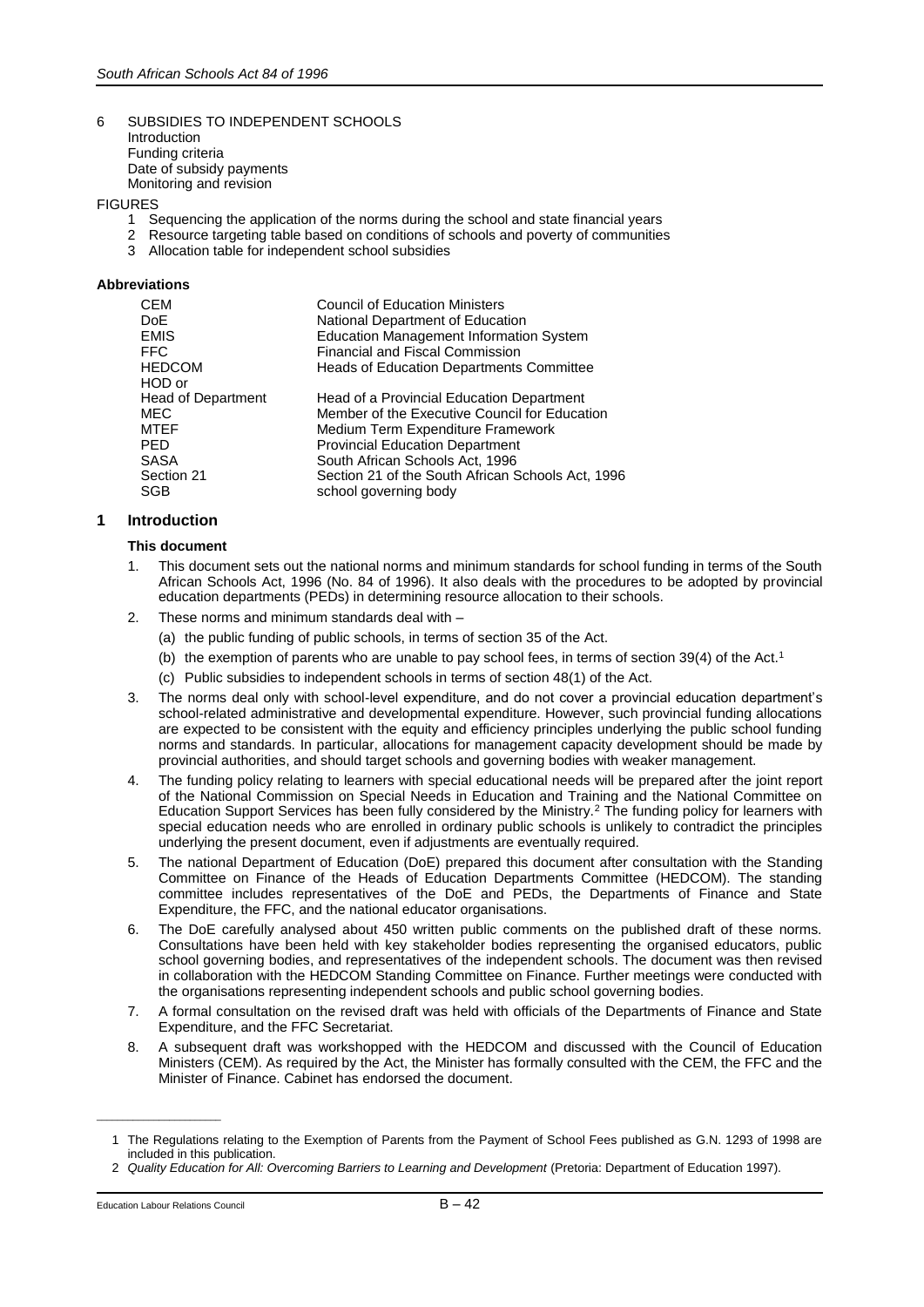# **Interpretation**

- 9. In this document
	- (a) unless the context indicates otherwise, any expression to which a meaning has been assigned in the South African Schools Act, 1996 (No. 84 of 1996), has that meaning;
	- (b) **"Regulations"** means the Exemption of Parents from the Payment of School Fees Regulations, 1998, determined in terms of the Act;
	- (c) **"the Act"** means the South African Schools Act, 1996 (No. 84 of 1996).

# **Application of the norms**

- 10. The norms and minimum standards in this document apply
	- (a) uniformly in all provinces, and are intended to prevail in terms of section 146(2) of the Constitution;
	- (b) only to ordinary public schools.
- 11. The norms do not apply to funds raised by ordinary public schools through their own efforts in terms of sections 36 – 37 and 39 of the Act.

# **When the norms come into effect**

- 12. These norms become national policy on 1 April 1999.
- 13. Some norms will apply to the public school financial year (January to December) and others to the state financial year (April to March). Norms pertaining to the school year come into effect at the beginning of the first school year after the norms become policy, namely the school year starting in January 2000.
- 14. Pre-conditions for full and efficient implementation of the norms are described later in this document, with suggestions for a sequence of activities that would enable PEDs to prepare themselves to put the norms into effect.

# **Monitoring of implementation**

15. The national Department of Education is responsible for monitoring the implementation of the norms in terms of section 8 of the National Education Policy Act, 1996 (No. 27 of 1996). The DoE is required to undertake its monitoring and evaluation role

> *"in a reasonable manner, with a view to enhancing professional capacities in monitoring and evaluation throughout the national education system, and assisting the competent authorities by all practical means*  within the limits of available public resources to raise the standards of education provision and *performance."* (section 8(4)).

16. Each Head of Department will be expected to verify that the national norms are being complied with in allocating funds, or that acceptable alternatives are being implemented after consultation with the DoE. If the PED is unable to comply with the norms because of a lack of expertise or for any other reason, the DoE must be informed without undue delay, so that the problem can be examined and remedies sought.

# **2 Policy framework**

# **The right to education and the financial responsibility of the state**

17. The Bill of Rights in the Constitution of the Republic of South Africa, 1996 (No. 108 of 1996) establishes the right to education in these terms:

"Everyone has the right –

- (a) to a basic education, including adult basic education; and
- (b) to further education, which the state, through reasonable measures, must make progressively available and accessible" (section 29(1)).
- 18. The South African Schools Act, 1996 came into effect on 1 January 1997. The principal objective of the Act is "to provide for a uniform system for the organisation, governance and funding of schools". In terms of the Act, schools cover learning programmes between grade O (better known as grade R, for "Reception") through to grade 12.
- 19. The SASA (section 3) provides for compulsory attendance of learners at school between the ages of seven and 15 (or the completion of grade 9). This is known as the compulsory or General Education phase. Every provincial Member of the Executive Council for Education (MEC) is required to provide sufficient school places for every child in the compulsory attendance bracket. If this cannot be done because of a lack of capacity, the MEC must take steps to remedy the lack as soon as possible.
- 20. The Act imposes other important responsibilities on the state with respect to the funding of public schools. The basic principles of state funding of public schools derive from the constitutional guarantee of equality and recognition of the right of redress. The Act provides that:

*"The State must fund public schools from public revenue on an equitable basis in order to ensure the proper exercise of the rights of learners to education and the redress of past inequalities in educational provision"*  (section 34(1)).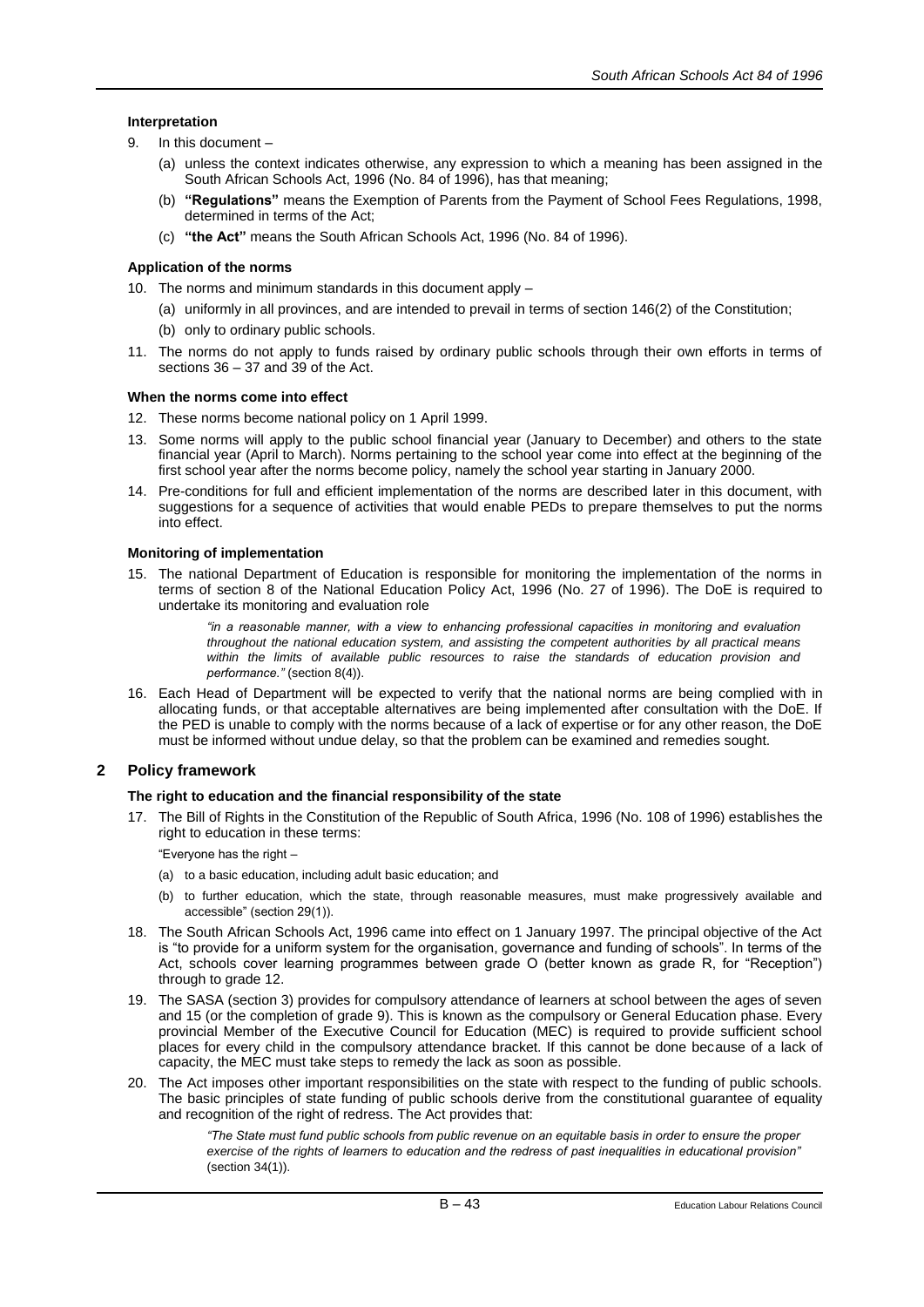- 21. These principles therefore underlie the national norms and minimum standards for public school funding which the Minister is required to determine (section 35).
- 22. The SASA follows the Constitution (section 29(3)) in establishing the right of any person to establish and maintain an independent school at his or her own cost, and sets out the grounds on which a PED must register an independent school. The Constitution does not preclude state subsidies for independent education institutions. The Act empowers the Minister of Education to determine norms and minimum standards for the granting of subsidies to independent schools. Such subsidies may be granted by the MEC in a province (sections 46, 48).

# **Personnel costs in provincial education departments**

23. Except in this section, this document does not deal with personnel costs in provincial education departments.

# **Policy targets**

- 24. The Ministry of Education's personnel policy for schools embodies these key principles:
	- (a) schools must be supplied with an adequate number of educator and non-educator personnel
	- (b) such staff members must be equitably distributed according to the pedagogical requirements of the schools, and
	- (c) the cost of personnel establishments must also be sustainable within provincial budgets.
- 25. In recent years, personnel expenditure has increased as a proportion of total expenditure by PEDs.<sup>3</sup> In 1998/99, the national average of personnel to total costs in PED budgets is 90 per cent. The result is that per learner spending on non-personnel costs has seriously declined. It may continue to do so unless the rate of personnel cost rises is arrested, since the Medium Term Expenditure Framework (MTEF) target expenditure levels indicate very small real increases in public spending on education.
- 26. Unless the relative proportion of personnel costs to total provincial education spending is managed down, provinces will continue to be unable to finance essential non-personnel education services, whose distribution at present is both inadequate and highly inequitable. As a policy target, based on both local and international evidence, the Ministry of Education has determined that personnel:non-personnel spending in ordinary public schools should be of the order of 80:20.
- 27. These matters have been the subject of detailed analysis by the MTEF Education Sectoral Review Teams, both in 1997 and 1998. Given realistic assumptions, the Review Team's 1998 report demonstrates that the Ministry of Education's policy target may take many years to achieve.<sup>4</sup> The team's recommendations are based on achieving a personnel:non-personnel cost ratio of 85:15 by the year 2005.
- 28. Progress toward meeting the personnel:non-personnel target must be assessed by provincial education departments in the course of preparing each year's updated MTEF. A reduction in the proportion of the education budget spent on personnel must result in an actual increase in budgeted expenditure on pedagogically critical non-personnel items (such as new school construction, provision of essential services, supply of books and other learning support materials, and educator development).
- 29. Within the total personnel allocation in PEDs, teaching personnel costs should be targeted at 85%, to allow for the appointment and proper distribution of administrative and support staff in provincial education departments.
- 30. The national Department of Education (DoE) will work with provincial education departments, using existing databases, to ensure that they can track the number and location of personnel engaged in teaching and non-teaching activities, in order to assist planning towards this target.

# **Educator personnel**

- 31. Aside from the above general policy targets, this document does not norm the allocation of educator personnel, either in a province generally, or in teaching posts at or in connection with schools. Such matters, among others, are dealt with in important agreements that were negotiated in 1998 between the Ministry of Education and the national teacher unions.
- 32. The Minister of Education determines national policy in respect of educator post provisioning, in terms of the National Education Policy Act, 1996 (No. 27 of 1996). The educator post establishment in each province is determined by the MEC, subject to national norms prescribed for the provisioning of posts (Employment of Educators Act, 1998 (No. 76 of 1998), section 5(1)).
- 33. The Minister determines norms in respect of posts to be allocated to public schools, in relation to their curriculum and other circumstances, which the Head of Department must follow in distributing the available posts within the approved education establishment of a PED.
- 34. The Ministry's personnel and funding policies aim to remove inequities in the distribution of public resources for education, both across provinces and within provinces. The logical direction of policy is that

\_\_\_\_\_\_\_\_\_\_\_\_\_\_\_\_\_\_\_\_\_\_\_\_

<sup>3</sup> Personnel expenditure refers to the costs associated with personnel salaries and benefits. It does not include the cost of preservice or in-service education and training and the professional development of teachers and other staff.

<sup>4</sup> *1998 Medium Term Expenditure Review – Education* (Pretoria: Budget Office, Department of Finance 1998).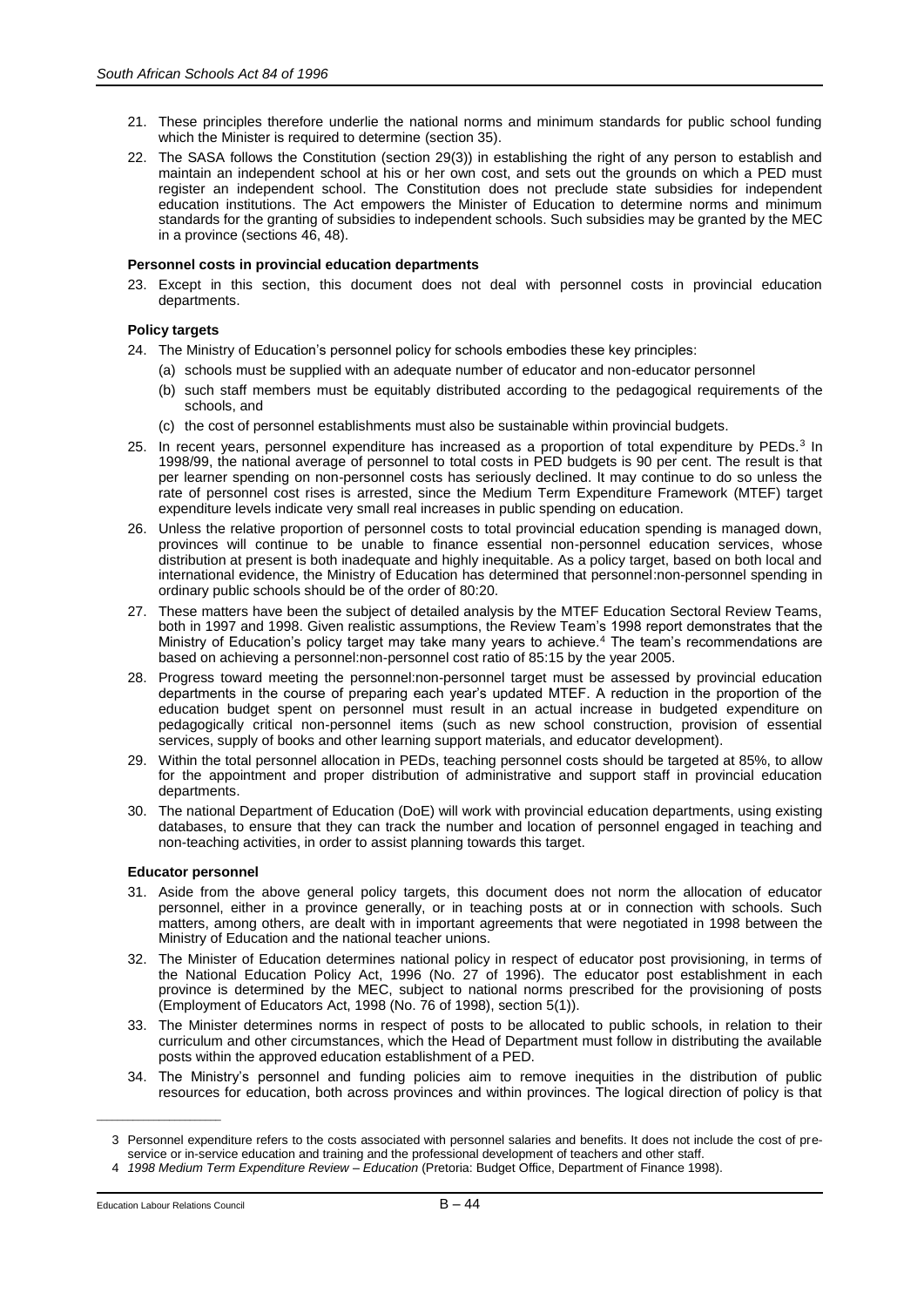personnel allocation costs to schools should be funded, eventually, on the basis of an equitable cost per learner, in order to address more efficiently the aim of redress and equity in the provision of quality education. However, these norms and the funding practices of PEDs are not yet based on a strict equitable cost per learner.

## **Non-teaching personnel at school level**

- 35. The allocation of non-teaching staff to schools, including administrative and support staff, is extremely uneven. The provision of such personnel has been severely lacking in historically disadvantaged and small schools. Inequalities in the provision of such staff members is almost certainly associated with major inefficiencies in schools which serve poor communities.
- 36. The Minister of Education does not have responsibility for determining norms for the provision of noneducator personnel, including non-teaching personnel at school level. At present, such responsibility lies with provincial governments.
- 37. Nevertheless, the Ministry of Education is of the view that there is a clear case for norms to be established that will regulate the post provision of school-based non-teaching personnel on an equitable basis. The present inequalities must be phased out. The level of provision of non-teaching personnel at schools should, over time, approximate to educationally defensible and cost-effective per learner ratios for different categories of schools and staff members.
- 38. The Ministry will undertake further work on this matter, in consultation with PEDs, other state departments, and labour unions.

## **Targeting expenditure for redress, equity and quality**

39. Effecting redress and equity in school funding, with a view to progressively improving the quality of school education, within a framework of greater efficiency in organising and providing education services, are matters of urgent priority for the Ministry of Education. The Preamble to the South African Schools Act, 1996 states that:

> ". . . *this country requires a new national system for schools which will redress past injustices in educational provision, provide an education of progressively high quality for all learners and in so doing lay a strong foundation for the development of all our people's talents and capabilities* . . .'

- 40. To achieve these objectives in a systematic manner requires new systems of budgeting and spending for schools.
- 41. In terms of our Constitution and the government's budgeting procedure, the national Ministry of Education does not decide on the amounts to be allocated annually for provincial education departments. This is the responsibility of provincial governments and legislatures, which must make appropriations to their education departments from the total revenue resources available to their provinces. Thus, each province determines its own level of spending on education, in relation to its overall assessment of needs and resources.
- 42. It follows that national norms for funding schools cannot prescribe actual minimum amounts in Rands to be spent per learner, however desirable that might be.
- 43. From the 1998/99 financial year, the national and provincial budgets have been prepared within the MTEF, which enables government outlays to be planned on a three-year rolling basis.
- 44. An important assumption underlying these national norms is that the national and provincial levels of government will honour the state's duty, in terms of the Constitution and the SASA, to progressively provide resources to safeguard the right to education of all South Africans. However, educational needs are always greater than the budgetary provision for education. To effect redress and improve equity, therefore, public spending on schools must be specifically targeted to the needs of the poorest. This will apply to both the General Education (grades 1 – 9) and the Further Education and Training (grades 10 – 12) phases.

# **Fee charging and exemption policy in public schools**

#### *School fees and equity*

- 45. The SASA imposes a responsibility on all public school governing bodies to do their utmost to improve the quality of education in their schools by raising additional resources to supplement those which the state provides from public funds (section 36). All parents, but particularly those who are less poor or who have good incomes, are thereby encouraged to increase their own direct financial and other contributions to the quality of their children's education in public schools. The Act does not interfere unreasonably with parents' discretion under the law as to how to spend their own resources on their children's education.
- 46. Ironically, given the emphasis on redress and equity, the funding provisions of the Act appear to have worked thus far to the advantage of public schools patronised by middle-class and wealthy parents. The apartheid regime favoured such communities with high-quality facilities, equipment and resources. Vigorous fund-raising by parent bodies, including commercial sponsorships and fee income, have enabled many such schools to add to their facilities, equipment and learning resources, and expand their range of cultural and sporting activities. Since 1995, when such schools have been required to down-size their staff establishments, many have been able to recruit additional staff on governing body contracts, paid from the school fund.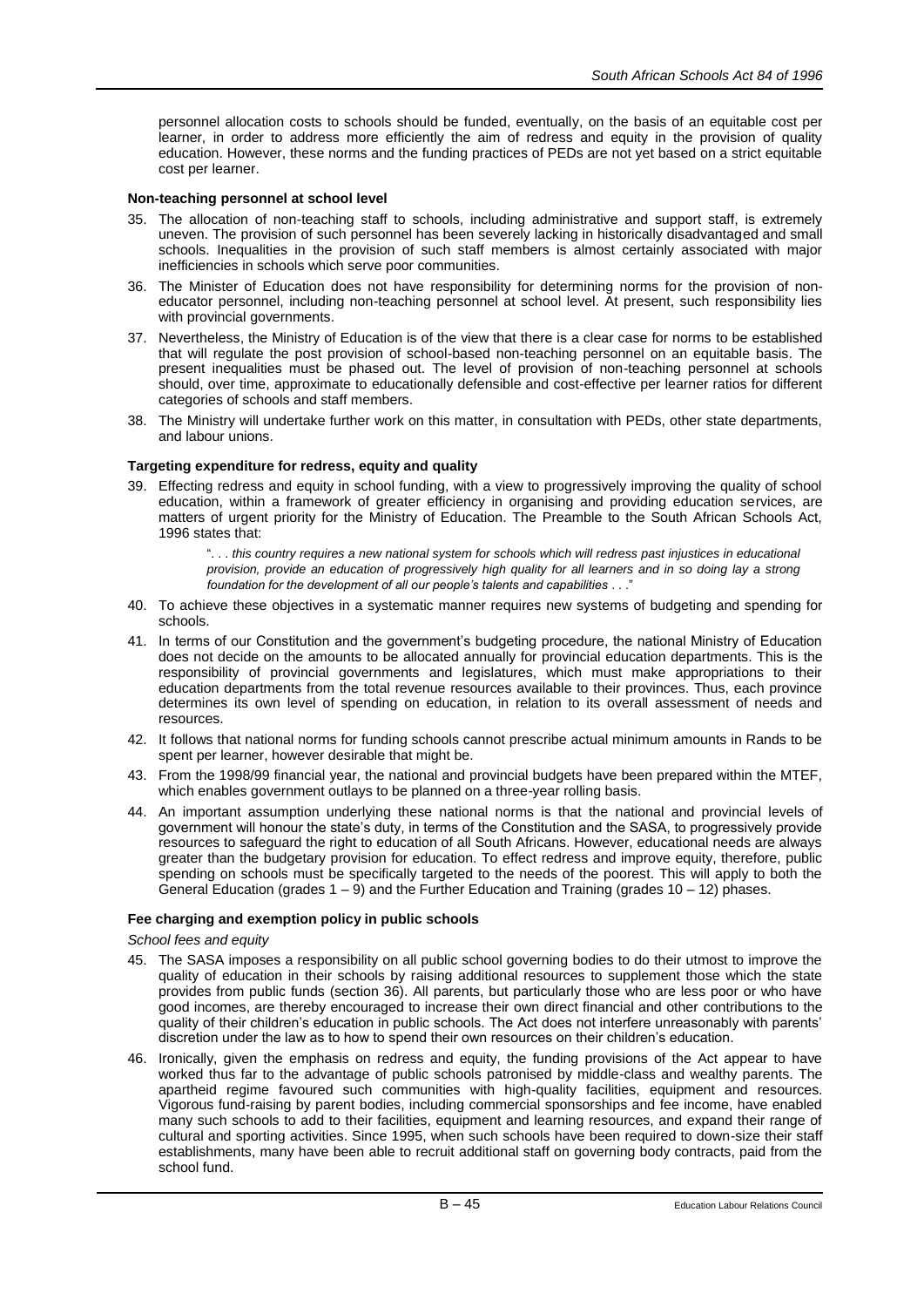- 47. Poor people, on the other hand, especially in former homeland areas, have contributed a disproportionate share of their incomes over many decades to the building, upkeep and improvement of schools, through school funds and other contributions, including physical labour. All too many schools in poor rural and urban working-class communities still suffer the legacy of large classes, deplorable physical conditions, and absence of learning resources, despite a major RDP National School Building Programme, and many other projects paid directly from provincial budgets. Yet the educators and learners in poor schools are expected to achieve the same levels of learning and teaching as their compatriots.
- 48. Such contradictions within the same public school system reflect past discriminatory investment in schooling, and vast current disparities in the personal income of parents. The present document addresses these inequalities by establishing a sharply progressive state funding policy for ordinary public schools, which favours poor communities.

# **Parents' responsibility**

- 49. All public school governing bodies are obliged by the Act to support their schools financially as best they can. The Act provides that a governing body must
	- "*take all reasonable measures within its means to supplement the resources provided by the State in order to improve the quality of education provided by the school to all learners at the school" (section 36)*.
- 50. However, in fulfilling their obligation to raise supplementary resources, governing bodies are not required to charge school fees. Whether or not to charge school fees is a matter for the parents of the schools.<sup>5</sup> The Act links the question of fees to the budget of the school, which the governing body must present to a general meeting of parents for approval. The intention is that the governing body will give the parents all necessary information about the school's income, from the state and other sources, and its educational needs. Parents will then decide what additional revenue the school needs for educational purposes, and how that revenue is to be raised, including whether or not fees are to be charged.
- 51. At the parents' general meeting, any resolution that proposes fee payment must include the amount of fees to be charged, and "equitable criteria and procedures for the total, partial or conditional exemption of parents who are unable to pay" the fees (section 39(2)). In making its decisions, therefore, the parent body must take into account, as far as is practicable, the financial circumstances of all the parents, taken as a whole. The Ministry expects that more affluent, or less poor, parent communities will contribute proportionally more, because state funding per learner in their schools will be less than in schools serving poorer communities.
- 52. A parent body, taking into account its circumstances, may decide to charge no fees at all, in which case the question of exemptions does not arise. Another parent body may decide to set a small fee, so that no parent needs to be exempted. In most public schools where parents decide to charge fees, parents' ability to pay fees may vary considerably. In such cases, difficult decisions must be taken about the level of fees, and an equitable threshold for exemption from fee-paying.
- 53. Parents of learners at a public school, therefore, carry serious responsibilities with respect to the determination of a school's budget, its sources of revenue, and (if fees are charged) the level of fees and the conditions for exemption of parents from fee paying. Furthermore, if a majority of parents vote in favour of school fees, each parent is responsible for paying the required fee, unless an exemption has been granted. But no learner can be denied admission, or otherwise discriminated against, on grounds of the parent's inability or failure to pay fees.
- 54. The Ministry of Education monitors all aspects of the implementation of the South African Schools Act, 1996, in order to assess to what extent its objectives are being met. In particular, the effect of the new budget allocation policy on the current inequalities in school provision, the levels of fee charging by public schools, and the uses to which such income is put, are all important matters of legitimate concern to the Ministry and the public, which must be kept under review.

## **State subsidies to independent schools**

## *The independent school sector*

- 55. Independent schools vary substantially in age, size, location, socio-economic status, facilities, staff, mission, governance, representivity, religious or secular identity, community service, cost structure, endowments, financial viability, rates of fees, and quality of teaching and learning. It is impossible to generalise about them. Many deliver valuable educational services and have loyal clienteles. Others deliver services of low quality and exploit the ignorance of parents. Some pride themselves on conservative principles of governance and teaching. Others value innovation. Some have an inward focus. Others have a deliberate mission of social concern and professional co-operation with public schools serving the poor.
- 56. Independent school enrolment amounts to about two percent of total school enrolment nation-wide. This percentage may be increasing. Within provinces, independent school enrolments vary from a fraction of a

\_\_\_\_\_\_\_\_\_\_\_\_\_\_\_\_\_\_\_\_\_\_\_\_

<sup>5</sup> Section 1(xiv) of the Act defines "parent" as –

<sup>(</sup>a) the parent or guardian of a learner;

<sup>(</sup>b) the person legally entitled to custody of a learner; or

<sup>(</sup>c) the person who undertakes to fulfil the obligations of a person referred to in paragraphs (a) or (b) towards the learner's education at school.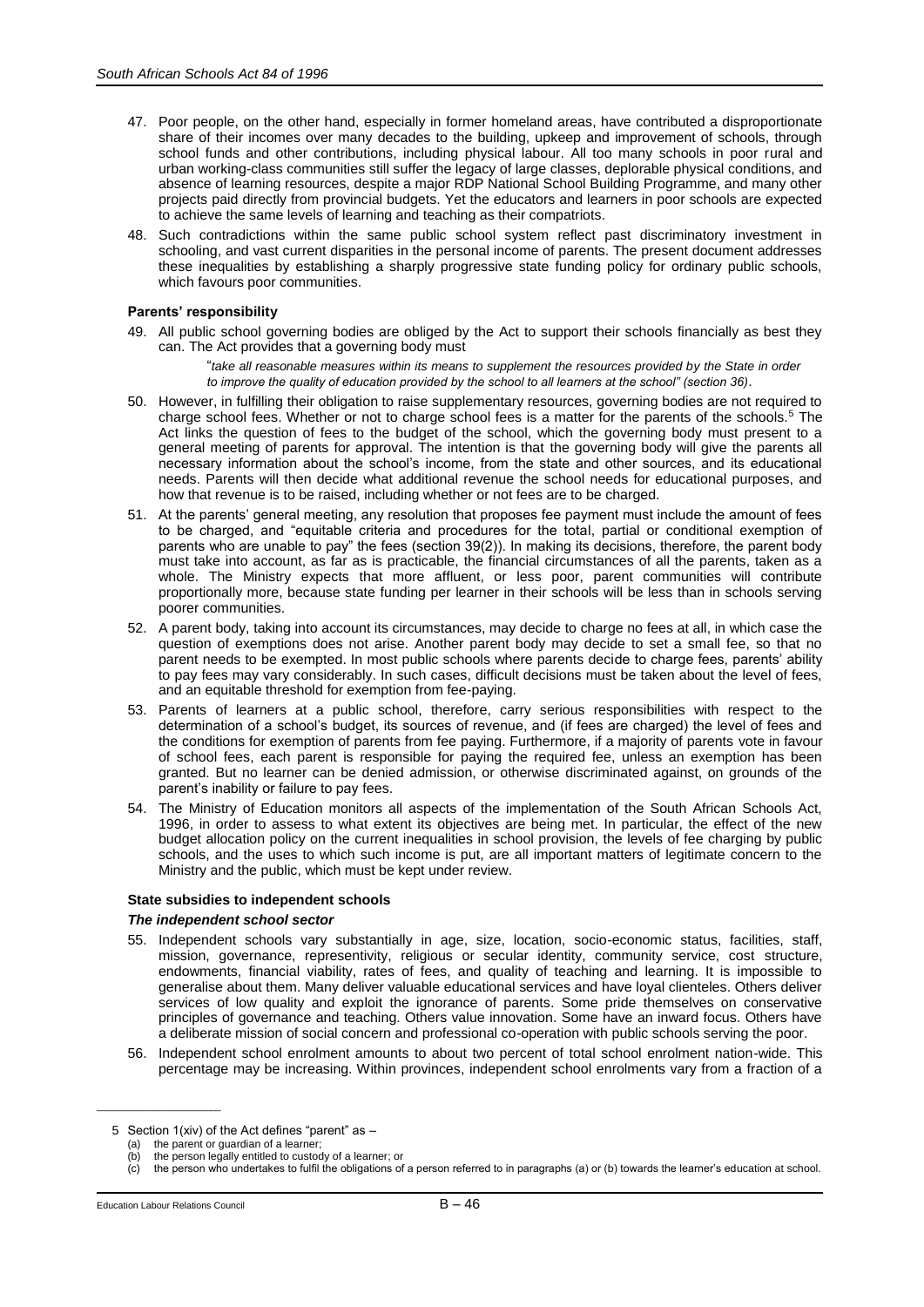percent of total school enrolment, to several times the national average. If all learners were to transfer to public schools, the cost of public education in certain provinces might increase by as much as five percent.

- 57. The practice of granting state subsidies to registered independent schools (previously known as private schools) is well established in South Africa. Subsidies have typically been calculated as a defined fraction of the cost per learner in the public school system. Before 1994, independent schools were required to register with the respective education departments of the apartheid state, among which the cost per learner was grossly unequal. Therefore, state subsidies to independent schools reflected the pattern of race-based inequality in the public (state and state-aided) school systems under apartheid.
- 58. Race-based inequalities in subsidies to independent schools have been eliminated since 1994. Since then, subsidy levels have differed somewhat by province. But extreme pressure on the non-salary components of provincial education budgets, especially in 1997/98 and 1998/99, has resulted in a sharp decline in the per learner value of independent school subsidies, and considerable uncertainty as to the future trend of independent school funding by provincial education authorities.
- 59. Fees in independent schools have tended to rise in response to subsidy cuts. Some independent school proprietors have applied for schools to be taken over by provincial education departments, as public schools on private property, in terms of section 14 of the Act. PEDs have been slow to comply.
- 60. The Government is grappling with the necessity to stabilise and reprioritise provincial education budgets, in terms of the Medium Term Expenditure Framework. The serious reality underlying the new policy for school funding is that, for the foreseeable future, provincial education budgets will be extremely constrained, especially with respect to non-personnel allocations, out of which subsidies are paid.

# **Subsidy policy**

- 61. The national Ministry of Education cannot determine subsidy levels in monetary (Rand) terms because, under our Constitution, budget decisions of that kind are made within provincial governments. For this reason, the national norms for independent school subsidies are expressed as criteria of eligibility for subsidy, and principles of allocation. These criteria and principles are consistent with the values underlying the Constitution and the Act.
- 62. The Ministry of Education bases its subsidy policy on the fiscal argument, and on social grounds. The fiscal argument is as follows. The state has a constitutional and statutory responsibility to provide school education to all learners. However, the right of reputable, registered independent schools to exist is protected by the Constitution, and the payment of subsidies to them is not precluded. Such independent schools perform a service to their learners that would otherwise have to be performed by the provincial education departments. Public subsidies to such schools cost the state considerably less per learner than if the same learners enrolled in public schools. It is, therefore, cost efficient for the state to provide a subsidy.
- 63. In South Africa, the fiscal argument is an important but not a sufficient basis for national policy. Given the extreme inequalities and backlogs in the provision of public education and the pressure on public education budget allocations, the national policy on public subsidies to independent schools must serve explicit social purposes.
- 64. Subsidy allocations, therefore, must show preference for independent schools that are well managed, provide good education, serve poor communities and individuals, and are not operated for profit. Such criteria must be capable of measurement according to objective, transparent, and verifiable criteria.

# **3 Implementation**

# **Developing capacity for intensive data use**

## *Data needs*

- 65. Most PEDs manage budgets of many billions of Rands. Targeting redress, and improving equity in public funding of public schools in an efficient manner, requires the DoE and PEDs to undertake serious budgetary and financial analysis, and to use information intensively.
- 66. In order to make progress towards equity in school funding, each provincial education department must
	- (a) use relevant provincial data much more intensively in budgeting and planning decisions;
	- (b) develop the necessary data systems to guide planning and allocations; and
	- (c) be able to demonstrate to the DoE that progress is being made.
- 67. The SASA provides that all public schools are budget and cost centres (sections 37, 38 and 42). These norms and standards therefore require the use of certain data that have not previously been necessary in budgeting for public schools.
- 68. Schools must provide information to provincial education departments (section 59 of the Act). On their part, departments must ensure that information is received on time from schools, so that the necessary analysis can be undertaken, and resource allocation decisions made on time.
- 69. PEDs must annually provide public schools with sufficient information so that the schools' governing bodies can develop their budgets as required by section 34 of the Act. The recommended date for the provision of such information to public schools is 30 September each year.
- 70. Initially, the budget information provided to schools by PEDs may be indicative, rather than fully detailed. In time, such information should include the current year's expenditures at each school, and the guideline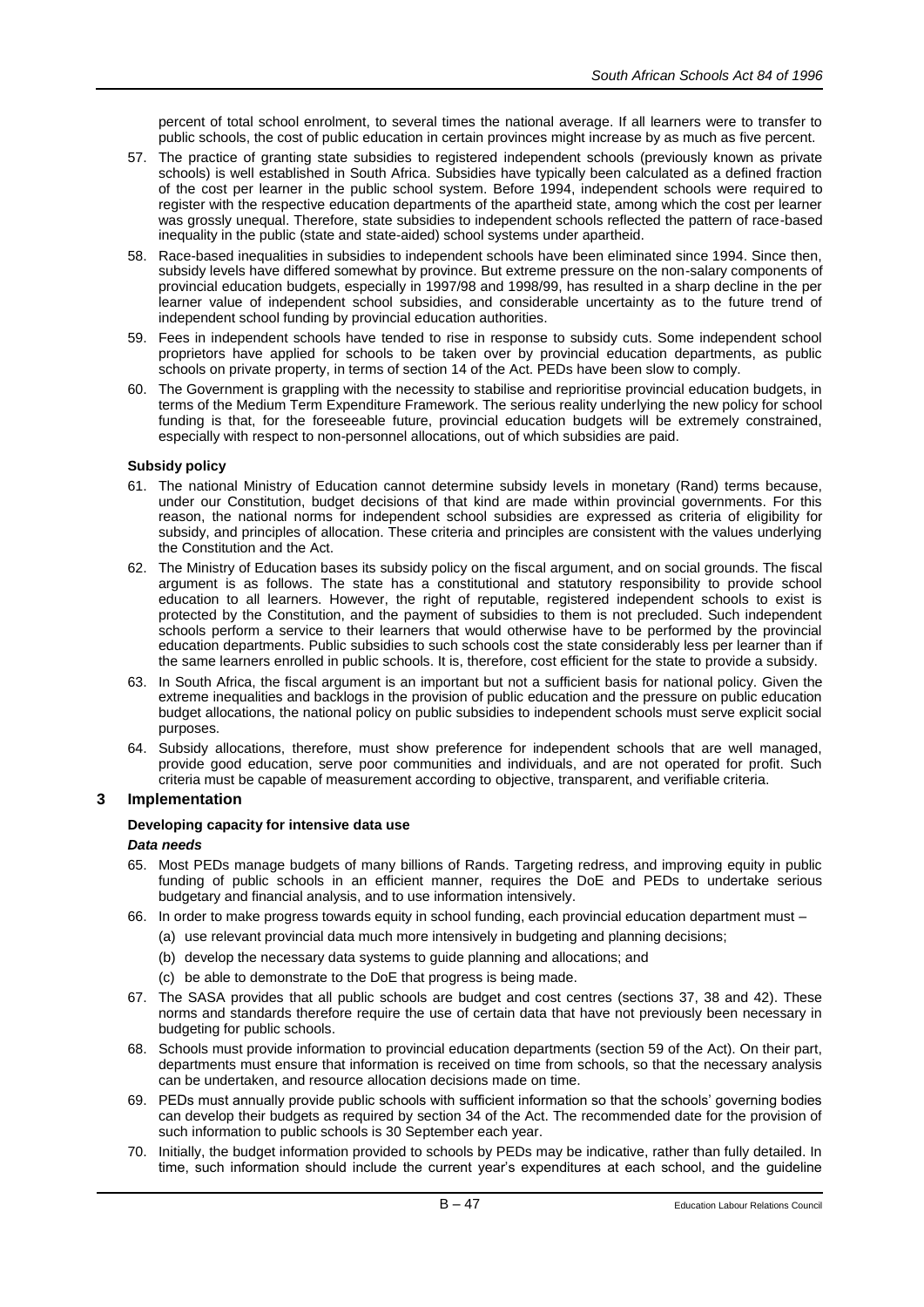amount of the total allocation by the provincial education department to the school for the coming school year, including all guideline personnel costs. Such costs should be expressed both in absolute and per learner terms. This is necessary so that schools become accustomed to thinking about their *total* costs per learner. The aim is to improve each PED's accounting and information processing systems so that each school's costs for personnel and non-personnel can be identified by item.

- 71. Comprehensive data on schools have been created through the national School Register of Needs survey, whose databases have been incorporated in provincial data systems, and the new, provincially-based national Education Management Information System (EMIS). The 1996 national Census reports will provide reliable and up-to-date demographic information. Provincial education departments may have access to other data sources, and the national Department will augment these wherever possible.
- 72. The MTEF provides a co-operative mechanism for improving the accuracy of budget-related data, and undertaking relevant analytic studies. The DoE and PEDs are active participants in these processes.

# **Skill requirements**

- 73. To attempt to accomplish the new tasks without high-level skills is absolutely unrealistic, especially given the size of provincial education budgets. Each provincial education department must, therefore, acquire the services of:
	- (a) At least one, and preferably several, highly-skilled strategic financial analysts who understand the use of data-intensive planning and analysis techniques in public financial management. If not already deeply familiar with education issues and policies, they must be willing to make a careful study and acquire the necessary knowledge.
	- (b) Several high-level accounting experts who understand the national computerised public financial and management information systems. Both accounting expertise and strategic financial management expertise are necessary if PEDs are to apply the norms satisfactorily.
	- (c) Several highly-skilled information systems experts to improve the functioning of the education databases (including the EMIS). This will include the decentralisation or devolution of such functions and the training of regional and district officers.
	- (d) At least one senior statistician or applied numerical analyst.
	- (e) At least one person skilled in educational planning and forecasting techniques.
	- (f) Computer systems and databases.
- 74. Provinces that have difficulty making the necessary appointments should explore:
	- (a) the use of existing donor-funded arrangements with consulting firms and NGOs;
	- (b) secondments from other public sector organisations (e.g., financial or scientific);
	- (c) secondments from the private sector;
	- (d) consultancies or other contracted services; and
	- (e) the use of national DoE personnel with financial and EMIS expertise, to assist with the induction of the new, high-level analysts.
- 75. Each provincial education department should plan the work of such specialists as follows:
	- (a) Assess the tasks that must be accomplished, taking into account financial regulations, sound financial management procedures, and the national funding norms described in this document.
	- (b) Proceed to appoint, or cause to be seconded, or out-source with own or donor funds, persons with the skills listed above to undertake the tasks identified in step (a).
	- (c) Clarify the relationship of the new specialists to existing work units. Lines of accountability and working relationships must be very clear.
	- (d) Ensure that the new specialists have the necessary operating budget, status, and support personnel, such as data entry personnel, to get the work done.
	- (e) Ensure that they interact with colleagues in similar posts in other provinces and with national DoE officials working on these tasks, as a means of assisting with their familiarisation with the policy environment.
	- (f) Ensure that they have a written Scope of Work or task description. Draft lists of technical tasks consistent with the funding norms and other ongoing financial management tasks are available from the national DoE.
	- (g) The Scope of Work must include budgeted plans for financial capacity building in provincial, district and other offices of the PED (depending on their actual responsibilities), school management teams and SGBs.
- 76. A provincial education department that is not technically ready to apply the norms in full, will be expected to present to the national DoE a detailed management plan for the acquisition of the necessary capacity to implement. This plan must be consistent with paragraphs 73 – 75 of this document. The national DoE will assist PEDs to develop the capacity they need.
- 77. It will take some time for each PED to achieve the required capacity, and to enable their specialists to become fully conversant with the new requirements. This means that the national norms must be applied in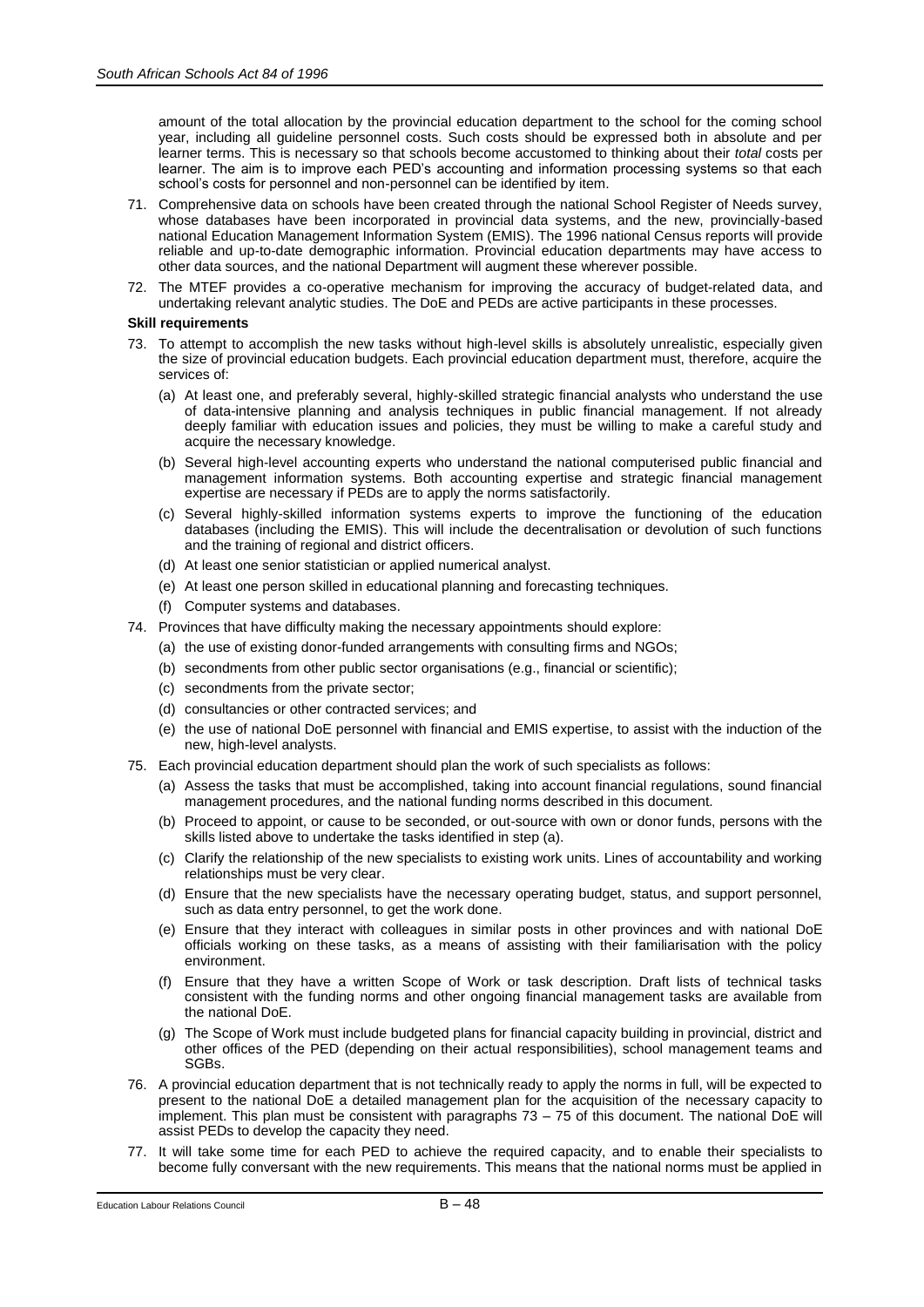a progressive manner while provincial education departments are developing their data systems, and their capacity to apply them.

# **Implementing the norms**

- 78. Certain tasks have priority, and must be undertaken or continued even before the norms and minimum standards come into effect. These are:
	- (a) creating a computerised method of tracking and documenting the targeted allocations and subsidies, according to the norms;
	- (b) creating appropriate accounting and financial mechanisms to allocate and track funds in terms of the norms, and to inform schools of their allocations as required by section 34 of the Act;
	- (c) helping SGBs to understand how to advise parents on whether to set fees, to calculate the level of fees, to determine exemption criteria and procedures, and to handle appeals (SASA, sections 38 – 40).
- 79. Analytical and budgetary preparation for January 2000 must start not later than the beginning of the school year 1999. Figure 1 outlines key aspects or functions of the norms that pertain to the school and fiscal years, or that are ongoing. The entries are presented in approximate chronological order during the year, except for the "ongoing" column. There is no time-wise correspondence across the three lists. Details and explanations of the activities listed in Figure 1 may be found in Part 2 of this document.

#### **Figure 1**. Sequencing the application of the norms during the school and state financial years

| <b>School Financial Year</b>                                                                                                                                                                                                                                     | <b>State Financial Year</b>                                                                                                                               | <b>Ongoing</b>                                                                                                                                                                                     |
|------------------------------------------------------------------------------------------------------------------------------------------------------------------------------------------------------------------------------------------------------------------|-----------------------------------------------------------------------------------------------------------------------------------------------------------|----------------------------------------------------------------------------------------------------------------------------------------------------------------------------------------------------|
| 1. Determination of Rand value of<br>subsidies to independent schools<br>(term by term) for current school year                                                                                                                                                  | 1. Availability of guideline preliminary and<br>final budgetary information which can<br>be used to determine school-level<br>budgets and inform schools. | 1. Ensure that personnel, teams and<br>systems needed to accomplish the task<br>in this table and in these norms are<br>available.                                                                 |
| 2. Determination of which public schools<br>will be able to receive direct transfer<br>payments for certain items for next<br>school year.                                                                                                                       | 2. Availability of budgeted funds.                                                                                                                        | 2. Improve data bases for targeting of<br>public schools according to poverty and<br>school conditions criteria.                                                                                   |
| 3. Targeting of public schools according<br>to targeting criteria for next school<br>year and development of master<br>targeting list.                                                                                                                           |                                                                                                                                                           | 3. Improve criteria for determining which<br>public schools receive direct transfer<br>payments for certain items.                                                                                 |
| 4. Provide guideline budget information<br>to public schools on their level of<br>support for next year,<br>financial<br>including personnel, other directly-<br>transfer<br>provided<br>items.<br>and<br>payments.                                              |                                                                                                                                                           | 4. Improve financial and physical planning<br>for new construction requirements,<br>including<br>analysis<br>targeting<br>for<br>priorities.                                                       |
| 5. Determination of percentage subsidy<br>levels for independent schools for<br>next school year.                                                                                                                                                                |                                                                                                                                                           | 5. Improve accounting, financial,<br>and<br>EMIS tracking methods to ensure that<br>individual school costs and personnel<br>allocations can be tracked, cross-<br>indexed and made more accurate. |
| 6. Fee determination and exemptions at<br>public schools for next school year.<br>(The PED is not necessarily directly<br>involved in these processes, but<br>bears a responsibility of supervision<br>and ensuring that governing bodies<br>are well prepared.) |                                                                                                                                                           | 6. Provide financial management training<br>to governing<br>bodies and<br>school<br>leadership.                                                                                                    |
|                                                                                                                                                                                                                                                                  |                                                                                                                                                           | 7. Ensure audited status of public schools.                                                                                                                                                        |
|                                                                                                                                                                                                                                                                  |                                                                                                                                                           | 8. Ensure well-functioning process of<br>appeal from parents over school fee<br>exemptions.                                                                                                        |

**PART 2**

# **4 The public funding of public schools**

## **Cost allocation categories**

- 80. These norms apply to:
	- *Capital cost allocations*
	- (1) new classroom and other construction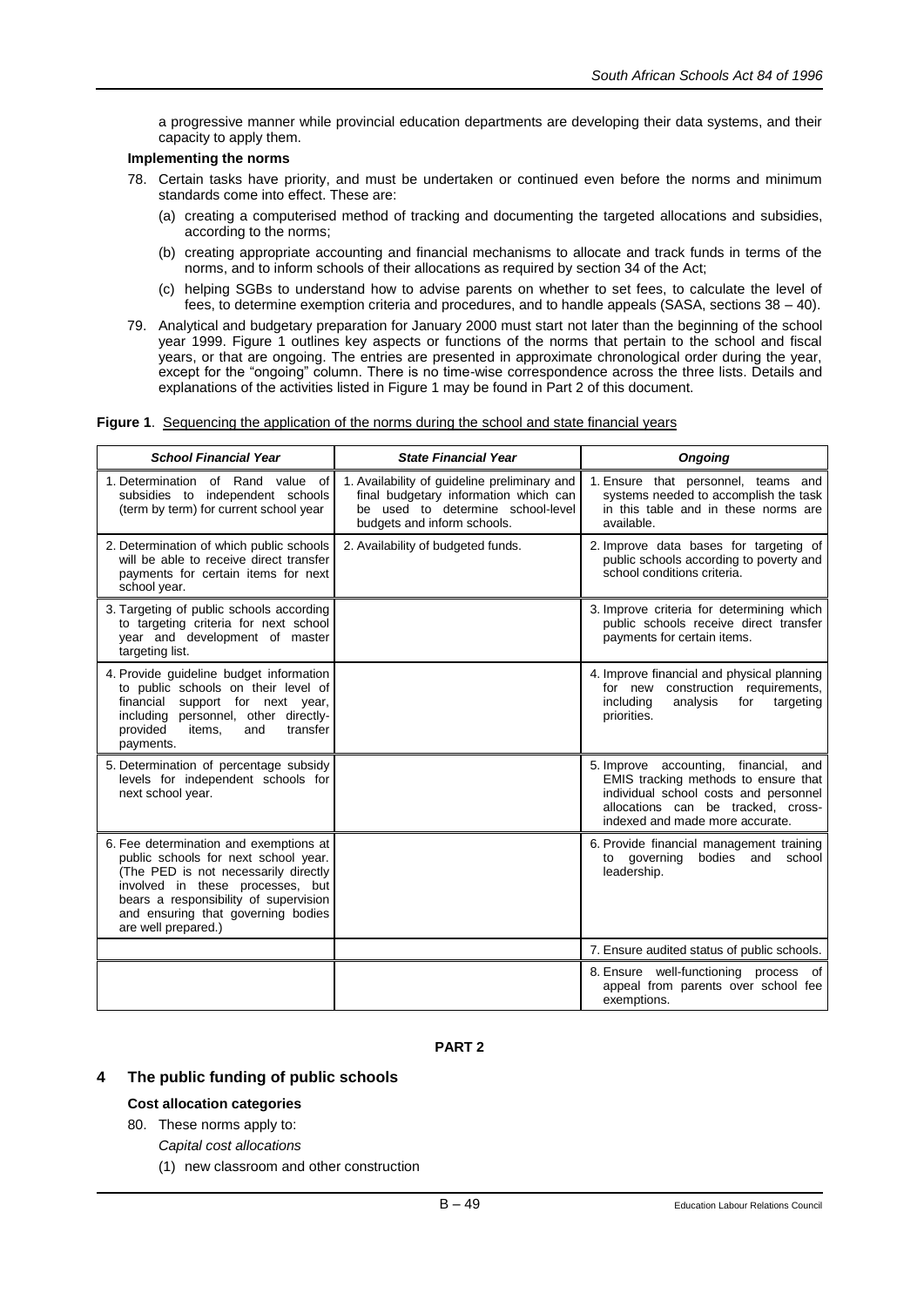*Recurrent cost allocations*

- (2) immovable capital improvements and repairs
- (3) recurrent costs easily separated from other costs
- (4) other recurrent and minor capital equipment costs, and
- (5) hostel costs.
- 81. In the discussion below, each cost allocation category is linked to the current categories under which costs are reported to the national DoE. In this way, budgeting, planning, and cost-reporting categories will correspond with one another.

## **How the norms should be applied**

- 82. The norms should be applied as follows:
	- (a) All the categories below should be budgeted and analysed separately for an initial estimate, since they must all fit within an overall provincial education budget.
	- (b) After initial estimates for the separate categories have been achieved, their overall educational coherence needs to be assessed, within the total allocation.
	- (c) Some of the categories may need to be cut and others increased. In that case, however, the procedure for budgeting within each of the five items must be respected.
- 83. If a provincial education department wishes to use a different methodology that serves the same purposes, the HOD must be able to demonstrate to the national DoE's satisfaction that it will have an equivalent effect.

# **Capital cost allocations**

# **(1)** *New classroom and other construction allocations*

(*This cost category includes the items currently reported to the national DoE under "Land Acquisition" and "New buildings and other land improvements*".)

## **Scenario planning for new school construction**

- 84. "New classroom and other construction allocations" includes provision for water, electricity, sewage and telephone services on site, and connections to mains services where these are provided to the school site.
- 85. Provincial education departments must budget for this category in terms of their overall budget for education and for schools, and the relative flexibility or rigidity of other budget items.
- 86. The MEC for Education of each province must ensure that there are enough school places to enable each child living in the province to attend school during the compulsory phase (section 3(3) of the Act). If an MEC cannot comply with this mandate, he or she must take steps to remedy the situation and must report annually to the Minister of Education on progress made (section 3(4) of the Act).
- 87. In recent years, all PEDs have provided less funds for capital development, which reflects the severe pressure on their non-personnel allocations. The School Register of Needs survey has documented the extent of the backlogs of physical facilities in all provinces. These are particularly acute in provinces that carry the legacy of former homelands and so-called independent states. The 1998 MTEF Education Sectoral Review Team report acknowledges that such provinces are unable to provide sufficient funds to make inroads in their accumulated school construction needs. The team recommends that further work on this matter must be undertaken as a priority. The Departments of Education and Finance are working on the problem.
- 88. Despite the current shortage of funds for capital development, as an aid to planning and decision-making, each PED must:
	- (a) maintain an accurate, prioritised, annually updated database of school construction needs, and
	- (b) undertake annually updated long-term projections of new school construction targets and funding requirements, based on these norms.
- 89. Part of the physical planning framework should include an analysis of the cost and educational need for schools that are smaller than is normally desirable. If they are very close to each other, and there are no economic or educational grounds for their separate existence, the options of merger or closure (in terms of section 33 of the Act) should be considered. In the event of a merger or closure, the provincial education department must ensure that all affected learners have access, on a reasonable basis, to alternative public school accommodation.
- 90. The scenario planning should initially estimate the requirements to eliminate backlogs and provide sufficient school places by the target year 2008. This must form part of the analytical work required for the MTEF, and should be adjusted annually in the light of new data and performance in new school construction. Depending on the availability of funds each year, and construction performance, the plan may require acceleration or deceleration.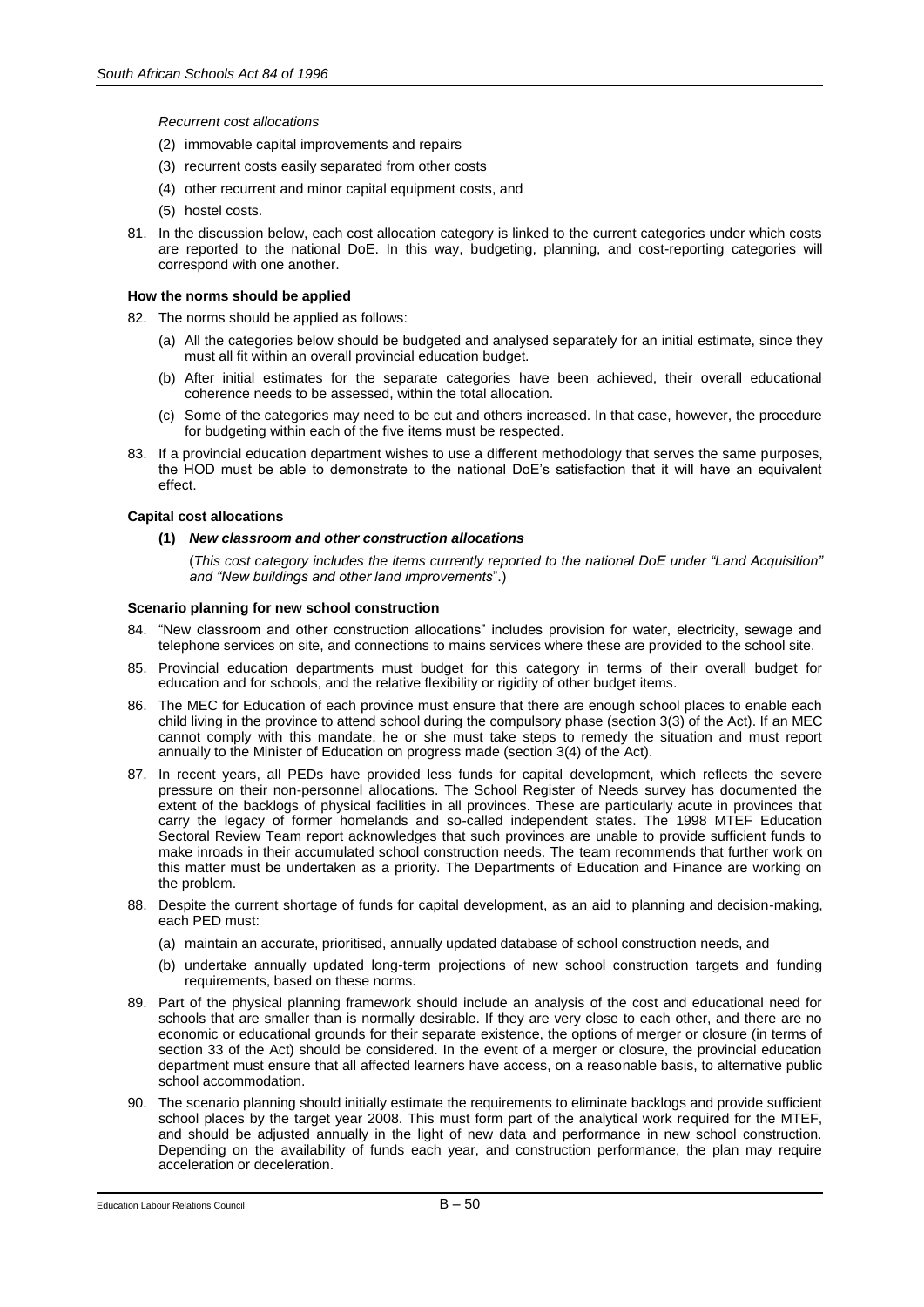# **Target list**

- 91. The construction of new schools or additional classrooms and learning facilities should be targeted to the neediest population. In this expenditure category, "need" is defined in terms of –
	- (a) lack of current schools, or
	- (b) overcrowding of existing ones.
- 92. No national norm for "crowding" is given in this document. Each PED must objectively determine where to site new schools and classrooms based on provincial norms and verifiable crowding and distance indicators (need indicators) developed from available data, including the School Register of Needs, Census data, and the department's own EMIS.
- 93. Need indicators should refer to the proportion of children who are out of school or are in over-crowded schools. Preference should be given to areas where –
	- (a) children are out of school and there is no uncrowded local or nearby school; or
	- (b) all eligible children are enrolled in school but the local or nearby schools are crowded; and
	- (c) an analysis of population movements demonstrates that the population concerned is resident and permanent.
- 94. Using these criteria, the PEDs must develop a ranking of geographical areas from neediest to least needy, based on the numbers of children out of school or in existing crowded schools. Backlogs must be eliminated by starting with the neediest, most crowded areas, and proceeding as quickly as possible down the list of priorities.
- 95. In the allocation of new school construction funds, preference must be given to
	- (a) facilities serving the compulsory education grades (grades 1–9) in order to ensure that all eligible learners have school places as soon as possible, and
	- (b) extensions to existing schools, rather than new schools, except where extensions would result in schools that are too large to be pedagogically sound, or would otherwise be uneconomical, impractical, or undesirable on educational grounds.

# **Hostel facilities**

\_\_\_\_\_\_\_\_\_\_\_\_\_\_\_\_\_\_\_\_\_\_\_\_

- 96. New hostel facilities may be built if the following criteria are satisfied:
	- (a) the crowding criteria in paragraphs 91–93, for construction of new schools or extensions; and
	- (b) the transport time and poverty criteria in paragraph 122.
- 97. Other criteria may be used, provided that they give the same results in terms of equity and efficiency. Provincial education departments may be required to verify such results, in order to demonstrate that they have complied with this national norm for hostel construction.

# **Recurrent cost allocations**

## *Targeting schools on the basis of need*

- 98. In principle, it would be desirable for all recurrent funding of ordinary public schools, including personnel allocations, to be driven by a simple per learner formula that favours the poor. This would be consistent with equity, efficiency, and the vision of schooling implicit in the SASA and Education White Papers 1 and 2.<sup>6</sup> However, another approach is necessary because social conditions and school conditions are massively unequal, provincial administrations and school governing bodies have widely varying capacities, and provincial governments have different fiscal competencies.
- 99. Allocations for recurrent cost items must be targeted as far as possible on the basis of need, determined according to the condition of the school and the relative poverty of the school community, using the "Resource Targeting Table" (Figure 2 below).
- 100. Each PED is required to produce a "resource targeting list" of all schools in its province, sorted on the conditions at the school and the poverty of the community served by the school, so as to produce five groups of schools. These will correspond to the "school quintiles, from poorest to least poor" in column 1 of the table. Resource allocation will be based on this list.
- 101. The resource targeting list will comprise all ordinary public schools in the province sorted by "need" or "poverty". Two equally weighted factors will be used to rank the schools:
	- (a) *The physical condition, facilities and crowding of the school*. Using the School Register of Needs data, provincial education departments may create indices based on the range of physical facilities at the school, learner:classroom ratio, the overall condition and need for repairs, availability of basic services. This factor is weighted 50%.
	- (b) *The relative poverty of the community around the school*. Using Census, household survey or other data, provincial education departments may create indices based on, for example, the proportion of households with electricity and piped water in the community served by the school, the level of education of the parents served by the school, and other similar criteria. This factor is weighted 50%.

<sup>6</sup> *Education and Training in a Democratic South Africa: First steps to develop a new system* Education White Paper 1 (Pretoria: Department of Education, February 1995), Notice 195 of 1995, and *The Organisation, Governance and Funding of Schools*  Education White Paper 2 (Pretoria: Department of Education, February 1996) .Notice 130 of 1996.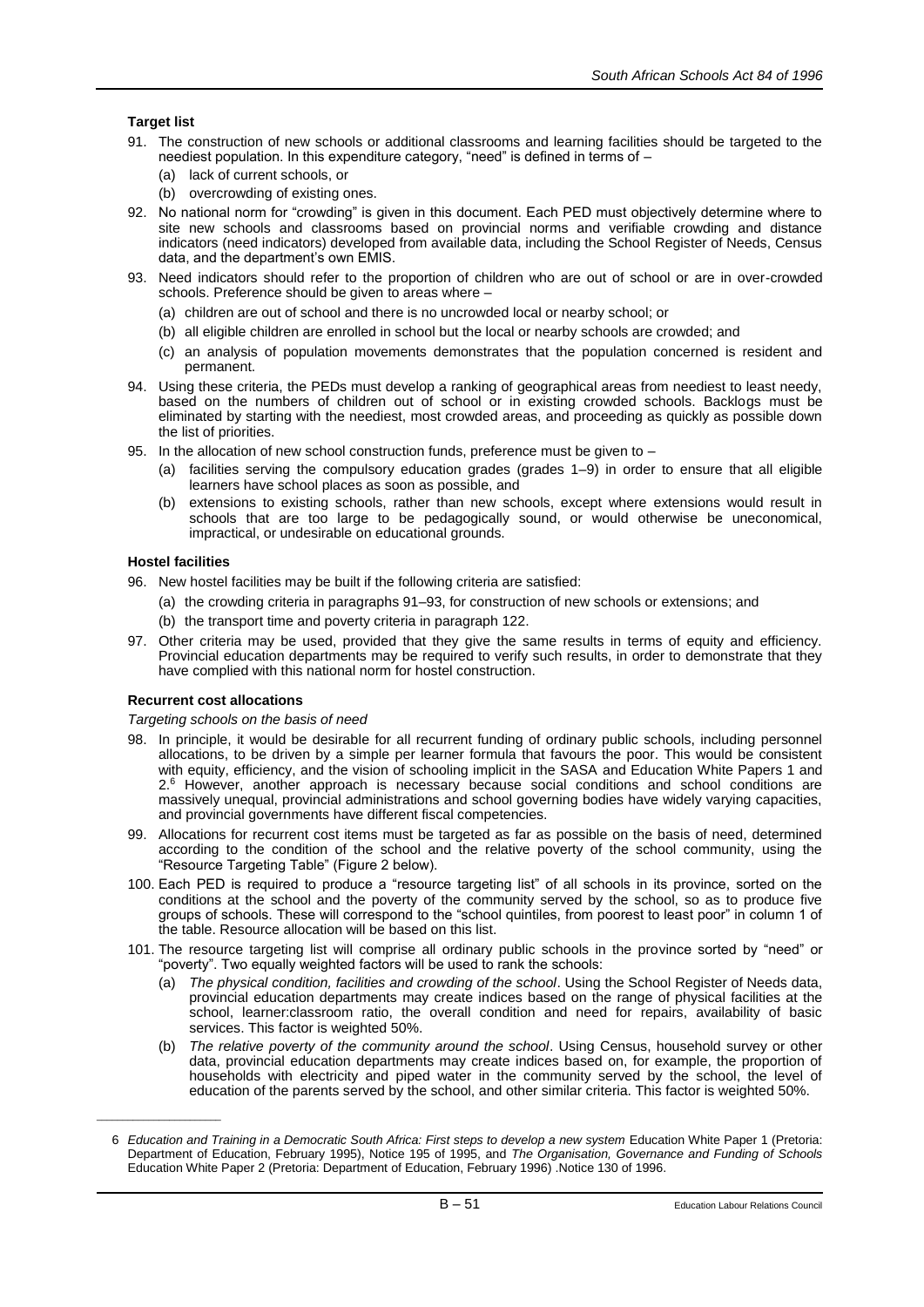| School quintiles, from<br>poorest to least poor | <b>Expenditure</b><br>allocation | <b>Cumulative</b><br>percentage of<br>schools | Cumulative percentage of non-<br>personnel and non-capital<br>recurrent expenditure | Per learner expenditure<br>indexed to average of<br>100 |
|-------------------------------------------------|----------------------------------|-----------------------------------------------|-------------------------------------------------------------------------------------|---------------------------------------------------------|
| Poorest 20%                                     | 35% of the resources             | 20%                                           | 35%                                                                                 | 175                                                     |
| Next 20%                                        | 25% of the resources             | 40%                                           | 60%                                                                                 | 125                                                     |
| Next 20%                                        | 20% of the resources             | 60%                                           | 80%                                                                                 | 100                                                     |
| Next 20%                                        | 15% of the resources             | 80%                                           | 95%                                                                                 | 75                                                      |
| Least poor 20%                                  | 5% of the resources              | 100%                                          | 100%                                                                                | 25                                                      |

# **Figure 2**. **Resource targeting table based on condition of schools and poverty of communities**

- 102. Having listed the schools in rank order, PEDs must then divide the list in five quintiles, from poorest to least poor. The distribution by quintile will determine the per learner allocation, in terms of the Resource Targeting Table above. Thus, allocations will be made on a variable per learner basis that favours the poorer segments of the population. The neediest and largest schools will get priority in funding.
- 103. The same Resource Targeting Table is to be used by all PEDs. However, each PED's resource targeting list need not be used mechanically. There are four ways in which variations to the list may be made:
	- (a) *Naturally-occurring breaks*. PEDs (must) [*sic*] are urged to take advantage of naturally-occurring breaks in the distribution that are close to, but do not exactly coincide with, the quintile break-points (20%, 40%, etc.). For example, if schools in the 17th percentile are distinctly poorer than those in the 18th, the break-point need not be the 20th percentile, but may be the 17th. The same might apply to any break points around the 40th, 60th, and 80th percentiles. If slightly different break points are used, the relative expenditures per learner in the various quintiles may differ somewhat from those shown in the last column of the table.
	- (b) *Homogeneous conditions*. If the distribution makes it practically impossible to distinguish between two quintiles, the provincial education department is encouraged to consider making the same per learner allocations to the two quintiles. However, the general progressivity of the table must be respected.
	- (c) *Special circumstances*. It is inevitable that special circumstances will apply in a number of schools, which will warrant their being reassigned to another quintile. Governing bodies may also apply for such a reassignment and provincial education departments must establish a fair and objective administrative mechanism for considering such requests and deciding upon them.
	- (d) *Further subdivisions*. It is unlikely that enough information will exist to enable a PED to create further subdivisions, particularly in the poorest two quintiles. However, if sufficient information is available, a provincial education department may proceed to create further subdivisions, as long as the overall progressivity of the table is respected.

# **Responsibility of school governing bodies for managing recurrent allocations**

- 104. The SASA makes provision for public school governing bodies to become progressively more responsible for managing aspects of recurrent expenditure. Section 21 provides that, subject to the Act, a school governing body may apply in writing to the Head of Department to be allocated any of the following functions:
	- (a) maintain and improve the school's property, buildings, grounds, and hostel
	- (b) determine the extra-mural curriculum and the choice of subject options in terms of provincial curriculum policy
	- (c) purchase textbooks, educational materials or equipment for the school
	- (d) pay for services to the school, or
	- (e) other functions consistent with the Act or applicable provincial legislation.
- 105. The HOD must approve a governing body's application for section 21 functions, conditionally or unconditionally, unless the SOB does not have sufficient capacity to undertake the functions effectively.
- 106. An MEC may determine that some governing bodies may exercise one or more functions under section 21, even if they have not applied for them. This is permitted only if the governing bodies have the capacity to perform the functions effectively, and there is a reasonable and equitable basis for allocating the functions to them (section 21(6) of the Act).
- 107. In order to guide the actions of the MEC, the HOD and an affected SGB, it is necessary to establish an objective test of governing body capacity in terms of section 21 of the Act. Provincial education departments must, therefore, devise a managerial capacity checklist, for approval by the HOD. The checklist will include items relating to the capacity to handle and account for public funds, the capacity to meet ongoing contractual obligations to suppliers of goods and services, and the ability to make financial decisions that are educationally sound. The criteria used in developing such a list must be transparent and public.
- 108. Each provincial education department must develop a "section 21 list" of schools that have been allocated functions and may carry out their own procurements in this manner, and a list of schools that are not yet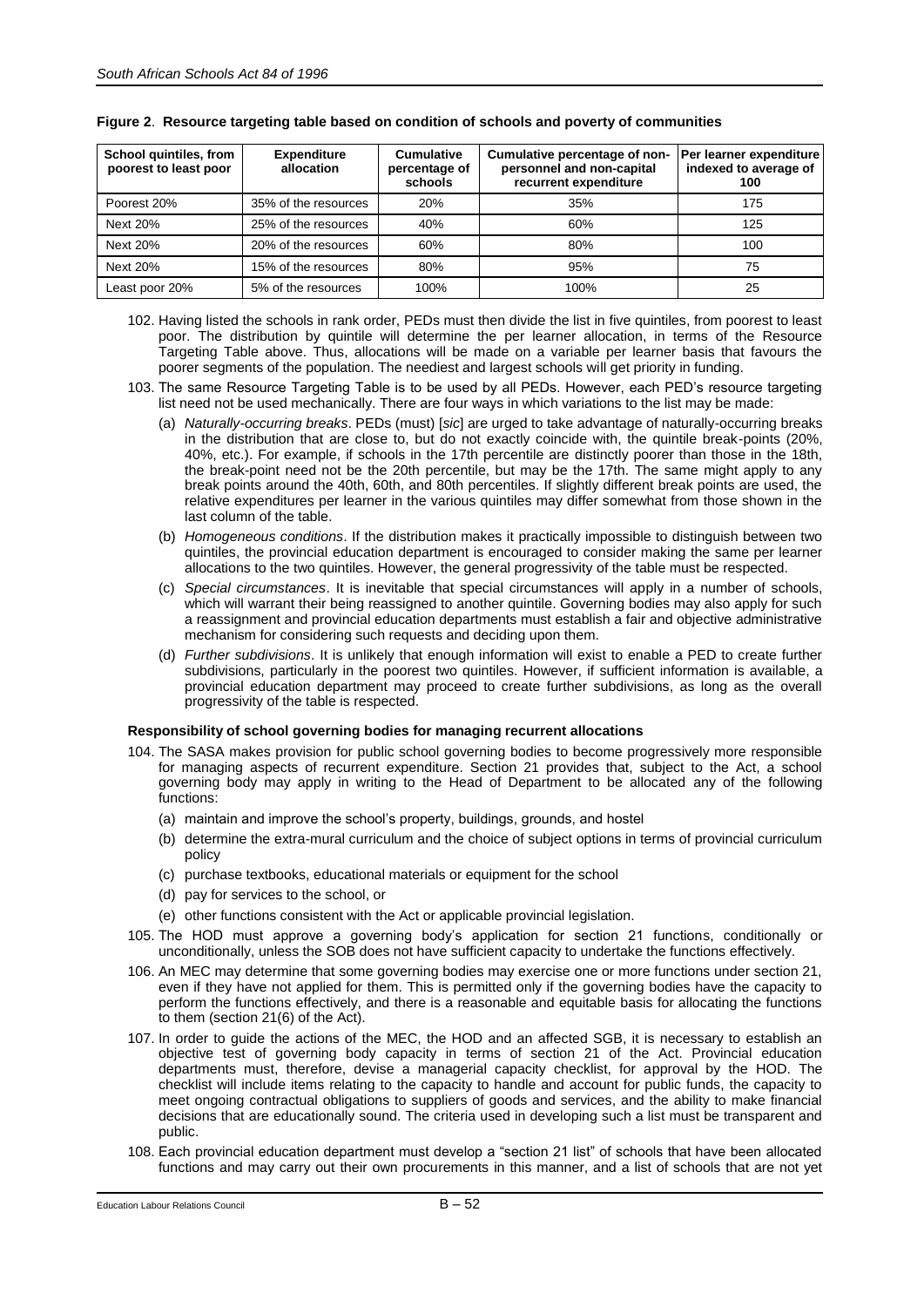section 21 schools. The lists must be revised each year. The section 21 list is expected to grow as more schools acquire the requisite capacity. However, a school may be removed from the list if the governing body proves unable to undertake the additional functions, as provided in section 22 of the Act.

- 109. *Schools on section 21 list*. Schools on the section 21 list will receive a lump-sum, per-learner transfer for the payments for which they have responsibility, in accordance with the Resource Targeting Table. Such transfers will be smaller for better-off schools than for poorer schools. If a school's bills for these services or items are lower than the lump-sum transfer, the SGB may allocate the transferred amount to the purchase of other education-related items. In general, such SGBs may vary the proportion of the funding devoted to such goods and services according to their own perception of education needs, taking provincial policy into account. Such expenditure must of course be accounted for.
- 110. School governing bodies that are on the section 21 list may deal directly with suppliers and contractors for the relevant budgeted items in accordance with standard procurement procedures. They must keep documents as evidence of correct dealing with such suppliers and contractors, and records of how the materials and services were used, and produce such documents or records at the request of officials from the PED and for audit purposes.
- 111. *Schools not yet on section 21 list*. Schools that are not on the section 21 list, and have therefore not been granted approval to procure their own goods and services, must procure their goods and services according to existing departmental arrangements. However, the PED will exercise administrative controls to ensure that the cost per-learner is maintained at a level consistent with these norms, the Resource Targeting Table at Figure 2, and the budgeted allocation for each applicable item.
- 112. Such schools must be informed of their school's budget, even if it is a "paper'' budget, as explained in this document. This will prepare them to understand actual costs of running their school, and improve their capacity to join the section 21 list in due course.
- 113. In the light of the foregoing, PEDs must allocate recurrent funds to the following cost items, on the basis of the Resource Targeting Table, with the provisos indicated below. Schools on the section 21 list must receive their per learner allocations for each cost item, and be accountable in terms of the Act for their expenditures on goods and services in terms of these items.

# **(2) Immovable capital improvement and repair costs**

(*This cost category is currently reported to the national DoE under "Maintenance of Buildings*")

- 114. Allocation of this category of costs must be made according to the Resource Targeting Table and the section 21 list, where applicable. The following exceptions to the general allocation rules apply:
	- (a) *Emergency repairs*. Emergency repairs which endanger the health or safety of persons at or associated with the school, or which might imply large future expenditures if not corrected immediately, must be prioritised in terms of their relative danger or future cost. The Resource Targeting Table will not apply. In general, the section 21 list will not apply.
	- (b) *Routine maintenance and cleanliness*. Functions such as cleaning, removal of litter, maintenance of grounds, minor painting and repairs, and replacement of light-bulbs, will be the responsibility of the school community, regardless of the level of poverty of the community.
- 115. Thus, non-routine and non-emergency capital improvements and repairs will be allocated according to the section 21 list and the Resource Targeting Table. These will probably constitute the majority of the allocations in this category.

## **(3) Easily separable recurrent costs**

(*This cost category is part of what is currently reported to the national DoE under "Supplies and Services – Other''*)

116. Allocation of these items must be made according to the Resource Targeting Table and the section 21 list, where applicable.

# **(4) Other recurrent and small capital equipment costs**

(*This cost category is currently reported to the national DoE under "School Books", "Stationery", "Equipment," and "Media Collections"*)

- 117. The purpose of this allocation is to provide all learners with a minimum package of learning materials (books and stationery) equivalent to at least R100 per learner. However, if the total provincial budgetary allocation for this item is insufficient, the PED must ensure that priority is given to poorer learners according to the Resource Targeting Table. In this case, the funding per learner remains as per the cost of the basic package, but priority is given to schools highest in the poverty rank order.
- 118. The allocation per learner of R100 should be allowed to increase with the national Consumer Price Index or the "reading matter" component of this index, whichever is higher.
- 119. The norms relating to schools on the section 21 list, also apply to this category of recurrent expenditure.
	- **(5) Hostel costs**

(*This cost category is currently reported to the national DoE under "Supplies and Services – Other''*)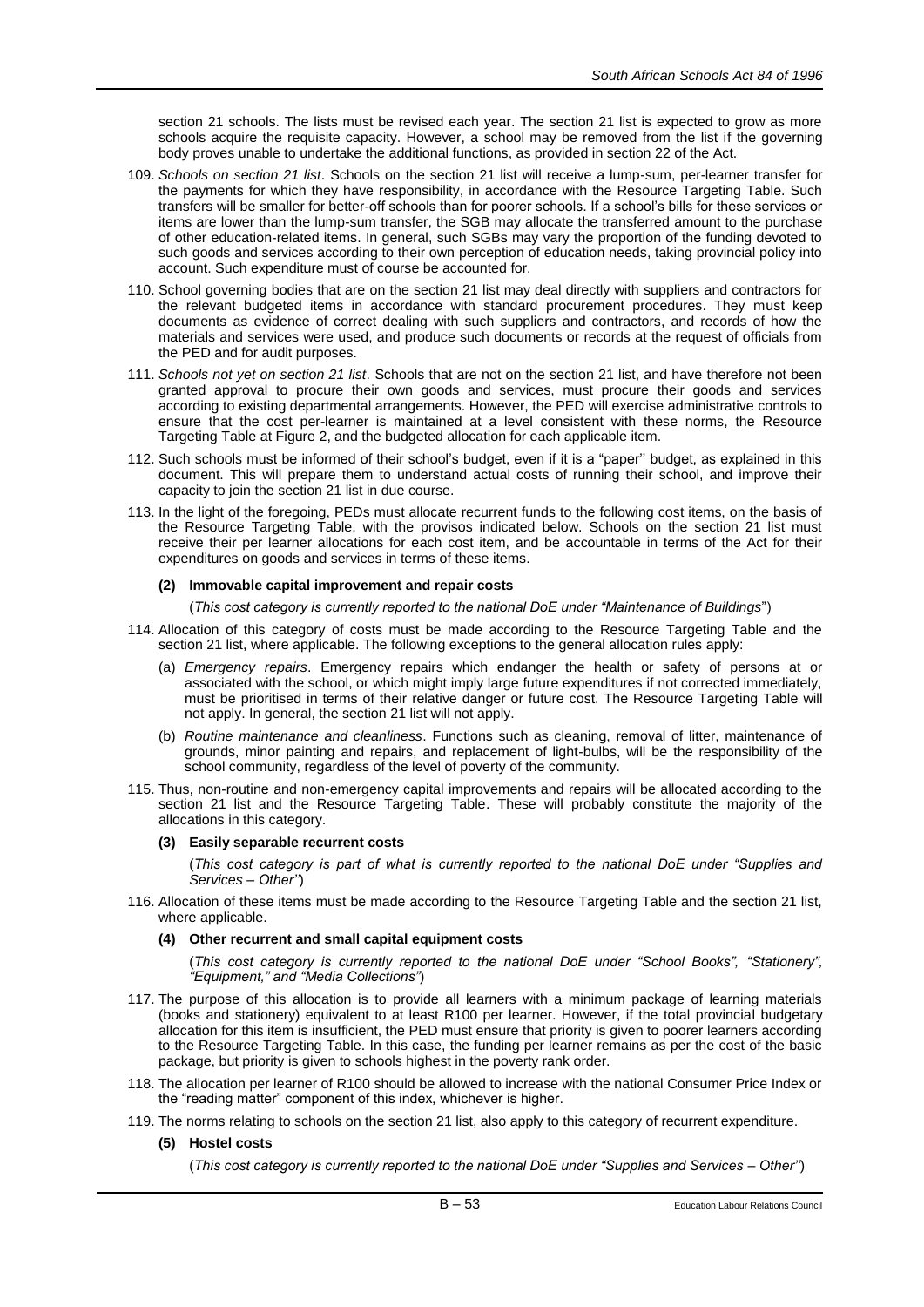- 120. *Records*. Schools with hostels must keep a separate account for all recurrent costs associated with hostels, and a record of the number of learners staying at each hostel. Such accounts and records will be subject to unannounced audits by officials of the PED.
- 121. *Hostel fee*. The school must charge each learner staying in the hostel a hostel fee equal to the average running cost per learner in the hostel. No blanket cross-subsidisation of hostel costs from fee income is permitted. However, if the SGB wishes to exempt particular learners from hostel fees, it may do so by recording the necessary book-keeping transfer.
- 122. *Hostel subsidy*. The PED must, in turn, set aside a budget item for hostel subsidies. Schools with hostels will be paid pro rata out of this budget for each of their learners –
	- (a) whose transport time to the school is greater than 1.5 hours;
	- (b) if there are no available school places near the learner's parents' place of residence; and
	- (c) whose parents cannot afford the per-child hostel cost.
- 123. The PED may adjust these criteria in order to ensure that the subsidy per learner is meaningful, while recognising that this may decrease the number of learners thus covered, requiring a tightening of the targeting criteria.
- 124. Subsidies for hostel costs incurred by learners with special education needs enrolled in ordinary public schools will be provided by the provincial education department in accordance with the overall funding approach used for such learners.

# **5 Fee exemptions in public schools**

## **Introduction**

- 125. The SASA requires the Minister of Education to make regulations about the equitable criteria and procedures for exemption of parents who are unable to pay school fees (section 39(4)).<sup>7</sup> The regulations reflect the national norms in this document, and apply uniformly in all provinces. PEDs are advised to make the regulations available to all public school governing bodies.
- 126. Governing bodies must notify all parents in writing about the equitable criteria and procedures for exemption, in sufficient time for the general meeting of parents at which the budget is considered. The regulations are to be interpreted within the framework set by chapter 4 of the Act, and with reference to these norms.
- 127. Since fee revenue is determined both by the fee level and by the number of fee payers, the norms relating to exemption are designed to assist parent bodies to make appropriate and equitable decisions about the fee level and the exemption thresholds.

## **Exemption criteria**

128. If a parent meeting in terms of section 39 of the Act decides to charge annual school fees, the following criteria for exemption from fee paying must be observed, subject to the Regulations.

## **Full exemption**

- 129. Subject to Regulation 5(4), if the combined annual gross income of the parents is less than 10 times (10X) the annual school fees per learner, the parent qualifies for full exemption.
- 130. A person who has the responsibility of a parent of a learner placed in a foster home, foster care or a place of safety, qualifies for full exemption.

# **Partial exemption**

- 131. Subject to Regulation 5(4), if the combined annual gross income of the parents is less than 30 times (30X) but more than 10 times (10X) the annual school fees per learner, the parent qualifies for partial exemption.
- 132. Partial exemption may be granted on a sliding scale. The criteria for applying the scale of partial exemptions must be determined by the parents at the general meeting referred to in section 38(2) of the Act, or by the governing body of the school if the general meeting of parents so decides. Such criteria could be intermediate income multiples between 30X and 10X. Thus, for example, 50% exemption could apply at the 20X mark.

# **No exemption**

133. Subject to Regulation 5(4), if the combined annual gross income of the parents is more than 30 times (30X) the annual school fees per learner, the parent does not qualify for exemption.

## **Conditional exemption**

134. The criteria for making a conditional exemption must be related to special circumstances affecting a parent's ability to pay the fee, or to the need to acquire relevant information about a parent's circumstances.

\_\_\_\_\_\_\_\_\_\_\_\_\_\_\_\_\_\_\_\_\_\_\_\_

<sup>7</sup> The Exemption of Parents from the Payment of School Fees Regulations, 1998, are published in G.N. 1293 *Government Gazett*e dated 12 October 1998.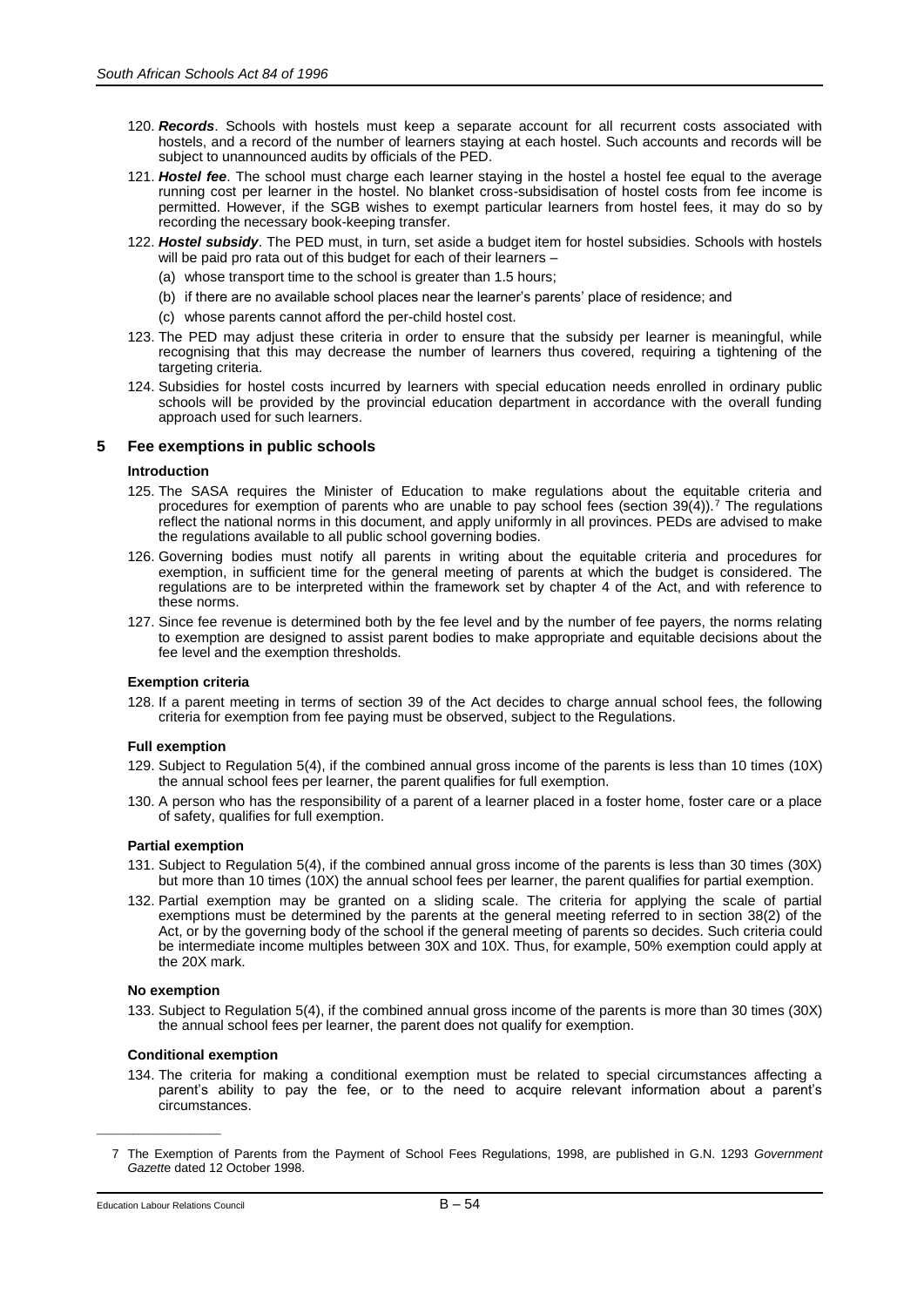# **Other considerations**

- 135. A school governing body must make it possible for parents to pay by instalment.
- 136. Parents whose circumstances change for the worse during the school year may apply for partial or total exemption at any time during the year, but fees already paid need not be reimbursed.
- 137. Parents who are partially or totally exempt, must advise the SGB if their circumstances improve to the extent that they are no longer eligible for the exemption granted to them. The SGB may amend or rescind the exemption on the merits of the parent's circumstances.
- 138. Nothing prevents a parent who is eligible for exemption from freely deciding to waive exemption. Such a decision must be communicated to the chairperson of the governing body in writing.
- 139. Nothing in these norms prevents a governing body from encouraging all parents, including fee-exempt parents, to render voluntary services to the school or to make voluntary contributions to the school fund in terms of sections 20(1)(h) and 37(2), respectively, of the Act.

# **Exemption procedures**

140. The Regulations on exemption specify the procedures for:

- (a) making an application for exemption
- (b) consideration of an application by a school governing body
- (c) alteration of a decision by a school governing body, and
- (d) an appeal by a parent who is dissatisfied with a decision relating to exemption.

# **6 Subsidies to independent schools**

# **Introduction**

- 141. Every person has the right, in terms of the Constitution, to establish and maintain, at their own expense, an independent educational institution that does not discriminate on grounds of race, is registered with the state, and maintains standards that are not inferior to standards in comparable public educational institutions. This provision does not preclude state subsidies for such institutions (section 29(3) and (4)).
- 142. The SASA provides for the right of persons to establish and maintain an independent school, and for the registration of an independent school by the Head of Department, under conditions consistent with the Constitution. The Act enables the provincial MEC to grant a subsidy to a registered independent school, in terms of norms and minimum standards determined by the Minister of Education (sections 45 – 46, 48).
- 143. The norms that follow are the first uniform national norms for independent school subsidies. They are intended to provide a stable and principled basis for MECs in all provinces, to decide the eligibility for subsidy and the level of subsidies for registered independent schools.
- 144. The national norms apply uniformly in all provinces. However, a provincial MEC may vary them, so long as their intent and spirit is maintained. The Head of Department must consult the national DoE on this matter.
- 145. The following norms embody conditions of eligibility for subsidy, and funding criteria for allocating subsidies.

# **Conditions of eligibility**

146. An independent school may be considered for subsidy if –

- (a) it is registered by the PED;
- (b) has made an application to the PED in the prescribed manner;
- (c) has been operational for one full school year;
- (d) is not operated for profit;
- (e) is managed successfully according to a management checklist determined by the PED, as described in paragraph 149;
- (f) agrees to unannounced inspection visits by officials of the PED; and
- (g) has not been established in direct competition with a nearby uncrowded public school of equivalent quality.
- 147. In addition to the conditions in the previous paragraph, the following conditions apply to independent secondary schools. A secondary school may be considered for subsidy if –
	- (a) its grade 12 pass rate is 50% or more of full-time candidates writing the examination in the prior year;
	- (b) the repetition rate in grades 11 or 12 is not more than 20%; and
	- (c) it does not engage in practices that are calculated to artificially increase the school's grade 12 pass rate.
- 148. The Head of Department may vary conditions (a) or (b) in the previous paragraph, on good cause shown.
- 149. Each school requesting funding will be subject to a management checklist (which may be the same as, or based on, the checklist referred to in paragraph 107 above), which will be approved by the HOD after consultation with representatives of independent schools. This checklist will determine whether the school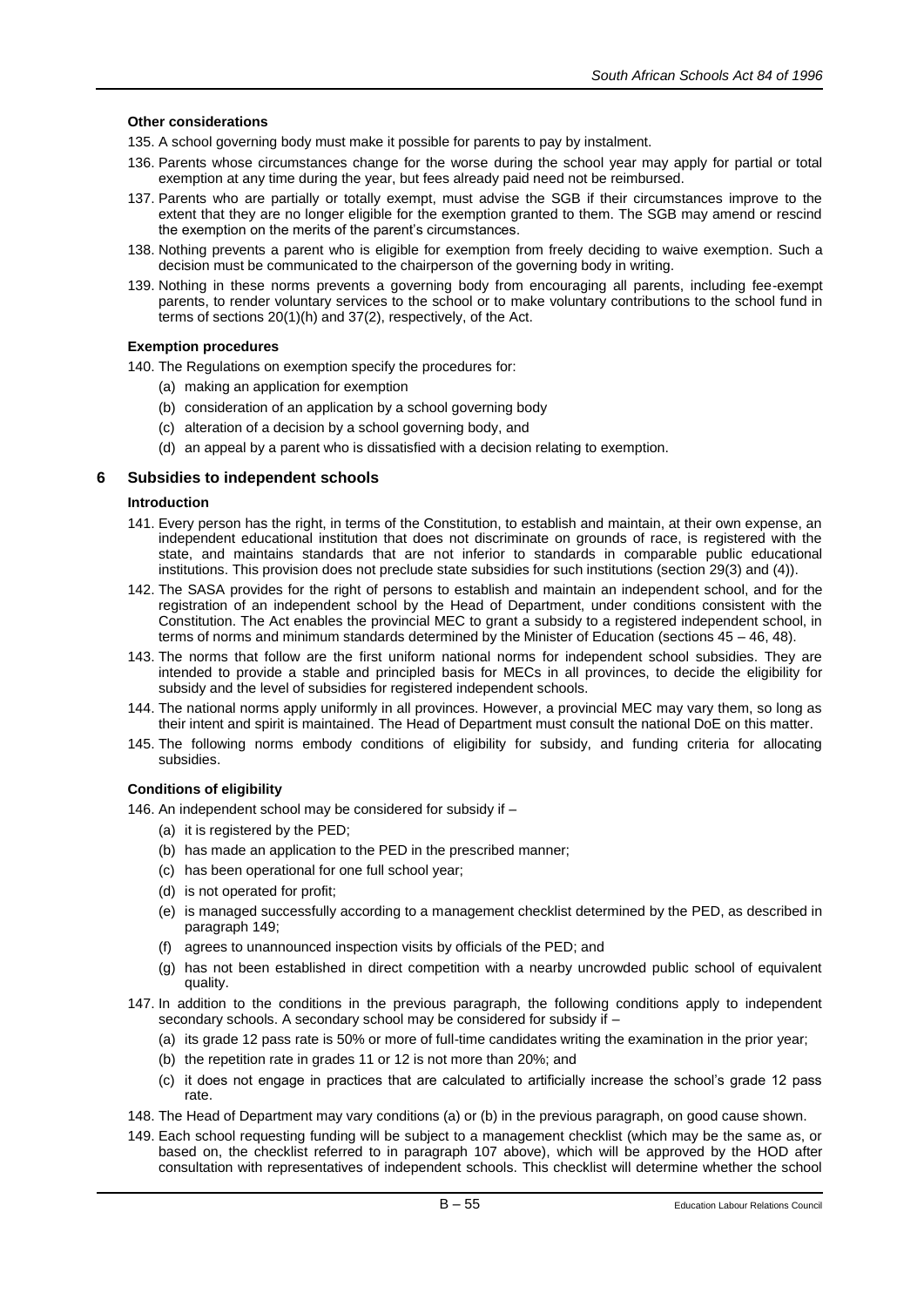is able to manage public funding responsibly. It must include indicators of sound management, such as whether the school keeps proper admissions and attendance registers, and maintains fee payment and other financial records. To be eligible for funding a school must subscribe to the checklist, and must allow unannounced inspections by officials of the PED, to ensure that the practices in the checklist are up-todate. Refusal to allow an unannounced visit will result in forfeiture of further funding.

# **Funding criteria**

*Subsidies related to fees*

- 150. In what follows, the level of annual non-discounted fees<sup>8</sup> charged at an independent school as of January 1998 will be taken as an indicator of the socio-economic status of a school's community.
- 151. The Ministry's policy is to enable subsidies to be granted in relation to the socio-economic circumstances of an eligible school's clientele. The level of school fees charged by an independent school is taken as an objective, publicly-available criterion that correlates well with the socio-economic circumstances of the school's clientele. Subsidy levels are therefore related to fee levels on a five-point progressive scale, as shown in Figure 3 below. Eligible schools charging the lowest fees will qualify for the highest level of subsidy. Schools charging the highest fees, in excess of 2.5 times the provincial average cost per learner in an ordinary public school, are considered to serve a highly affluent clientele, and no subsidy will be paid to them from public funds.

|  |  | <b>Figure 3.</b> Allocation table for independent school subsidies |  |
|--|--|--------------------------------------------------------------------|--|
|--|--|--------------------------------------------------------------------|--|

| Fee level                                                                                                                                        | Subsidy level                                                                                         |
|--------------------------------------------------------------------------------------------------------------------------------------------------|-------------------------------------------------------------------------------------------------------|
| 1. Up to 0.5 times (50% of) the provincial average public cost<br>per learner in ordinary public schools the previous fiscal year.               | Subsidy equal to 60% of the provincial average cost per learner<br>in ordinary public schools.        |
| 2. Higher than 0.5 and up to 1.0 times the provincial average<br>public cost per learner in ordinary public schools the previous<br>fiscal year. | Subsidy equal to 40% of the provincial average public cost per<br>learner in ordinary public schools. |
| 3. Higher than 1.0 and up to 1.5 times the provincial average<br>public cost per learner in ordinary public schools the previous<br>fiscal year. | Subsidy equal to 25% of the provincial average public cost per<br>learner in ordinary public schools. |
| 4. Higher than 1.5 and up to 2.5 times the provincial average<br>public cost per learner in ordinary public schools the previous<br>fiscal year. | Subsidy equal to 15% of the provincial average public cost per<br>learner in ordinary public schools. |
| 5. Higher than 2.5 times the provincial average public cost per<br>learner in ordinary public schools the previous fiscal year.                  | No subsidy.                                                                                           |

- 152. PEDs will need to establish a procedure to deal with borderline situations. For example, if the average public school cost in a province is R2000, and an independent school charges fees of R1 050, it will just miss being in the first (highest subsidy) category, even if its clientele is not different from that of a school charging, say, R950. PEDs may use the following criteria, in addition to any other relevant information submitted by the school, to judge whether a school falls into a certain category:
	- (a) schools in the first (highest subsidy level) category would typically be located in townships, deep rural areas, or informal settlements.
	- (b) schools in the second category would typically be in inner city or transitional suburban areas, catering largely to township and informal sector clientele or the urban lower middle class.
	- (c) schools in the third and fourth categories would be middle and upper middle class schools with good facilities with a local clientele.
	- (d) schools in the fifth category would be well established schools with excellent facilities and a national or regional clientele and very low learner:educator ratios.
- 153. Subsidies may be paid only in respect of grades 1 12. No other grades are eligible for subsidy for the time being. If the fee structure varies by grade, the enrolment-weighted average of the fees in all relevant grades will be taken as representative of each level.
- 154. The fee levels applying to primary and secondary schools may differ. For purposes of these norms, "primary" comprises grades 1 to 7, and "secondary" comprises grades 8 to 12. The HOD may recommend

\_\_\_\_\_\_\_\_\_\_\_\_\_\_\_\_\_\_\_\_\_\_\_\_

<sup>8</sup> For the purpose of this national policy, "fees" means any form of payment for registration and tuition made by a parent in relation to a learner's enrolment or attendance at an independent school. It includes the present annualised value of any past or future once-off payment, using a market rate of interest for investments of equal certainty. It also includes any other form of payment by a parent, or equity in the school taken by a parent, as a form of fee payment equivalent. The highest level of fees normally charged at the school, as opposed to fees discounted for once-off payment, will be taken as representative. Additional costs associated with the normal course of instruction which learners are expected to follow are to be considered fees, even if they are not formally called fees. However, payments for extra items or services, or for school materials that are procured by the school instead of having to be purchased by the parent, are not to be considered fees, as long as the cost of such items is similar to their open-market value.

Education Labour Relations Council  $B - 56$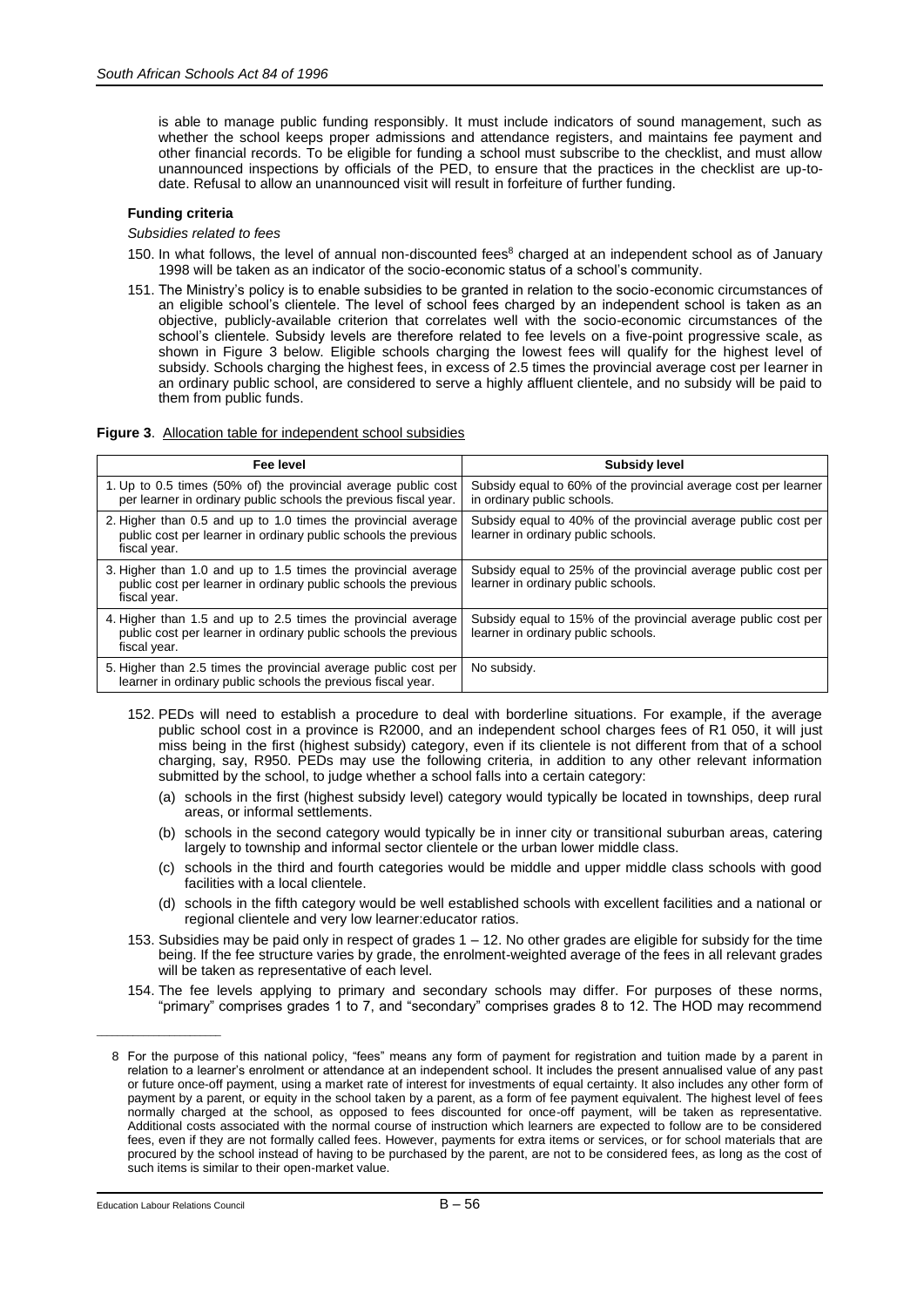a subsidy, if it is deemed in the interest of the school and the provincial education department, when a school lowers its fees in order to qualify for the same percentage subsidy in both primary and secondary levels.

## **Subsidies in relation to PED budgets**

- 155. The Ministry of Education is sensitive to the connection between the total cost of independent school subsidies and the overall budgetary position of a provincial education department. Recent reductions in the overall funds available for independent school subsidies because of urgent budgetary expediency, should not become de facto policy by default. At the same time, PEDs must have latitude to vary budgetary allocations between programme areas, in relation to the total funds at their disposal, and the priorities established in terms of national and provincial policies.
- 156. A PED may, therefore, alter the fee levels and corresponding percentage subsidies after consultation with the national DoE, if the application of these norms would –
	- (a) cause a PED's expenditure on subsidies to independent schools to deviate from a three-year historical moving average by more than 10 percent in real terms in any given year; or
	- (b) contribute to over-expenditure on the PED's budget in the year they are applied; or
	- (c) result in independent schools receiving year-to-year budget cuts (or increases) in any given year that are significantly larger (or smaller) than other programme areas in the PED's budget.

## **Other deviations**

157. Aside from deviations already discussed in this document, a PED may deviate from the subsidy and fee levels in these norms only on good cause shown (see paragraph 144 above).

## **Date of subsidy payments**

- 158. Subsidies will be calculated on a per learner basis according to the verified enrolment in the school at the beginning of each term.
- 159. PEDs must ensure that the first term's subsidy is paid no later than 1 April in each school year. Subsequent subsidies must be paid no later than six weeks after the beginning of each school term.

#### **Monitoring and revision**

- 160. The Ministry of Education, in co-operation with PEDs and representatives of independent schools, will monitor the application of these norms in order to:
	- (a) monitor fee levels;
	- (b) monitor subsidy levels;
	- (c) ensure that the overall level of subsidy to independent schools is a reasonable percentage of the total education budget in a province, in relation to the relative size of the independent and public school sectors in the province, and other relevant considerations; and
	- (d) ensure that national education policy objectives are being well served by the norms and their application.
- 161. In the light of an analysis of these matters, the Ministry, after due consultation, may amend or revise the norms.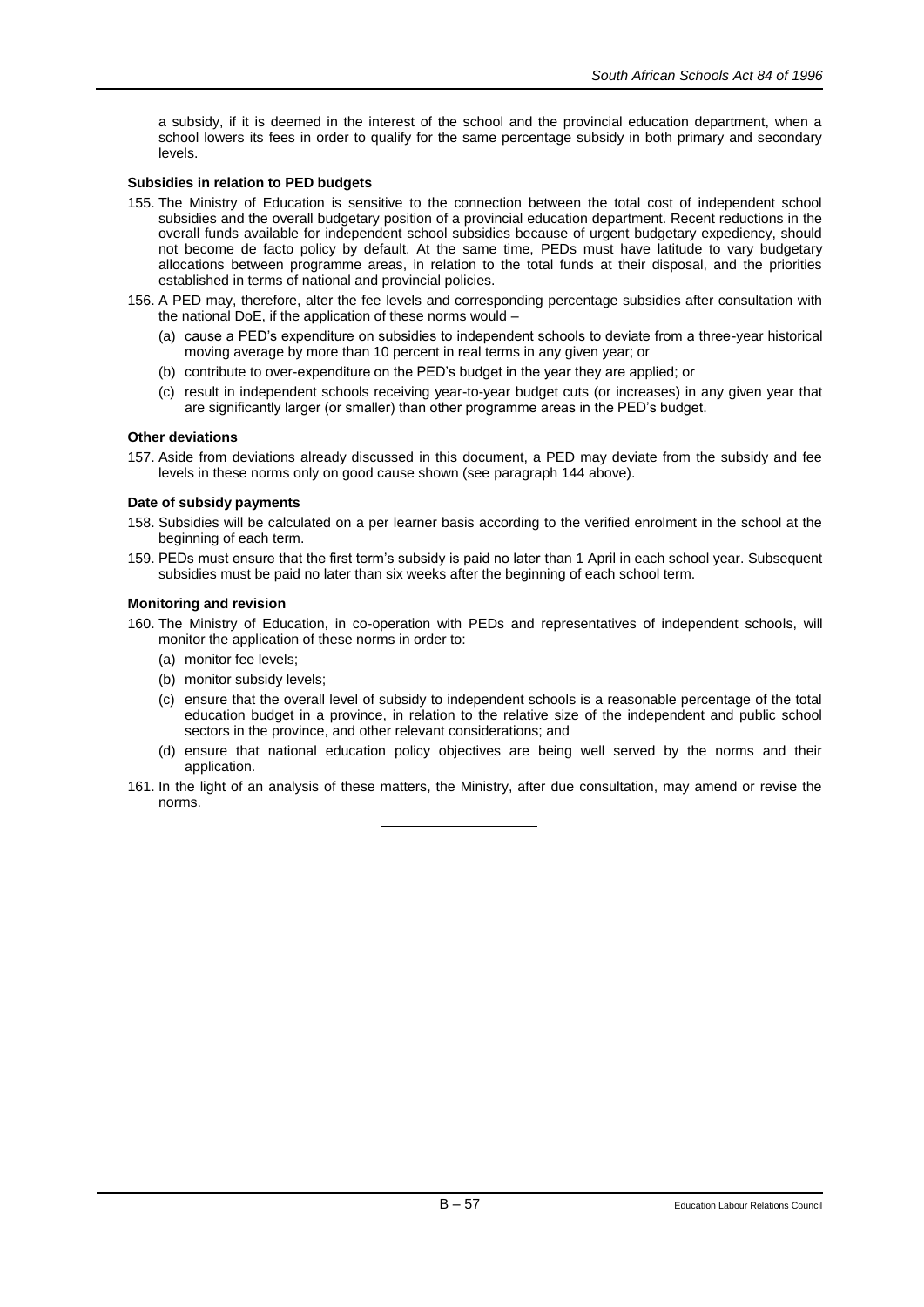# **EXEMPTION OF PARENTS FROM THE PAYMENT OF SCHOOL FEES, REGULATIONS 1998**

G.N. 1293 of 1998 published in *Government Gazette* No. 19347 dated 12 October 1998

The Minister of Education has, under sections 39(4) and 61 of the South African Schools Act. 1996, (No. 84 of 1996), after consultation with the Council of Education Ministers and the Minister of Finance made the regulations in the Schedule.

**SME BENGU** Minister of Education October 1998

# **SCHEDULE**

# **EXEMPTION OF PARENTS FROM THE PAYMENT OF SCHOOL FEES**

# **Definitions**

1. In these regulations any word or expression to which a meaning has been assigned in the Act, shall have the meaning so assigned to it and, unless the context indicates otherwise –

**'application'** means an application by a parent for exemption;

**'combined annual gross income of the parents'** means the gross income of all the parents of a learner as defined in the Act calculated together or, if a learner has only one parent, the total gross income of such parent;

**'exemption'** means the total, partial or conditional exemption of parents who are unable to pay school fees;

**'school fees'** means school fees determined in terms of section 39 of the Act;

**'the Act'** means the South African Schools Act, 1996 (Act No. 84 of 1996).

## **Scope**

2. These Regulations must be interpreted within the framework set by Chapter 4 of the Act, and with reference to the National Norms and Standards for School Funding determined in terms of the Act.

## **Categories for purpose of exemption**

- 3. (1) If annual school fees are determined in terms of section 39 of the Act, the following categories will be applicable for purposes of exemption of a parent from payment of such school fees –
	- (a) if the combined annual gross income of the parents is less than ten times the annual school fees per learner, the parent qualifies for full exemption;
	- (b) if the combined annual gross income of the parents is less than thirty times but more than ten times the annual school fees per learner, the parent qualifies for partial exemption; and
	- (c) if the combined annual gross income of the parents is more than thirty times the annual school fees per learner, the parent does not qualify for exemption.
	- (2) A person who has the responsibility of a parent of a learner placed in a foster home, foster care or a place of safety is exempted from payment of any school fees.

## **Procedures for application**

- (1) The governing body must notify all parents in writing of  $-$ 
	- (a) the amount of the annual school fees to be paid and the equitable criteria and procedures for exemption determined in terms of section 39 of the Act;
	- (b) the fact that parents are liable to pay such fees in terms of section 40 of the Act unless or to the extent that they have been exempted from payment thereof; and
	- (c) the contents of regulations 3, 4 and 5 and at the request of a parent, make a copy of these Regulations available to him or her.
	- (2) A parent who wishes to be exempted from payment of school fees for each individual learner at the particular school, must apply in writing to the chairperson of the governing body on a form similar to the form annexed as annexure A.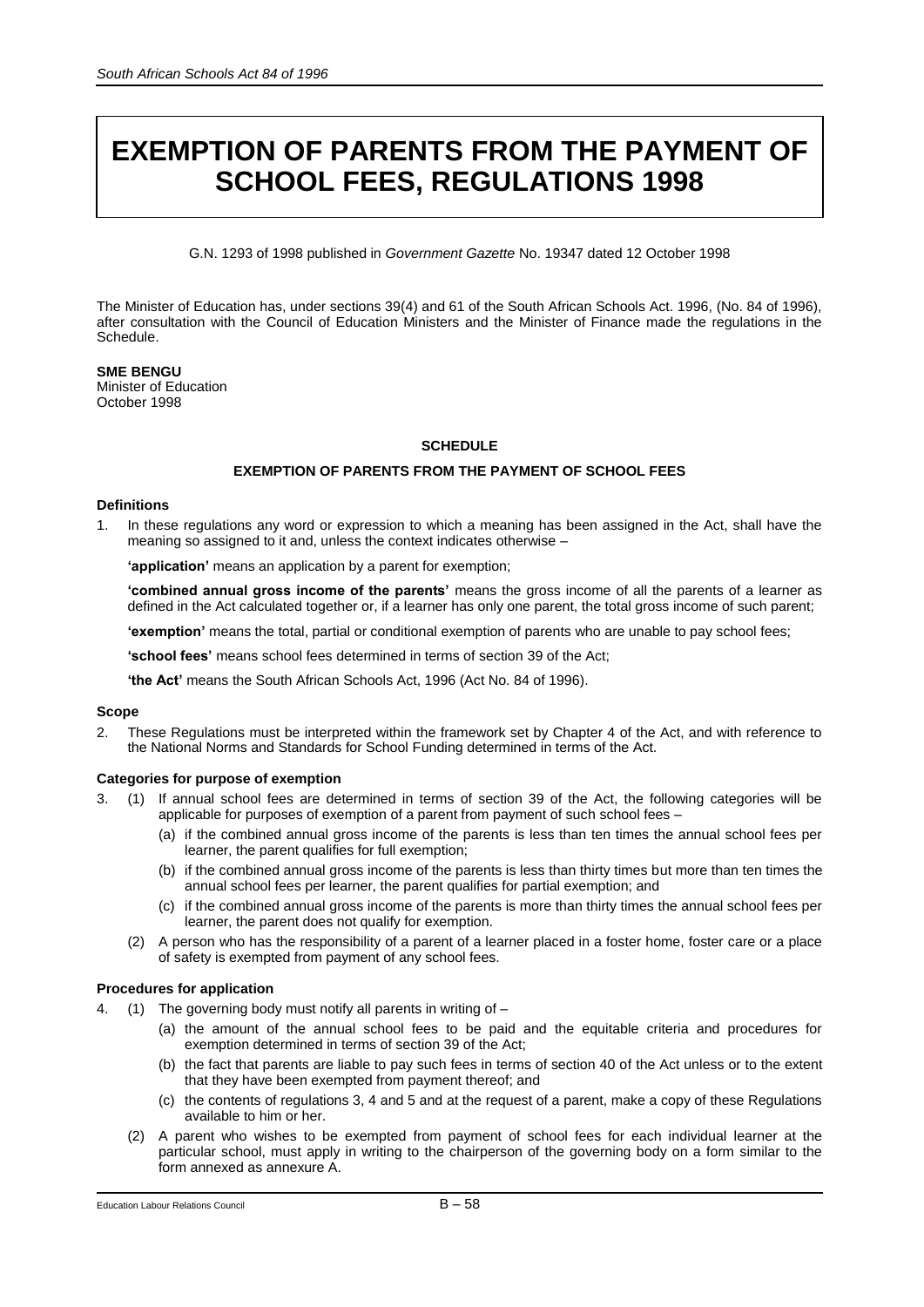- (3) An application referred to in subregulation (2) must contain sufficient particulars to enable the governing body to apply the criteria set out in regulation 5(2) in order to determine in which category referred to in regulation 3, the applicant falls.
- (4) An applicant must furnish such relevant further particulars as requested by the governing body.
- (5) The applicant must prove on a balance of probabilities that the information supplied by him or her on the matters mentioned in regulations 3 and 5(2) is true and correct.
- (6) An applicant must, if he or she so requests, be afforded an opportunity to present his or her application in person, or through a designated representative.

# **Procedure for consideration of an application by Governing Body**

- 5. (1) The governing body must consider the application subject to these Regulations and make a decision within fourteen days after receipt thereof.
	- (2) In considering an application a governing body must take into account
		- (a) the financial position of the applicant including
			- (i) the total gross annual income of the parents;
			- (ii) the total annual necessary expenses; and
			- (iii) a statement of assets and liabilities;
		- (b) the number of dependants of the applicant;
		- (c) the standard of living of the applicant; and
		- (d) any other relevant information supplied by the applicant.
	- (3) If the applicant falls in
		- (a) the category referred to in regulation 3(1)(a), the applicant is exempted in full;
		- (b) the category referred to in regulation 3(1)(b), the applicant is partially exempted to the extent determined by the governing body having regard to the criteria referred to in subregulation (2); and
		- (c) the category referred to in regulation 3(1)(c), the application is declined.
	- (4) A governing body may deviate from the provisions of subregulation (3) if the applicant proves facts which justify such deviation.
	- (5) A governing body may attach such conditions to an exemption granted to an applicant as it may deem reasonable.
	- (6) Information by the applicant in support of his or her application must be treated in confidence by the governing body and may not be divulged to a third party without the consent of the applicant.
	- (7) The governing body must notify each applicant in writing of its decision and the reasons therefor, within seven days after the decision is taken.
	- (8) If an application is declined or partially declined, the governing body must notify the applicant of his or her right of appeal in terms of section 40(2) of the Act.

## **Alteration of decision**

- 6. (1) If a governing body obtains information that the financial position of a parent who was granted exemption, has changed substantially, the governing body may reconsider and rescind, amend, substitute or alter its decision to grant exemption.
	- (2) Before taking action in terms of subregulation (1) the governing body must
		- (a) notify the parent concerned of the intended action and of the information on which it will be based; and
		- (b) afford the parent the opportunity to rebut the information and to show cause why the exemption should not be reconsidered.

## **Procedure for appeal**

- 7. (1) A parent who is dissatisfied with the decision referred to in regulation 5(7) may appeal in writing against the decision to the Head of Department within 30 days after receipt of the notification of that decision.
	- (2) The appellant contemplated in subregulation (1) must furnish the Head of Department with
		- (a) the reasons for the appeal; and
		- (b) all relevant information pertaining to the appeal.
	- (3) The Head of Department must within 14 days after receipt of the documentation referred to in subregulation  $(2) -$ 
		- (a) notify the chairperson of the governing body concerned of the appeal that has been lodged;
		- (b) furnish to the chairperson a copy of the appellant's reasons for appeal; and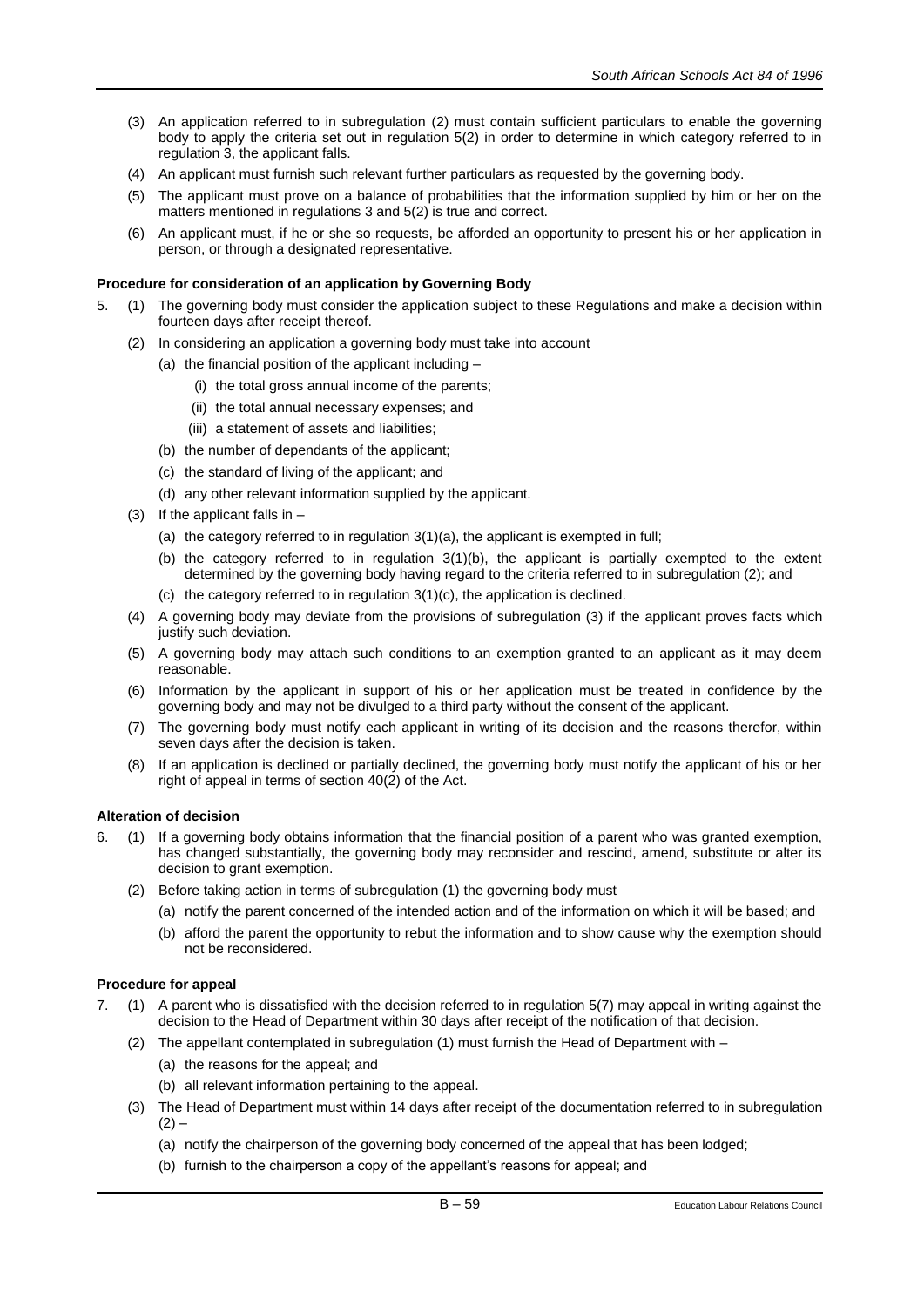- (c) request the chairperson to forward to him or her within 14 days after receipt of the request:
	- (i) the minutes of the meeting of the governing body at which the application was discussed and was decided upon; and
	- (ii) any comments the governing body wishes to make with regard to the appellant's reasons for appeal, and any other information relevant to the appeal.
- (4) After consideration of all information referred to in subregulations (2) and (3), the Head of Department must within 14 days of receipt of the documentation or information contemplated in subregulation  $(3)(c)$  –
	- (a) uphold the appeal:
		- (i) in full;
		- (ii) partially; or
		- (iii) conditionally; or
	- (b) dismiss the appeal.
- (5) Within 7 days of deciding the appeal, the Head of Department must notify the appellant and the chairperson of the governing body concerned in writing of his or her decision and the reasons therefor.

#### **Assistance to parents**

- 8. (1) A parent who, for whatever reason, needs assistance to apply for exemption or lodge an appeal as contemplated in regulation 7, may request an educator or any other person to assist him or her in making the application or appeal.
	- (2) If no assistance is given to the parent after he or she has requested it as contemplated in subregulation (1 ) the principal must assist the parent in such application or appeal.

#### **Voluntary contributions**

9. Nothing in these Regulations prevents a parent who is granted exemption from making a voluntary contribution to the school fund.

#### **Short title and commencement**

10. These Regulations are called the Exemption of Parents from the Payment of School Fees Regulations, 1998 and will come into effect on the date of publication thereof.

# **ANNEXURE A**

# APPLICATION FORM FOR EXEMPTION SOUTH AFRICAN SCHOOLS ACT, 1996 (NO. 84 OF 1996)

|                                       | EXEMPTION OF PARENTS FROM THE PAYMENT OF SCHOOL FEES REGULATIONS, 1998 |
|---------------------------------------|------------------------------------------------------------------------|
| <b>PARTICULARS OF SCHOOL</b><br>Name: |                                                                        |
| Postal Address:                       |                                                                        |
|                                       |                                                                        |
|                                       |                                                                        |
| <b>Physical Address:</b>              |                                                                        |
|                                       |                                                                        |
| Tel:                                  |                                                                        |
| Fax:                                  |                                                                        |
| PARTICULARS OF APPLICANT              |                                                                        |
| Name of parent:*                      |                                                                        |
|                                       |                                                                        |
|                                       |                                                                        |
|                                       |                                                                        |
| Tel:<br>Fax:                          |                                                                        |
|                                       |                                                                        |

**"parent"** means (a) the parent or guardian of a learner; (b) the person legally entitled to custody of a learner; or (c) the person who undertakes to fulfil the obligations of a person referred to in (a) or (b) towards the learner's education at school.

\_\_\_\_\_\_\_\_\_\_\_\_\_\_\_\_\_\_\_\_\_\_\_\_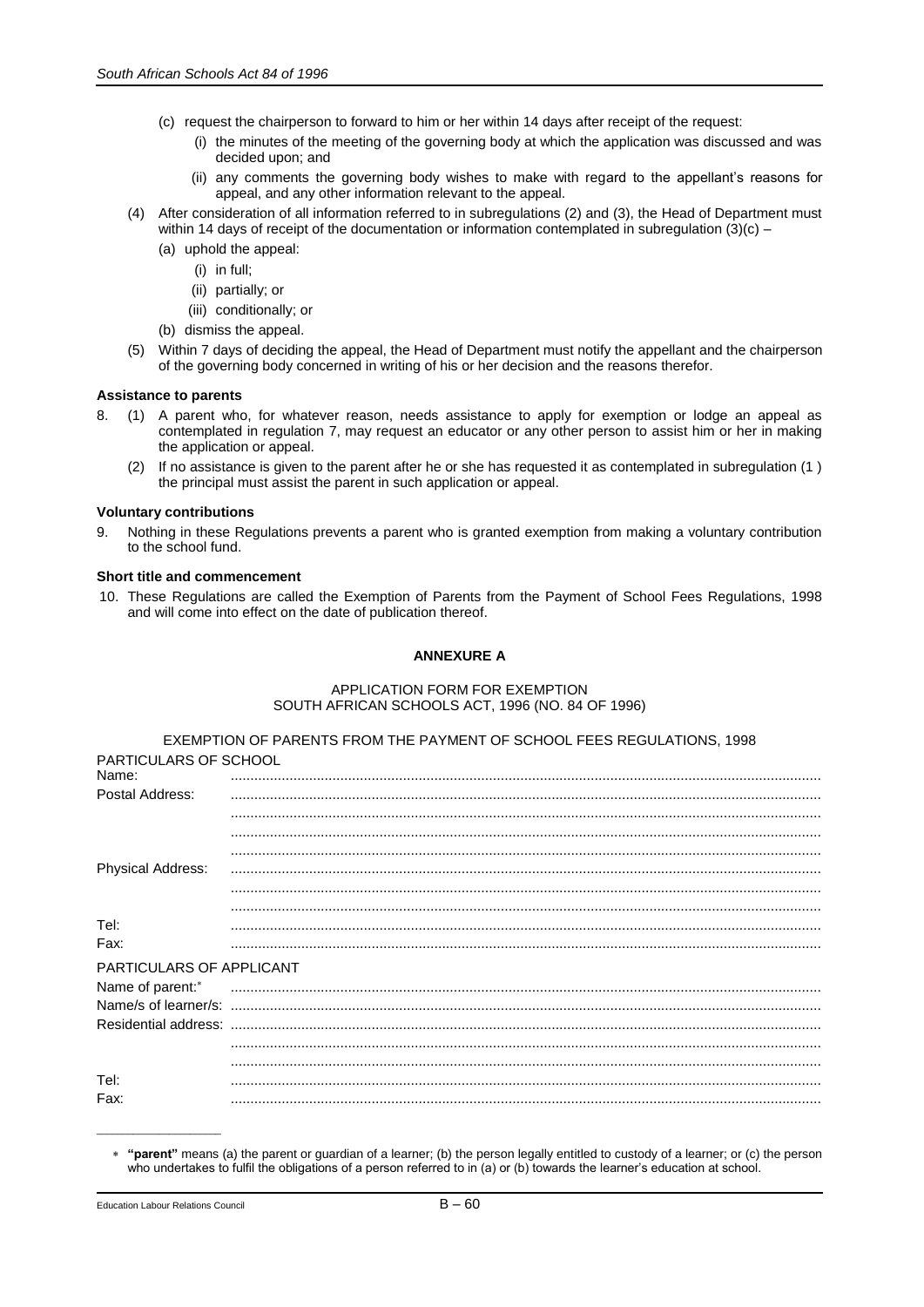|                                                                                                                                  | APPLICATION FOR -                                                                                                                                                                                            |                                                                                                               |  |  |
|----------------------------------------------------------------------------------------------------------------------------------|--------------------------------------------------------------------------------------------------------------------------------------------------------------------------------------------------------------|---------------------------------------------------------------------------------------------------------------|--|--|
| 1.                                                                                                                               | <b>Full exemption</b> (Regulation $3(1)(a)$ )                                                                                                                                                                |                                                                                                               |  |  |
|                                                                                                                                  | Combined annual gross income of parents:                                                                                                                                                                     | R                                                                                                             |  |  |
|                                                                                                                                  | Annual school fees per learner:                                                                                                                                                                              |                                                                                                               |  |  |
|                                                                                                                                  |                                                                                                                                                                                                              | (Only applicable if combined annual income of a parent is less than 10X the annual school fees per learner)   |  |  |
| 2.                                                                                                                               | Partial exemption (Regulation 3(1)(b))                                                                                                                                                                       |                                                                                                               |  |  |
|                                                                                                                                  |                                                                                                                                                                                                              |                                                                                                               |  |  |
|                                                                                                                                  | Annual school fees per learner:                                                                                                                                                                              | R                                                                                                             |  |  |
| (Only applicable if combined annual income of a parent is less than 30X but more than 10X the annual school<br>fees per learner. |                                                                                                                                                                                                              |                                                                                                               |  |  |
|                                                                                                                                  | Partial exemption may be granted on a sliding scale as contemplated in paragraph 132 in terms of the National<br>Norms and Standards for Funding published in the same Government Gazette as this document.) |                                                                                                               |  |  |
| 3.                                                                                                                               | Additional information which you request to be considered by the governing body:                                                                                                                             |                                                                                                               |  |  |
|                                                                                                                                  |                                                                                                                                                                                                              |                                                                                                               |  |  |
|                                                                                                                                  |                                                                                                                                                                                                              |                                                                                                               |  |  |
|                                                                                                                                  |                                                                                                                                                                                                              |                                                                                                               |  |  |
|                                                                                                                                  |                                                                                                                                                                                                              |                                                                                                               |  |  |
|                                                                                                                                  |                                                                                                                                                                                                              |                                                                                                               |  |  |
|                                                                                                                                  |                                                                                                                                                                                                              |                                                                                                               |  |  |
|                                                                                                                                  |                                                                                                                                                                                                              |                                                                                                               |  |  |
| 4.                                                                                                                               | of the governing body.                                                                                                                                                                                       | All supplementary documentation to prove the application for exemption must be attached for the consideration |  |  |
| 5.                                                                                                                               | chairperson of the governing body and be marked for his/her attention.                                                                                                                                       | The application form and accompanying documents must be sealed in an envelope and addressed to the            |  |  |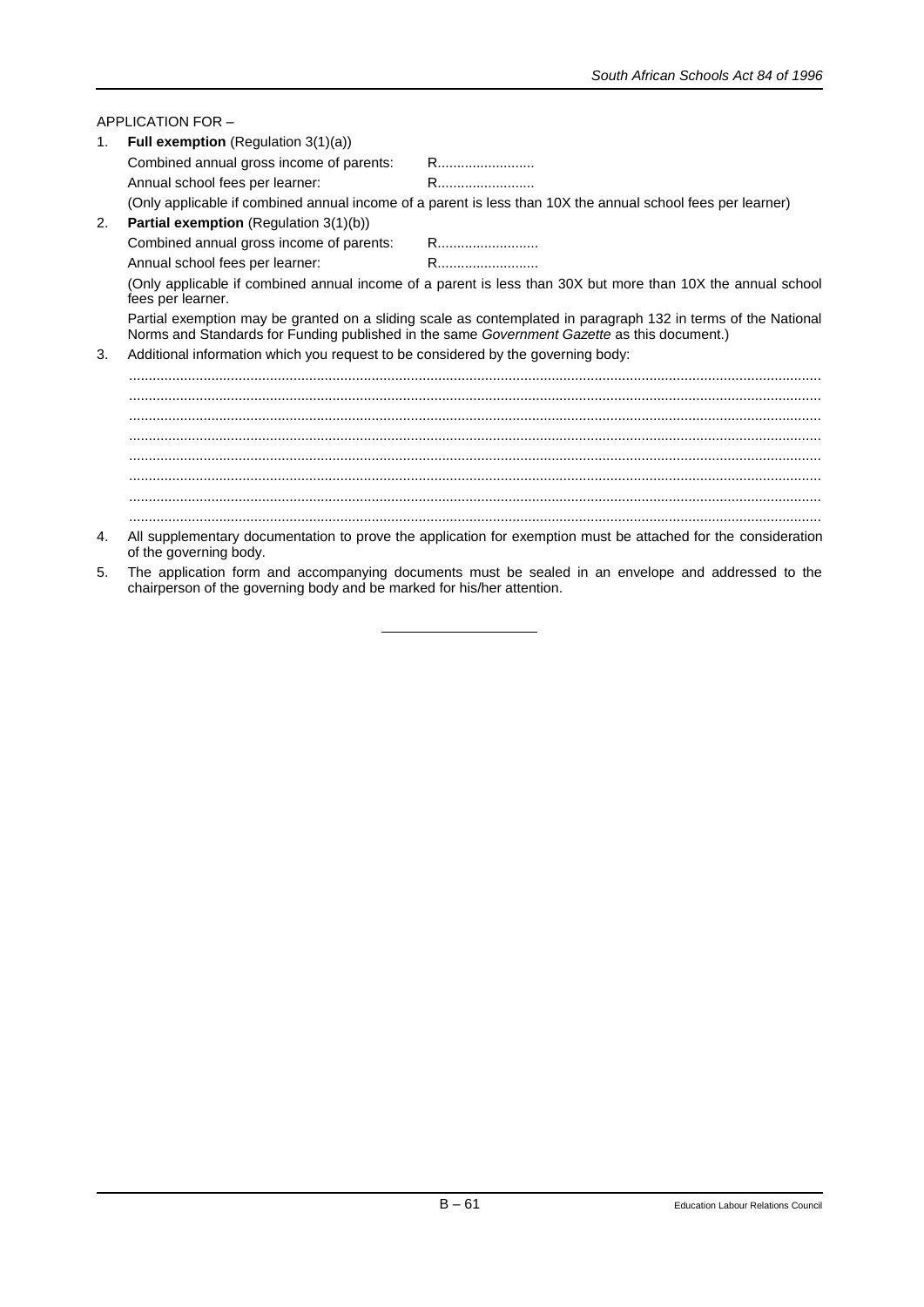# **AGE REQUIREMENTS FOR ADMISSION TO AN ORDINARY PUBLIC SCHOOL**

G.N. 2433 of 1998 published in *Government Gazette* No. 19377 dated 19 October 1998

# *amended by*

G.N. 1356 of 2001 published in *Government Gazette* No. 22928 dated 11 December 2001

The Minister of Education, after consultation with each Member of the Council of Education Ministers, hereby give notice in terms of section 3(4)(i) of the National Education Policy Act, 1996 (No. 27 of 1996) and section 5(4) of the South African Schools Act, 1996 (No.84 of 1996), of the age requirements for the admission of learners to an ordinary public school or different grades at a school, as set out in the Schedule.

# **SME Bengu**

Minister of Education October 1998

# **SCHEDULE**

# **AGE REQUIREMENTS FOR ADMISSION TO AN ORDINARY PUBLIC SCHOOL**

# **Interpretation**

Example:

- 1. In this notice any expression to which a meaning has been assigned in the South African Schools Act, 1996 (No. 27 of 1996) and the National Education Policy Act, 1996 (No. 84 of 1996) shall have that meaning.
- 2. In this notice a reference to grade R will have the same meaning as grade O in the South African Schools Act, 1996.

# **Age requirements for admission to an ordinary public school**

3. The statistical age norm per grade is the grade number plus 6.

| Grade $1 + 6$  | $=$ age $7$ |
|----------------|-------------|
| Grade $9+6$    | $=$ age 15  |
| Grade $12 + 6$ | $=$ age 18  |

- 4. A learner must be admitted to grade 1 if he or she turns seven in the course of that calendar year. A learner who is younger than this age may not be admitted to grade 1.
- 4A. Despite paragraph 4, the Head of Department may allow a learner who wants to be admitted to grade 1, but who will not be turning 7 during the year of such admission, to be admitted at a lower age. This deviation by the Head of Department may only occur if, in the opinion of the Head of Department, reasonable grounds exist to show that such a learner is, based on educational principles, school ready for grade 1 and it is in the best interests of such a learner to be admitted as an underage learner to a public school. The parent of the learner must show that refusal to be admitted to a school will have a detrimental effect on the child's development.

[Para. 4(A) inserted by G.N. 1356 dated 11 December 2001.]

- 5. A learner may be admitted to grade R only if he or she turns six in the course of that calendar year. Attendance of grade R is not compulsory.
- 6. The age requirements for learners with special education needs who are able to be admitted to attend ordinary public schools are the same as for other learners in ordinary public schools.

# **Application**

These age requirements, and any deviations from the age norm per grade, must be applied in accordance with the Admission Policy for Ordinary Public Schools, published in the same government notice.

# **Short title and commencement**

8. This notice is called the Age Requirements for Admission to an Ordinary Public School, and it comes into effect on 1 January 2000.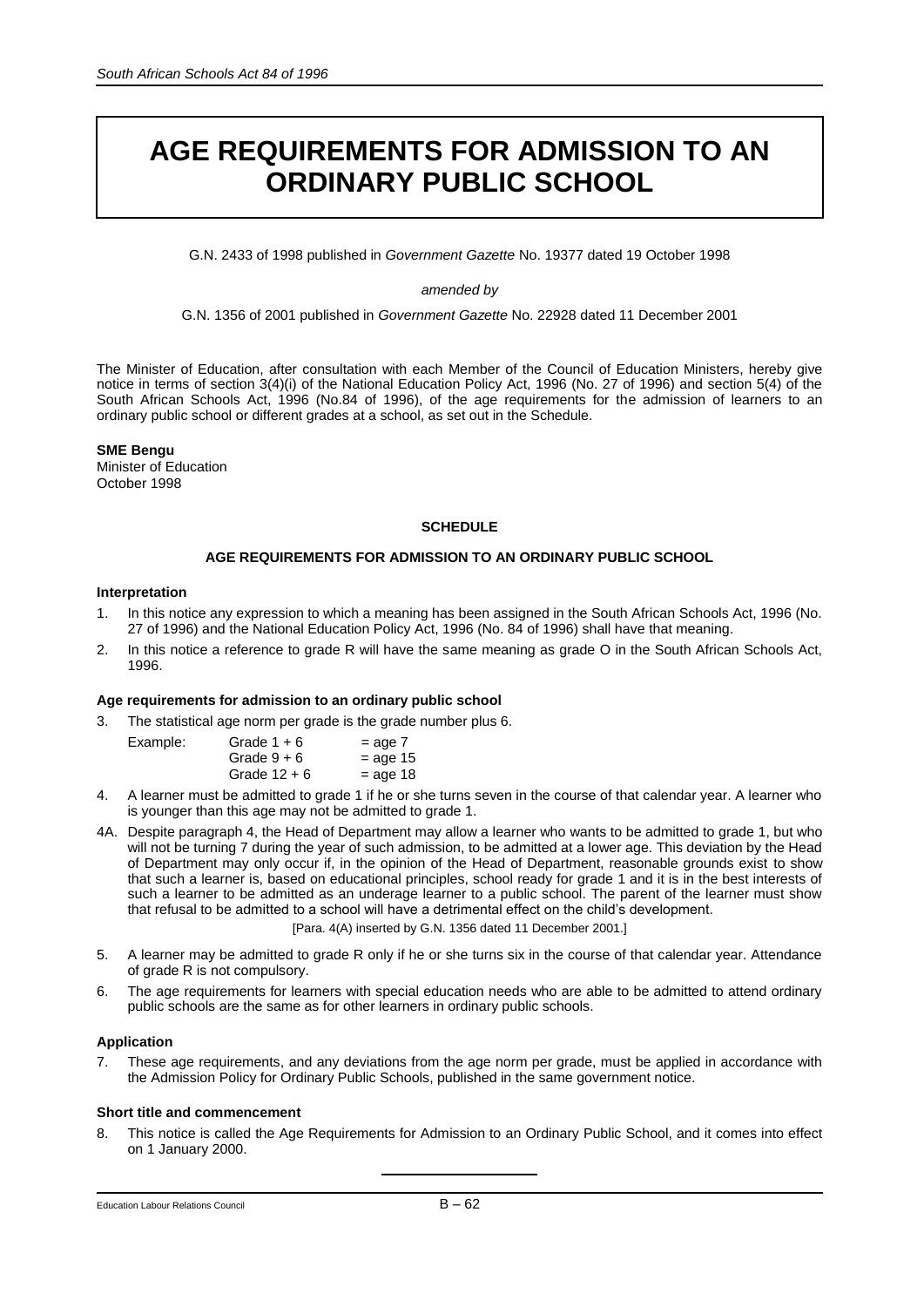# **TRANSFER OF FUNDS AND OTHER MOVEABLE ASSETS OF THE STATE TO PUBLIC SCHOOLS**

G.N. 1423 of 1999 published in *Government Gazette* No. 20669 dated 26 November 1999

The Minister of Education hereby, in terms of section 52(3) of the South African Schools Act, 1996 (Act 84 of 1996), determines the dates on which and the conditions subject to which funds and other moveable assets used by, or held on behalf of public schools contemplated in section 52(1) of the Act and which in law are the property of the State, devolve upon the public schools, as set out in the Schedule.

#### **PROFESSOR KADER ASMAL, MP Minister of Education**

November 1999

# **SCHEDULE**

# **TRANSFER OF FUNDS AND OTHER MOVEABLE ASSETS OF THE STATE TO PUBLIC SCHOOLS**

# **Dates of transfer**

- **1.** The funds and moveable assets used by, or held for or on behalf of a public school contemplated in section 52(1) of the South African Schools Act 84 of 1996, and which in law are the property of the State, devolve upon the school on –
	- (a) the date of publication of this notice, if the governing body of such a school has applied for the allocated functions in terms of section 21 of the Act and the functions contemplated in section 21(1)(a) have been allocated by the Head of the Department to the governing body; or
	- (b) the date from which the functions contemplated in section  $21(1)(a)$  of the Act are
		- (i) allocated to the governing body of a school in terms of section 21(3) of the Act on application by the governing body in terms of section 21(1) of the Act; or
		- (ii) assigned to the governing body of a school in terms of section 21(6) of the Act.

# **Conditions for transfer**

# **2. The transfer of the funds and moveable assets is subject to the following conditions:**

- (a) The principal of a public school must draw up a financial statement of the funds and compile an inventory of the moveable state assets used by, or held for or on behalf of the public school and which in law are the property of the State. A designated official of the provincial department of education must be assigned by the Head of Education to verify in writing that the financial statement and inventory have been compiled correctly.
- (b) The chairperson of the governing body must sign an acknowledgement of receipt of the funds and moveable assets from the State on behalf of the school and submit it to the first meeting of the governing body after signature. (ANNEXURE A.)
- (c) A copy of the financial statement and the inventory must thereafter be made available to the Head of Department together with the signed acknowledgement of receipt. The Head of Department must keep a running record of all such documents.
- (d) A copy of the financial statement and the inventory must be kept on record at the school.
- (e) The moveable property listed in the inventory may not be alienated without value unless agreed to by the Head of Department.
- (f) Any alienation of the property contemplated in paragraph (a) contrary to the provisions of paragraph (e) is invalid and the ownership of such property will revert to the State.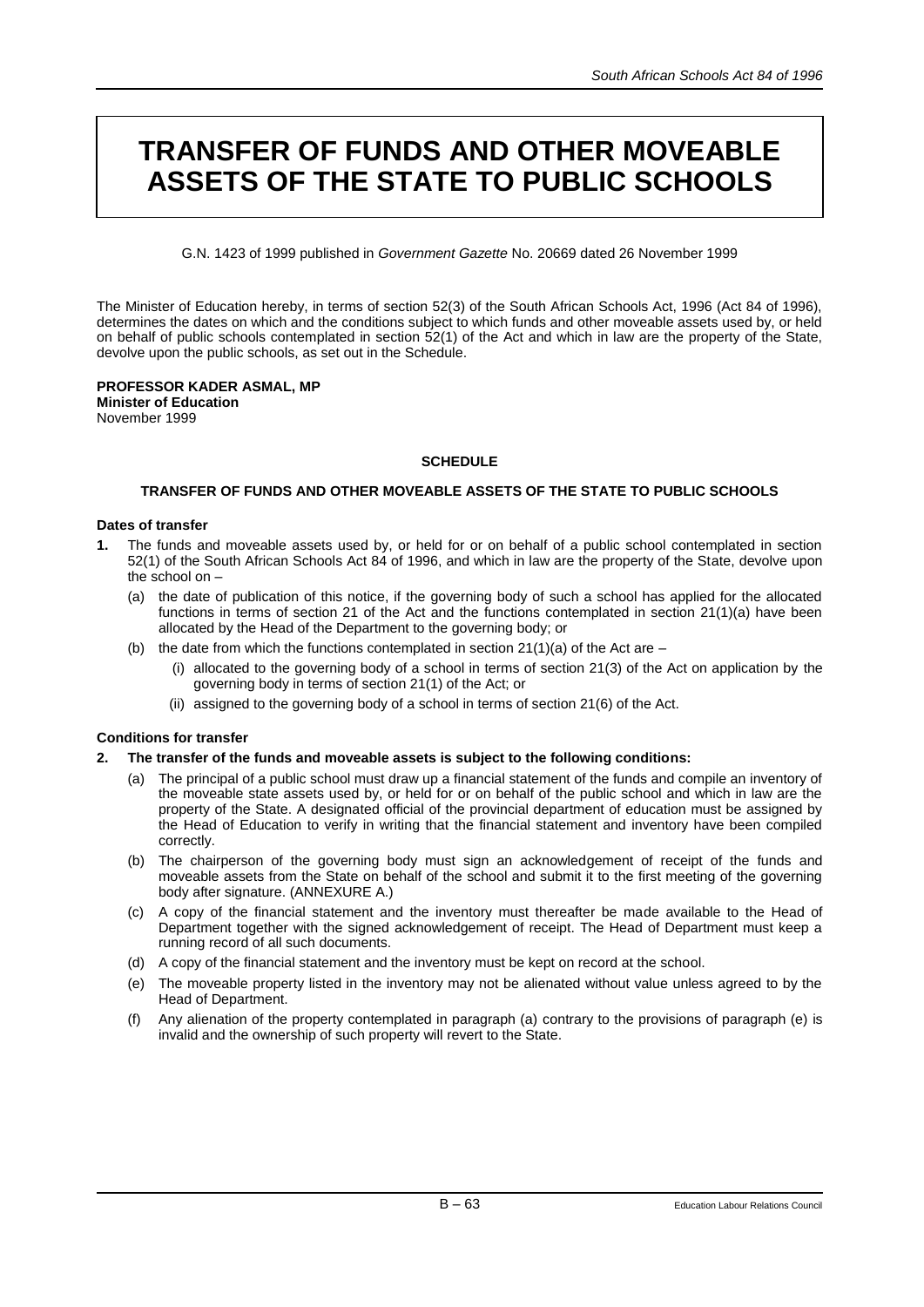# **ANNEXURE A**

PRO-FORMA ACKNOWLEDGEMENT OF RECEIPT OF FUNDS AND OTHER MOVABLE ASSETS TRANSFERRED TO A PUBLIC SCHOOL IN TERMS OF SECTION 52(3) OF THE SOUTH AFRICAN SCHOOLS ACT, 1996 (ACT 84 OF 1996) I,.......................................................................................................... (name of the chairperson of the governing body) on behalf of the public school ............................................................................................. (name of the public school), duly acknowledge receipt from the State of the funds in the enclosed financial statement, that were paid into the bank account of the school, and the assets listed in the enclosed inventory. THUS DONE and SIGNED at ……………………………………………….. on this …………………………………… day

of ……………………………………..1999 (date of receipt)

................................................................... Chairperson of governing body

WITNESSES:

1. ...............................................................

2. ...............................................................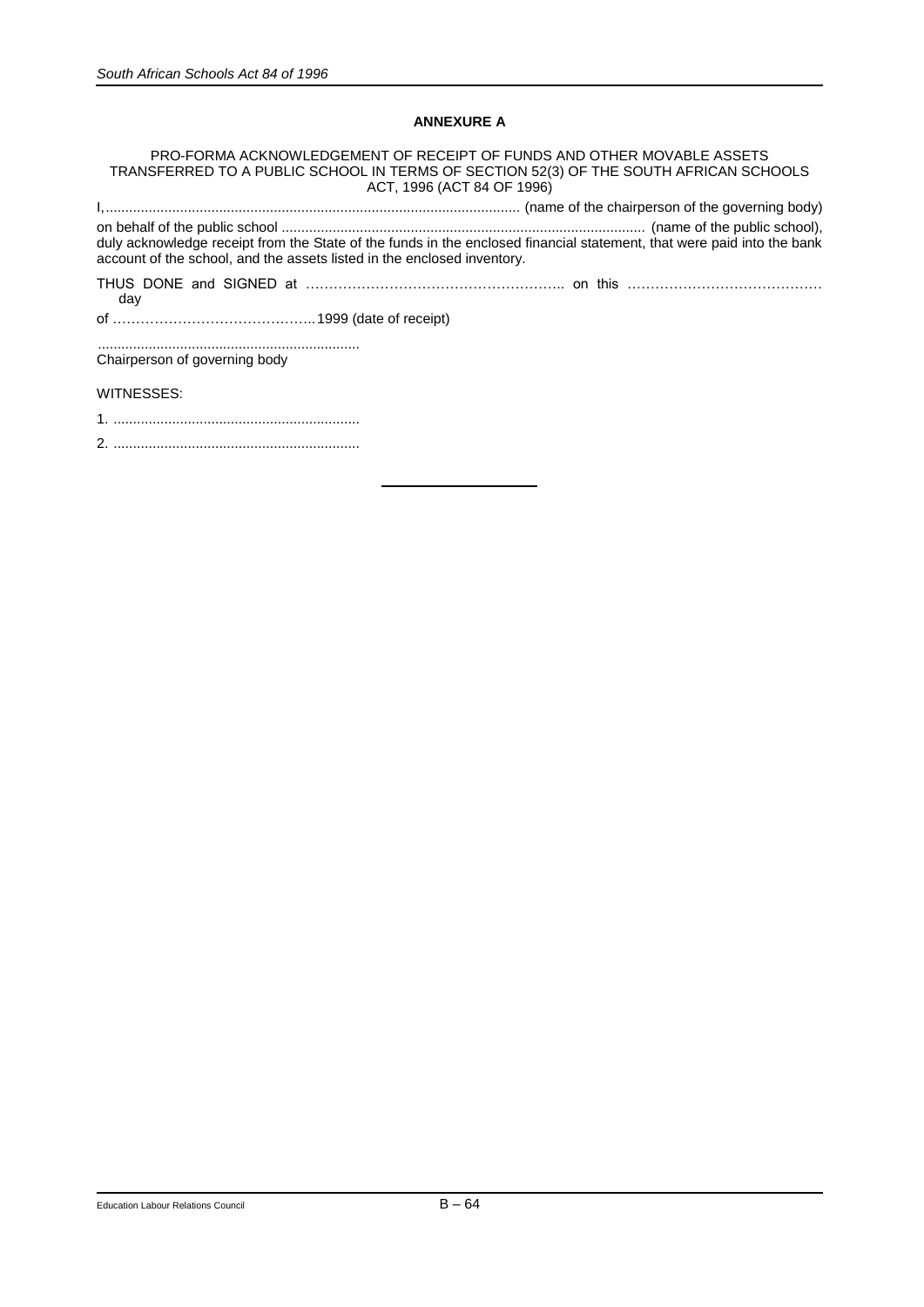# **REGULATIONS FOR SAFETY MEASURES AT PUBLIC SCHOOLS**

G.N. 1040 of 2001 published in *Government Gazette* No. 22754 dated 12 October 2001.

The Minister of Education, after consultation with the Council of Education Ministers, hereby gives notice in terms of section 61 of the South African Schools Act, 1996 of the regulations relating to safety measures at public schools as set out in the Schedule.

# **PROFESSOR KADER ASMAL, MP Minister of Education**

# **SCHEDULE**

# **REGULATIONS FOR SAFETY MEASURES AT SCHOOLS**

# **Definitions**

**1.** In these Regulations any word or expression to which a meaning has been assigned in the Act, shall have that meaning and, unless the context indicates otherwise –

## **"dangerous object"** means –

- (a) any explosive material or device;
- (b) any firearm or gas weapon;
- (c) any article, object or instrument which may be employed to cause bodily harm to a person, or to render a person temporarily paralysed or unconscious, or to cause damage to property; or
- (d) any object which the Minister may by notice in the *Gazette* declare to be a dangerous object for the purposes of these regulations;

unless such objects are used for education purposes;

**"HOD"** means the Head of Education Department in a province;

**"illegal drug"** means any unlawful intoxicating or stupefying substance;

**"public school premises"** includes a building, structure, hall, room, office, convenience, land, enclosure, which is under the control of a public school, to which a member of the public has a right of access, or is usually admitted, or to which he or she may be admitted.

# **Scope of applicability**

**2.** These regulations apply to all public schools.

# **Application of other laws**

**3.** Notwithstanding the provisions of these Regulations, a public school is not exempted from complying with the provisions of any other applicable law and these Regulations are intended to support such applicable laws.

# **Violence and drug free public schools**

- **4.** (1) All public schools are hereby declared drug free and dangerous object free zones.
	- (2) No person may
		- (a) allow any dangerous object in the public school premises;
		- (b) carry any dangerous object in the public school premises;
		- (c) store any dangerous object in the public school premises except in officially designated places identified by the principal;
		- (d) possess illegal drugs on public school premises;
		- (e) enter public school premises while under the influence of an illegal drug or alcohol;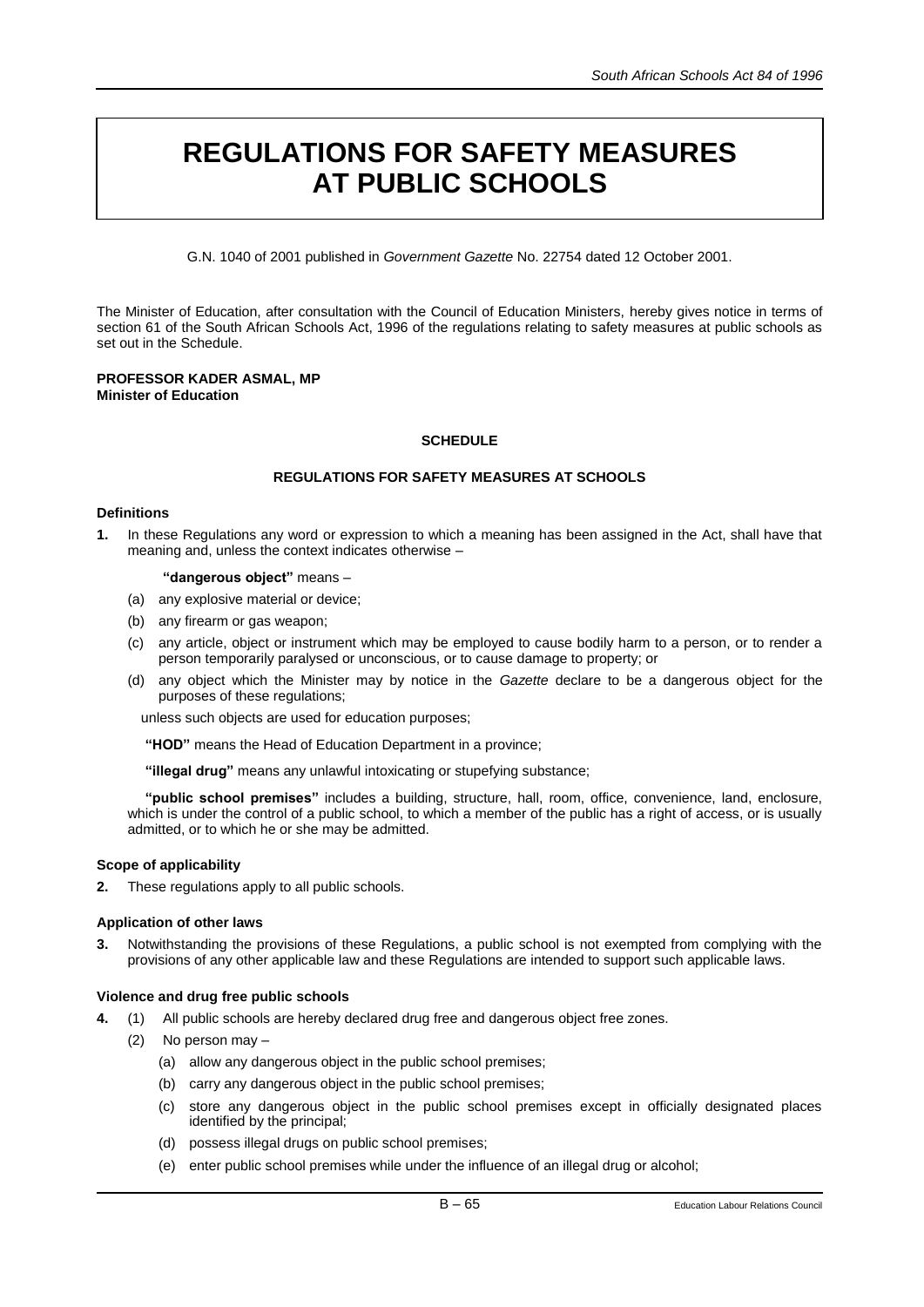- (f) cause any form of violence or disturbances which can negatively impact on any public school activities;
- (g) wittingly condone, connive, hide, abet, encourage possession of dangerous objects or refuse, fail, neglect to report the sighting or presence of any dangerous objects to the departmental authorities or the police as soon as possible;
- (h) directly or indirectly cause harm to anyone, who exposes another person who makes an attempt to frustrate the prevention of the dangerous objects and activities.
- (3) A police official or in his absence, the principal or delegate may, without warrant
	- (a) search any public school premises if he or she has a reasonable suspicion that a dangerous object or illegal drugs may be present in the public school premises in contravention of the regulations;
	- (b) search any person present on the public school premises; and
	- (c) seize any dangerous object or illegal drugs present on public school premises or on the person in contravention of these regulations.

#### **Access to public schools premises**

- **5***.* (1) Subject to the Constitution, laws and national and provincial policies, the HOD or principal of any public school may and for such timeframes as may be necessary –
	- (a) take such steps as he or she may consider necessary for the safeguarding of the public school premises, as well as for the protection of the people therein; and
	- (b) direct that the school may only be entered in accordance with the provisions of subregulation (2).
	- (2) No person shall without the permission of the principal or HOD enter into any public school premises in respect of which a direction has been issued under subregulation (1)(a), and for the purpose of the granting of that permission the principal or HOD may require of the person concerned to –
		- (a) furnish his or her name, address and any other relevant information required by the principal or HOD;
		- (b) produce proof of his or her identity to the satisfaction of the principal or HOD if necessary;
		- (c) declare whether he or she has any dangerous object or illegal drugs in his or her possession or custody or under his or her control;
		- (d) declare what the contents are of any vehicle, suitcase, attaché case, bag, handbag. folder, envelope, parcel or container of any nature which he or she has in his or her possession or custody or under his or her control, and show those contents to him or her;
		- (e) subject himself or herself and anything which he or she has in his or her possession or custody or under his or her control to a search by a person of the same gender, an examination by an electronic device, sniffer dogs or other apparatus in order to determine the presence of any dangerous object or illegal drug; and
		- (f) hand to the principal or HOD anything which he or she has in his or her possession or custody or under his or her control for examination or custody until he or she leaves the premises.
	- (3) Without derogation of the provisions of the Trespass Act, 1959 (Act No. 6 of 1959), the principal or HOD may at any time remove any person from any public school premises if –
		- (i) that person enters the public school premises concerned without the permission contemplated in subregulation (2);
		- (ii) that person refuses or fails to observe any steps contemplated in subregulation (1)(a); and
		- (iii) the principal or HOD considers it necessary for the safeguarding *of* the public school premises concerned or for the protection of the people thereon.
	- (4) If it is not practicable to examine or keep in custody, on or in the public school premises concerned, anything which may be examined or kept in custody under subregulation (2), it may be removed to a suitable place for that purpose.

## **Exemption of certain persons**

The provisions of regulation 5 do not apply in respect of any member of a police service established by or under any law, a member of the South African Defence Force, the Minister of Education, the Member of the Executive Council responsible for education in a province or an official of the Department or provincial departments of Education who is required in the performance of his or her functions to enter or enters upon any public school premises and who produces proof of his or her identity to the satisfaction of the principal or HOD concerned.

#### **Visits to public schools by public and political office bearers**

7. (1) Members of the public and political office bearers, public representatives and the media have a right to visit public schools in the interests of public accountability, but this right must be regulated to ensure that schools are not disrupted by such visits, and to avoid the politicisation of such visits. This right is subjected to reasonable controls to ensure the proper functioning of education.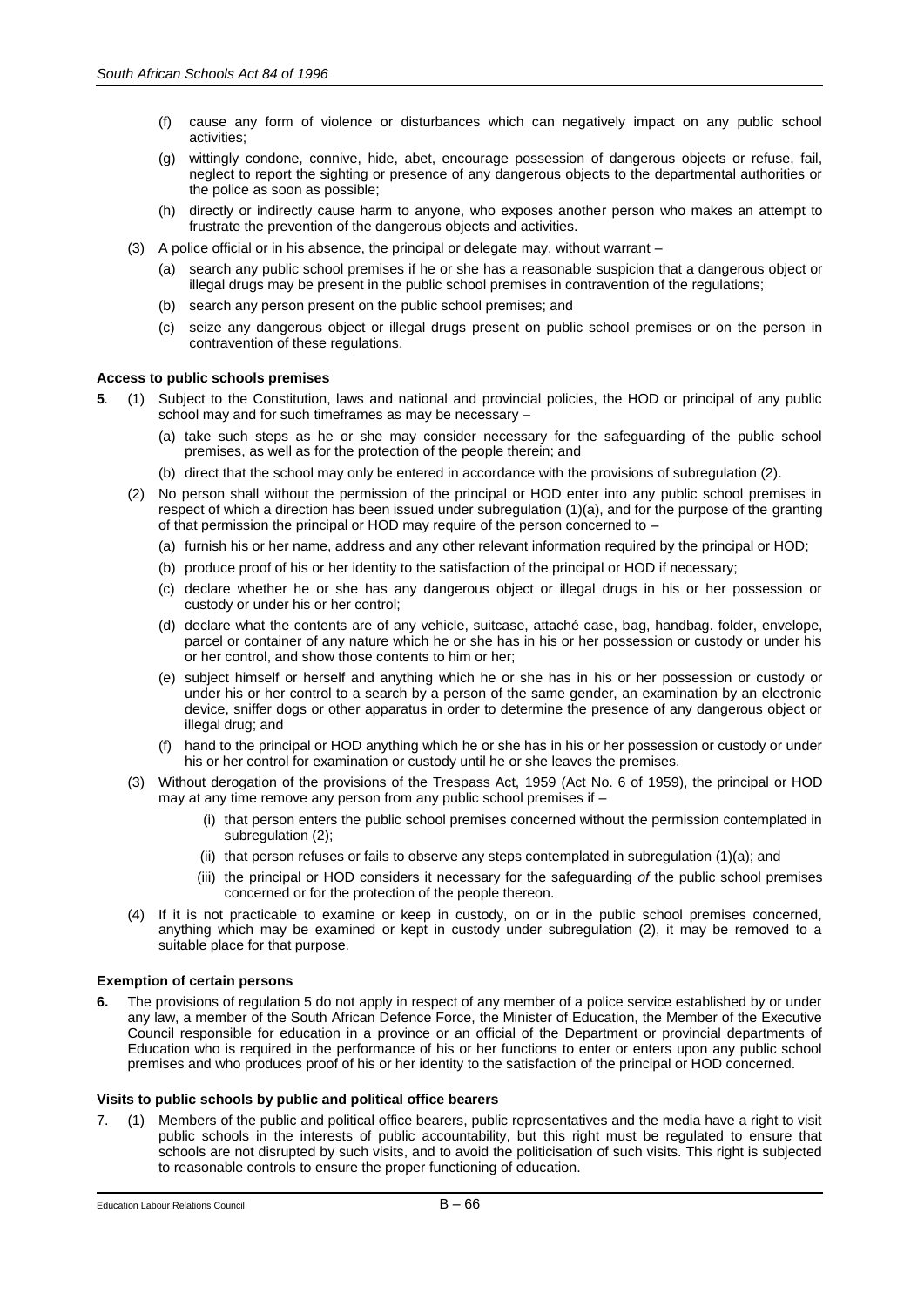- (2) It such visits are desired, the person intending to visit must request and obtain written permission from the principal or HOD prior to the visit. The request must be made at least thirty days before the intended visit, unless there are sound reasons for a shorter notification period. This request must clearly indicate the date, time and purpose of the visit, the names of all participants, and the aspects which are intended to be looked at. The principal of the public school shall not refuse reasonable access to a person who has such written permission.
- (3) In cases where the written permission is granted by the HOD, the HOD, before granting such permission must consult the principal of the public school to be visited, to determine whether it is feasible for them to receive such a visit, and whether or not the school programme is likely to be seriously affected thereby.
- (4) Wherever possible a Departmental office-based representative should accompany such visitors.

## **Visits to public schools by parents**

- **8.** (1) Parents have the right to visit the public school where their children have been admitted but such visits may not disrupt any of the school activities.
	- (2) Parents are required to make an appointment with the principal of the school for a personal appointment with him or her prior to the visit and must state the reason for the visit and the persons who may be involved during the visit.

## **General**

- **9.** (1) All public schools must display clear signs at the entrance that any person who enters the school may be subjected to a search.
	- (2) Any person who contravenes these regulations may be removed from the public school premises.
	- (3) Public schools must cooperate with police stations to ensure that visible policing is present during all sporting and cultural events at the school.
	- (4) Public schools must encourage governing body members and parents to participate in community policing forums.
	- (5) Public schools must develop action plans to counter threats of violence which have the potential to have a negative impact on school activities and to implement regulation 4(1).
	- (6) The plans in subregulation (5) must ensure the safety of all learners, staff members and parents during school activities.
	- (7) Public schools must engage in advocacy campaigns to communicate to the public the status of the schools concerning the regulations and the right to protection against violence.
	- (8) The HOD must provide guidelines to assist the public schools in developing the action plans contemplated in subregulations (5) to (7).
	- (9) The HOD must be provided with action plans contemplated in subregulations (5) to (7) within 6 months after the commencement of the Regulations.

## **Delegation of powers**

**10.** The HOD may, on such conditions as he or she may determine, delegate the exercise of any of his or her powers under these regulations and the performance of any of his or her duties in terms of these regulations to any employee in the Provincial Department of Education.

## **Short title and commencement**

**11.** These regulations may be cited as the *Regulations for Safety Measures at Public Schools* and come into operation on the date of publication thereof.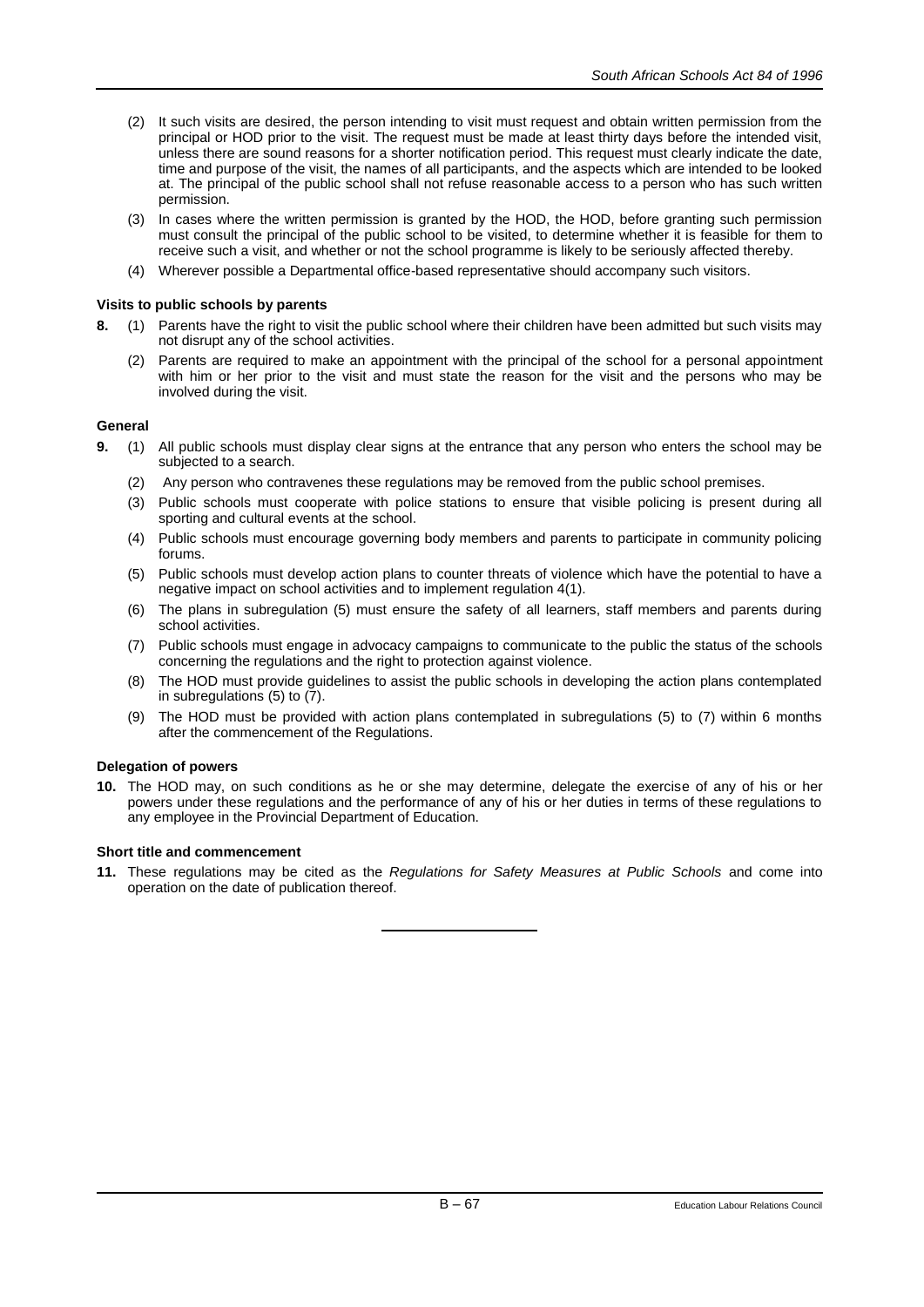# **REGULATIONS TO PROHIBIT INITIATION PRACTICES IN SCHOOLS**

G.N. 1589 of 2002 published in *Government Gazette* No. 24165 dated 13 December 2002

The Minister of Education, after consultation with the Council of Education Ministers, hereby gives notice in terms of section 61(f) as read with the Preamble to the South African Schools Act, 1996 and in compliance with section 4(3) of the Promotion of Administrative Justice Act, 2000 (Act No. 3 of 2000) of the regulations relating to the prohibition of initiation practices as set out in the Schedule.

### **PROFESSOR KADER ASMAL, MP Minister of Education**

# **SCHEDULE**

# **Scope of application**

1. These regulations apply to all public and Independent schools.

# **Definitions**

2. In these Regulations, any word or expression to which a meaning has been assigned in the Act, shall have that meaning and, unless the context indicates otherwise –

**"assault"** means the unlawful and intentional –

- (a) application of force, directly or indirectly, to another person, or
- (b) threatening another with immediate personal violence in circumstances which lead the threatened person to believe that the other intends or has the power to carry out the threat;

**"crimen injuria"** means the unlawful and intentional violation of the dignity or privacy of another, in circumstances where such violation is not of a trifling nature;

**"degradation"** means any behaviour towards humiliating another, causing loss of respect or standing in the school community;

**"harassment"** means behaviour which is hostile or offensive to a reasonable person and which unreasonably interferes with an individual's work, academic performance or social life and any behaviour that creates an undermining of the integrity or dignity of an individual. Such behaviour can make a reasonable person feel uncomfortable, unsafe, frightened, embarrassed, and may be physical, verbal or non-verbal. The common link is that the behaviour would be unwanted by any reasonable person and could not be justified through a personal or family relationship;

**"humiliation"** means any word or act which causes another to lose self-respect or the respect of others;

**"initiation practice"** means any act which in the process of initiation, admission into, or affiliation with, or as condition for continued membership of a school, a group, intramural or extramural activities, interschools sports team, or organization –

- (a) endangers the mental or physical health or safety of a person;
- (b) seeks to undermine the intrinsic worth of human beings by treating some as inferior to others;
- (c) subjects individuals to humiliating or violent acts which undermine the constitutional guarantee to dignity in the Bill of Rights;
- (d) undermines the fundamental rights and values that underpin the Constitution;
- (e) impedes the development of a true democratic culture that entitles an individual to be treated as worthy of respect and concern; or
- (f) destroys public or private property.

Any activity irrespective of its designation other than referred to in regulation 3.5.4 which has a similar effect and object as initiation is deemed to be an initiation practice;

**"in loco parentis"** means acting in the place of a parent who has entrusted the custody and control of his or her child to an educator or another person during normal intramural or extramural school activities.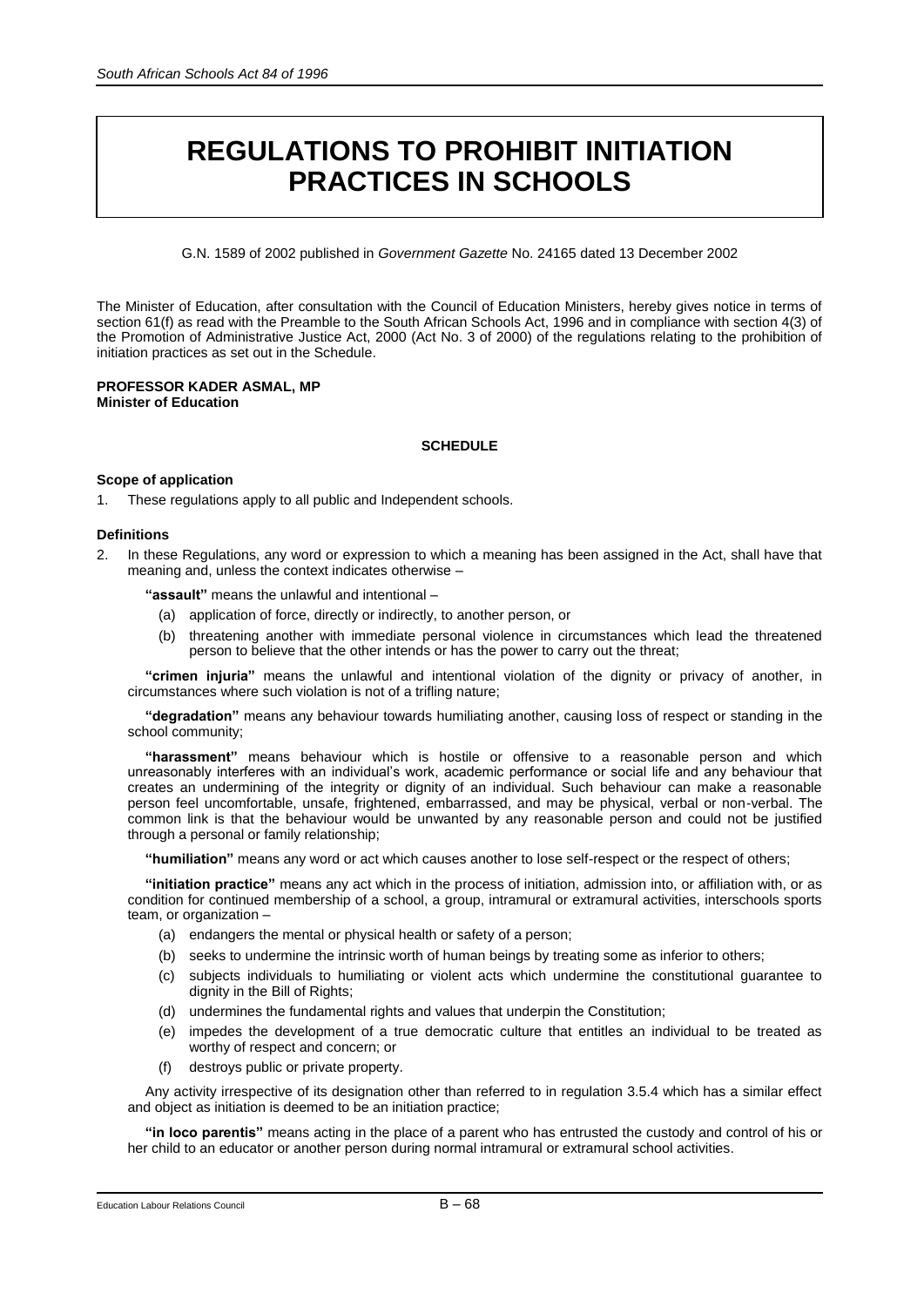**"intimidation"** means any act by a person with the intent to compel or induce a particular person to do or to abstain from doing any act or to assume or to abandon a particular standpoint by means of –

- (a) assault, injury or causing damage to that person or any other person; or
- (b) threats to kill, assault, injure or cause damage to that person or any other person.

**"peer pressure"** means the influencing factor –

- (a) whereby a learner feels pressured by any learner to act or not to act and to participate or not to participate in an activity in order not to be ostracized;
- (b) whereby a learner would not come forward after being initiated for fear of victimization.

**"protect"** means the act of guarding a person or an object against current or future loss, damage or harm.

### **Principles and values**

The Preamble to the Act requires that rights of learners, parents and educators are upheld and to promote the acceptance of responsibility for the organization and governance of schools in partnership with the State. Such rights include but are not limited to the following:

#### 3.1 **Non-discrimination and equality**

No person may unfairly discriminate against a learner. All learners shall enjoy equal treatment before the law and shall receive equal protection and benefits of the law.

#### 3.2 **Privacy, respect and dignity**

- 3.2.1 Every learner has the right to privacy, which includes the right not to have his or her person or property searched or his or her possessions seized. Notwithstanding this the principal or an educator may search learners based on his or her reasonable suspicion that the learner is in possession of an illegal object, using search methods that are reasonable in scope.
- 3.2.2 Every learner has a right to dignity and has the right to have his or her human dignity respected. Recognizing a right of dignity is an acknowledgement of the intrinsic worth of human beings. That implies mutual respect including respect for one another's convictions and cultural traditions.

# 3.3 **Non-violence and the freedom and security of a person**

- 3.3.1 Every learner has the right to freedom and security of his or her person, which includes the right to be free from all forms of violence or assault, and not to be treated or punished in a cruel, inhuman or degrading way.
- 3.3.2 Learners have the right not to be locked up in solitary confinement or detention or to be locked out of safe environments.

#### 3.4 **Protection from maltreatment, neglect, abuse or degradation**

Every child has the right to be protected from maltreatment, neglect, abuse or degradation. All appropriate social and educational measures must be taken to protect the child from all forms of physical or mental violence, injury or abuse, neglect or negligent treatment, maltreatment or exploitation, including sexual abuse, while in the care of any person who acts *in loco parentis*.

## 3.5 **School environment and discipline**

- 3.5.1 A safe environment that is conducive to education including security of property, security of person, well-cared for school facilities, school furniture and equipment, toilet facilities, absence of harassment in attending classes, writing tests and examinations, partaking in extramural activities or sport, all create an atmosphere that is conducive to education and training. All parties have a responsibility to maintain such an environment.
- 3.5.2 Discipline must be maintained in the school and the classroom to ensure that the education of learners proceeds without disruptive behaviour and offences. The Act empowers school authorities to discipline learners, but it is unlawful to delegate this authority to learners.
- 3.5.3 Learners have the responsibility to learn and develop their own full potential and to allow fellow learners, without any hindrance, to reach their full potential.
- 3.5.4 Schools are encouraged to engage in positive orientation which involves a process of induction that seeks to introduce learners to their new academic environment in a manner where dignity is enhanced as learners are advised, guided and mentored. This process focuses on self-discipline, self-motivation and self-respect together with academic and sporting achievements.

## **Prohibited initiation practices**

- 4.1 No principal, educator or learner may allow or participate in any act or practice which involves initiation practices or may cause or contribute to the humiliation, degradation, harassment, assault, crimen injuria, intimidation or maltreatment of learners.
- 4.2 There should be a relationship of mutual trust and respect between learners, and between learners and educators. Victimisation of the one by the other is unacceptable, and peer pressure cannot be regarded as a justification for engaging in acts of victimisation.